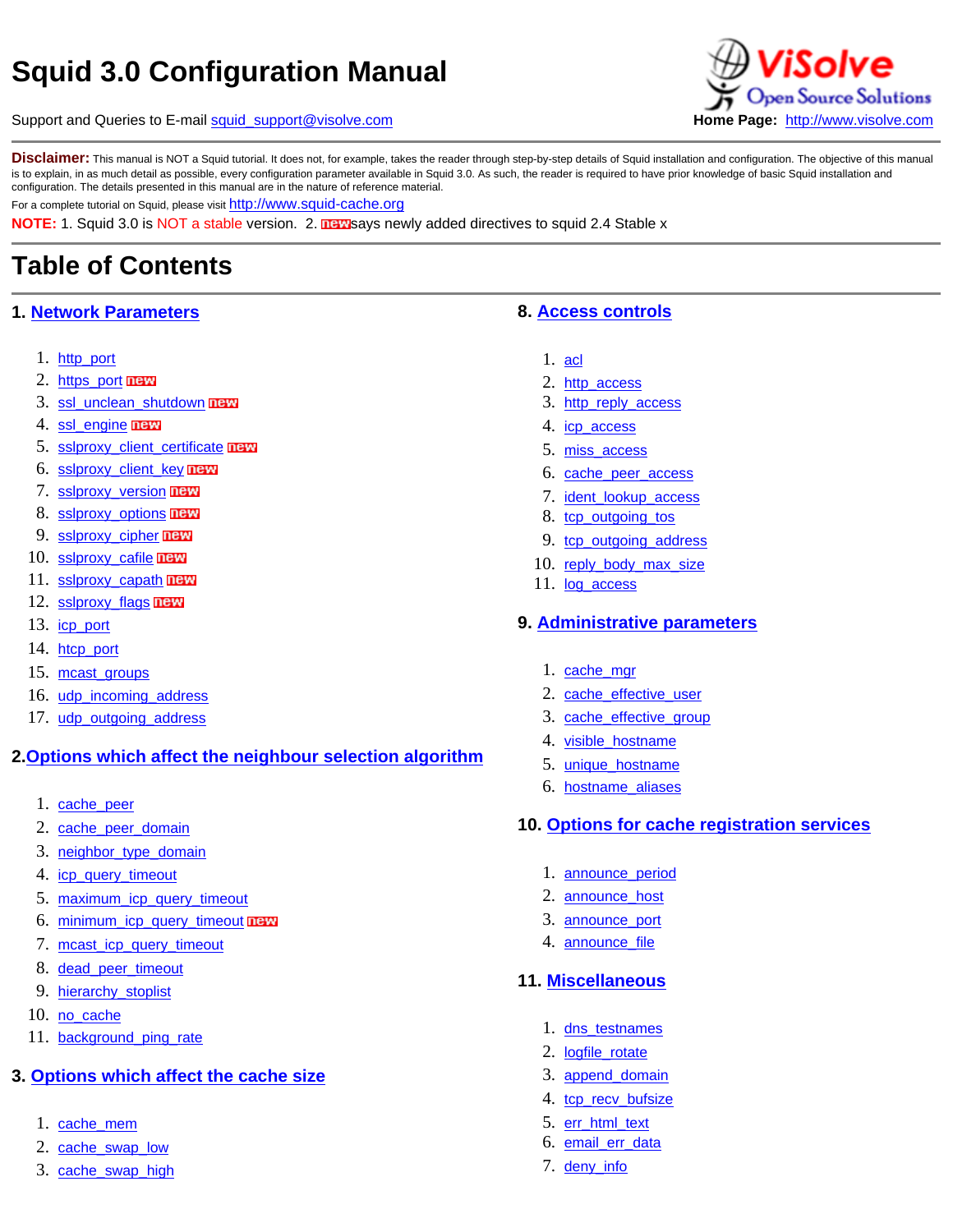- 4. maximum object size
- 5. [minimum\\_object\\_size](#page-16-0)
- 6. [maximum\\_object\\_size\\_in\\_memory](#page-16-1)
- 7. [ipcache\\_size](#page-16-2)
- 8. [ipcache\\_low](#page-16-2)
- 9. [ipcache\\_high](#page-16-2)
- 10. [fqdncache\\_size](#page-17-0)
- 11. [cache\\_replacement\\_policy](#page-17-1)
- 12. [memory\\_replacement\\_policy](#page-18-0)

## **4. [Logfile pathnames and cache directory](#page-18-1)**

- 1. [cache\\_dir](#page-18-2)
- 2. [logformat](#page-19-0) new
- 3. [access\\_log](#page-21-0)
- 4. [cache\\_log](#page-21-1)
- 5. [cache\\_store\\_log](#page-21-2)
- 6. [cache\\_swap\\_log](#page-22-0)
- 7. [emulate\\_httpd\\_log](#page-22-1)
- 8. [log\\_ip\\_on\\_direct](#page-22-2)
- 9. [mime\\_table](#page-23-0)
- 10. [log\\_mime\\_hdrs](#page-23-1)
- 11. [useragent\\_log](#page-23-2)
- 12. [referer\\_log](#page-24-0)
- 13. [pid\\_filename](#page-24-1)
- 14. [debug\\_options](#page-24-2)
- 15. [log\\_fqdn](#page-25-0)
- 16. [client\\_netmask](#page-25-1)

## **5. [Options for external support programs](#page-25-2)**

- 1. [ftp\\_user](#page-25-3)
- 2. [ftp\\_list\\_width](#page-26-0)
- 3. [ftp\\_passive](#page-26-1)
- 4. [ftp\\_sanitycheck](#page-26-2)
- 5. [check\\_hostnames](#page-27-0) **new**
- 6. [cache\\_dns\\_program](#page-27-1)
- 7. [dns\\_children](#page-27-2)
- 8. [dns\\_retransmit\\_interval](#page-28-0)
- 9. [dns\\_timeout](#page-28-1)
- 10. [dns\\_defnames](#page-28-2)
- 11. [dns\\_nameservers](#page-29-0)
- 12. [hosts\\_file](#page-29-1) new
- 13. [diskd\\_program](#page-29-2)
- 14. [unlinkd\\_program](#page-30-0)
- 15. [pinger\\_program](#page-30-1)
- 16. [redirect\\_program](#page-30-2)
- 17. [redirect\\_children](#page-31-0)
- 18. [redirect\\_concurrency](#page-31-1) **new**
- 8. [memory\\_pools](#page-66-1)
- 9. [memory\\_pools\\_limit](#page-66-2)
- 10.  $via$
- 11. [forwarded\\_for](#page-67-1)
- 12. [log\\_icp\\_queries](#page-67-2)
- 13. [icp\\_hit\\_stale](#page-68-0)
- 14. [minimum\\_direct\\_hops](#page-68-1)
- 15. [minimum\\_direct\\_rtt](#page-68-2)
- 16. [cachemgr\\_passwd](#page-69-0)
- 17. [store\\_avg\\_object\\_size](#page-69-1)
- 18. [store\\_objects\\_per\\_bucket](#page-69-2)
- 19. client db
- 20. netdb low
- 21. [netdb\\_high](#page-70-1)
- 22. [netdb\\_ping\\_period](#page-70-2)
- 23. [query\\_icmp](#page-71-0)
- 24. [test\\_reachability](#page-71-1)
- 25. [buffered\\_logs](#page-71-2)
- 26. [reload\\_into\\_ims](#page-71-3)
- 27. [always\\_direct](#page-72-0)
- 28. [never\\_direct](#page-72-1)
- 29. [header\\_access](#page-72-2)
- 30. [header\\_replace](#page-73-0)
- 31. [icon\\_directory](#page-73-1)
- 32. [error\\_directory](#page-73-2)
- 33. [maximum\\_single\\_addr\\_tries](#page-74-0)
- 34. [snmp\\_port](#page-74-1)
- 35. [snmp\\_access](#page-74-2)
- 36. [snmp\\_incoming\\_address](#page-75-0)
- 37. [snmp\\_outgoing\\_address](#page-75-0)
- 38. [as\\_whois\\_server](#page-75-1)
- 39. [wccp\\_router](#page-75-2)
- 40. wccp version
- 41. [wccp\\_incoming\\_address](#page-76-1)
- 42. [wccp\\_outgoing\\_address](#page-76-1)

## **12. [Delay pool parameters](#page-76-2)**

- 1. [delay\\_pools](#page-77-0)
- 2. [delay\\_class](#page-77-1)
- 3. [delay\\_access](#page-78-0)
- 4. [delay\\_parameters](#page-78-1)
- 5. [delay\\_initial\\_bucket\\_level](#page-79-0)
- 6. [incoming\\_icp\\_average](#page-79-1)
- 7. [incoming\\_http\\_average](#page-79-1)
- 8. [incoming\\_dns\\_average](#page-79-1)
- 9. [min\\_icp\\_poll\\_cnt](#page-79-1)
- 10. [min\\_dns\\_poll\\_cnt](#page-79-1)
- 11. [min\\_http\\_poll\\_cnt](#page-79-1)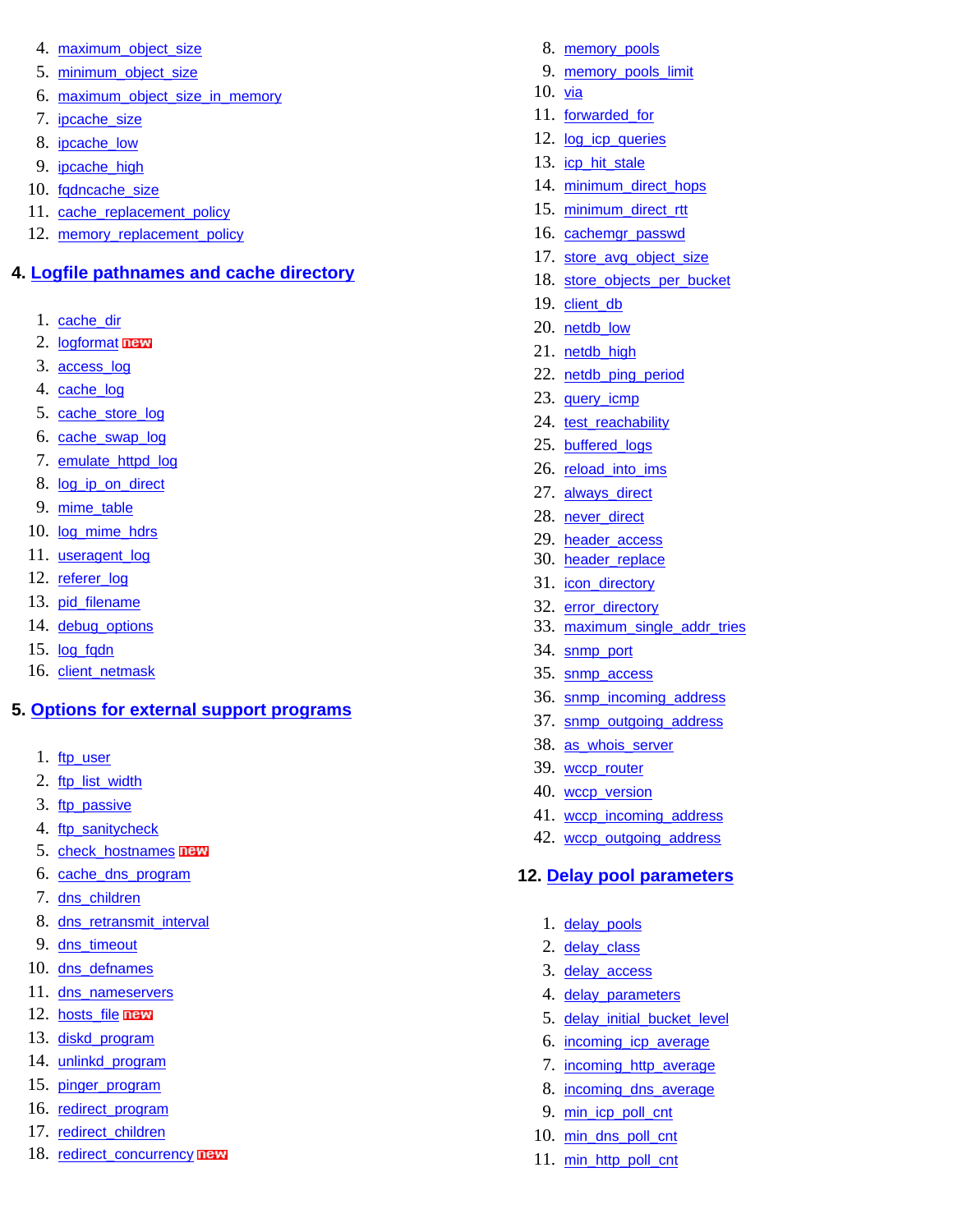- 19. redirect rewrites host header
- 20. [redirector\\_access](#page-32-0)
- 21. [auth\\_param](#page-32-1) new
- 22. [authenticate\\_cache\\_garbage\\_interval](#page-34-0) new
- 23. authenticate ttl
- 24. [authenticate\\_ip\\_ttl](#page-35-1)
- 25. [external\\_acl\\_type](#page-35-2) new

## **6. [Options for tuning the cache](#page-37-0)**

- 1. [wais\\_relay\\_host](#page-37-1)
- 2. [wais\\_relay\\_port](#page-37-1)
- 3. [request\\_header\\_max\\_size](#page-37-2)
- 4. [request\\_body\\_max\\_size](#page-37-3)
- 5. [refresh\\_pattern](#page-38-0)
- 6. [quick\\_abort\\_min](#page-38-1)
- 7. [quick\\_abort\\_max](#page-38-1)
- 8. [quick\\_abort\\_pct](#page-38-1)
- 9. [read\\_ahead\\_gap](#page-39-0) **ITEW**
- 10. [negative\\_ttl](#page-39-1)
- 11. [positive\\_dns\\_ttl](#page-40-0)
- 12. negative dns ttl
- 13. [range\\_offset\\_limit](#page-40-2)

## **7. [Timeouts](#page-41-0)**

- 1. [connect\\_timeout](#page-41-1)
- 2. [peer\\_connect\\_timeout](#page-41-2)
- 3. [read\\_timeout](#page-42-0)
- 4. [request\\_timeout](#page-42-1)
- 5. [persistent\\_request\\_timeout](#page-42-2) new
- 6. [client\\_lifetime](#page-43-0)
- 7. [half\\_closed\\_clients](#page-43-1)
- 8. [pconn\\_timeout](#page-43-2)
- 9. [ident\\_timeout](#page-44-1)
- <span id="page-2-0"></span>10. [shutdown\\_lifetime](#page-44-2)
- 12. [max\\_open\\_disk\\_fds](#page-79-2)
- 13. [offline\\_mode](#page-80-0)
- 14. uri whitespace
- 15. [broken\\_posts](#page-80-2)
- 16. [mcast\\_miss\\_addr](#page-81-0)
- 17. [mcast\\_miss\\_ttl](#page-81-1)
- 18. [mcast\\_miss\\_port](#page-81-2)
- 19. [mcast\\_miss\\_encode\\_key](#page-82-0)
- 20. [nonhierarchical\\_direct](#page-82-1)
- 21. [prefer\\_direct](#page-82-2)
- 22. [strip\\_query\\_terms](#page-83-0)
- 23. [coredump\\_dir](#page-83-1)
- 24. [redirector\\_bypass](#page-83-2)
- 25. [ignore\\_unknown\\_nameservers](#page-83-3)
- 26. [digest\\_generation](#page-84-0)
- 27. [digest\\_bits\\_per\\_entry](#page-84-1)
- 28. [digest\\_rebuild\\_period](#page-84-2)
- 29. [digest\\_rewrite\\_period](#page-85-0)
- 30. [digest\\_swapout\\_chunk\\_size](#page-85-1)
- 31. [digest\\_rebuild\\_chunk\\_percentage](#page-85-2)
- 32. [chroot](#page-85-3)
- 33. client persistent connections
- 34. [server\\_persistent\\_connections](#page-86-0)
- 35. [pipeline\\_prefetch](#page-86-1)
- 36. [extension\\_methods](#page-86-2)
- 37. [request\\_entities](#page-87-0) **new**
- 38. [high\\_response\\_time\\_warning](#page-87-1)
- 39. [high\\_page\\_fault\\_warning](#page-87-2)
- 40. [high\\_memory\\_warning](#page-88-0)
- 41. [store\\_dir\\_select\\_algorithm](#page-88-1)
- 42. [ie\\_refresh](#page-88-2)
- 43. [vary\\_ignore\\_expire](#page-89-0) **new**
- 44. sleep after fork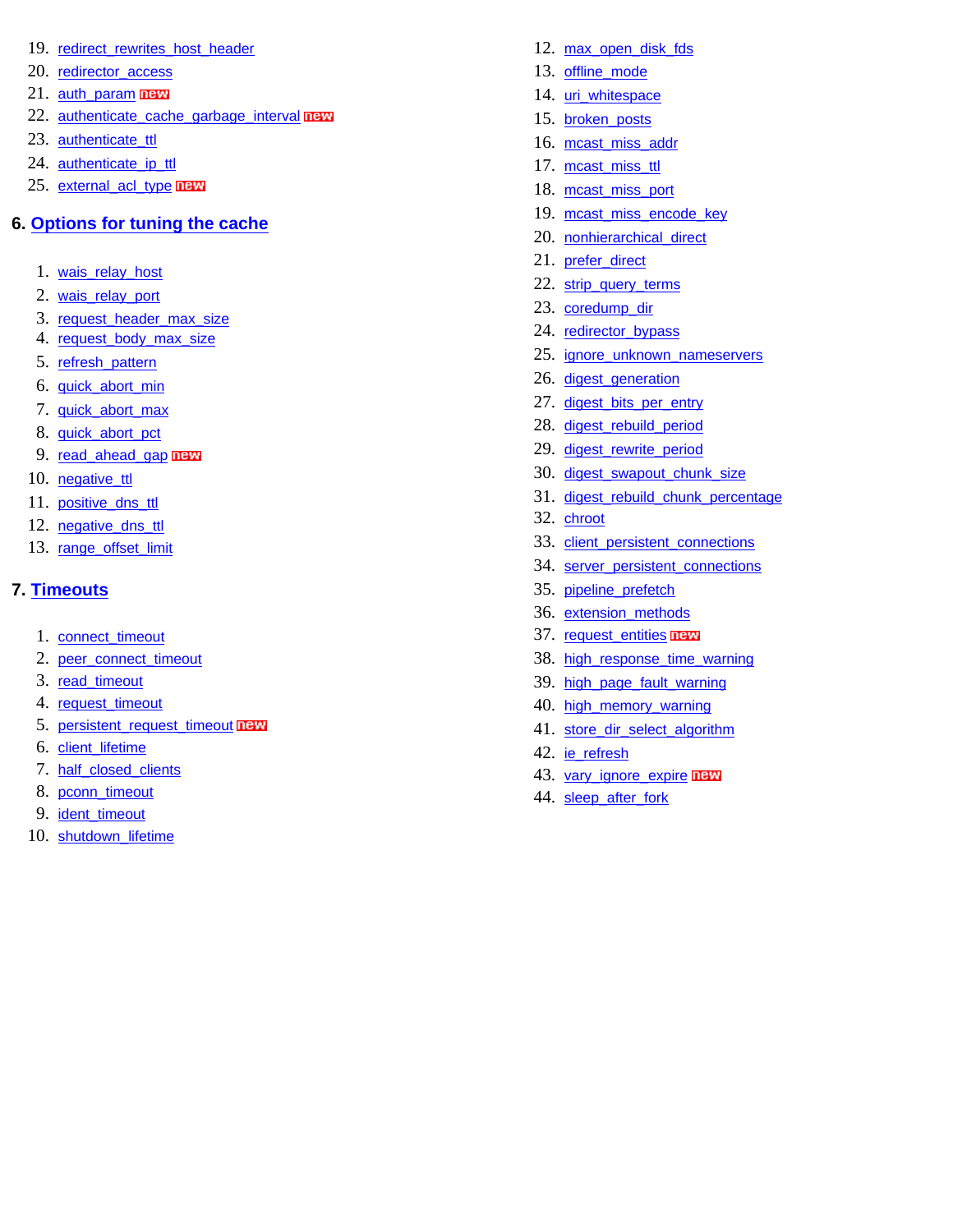# **NETWORK PARAMETERS**

Network parameters control network configuration, e.g. communication ports, secure network access and options, SSL options, inter-cache communication, multicast ICP queries etc.

<span id="page-3-0"></span>

| <b>A</b> | <b>TAG NAME</b>     | http_port                                                     |
|----------|---------------------|---------------------------------------------------------------|
|          | <b>Description</b>  | Port where Squid will listen for clients http requests        |
|          | <b>Build Option</b> | Default                                                       |
|          | <b>Usage</b>        | http_port port [options]<br>http_port hostname:port [options] |
|          |                     | http_port ip_adderss:port [options]                           |
|          | <b>Default</b>      | none                                                          |

#### **Synopsis**

This parameter allows the user to define the address on which Squid will listen for client's http requests. This is a required parameter, and there are no defaults.

Without this configuration, Squid will never start.

## **Arguments**

| port            | Port to which Squid will bind the socket       |
|-----------------|------------------------------------------------|
| <i>hostname</i> | hostname to which Squid will bind the socket   |
| ip_address      | ip_address to which Squid will bind the socket |

When a hostname or IP address is specified (as shown in variations 2 and 3 above), Squid binds the socket to that specific address.

Note: The http\_port parameter may be specified multiple times, with different addresses each time. This will cause Squid to listen on multiple ports.

*Options* are arguments that further control the behavior of the Squid proxy. The supported values are explained in the table below:

| <b>Options</b> | <b>Functions</b>                                                           |
|----------------|----------------------------------------------------------------------------|
| laccel         | Configure Squid in accelerator mode                                        |
| transparent    | Configure Squid as transparent proxies                                     |
| vhost          | Accelerator using virtual hosts                                            |
| vport          | Accelerator with virtual ip host support                                   |
| vport=NN       | As above, but uses specified port number rather than the http_port number. |
| defaultsite=xx | Main web site name for accelerators. also implies accel option             |
| $proto$ col=   | Protocol to reconstruct accelerated requests with. Defaults to http.       |

## **Example(s)**

http\_port 3128 http\_port 172.16.1.53:3300 http\_port 172.16.1.53:80 accel defaultsite=visolve.com http\_port 3128 transparent

<span id="page-3-1"></span>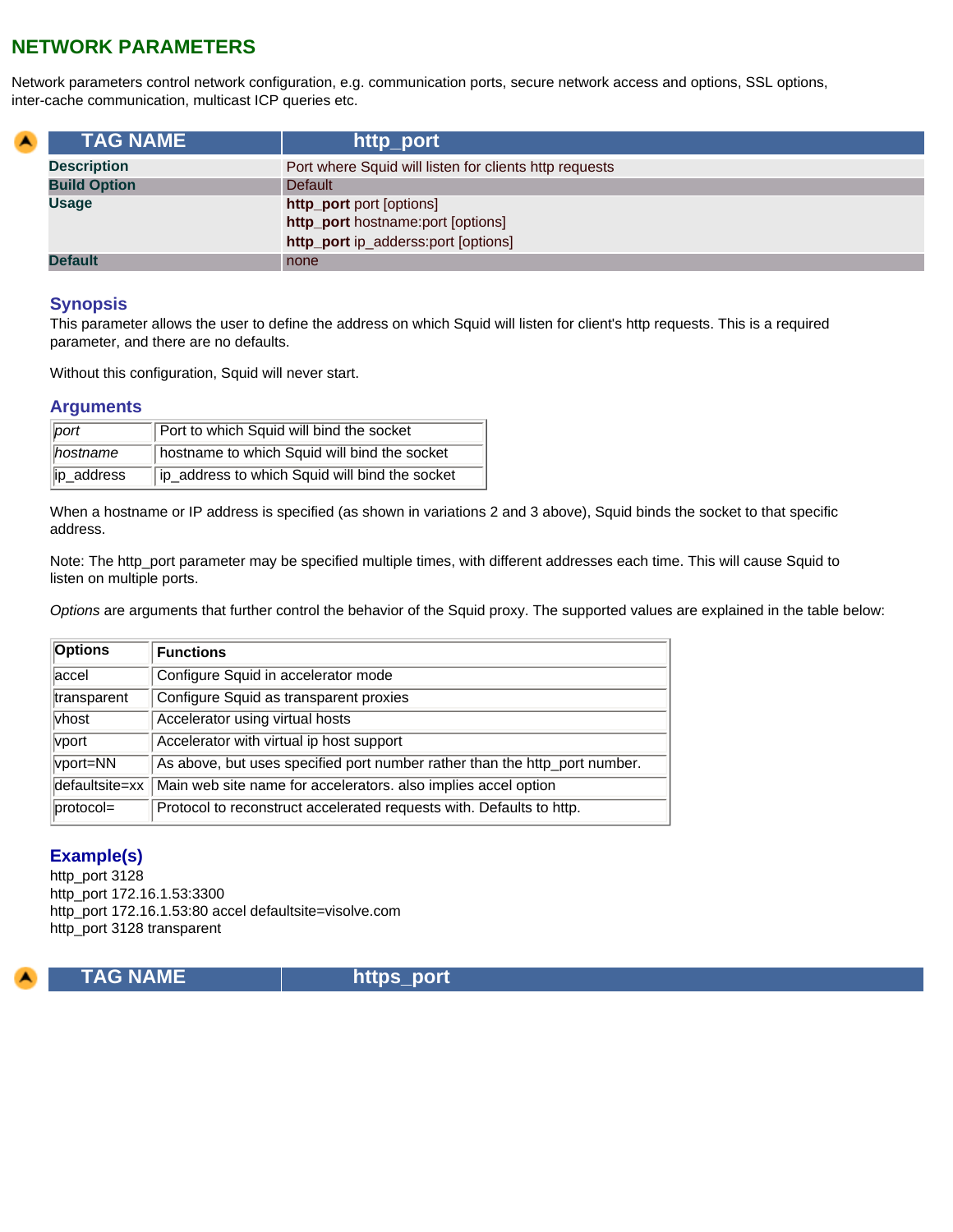| <b>Description</b>  | Port where Squid will listen for clients https requests           |
|---------------------|-------------------------------------------------------------------|
| <b>Build Option</b> | --enable-ssl                                                      |
| <b>Usage</b>        | https_port [ip:]port cert=certificate.pem [key=key.pem] [options] |
| <b>Default</b>      | none                                                              |

This parameter specifies the address where Squid will listen for client's https requests. Its role is significant when Squid is configured in accelerator mode where SSL works to be done.

## **Arguments**

| $\ $ ip                 | IP Address to which Squid will bind the socket                               |
|-------------------------|------------------------------------------------------------------------------|
| $ $ port                | Port to which Squid will bind the socket                                     |
|                         | cert=certificate.pem Path and the file name where SSL certificate is located |
| $\parallel$ key=key.pem | Path and the file name where SSL private key for the certificate is located  |

*options* controls other additional features and are explained in the table below:

| <b>Options</b>             | <b>Functions</b>                                                                                                                                                                                                                                                                                                                                                              |
|----------------------------|-------------------------------------------------------------------------------------------------------------------------------------------------------------------------------------------------------------------------------------------------------------------------------------------------------------------------------------------------------------------------------|
| $d$ efaultsite=            | The name of the https site presented on this port                                                                                                                                                                                                                                                                                                                             |
| $protocol =$               | Protocol to reconstruct accelerated requests with. Defaults to https.                                                                                                                                                                                                                                                                                                         |
| $c$ ert=                   | Path to SSL certificate (PEM format)                                                                                                                                                                                                                                                                                                                                          |
| $key=$                     | Path to SSL private key file (PEM format) if not specified, the certificate file is assumed to be a<br>combined<br>certificate and key file                                                                                                                                                                                                                                   |
| $version =$                | The version of SSL/TLS supported<br>automatic (default)<br>1<br>SSLv2 only<br>2<br>SSLv3 only<br>3<br>TLSv1 only<br>4                                                                                                                                                                                                                                                         |
| cipher=                    | Colon separated list of supported ciphers                                                                                                                                                                                                                                                                                                                                     |
| options=                   | Various SSL engine options. The most important being:<br>NO SSLv2 Disallow the use of SSLv2<br>NO_SSLv3_Disallow the use of SSLv3<br>NO_TLSv1_Disallow the use of TLSv1<br>SINGLE_DH_USE Always create a new key when using temporary/ephemeral DH key<br>exchanges<br>See src/ssl_support.cc or OpenSSL SSL_CTX_set_options documentation for a complete list of<br>options. |
| clientca=                  | File containing the list of CAs to use when requesting a client certificate                                                                                                                                                                                                                                                                                                   |
| $\overline{\text{catile}}$ | File containing additional CA certificates to use when verifying client certificates. If unset clientca<br>will be used.                                                                                                                                                                                                                                                      |
| $\alpha$ path=             | Directory containing additional CA certificates to use when verifying client certificates                                                                                                                                                                                                                                                                                     |
| dhparams=                  | File containing DH parameters for temporary/ephemeral DH key exchanges                                                                                                                                                                                                                                                                                                        |
| sslflags=                  | Various flags modifying the use of SSL:<br>DELAYED_AUTH - Don't request client certificates immediately, but wait until acl processing<br>requires a<br>certificate<br>NO_DEFAULT_CA - Don't use the default CA list built in to OpenSSL.                                                                                                                                     |

## **Example(s)**

https\_port 443 cert=/usr/local/ssl/cert.pem key=/usr/local/ssl/key.pem defaultsite=visolve.com

<span id="page-4-0"></span>

**TAG NAME**  $\vert$  ssl\_unclean\_shutdown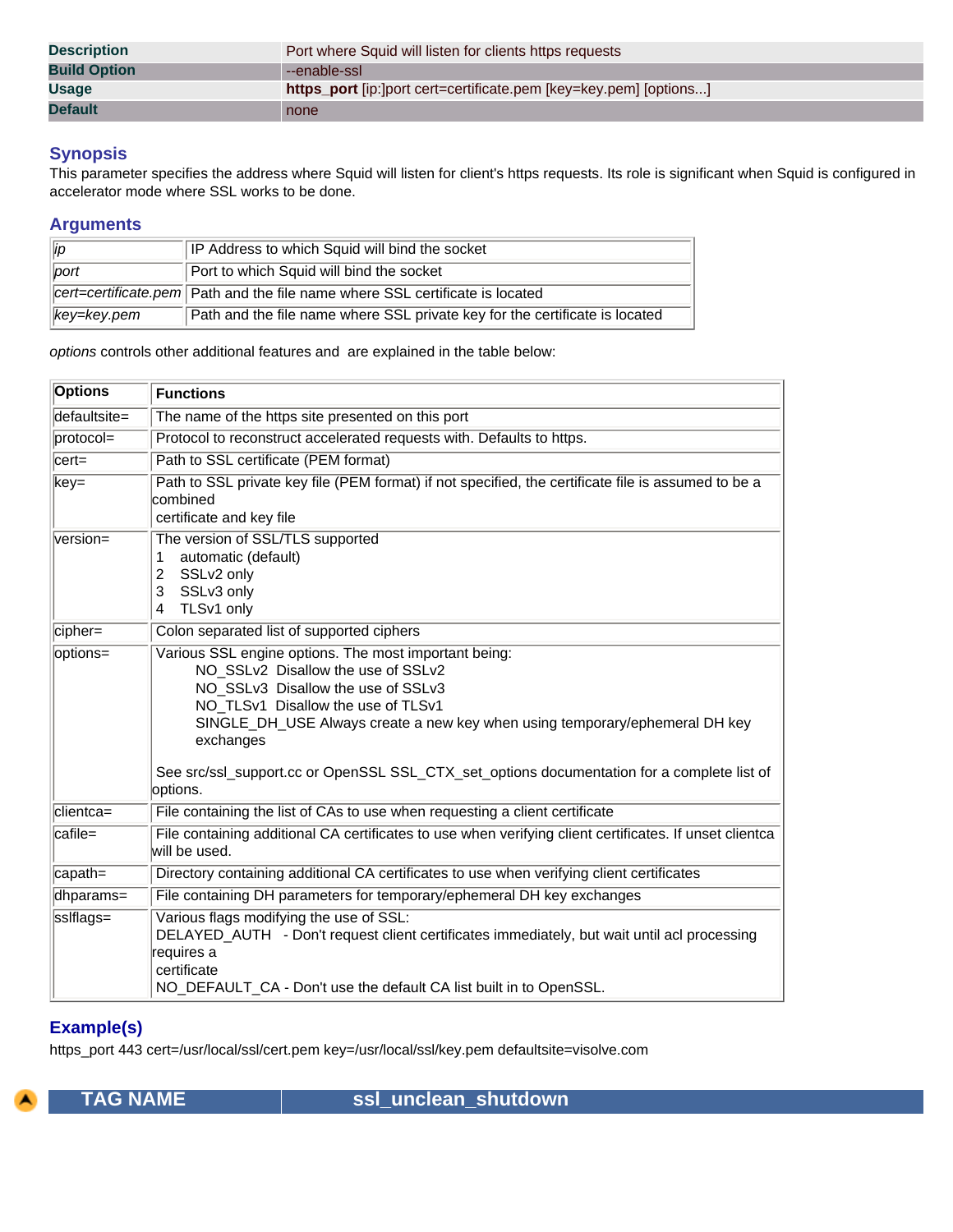| <b>Description</b>  | Used to handle bugs in browsers which does not fully support SSL |
|---------------------|------------------------------------------------------------------|
| <b>Build Option</b> | --enable-ssl                                                     |
| <b>Usage</b>        | ssl_unclean_shutdown on off                                      |
| <b>Default</b>      | ssl unclean shutdown off                                         |

Some browsers like MSIE will indicate bugs during SSL shutdown. During such conditions, making this tag "on" will handle those bugs.

#### **Arguments**

```
on/off Enable or disable ssl_unclean_shutdown
```
<span id="page-5-0"></span>

| <b>TAG NAME</b>     | ssl_engine                                            |
|---------------------|-------------------------------------------------------|
| <b>Description</b>  | Defines Hardware SSL acceleration which is to be used |
| <b>Build Option</b> | --enable-ssl                                          |
| <b>Usage</b>        | ssl_engine engine                                     |
| <b>Default</b>      | none                                                  |

## **Synopsis**

The openssl engine to use. For Example(s), you will need to set this if you would like to use hardware SSL acceleration.

#### **Arguments**

*engine* Hardware SSL accelerator to be used

<span id="page-5-1"></span>

|  | <b>\TAG NAME \</b>  | sslproxy_client_certificate                                       |
|--|---------------------|-------------------------------------------------------------------|
|  | <b>Description</b>  | Used to define clients SSL certificate for proxying https:// URLs |
|  | <b>Build Option</b> | --enable-ssl                                                      |
|  | <b>Usage</b>        | ssiproxy_client_certificate path/certificatefile                  |
|  | <b>Default</b>      | none                                                              |

#### **Synopsis**

When proxying https:// URLs requests, this tag defines the clients SSL certificate path and the certificate file to be used for verification.

#### **Arguments**

| path                 | Path and the file that holds the clients SSL certificate |
|----------------------|----------------------------------------------------------|
| $  $ certificatefile |                                                          |

#### **Example(s)**

sslproxy\_client\_certificate /usr/local/ssl/cert.pem

<span id="page-5-2"></span>

| <b>TAG NAME</b>     | sslproxy_client_key                                            |
|---------------------|----------------------------------------------------------------|
| <b>Description</b>  | Defines clients SSL certificate key for proxying https:// URLs |
| <b>Build Option</b> | --enable-ssl                                                   |
| <b>Usage</b>        | ssiproxy_client_key path/key.pem                               |
| <b>Default</b>      | none                                                           |

#### **Synopsis**

When Squid is used as a proxy server for https:// URLs requests, this tag defines the clients SSL certificate key's path and the file that holds the key.

## **Arguments**

| path/key. | Path and the file that contains the clients certificate key |
|-----------|-------------------------------------------------------------|
| $ p$ em   |                                                             |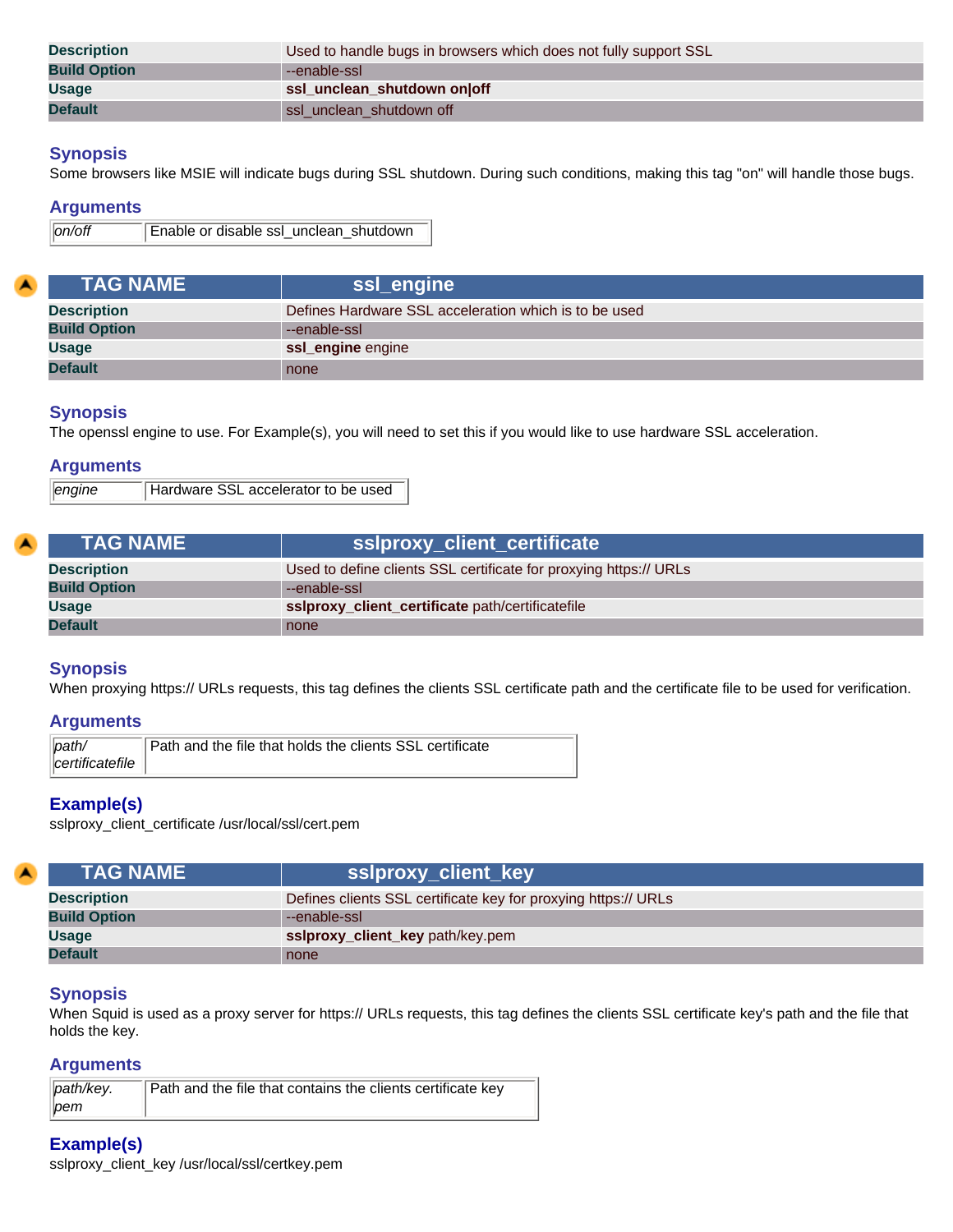<span id="page-6-0"></span>

|  | <b>TAG NAME</b>     | ssiproxy_version                                                     |
|--|---------------------|----------------------------------------------------------------------|
|  | <b>Description</b>  | Defines the SSL version level to be used when proxying https:// URLs |
|  | <b>Build Option</b> | --enable-ssl                                                         |
|  | <b>Usage</b>        | ssiproxy_version version                                             |
|  | <b>Default</b>      | sslproxy_version 1                                                   |

When SSL certificate is used for proxying https:// URLs, this tag can be used to define the SSL version level that will be used for handling encrypted connections.

## **Arguments**

## **Example(s)**

sslproxy\_version 3

<span id="page-6-1"></span>

| <b>ITAG NAME \</b>  | sslproxy_options                                                           |
|---------------------|----------------------------------------------------------------------------|
| <b>Description</b>  | This defines the SSL engine options to be used when proxying https:// URLs |
| <b>Build Option</b> | --enable-ssl                                                               |
| <b>Usage</b>        | <b>options</b> option                                                      |
| <b>Default</b>      | none                                                                       |

## **Synopsis**

When proxying https:// URLs, this tag is used to specify various SSL options.

## **Arguments**

*<u>Option</u>* SSL options

## **Example(s)**

sslproxy\_options NO\_SSLv2

<span id="page-6-2"></span>

| <b>TAG NAME</b>     | ssiproxy_cipher                                        |
|---------------------|--------------------------------------------------------|
| <b>Description</b>  | SSL cipher list to be used when proxying https:// URLs |
| <b>Build Option</b> | --enable-ssl                                           |
| <b>Usage</b>        | ssiproxy_cipher cipher                                 |
| <b>Default</b>      | none                                                   |

## **Synopsis**

This tag sets the ciphers on which SSL will decide during the negotiation phase of the SSL connection when proxying https:// URLs

#### **Arguments**

*cipher* SSL proxy cipher to be used

<span id="page-6-3"></span>

**TAG NAME** Sslproxy\_cafile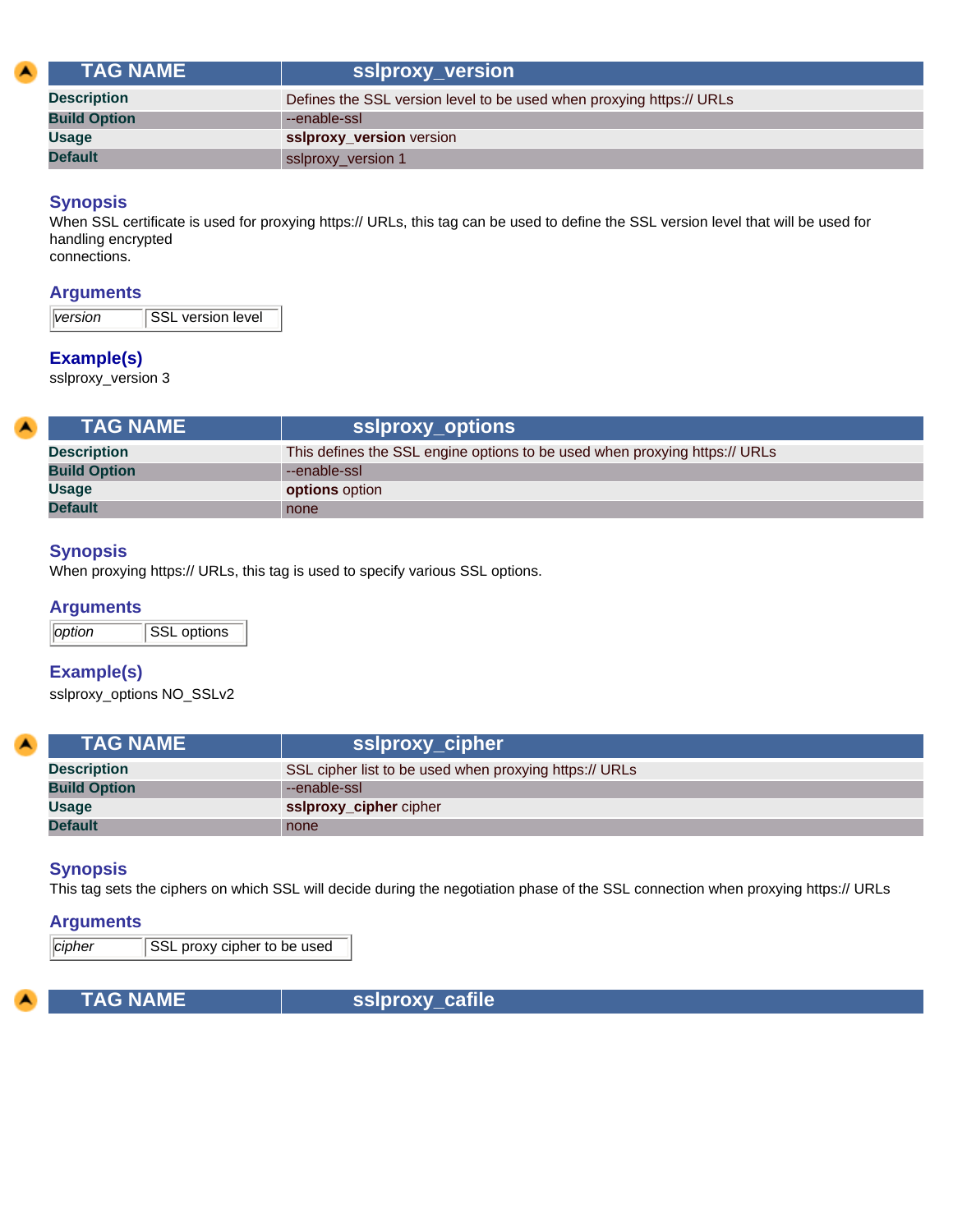| <b>Description</b>  | Defines the file that contains CA certificate |
|---------------------|-----------------------------------------------|
| <b>Build Option</b> | --enable-ssl                                  |
| <b>Usage</b>        | ssiproxy_cafile filename                      |
| <b>Default</b>      | none                                          |

This tag defines the file that contains CA certificate to be used for verifying server certificates when Squid is used as a proxy server for https://URLs.

## **Arguments**

| <i>filename</i> | File that contains CA certificate |
|-----------------|-----------------------------------|
|                 |                                   |

## **Example(s)**

sslproxy\_cafile /usr/local/ca1.pem

<span id="page-7-0"></span>

| <b>TAG NAME</b>     | sslproxy_capath                                              |
|---------------------|--------------------------------------------------------------|
| <b>Description</b>  | Defines the directory for the file containing CA certificate |
| <b>Build Option</b> | --enable-ssl                                                 |
| <b>Usage</b>        | ssiproxy_capath path                                         |
| <b>Default</b>      | none                                                         |

#### **Synopsis**

While proxying https:// URLs, this tag defines the path where the CA certificate file to be used when verifying server certificates is located.

## **Arguments**

| path | Path where CA certificate file is located |
|------|-------------------------------------------|
|------|-------------------------------------------|

## **Example(s)**

sslproxy\_capath /usr/local/

<span id="page-7-1"></span>

| <b>TAG NAME</b>     | sslproxy_flags                                                    |
|---------------------|-------------------------------------------------------------------|
| <b>Description</b>  | Specifies the way how SSL should act while proxying https:// URLs |
| <b>Build Option</b> | --enable-ssl                                                      |
| <b>Usage</b>        | ssiproxy_flags flags                                              |
| <b>Default</b>      | none                                                              |

## **Synopsis**

When Squid is used as a proxy server for https://URLs, this tag is used to defines the nature of SSL's behaviour.

#### **Arguments**

| Flags         | Meaning                                                            |
|---------------|--------------------------------------------------------------------|
|               | DONT_VERIFY_PEER   Accept certificates even if they fail to verify |
| NO DEFAULT_CA | Don't use the default CA list built in to OpenSSL                  |

## **Example(s)**

sslproxy\_flags NO\_DEFAULT\_CA

<span id="page-7-2"></span>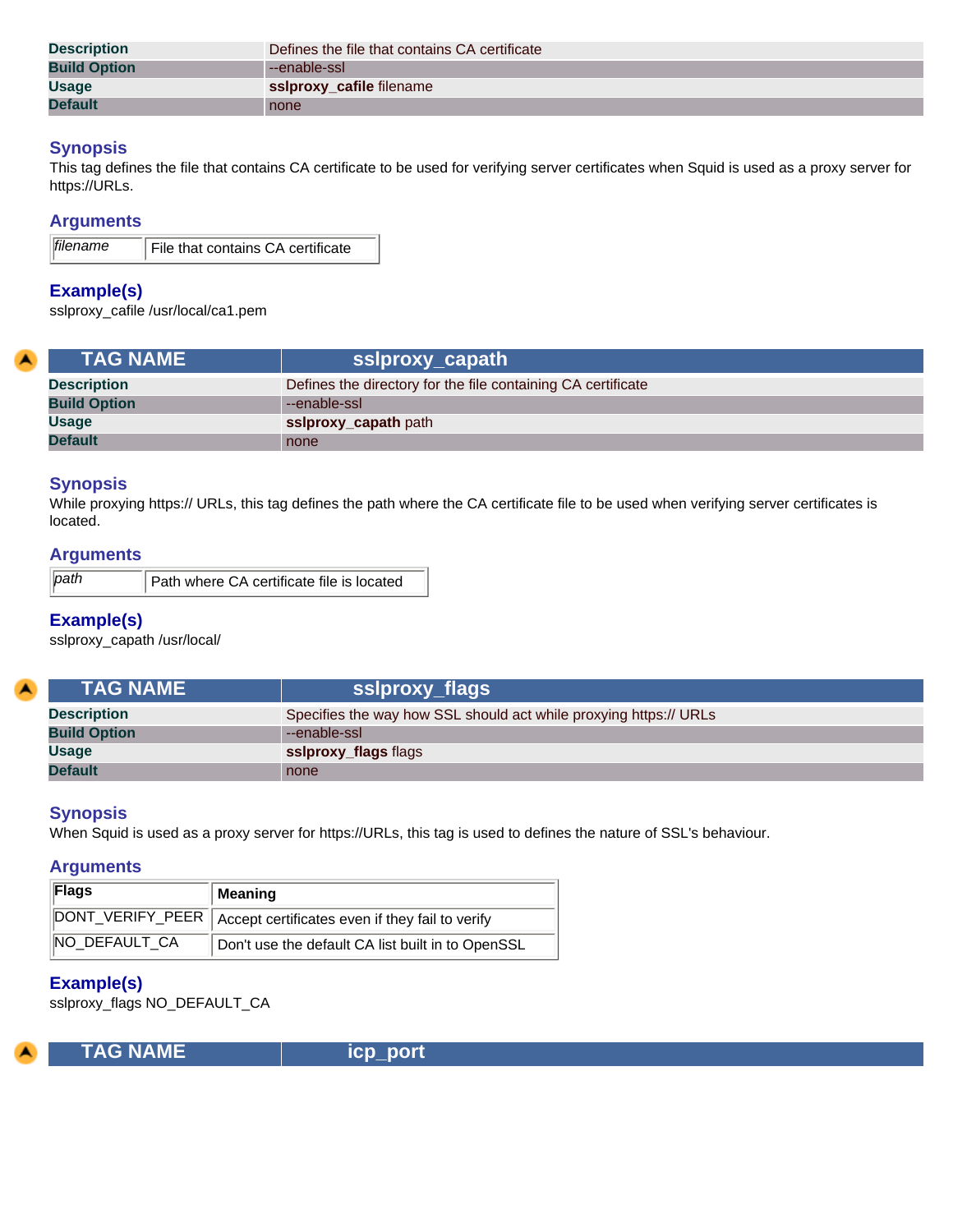| <b>Description</b>  | Port number through which Squid sends and receives ICP queries |
|---------------------|----------------------------------------------------------------|
| <b>Build Option</b> | Default                                                        |
| <b>Usage</b>        | <b>icp port</b> portnumber                                     |
| <b>Default</b>      | icp_port 0                                                     |

Defines the port for ICP packets to be sent and received from neighbour caches.

#### **Arguments**

```
portnumber | Port to which Squid will bind the socket
```
## **Example(s)**

icp\_port 3030

<span id="page-8-0"></span>

| <b>TAG NAME</b>     | htcp_port                                                       |
|---------------------|-----------------------------------------------------------------|
| <b>Description</b>  | Port number through which Squid sends and receives HTCP queries |
| <b>Build Option</b> | <b>Default</b>                                                  |
| <b>Usage</b>        | htcp port portnumber                                            |
| <b>Default</b>      | htcp_port 4827                                                  |

## **Synopsis**

This tag defines the port address through which HTCP packets will be sent and received from neighbour caches.

## **Arguments**

*portnumber* **Port to which Squid will bind the socket** 

## **Example(s)**

htcp\_port 2134

<span id="page-8-1"></span>

| <b>LTAG NAME \</b>  | mcast_groups                                                                                         |
|---------------------|------------------------------------------------------------------------------------------------------|
| <b>Description</b>  | Defines list of multicast groups which your server should join to receive multicasted ICP<br>queries |
| <b>Build Option</b> | Default                                                                                              |
| <b>Usage</b>        | mcast_groups ip_address                                                                              |
| <b>Default</b>      | none                                                                                                 |

#### **Synopsis**

Multicast is essentially the ability to send one IP packet to multiple receivers. Your server will join to the multicat groups defined by the IP Addresses.

This option is to be set only if you want to RECEIVE multicast queries.

ICP replies are always sent via unicast, so this option does not affect whether or not you will receive replies from multicast group members.

#### **Arguments**

*ip\_address* | ip\_address of the multicast groups to join

## **Example(s)**

mcast\_groups 239.128.16.128 224.0.1.20

<span id="page-8-2"></span>

 **TAG NAME udp\_incoming\_address, udp\_outgoing\_address**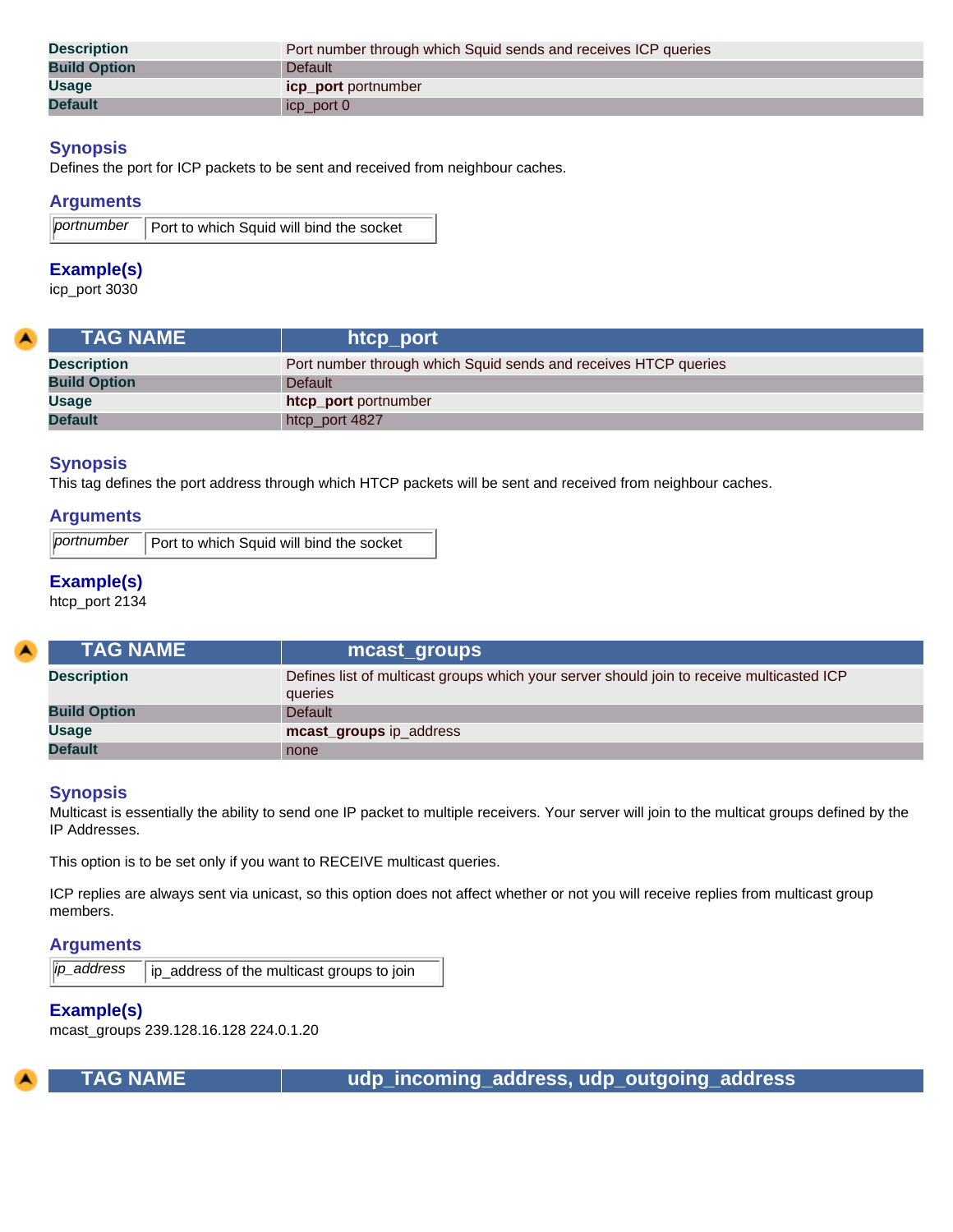| <b>Description</b>  | Defines the address for sending and receiving ICP packets            |
|---------------------|----------------------------------------------------------------------|
| <b>Build Option</b> | <b>Default</b>                                                       |
| <b>Usage</b>        | udp_incoming_address ip_address<br>udp_outgoing_address ip_address   |
| <b>Default</b>      | udp_incoming_address 0.0.0.0<br>udp_outgoing_address 255.255.255.255 |

These tags defines the interface through which ICP packets are sent and received. The default behavior is to not bind to any specific address.

A *udp\_incoming\_address* value of 0.0.0.0 indicates that Squid should listen for UDP messages on all available interfaces.

If *udp\_outgoing\_address* is set to 255.255.255.255 (the default) then it will use the same socket as *udp\_incoming\_address*. Only change this if you want to have ICP queries sent using another address than where this Squid listens for ICP queries from other caches.

## **Arguments**

|  | ip_address  ip_address to which Squid binds the ICP socket |
|--|------------------------------------------------------------|
|--|------------------------------------------------------------|

Note: u*dp\_incoming\_address* and *udp\_outgoing\_address* cannot have the same value since they both use port 3130.

## **Example(s)**

udp\_incoming\_address 172.16.1.35 udp\_outgoing\_address 192.168.150.6

# <span id="page-9-0"></span>**NEIGHBOUR SELECTION ALGORITHM**

Configurations needed for communication of Squid with the neighbor caches are done under this category.

<span id="page-9-1"></span>

| $\blacktriangle$ | <b>TAG NAME</b>     | cache_peer                                            |
|------------------|---------------------|-------------------------------------------------------|
|                  | <b>Description</b>  | This specifies other caches in cache hierarchy        |
|                  | <b>Build Option</b> | <b>Default</b>                                        |
|                  | Usage               | cache_peer hostname type http_port icp_port [options] |
|                  | <b>Default</b>      | none                                                  |

## **Synopsis**

This defines how to treat the neighbour peer's in cache hierarchy. This is used during inter cache communication.

## **Arguments**

| $ $ hostname         | The cache peer to which communication is to be established                                                                                                                                                   |
|----------------------|--------------------------------------------------------------------------------------------------------------------------------------------------------------------------------------------------------------|
| type                 | The way how the cache peer be treated (either as 'parent', 'sibling' or 'multicast').                                                                                                                        |
| $ prox_y$ port       | Port number where the cache listens for other peers requests.                                                                                                                                                |
| $\parallel$ icp_port | Used for querying neighbor caches about objects. To have a non-ICP neighbor specify '7' for the ICP port and<br>make sure the neighbour machine has the UDP echo port - enabled in its /etc/inetd.conf file. |

| <b>Options</b> | <b>Functions</b>                                                                                                                                                                                                                                                                          |
|----------------|-------------------------------------------------------------------------------------------------------------------------------------------------------------------------------------------------------------------------------------------------------------------------------------------|
| proxy-only     | to specify that objects fetched from this cache should not be saved locally.                                                                                                                                                                                                              |
| weight=n       | to specify a weighted parent. The weight must be an integer. The default weight is 1, larger weights are<br>favored more.                                                                                                                                                                 |
| ∥basetime=n    | to specify a base amount to be subtracted from round trip times of parents. It is subtracted before division<br>by weight in calculating which parent to fetch from. If the rtt is less than the base time then the rtt is set<br>to a minimal value.                                     |
| $ $ ttl=n      | to specify a IP multicast TTL to use when sending an ICP queries to this address. Only useful when<br>sending to a multicast group. Because we don't accept ICP replies from random hosts, you must<br>configure other group members as peers with the multicast-responder' option below. |
| no-query       | NOT to send ICP queries to this neighbor.                                                                                                                                                                                                                                                 |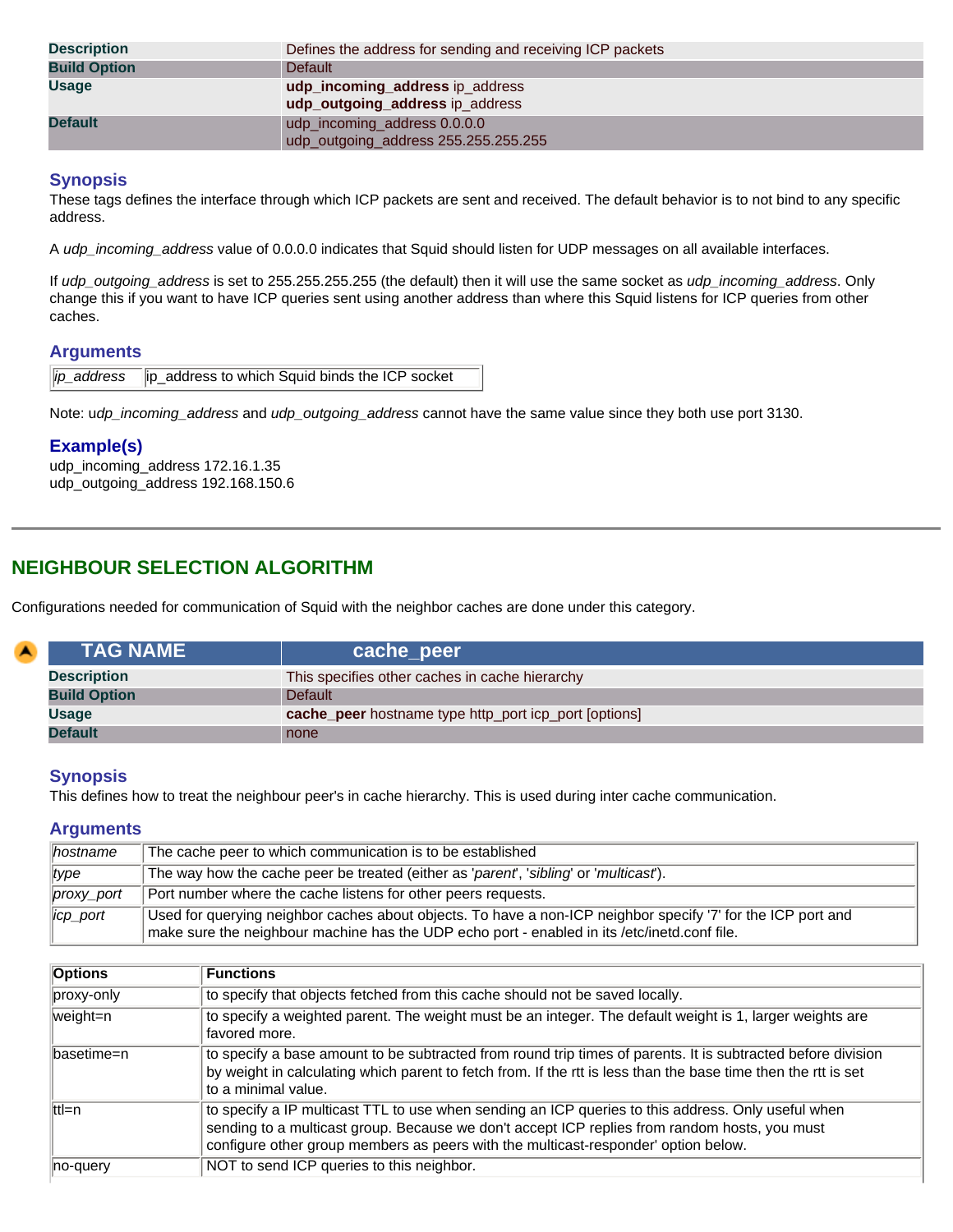| background-ping                      | only send ICP queries to this neighbor infrequently. This is used to keep the neighbor round trip time<br>updated and is usually used in conjunction with weighted-round-robin.                                                                                                                                                                                                                                   |
|--------------------------------------|-------------------------------------------------------------------------------------------------------------------------------------------------------------------------------------------------------------------------------------------------------------------------------------------------------------------------------------------------------------------------------------------------------------------|
| default                              | if this is a parent cache which can be used as a "last-resort." You should probably only use 'default' in<br>situations where you cannot use ICP with your parent cache(s).                                                                                                                                                                                                                                       |
| round-robin                          | to define a set of parents which should be used in a round-robin fashion in the absence of any ICP<br>queries.                                                                                                                                                                                                                                                                                                    |
| weighted-round-robin                 | to define a set of parents which should be used in a round-robin fashion with the frequency of each parent<br>being based on the round trip time. Closer parents are used more often.                                                                                                                                                                                                                             |
| carp                                 | to define a set of parents which should be used as a CARP array. The requests will then be distributed<br>among the parents based on the CARP load balancing hash function based on their weight.                                                                                                                                                                                                                 |
| multicast-responder                  | indicates that the named peer is a member of a multicast group. ICP queries willnot be sent directly to<br>the peer, but ICP replies will be accepted from it.                                                                                                                                                                                                                                                    |
| closest-only                         | indicates that, for ICP_OP_MISS replies, we'll only forward CLOSEST_PARENT_MISSes and never<br>FIRST_PARENT_MISSes.                                                                                                                                                                                                                                                                                               |
| no-digest                            | NOT to request cache digests from this neighbor.                                                                                                                                                                                                                                                                                                                                                                  |
| no-netdb-exchange                    | disables requesting ICMP RTT database (NetDB) from the neighbor.                                                                                                                                                                                                                                                                                                                                                  |
| no-delay                             | to prevent access to this neighbor from influencing the delay pools.                                                                                                                                                                                                                                                                                                                                              |
| login=user:password                  | if this is a personal/workgroup proxy and your parent requires proxy authentication.<br>The string can include URL escapes (i.e. %20 for spaces). This also means that % must be<br>written as %%.                                                                                                                                                                                                                |
| login=PASS                           | if users must authenticate against the upstream proxy. This will pass the users credentials as they are to<br>the peer proxy. This only works for the Basic HTTP authentication scheme.<br>To combine this with proxy_auth both proxies must share the same user database as HTTP only allows                                                                                                                     |
|                                      | for one proxy login. Also be warned that this will expose your users proxy password to the peer. USE<br><b>WITH CAUTION</b>                                                                                                                                                                                                                                                                                       |
| login=*:password                     | to pass the username to the upstream cache, but with a fixed password. This is meant to be used when<br>the peer is in another administrative domain, but it is still needed to identify each user. The star can<br>optionally be followed by some extra information which is added to the username. This can be used to<br>identify this proxy to the peer, similar to the login=username:password option above. |
| connect-timeout=nn                   | to specify a peer specific connect timeout (also see the peer_connect_timeout directive)                                                                                                                                                                                                                                                                                                                          |
| digest-url=url                       | to tell Squid to fetch the cache digest (if digests are enabled) for this host from the specified URL rather<br>than the Squid default location.                                                                                                                                                                                                                                                                  |
| allow-miss                           | to disable Squid's use of only-if-cached when forwarding requests to siblings. This is primarily useful when<br>icp_hit_stale is used by the sibling. To extensive use of this option may result in forwardingloops, and you<br>should avoid having two-way peerings with this option. (for Example(s) to deny peer usage on requests<br>from peer by denying cache_peer_access if the source is a peer)          |
| max-conn                             | to limit the amount of connections Squid may open to this peer.                                                                                                                                                                                                                                                                                                                                                   |
| $ $ htcp                             | to send HTCP, instead of ICP, queries to the neighbor. You probably also want to set the "icp port" to<br>4827 instead of 3130.                                                                                                                                                                                                                                                                                   |
| originserver                         | causes this parent peer to be contacted as a origin server. Meant to be used in accelerator setups.                                                                                                                                                                                                                                                                                                               |
| name=xxx                             | if you have multiple peers on the same host but different ports. This name can then be used to<br>differentiate the peers in cache peer access and similar directives.                                                                                                                                                                                                                                            |
| forceddomain=name                    | to forcibly set the Host header of requests forwarded to this peer. Useful in accelerator setups where the<br>server (peer) expects a certain domain name and using redirectors to feed this domainname is not<br>feasible.                                                                                                                                                                                       |
| ssl                                  | to indicate that connections to this peer should bs SSL/TLS encrypted.                                                                                                                                                                                                                                                                                                                                            |
| ssicert=<br>/path/to/ssl/certificate | to specify a client SSL certificate to use when connecting to this peer.                                                                                                                                                                                                                                                                                                                                          |
| sslkey=<br>/path/to/ssl/key          | to specify the private SSL key corresponding to sslcert above. If 'sslkey' is not specified then 'sslcert' is<br>assumed to reference a combined file containing both the certificate and the key.                                                                                                                                                                                                                |
| sslversion=1 2 3 4                   | to specify the SSL version to use when connecting to this peer<br>$1 =$ automatic (default)<br>$2 = SSL v2 only$<br>$3 = SSL v3 only$<br>$4 = TLS v1 only$                                                                                                                                                                                                                                                        |
| sslcipher=                           | to specify the list of valid SSL chipers to use when connecting to this peer                                                                                                                                                                                                                                                                                                                                      |
|                                      |                                                                                                                                                                                                                                                                                                                                                                                                                   |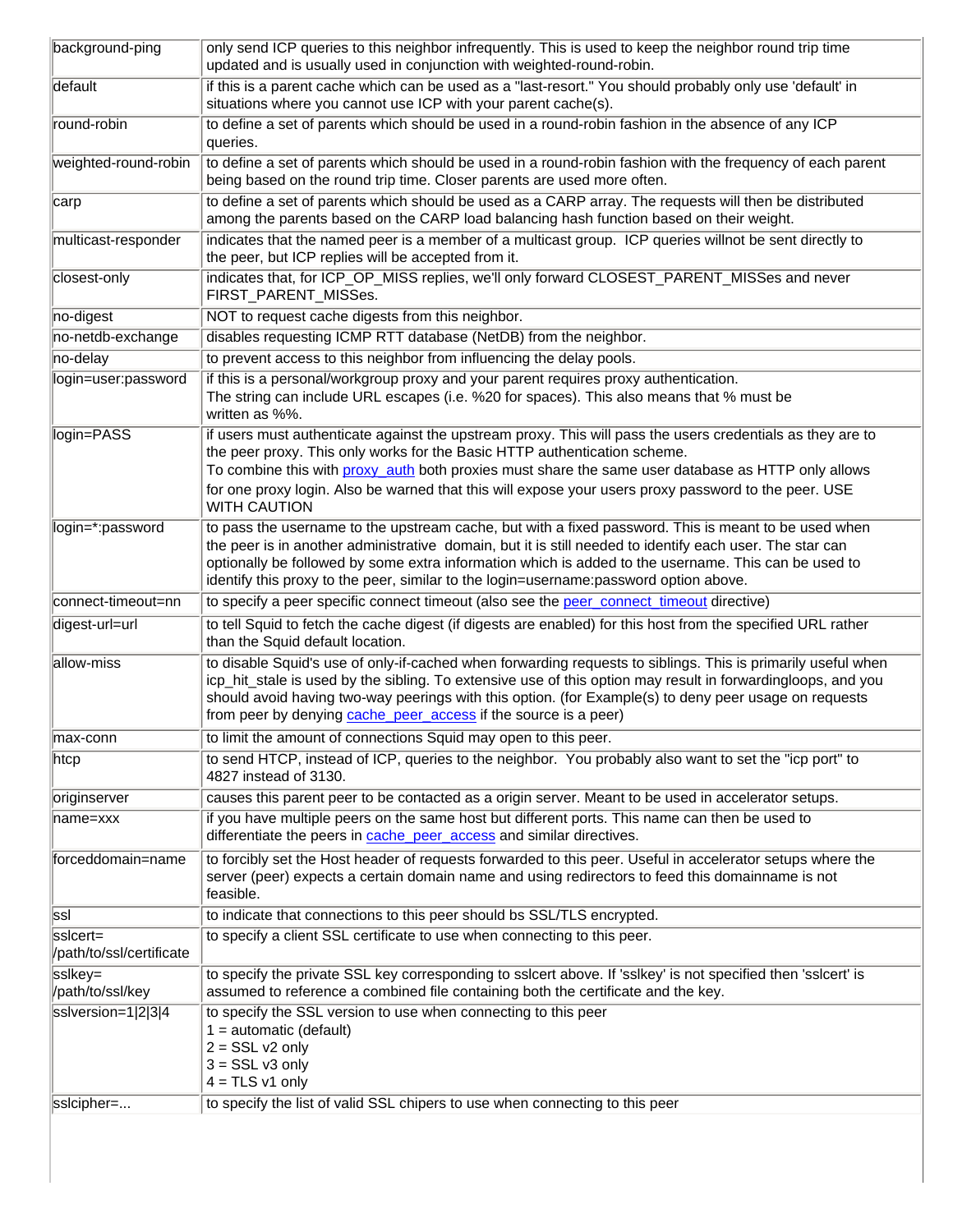| ssloptions=     | to specify various SSL engine options<br>NO_SSLv2_Disallow the use of SSLv2<br>NO_SSLv3_Disallow the use of SSLv3<br>NO_TLSv1_Disallow the use of TLSv1                                                                                                                                       |
|-----------------|-----------------------------------------------------------------------------------------------------------------------------------------------------------------------------------------------------------------------------------------------------------------------------------------------|
| ∥cafile=        | to specify a file containing additional CA certificates to use when verifying the peer certificate                                                                                                                                                                                            |
| capath=         | to specify a directory containing additional CA certificates to use when verifying the peer certificate                                                                                                                                                                                       |
| sslflags=       | to specify various flags modifying the SSL implementation<br>DONT_VERIFY_PEER - Accept certificates even if they fail to verify.<br>NO_DEFAULT_CA - Don't use the default CA list built in to OpenSSL.<br>DONT_VERIFY_DOMAIN - Don't verify that the peer certificate matches the server name |
| llssIname=      | to specify the peer name as advertised in it's certificate. Used for verifying the correctness of the received<br>peer certificate. If not specified the peer hostname will be used.                                                                                                          |
| front-end-https | to enable the "Front-End-Https: On" header needed when using Squid as a SSL frontend infront of<br>Microsoft OWA. See MS KB document Q307347 for details on this header. If set to auto then the header<br>will only be added if the request is forwarded as a https://URL.                   |

## **Example(s)**

cache\_peer proxy.visolve.com parent 3128 3130 default cache\_peer 172.16.1.57 parent 3128 3130 proxy-only cache\_peer 172.16.1.123 sibling 3129 5500 weight=2

<span id="page-11-0"></span>

| <b>TAG NAME</b>     | cache_peer_domain                                                     |
|---------------------|-----------------------------------------------------------------------|
| <b>Description</b>  | Used to limit the domains for which a neighbour cache will be queried |
| <b>Build Option</b> | <b>Default</b>                                                        |
| <b>Usage</b>        | cache_peer_domain cache-host domain [domain ]                         |
| <b>Default</b>      | none                                                                  |

## **Synopsis**

In case if there are more number of cache peers, then using this tag we can direct the query to that cache peer for particular domains alone. Prefixing the domain with "!" will be queried for objects NOT in that domain.

## **Arguments**

|        | cache-host The cache peer to be queried for the specified domain |
|--------|------------------------------------------------------------------|
| domain | The domain for which the cache peer to be queried                |

**Example(s)** cache\_peer\_domain 172.16.1.57 .co.in

<span id="page-11-1"></span>

| <b>TAG NAME</b>     | neighbor_type_domain                                                            |
|---------------------|---------------------------------------------------------------------------------|
| <b>Description</b>  | Using this tag, we can modify the define nerighbour type for particular domains |
| <b>Build Option</b> | <b>Default</b>                                                                  |
| <b>Usage</b>        | neighbor_type_domain neighbour parent sibling domain domain                     |
| <b>Default</b>      | none                                                                            |

## **Synopsis**

There may be situations where an already defined neighbour to be treated differently for particular domains alone. This can be achieved using this directive.

## **Arguments**

| $\parallel$ neighbour       | The neighbour which to be treated diffrently                    |  |
|-----------------------------|-----------------------------------------------------------------|--|
|                             | parent/sibling How the neighbour to be treated (parent/sibling) |  |
| <i><u><b>domain</b></u></i> | The domain for which the cache peer to be treated differently   |  |

## **Example(s)**

cache\_peer parent 172.16.1.57 3128 3130 neighbor\_type\_domain 172.16.1.57 sibling.com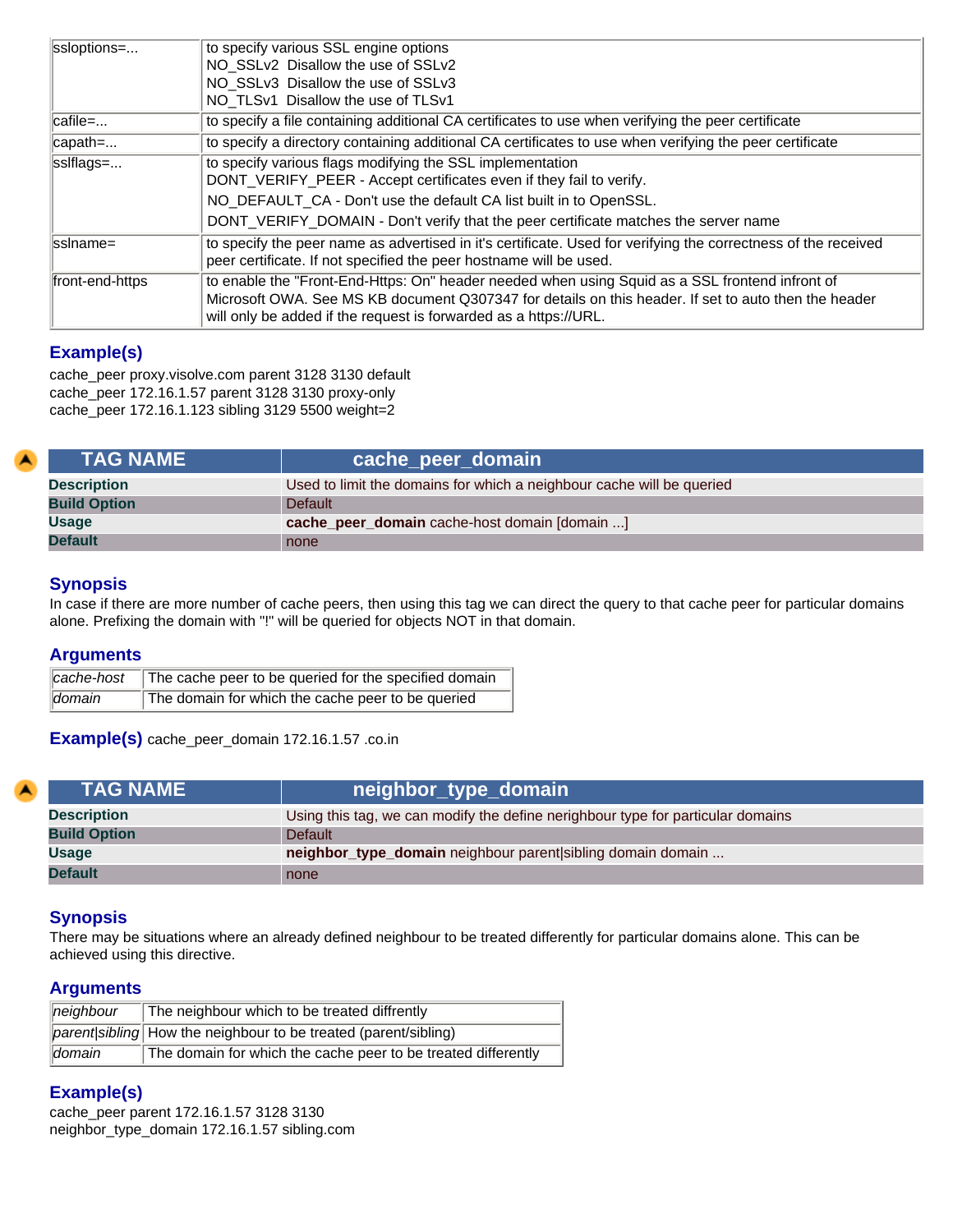<span id="page-12-0"></span>

| <b>\TAG NAME \</b>  | icp_query_timeout                            |
|---------------------|----------------------------------------------|
| <b>Description</b>  | Used to define the inter-cache query timeout |
| <b>Build Option</b> | Default                                      |
| <b>Usage</b>        | icp_query_timeout time(msec)                 |
| <b>Default</b>      | icp_query_timeout 0                          |

Based on the round trip time of recent ICP queries, Squid normally determines an optimal ICP query timeout. If you want to override this value, you can specify the timeouts using this tag.

The value specified is in Milliseconds.

## **Arguments**

*time* Fixed time period for ICP queries

## **Example(s)**

icp\_query\_timeout 2000

<span id="page-12-1"></span>

| <b>TAG NAME</b>                                      |                                                    |
|------------------------------------------------------|----------------------------------------------------|
| <b>Description</b>                                   | Defines ICP query timeout value to a maximum limit |
| <b>Build Option</b>                                  | Default                                            |
| <b>Usage</b><br>maximum_icp_query_timeout time(msec) |                                                    |
| <b>Default</b>                                       | maximum_icp_query_timeout 2000                     |

## **Synopsis**

Normally the ICP query timeout is determined dynamically. But sometimes it can lead to very large values (say 5 seconds). Use this option to put an upper limit on the dynamic timeout value.

The value specified is in Milliseconds.

Note: Do NOT use this option to always use a fixed (instead of a dynamic) timeout value. To set a fixed timeout see the [icp\\_query\\_timeout](#page-12-0) directive.

#### **Arguments**

*time* Maximum upper time limit

## **Example(s)**

maximum\_icp\_query\_timeout 4000

<span id="page-12-2"></span>

| <b>TAG NAME</b>     | minimum_icp_query_timeout                          |
|---------------------|----------------------------------------------------|
| <b>Description</b>  | Defines ICP query timeout value to a minimum limit |
| <b>Build Option</b> | Default                                            |
| <b>Usage</b>        | minimum_icp_query_timeout time(msec)               |
| <b>Default</b>      | minimum_icp_query_timeout 5                        |

## **Synopsis**

As in the previous tag, ICP query timeouts to very small value, even lower than the normal latency variance on your link due to traffic. Use this option to put an lower limit on the dynamic timeout value.

The value specified is in Milliseconds.

Note: Do NOT use this option to always use a fixed (instead of a dynamic) timeout value. To set a fixed timeout see the [icp\\_query\\_timeout](#page-12-0) directive.

#### **Arguments**

| $ $ time | Minimum lower time limit |
|----------|--------------------------|
|----------|--------------------------|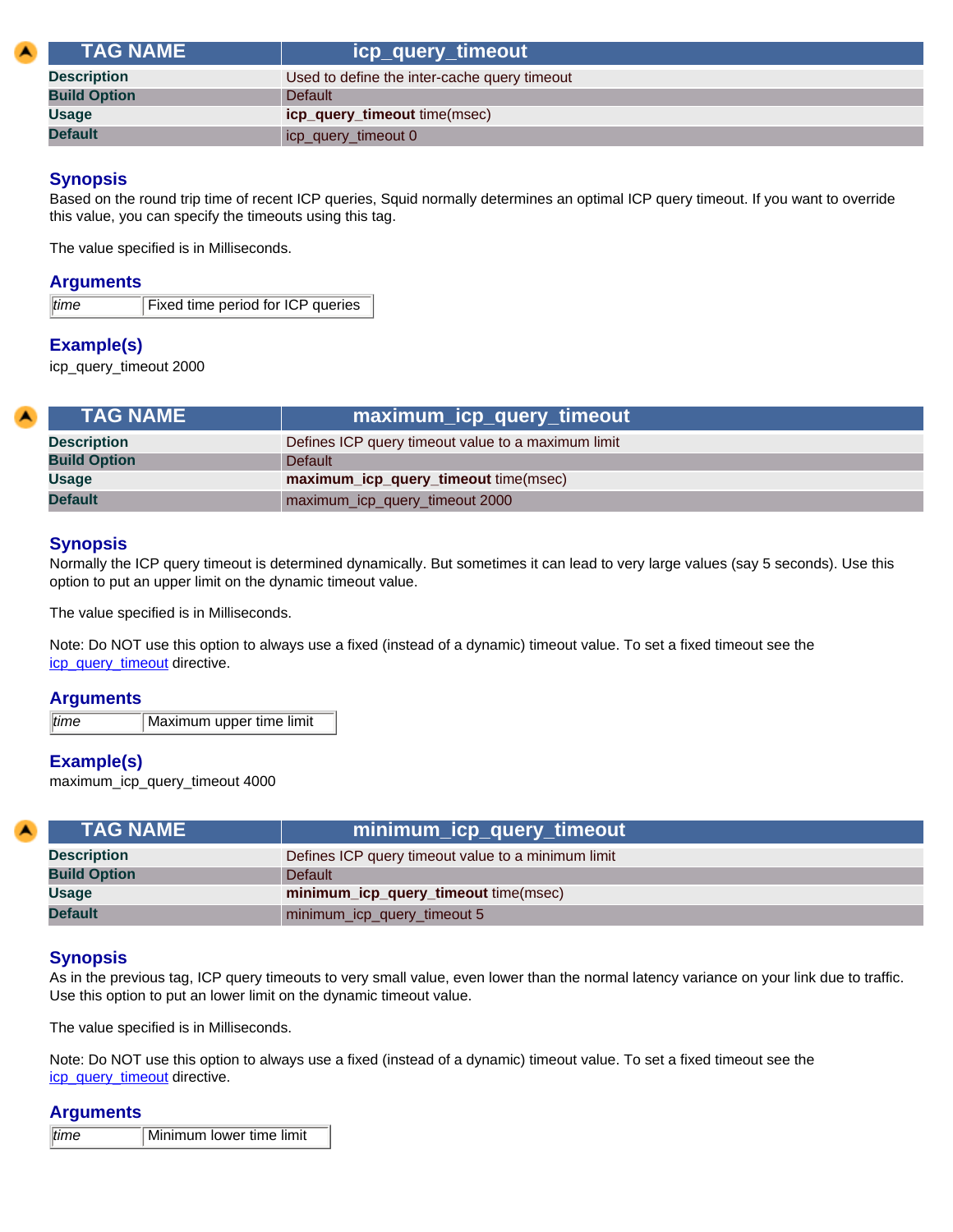## **Example(s)**

minimum\_icp\_query\_timeout 4000

<span id="page-13-0"></span>

| <b>TAG NAME</b>     | mcast_icp_query_timeout                                                                                                                   |
|---------------------|-------------------------------------------------------------------------------------------------------------------------------------------|
| <b>Description</b>  | In case of multicast peer's, the value specified in this tag determines how long should Squid<br>wait to count all replies from its peers |
| <b>Build Option</b> | <b>Default</b>                                                                                                                            |
| Usage               | mcast_icp_query_timeout time(msec)                                                                                                        |
| <b>Default</b>      | mcast_icp_query_timeout 2000                                                                                                              |

## **Synopsis**

For Multicast peers, Squid regularly sends out ICP "probes" to count how many other peers are listening on the given multicast address. This tag determines the time how long Squid should wait to count all replies from its peers.

The value specified is in Milliseconds.

## **Arguments**

| time | Time period to wait |
|------|---------------------|

## **Example(s)**

mcast\_icp\_query\_timeout 3000

<span id="page-13-1"></span>

| <b>TAG NAME</b>     | dead_peer_timeout                                                                     |
|---------------------|---------------------------------------------------------------------------------------|
| <b>Description</b>  | Defines the time period after which Squid will declare the corresponding peer as dead |
| <b>Build Option</b> | <b>Default</b>                                                                        |
| <b>Usage</b>        | <b>dead_peer_timeout</b> time(sec)                                                    |
| <b>Default</b>      | dead_peer_timeout 10 seconds                                                          |

## **Synopsis**

This allows Squid to define the time period for declaring a peer cache as "dead." If there are no ICP replies received with in the specified amount of time, Squid will declare that peer as dead and will not expect to receive any further ICP replies. However, it continues to send ICP queries, and will mark the peer as alive upon receipt of the first subsequent ICP reply.

Note: This timeout also affects when Squid expects to receive ICP replies from peers. If more than dead\_peer seconds have passed since the last ICP reply was received, Squid will not expect to receive an ICP reply on the next query. Thus, if your time between requests is greater than this timeout, you will see a lot of requests sent DIRECT to origin servers instead of to your parents.

#### **Arguments**

| time | Time period to decide the cache |  |  |
|------|---------------------------------|--|--|
|      |                                 |  |  |

## **Example(s)**

dead\_peer\_timeout 50 seconds

<span id="page-13-2"></span>

| <b>TAG NAME</b>     | hierarchy_stoplist                                             |
|---------------------|----------------------------------------------------------------|
| <b>Description</b>  | Use this tag not to query neighbour caches for certain objects |
| <b>Build Option</b> | <b>Default</b>                                                 |
| <b>Usage</b>        | hierarchy_stoplist words                                       |
| <b>Default</b>      | none                                                           |

## **Synopsis**

Certain words defined in this tag when matched in the URLs, directs Squid not to query neighbour caches.

peer as dead

## **Arguments**

*words* Words to be matched for direct access

# **Example(s)**

hierarchy stoplist cgi-bin ?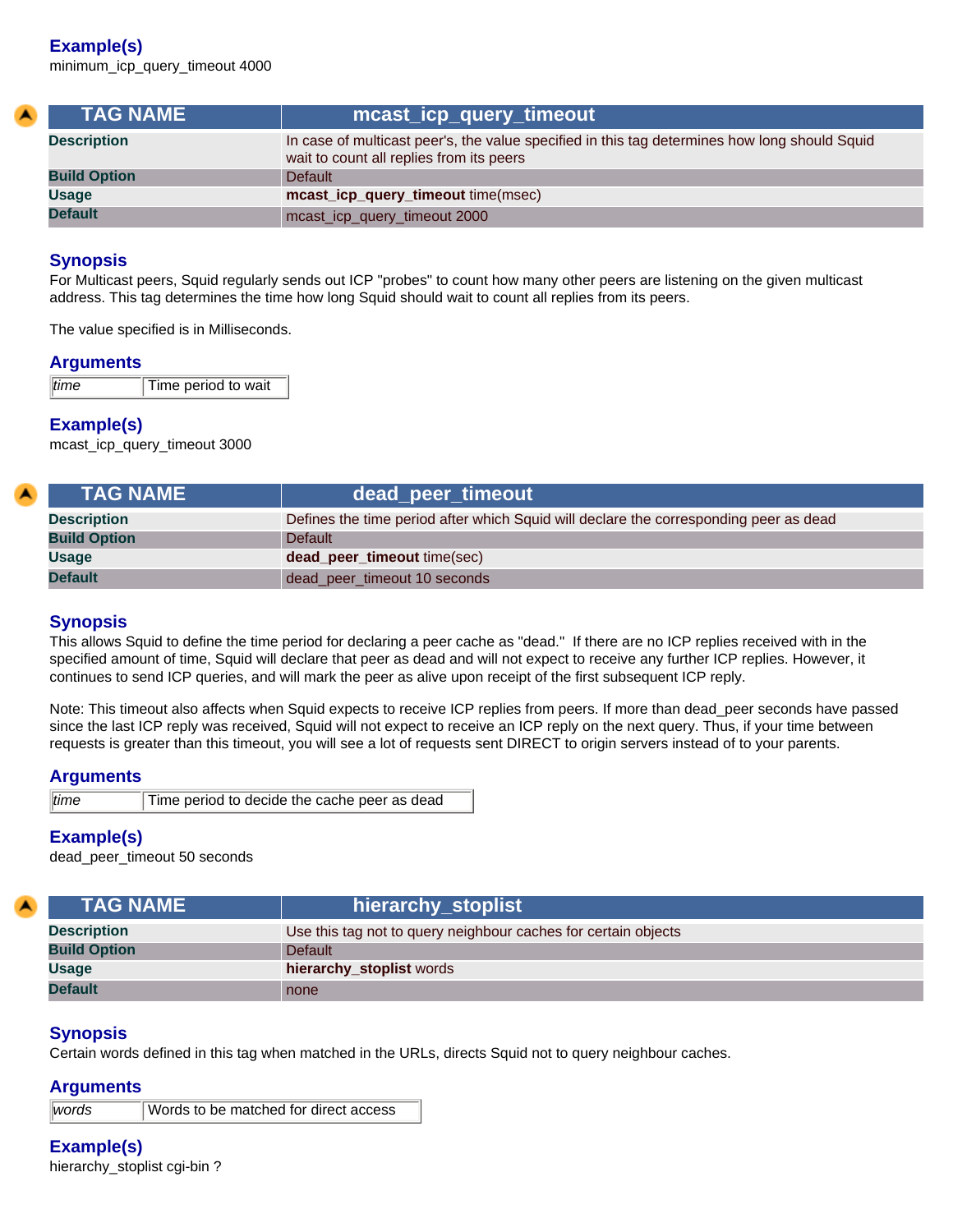<span id="page-14-0"></span>

| <b>TAG NAME</b>     | no cache                                             |
|---------------------|------------------------------------------------------|
| <b>Description</b>  | Use this to force certain objects to never be cached |
| <b>Build Option</b> | <b>Default</b>                                       |
| <b>Usage</b>        | no_cache allow deny acl                              |
| <b>Default</b>      | none                                                 |

A list of ACL elements which, if matched, cause the request not to be satisfied from the cache and the reply not to be cached. In other words, use this to force certain objects to never be cached.

You must use the word 'DENY' to indicate the ACL names which should NOT be cached.

## **Arguments**

|               | $\parallel$ allow/deny $\parallel$ Allow or deny caching of objects on matching the acl      |
|---------------|----------------------------------------------------------------------------------------------|
| $ _{\rm acl}$ | The condition/rule to be matched for which caching of those objects can be allowed or denied |

## **Example(s)**

acl QUERY urlpath\_regex cgi-bin \? no\_cache deny QUERY

<span id="page-14-1"></span>

| <b>TAG NAME</b>     | background_ping_rate            |  |
|---------------------|---------------------------------|--|
| <b>Description</b>  | Defines the rate of ICP pings   |  |
| <b>Build Option</b> | Default                         |  |
| <b>Usage</b>        | background_ping_rate time       |  |
| <b>Default</b>      | background_ping_rate 10 seconds |  |

## **Synopsis**

Squid normally sends ICP pings to the siblings. This directive defines the ICP ping rate.

## **Arguments**

*time* Background pinging rate

## **Example(s)**

background\_ping\_rate 10 seconds

# <span id="page-14-2"></span>**OPTIONS WHICH AFFECT THE CACHE SIZE**

Tags under this section deals with cache memory configurations like cache memory size, swap size, maximum and minimum object size, cache and memory replacement policies.

<span id="page-14-3"></span>

| $\blacktriangle$ | <b>TAG NAME</b>     | cache mem                                                                                                                   |
|------------------|---------------------|-----------------------------------------------------------------------------------------------------------------------------|
|                  | <b>Description</b>  | cache_mem defines the ideal amount of memory to be used for In-Transit objects, Hot Objects, Negative-<br>Cached<br>objects |
|                  | <b>Build Option</b> | <b>Default</b>                                                                                                              |
|                  | <b>Usage</b>        | cache_mem size                                                                                                              |
|                  | <b>Default</b>      | cache mem 8 MB                                                                                                              |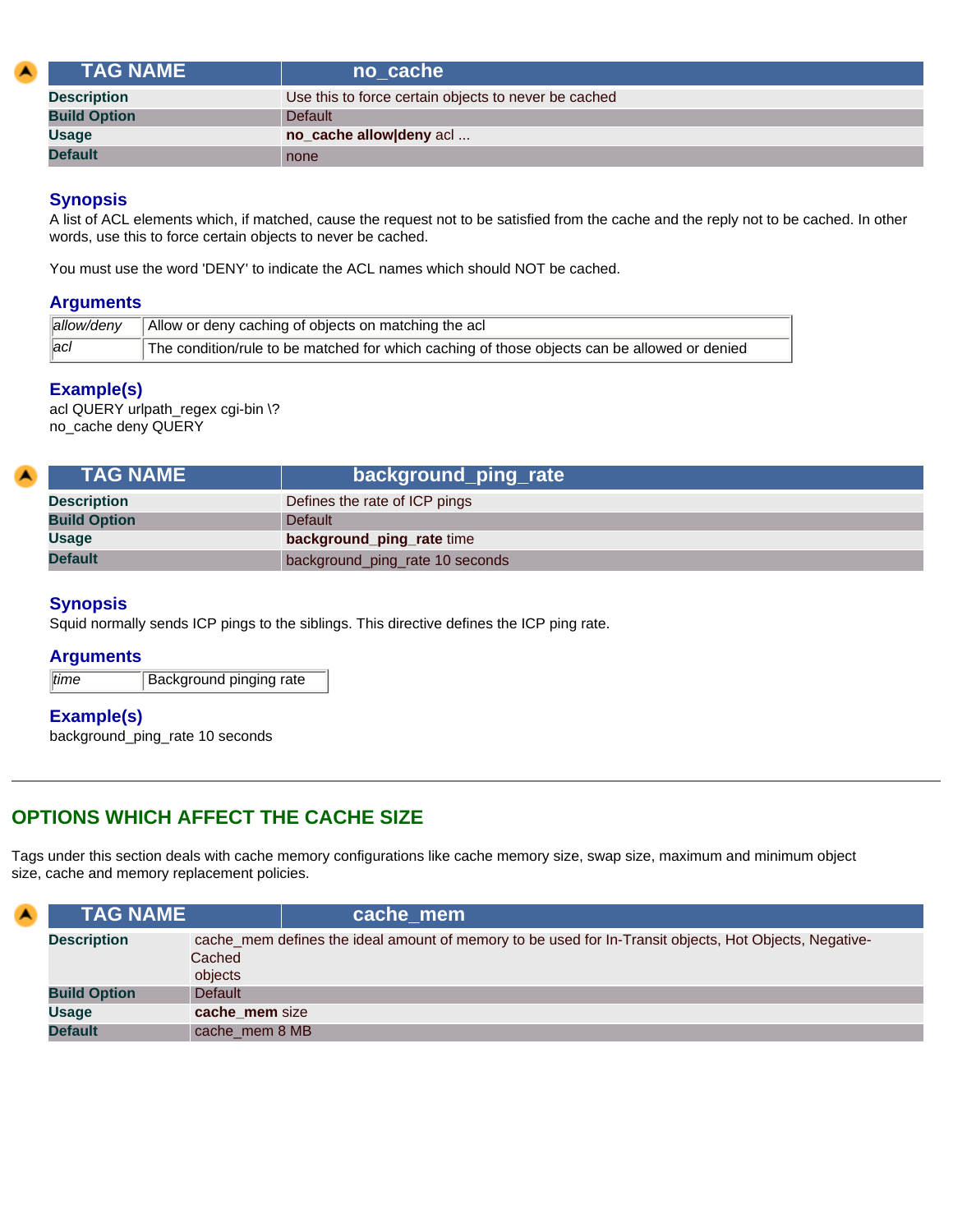Data for these objects are stored in 4 KB blocks. This parameter specifies the ideal upper limit on the total size of 4 KB blocks allocated.

*In-transit* objects have priority over the others. When additional space is needed for incoming data, *Negative-cached* and *Hot* objects will be released. In other words, the negative-cached and hot objects will fill up any unused space not needed for *In-transit* objects.

If circumstances require, this limit will be exceeded. Specifically, if your incoming request rate requires more than *cache\_mem* of memory to hold *In-transit* objects, Squid will exceed this limit to satisfy the new requests. When the load decreases, blocks will be freed until the high-water mark is reached. Thereafter, blocks will be used to store hot objects.

Note: This tag does not specify the maximum process size. It places a limit on one aspect of squid's memory usage. Squid uses memory for other things as well. Process will probably become twice or three times bigger than the value put here.

## **Arguments**

| size | Cache memory size |
|------|-------------------|
|      |                   |

## **Example(s)**

cache\_mem 32 MB

<span id="page-15-0"></span>

| <b>TAG NAME</b>     | cache_swap_low, cache_swap_high                                      |
|---------------------|----------------------------------------------------------------------|
| <b>Description</b>  | This defines low- and high-water marks for cache object replacements |
| <b>Build Option</b> | <b>Default</b>                                                       |
| <b>Usage</b>        | cache_swap_low percent(0-100)                                        |
|                     | cache_swap_high percent(0-100)                                       |
| <b>Default</b>      | cache_swap_low 90                                                    |
|                     | cache_swap_high 95                                                   |

## **Synopsis**

This tags define when the replacement should take place. Replacement begins when the swap (disk) usage is above the low-water mark and attempts to maintain utilization near the low-water mark. As swap utilization gets close to high-water mark object eviction becomes more aggressive. If utilization is close to the low-water mark less replacement is done each time.

Defaults are 90% and 95%. If you have a large cache, 5% could be hundreds of MB. If this is the case you may wish to set these numbers closer together.

#### **Arguments**

*percent* | low and high level in percentage

## **Example(s)**

cache\_swap\_low 50 cache\_swap\_high 75

<span id="page-15-1"></span>

| <b>TAG NAME</b>     | maximum_object_size                                       |
|---------------------|-----------------------------------------------------------|
| <b>Description</b>  | Defines maximum size for objects to be stored in the disk |
| <b>Build Option</b> | <b>Default</b>                                            |
| <b>Usage</b>        | maximum_object_size size                                  |
| <b>Default</b>      | object_size 4096 KB                                       |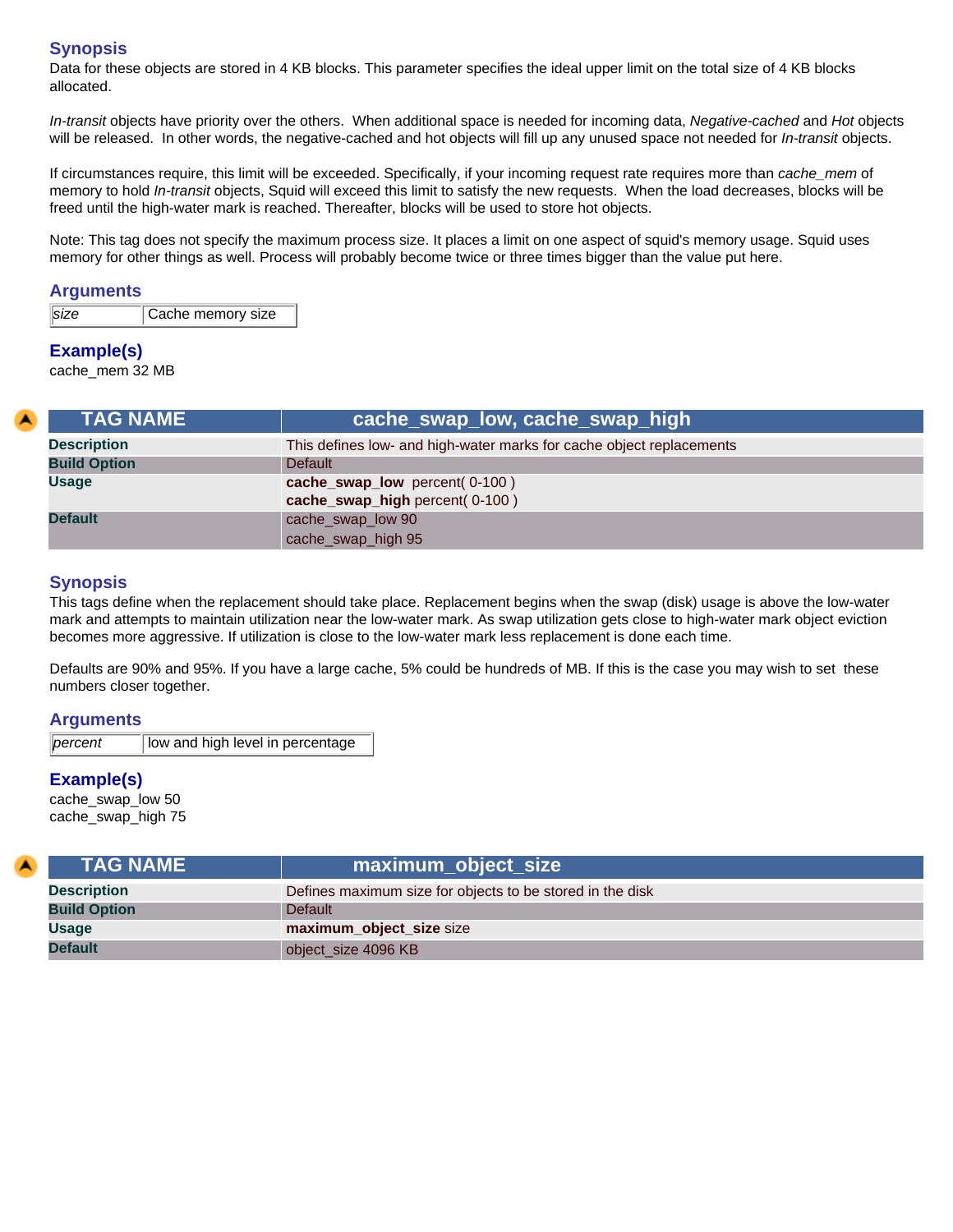Objects larger than this size will NOT be saved on disk. The value is specified in kilobytes, and the default is 4MB. If you wish to get a high BYTES hit ratio, you should probably increase this (one 32 MB object hit counts for 3200 10KB hits). Leave this value low if you wish to increase the speed more than what you want to save bandwidth.

Note: If using the LFUDA replacement policy you should increase this value to maximize the byte hit rate improvement of LFUDA! See replacement\_policy below for a discussion of this policy.

#### **Arguments**

*size* Maximum object size

## **Example(s)**

maximum\_object\_size 320010 KB

<span id="page-16-0"></span>

| <b>TAG NAME</b>     | minimum_object_size                                                         |
|---------------------|-----------------------------------------------------------------------------|
| <b>Description</b>  | Specifies the minimum object size below which will not be saved to the disk |
| <b>Build Option</b> | <b>Default</b>                                                              |
| <b>Usage</b>        | minimum_object_size size                                                    |
| <b>Default</b>      | minimum_object_size 0 KB                                                    |

## **Synopsis**

Objects smaller than this size will NOT be saved on disk. The value is specified in kilobytes, and the default is 0 KB, which means there is no minimum.

#### **Arguments**

*size* Minimum object size

## **Example(s)**

minimum\_object\_size 10 KB

<span id="page-16-1"></span>

| <b>TAG NAME</b>     | maximum_object_size_in_memory \                               |
|---------------------|---------------------------------------------------------------|
| <b>Description</b>  | Defines maximum size of the object to be kept in memory cache |
| <b>Build Option</b> | <b>Default</b>                                                |
| <b>Usage</b>        | maximum_object_size_in_memory size                            |
| <b>Default</b>      | maximum_object_size_in_memory 8 KB                            |

#### **Synopsis**

Objects greater than the size specified in this tag will not be kept in the memory cache. This should be set high enough to keep objects accessed frequently in memory to improve performance at the same time low enough to keep larger objects from hoarding [cache\\_mem.](#page-14-3)

#### **Arguments**

*size* Maximum size of the object to be kept in memory cache

#### **Example(s)**

maximum\_object\_size\_in\_memory 100 KB

<span id="page-16-2"></span>

 **TAG NAME ipcache\_size, ipcache\_low, ipcache\_high**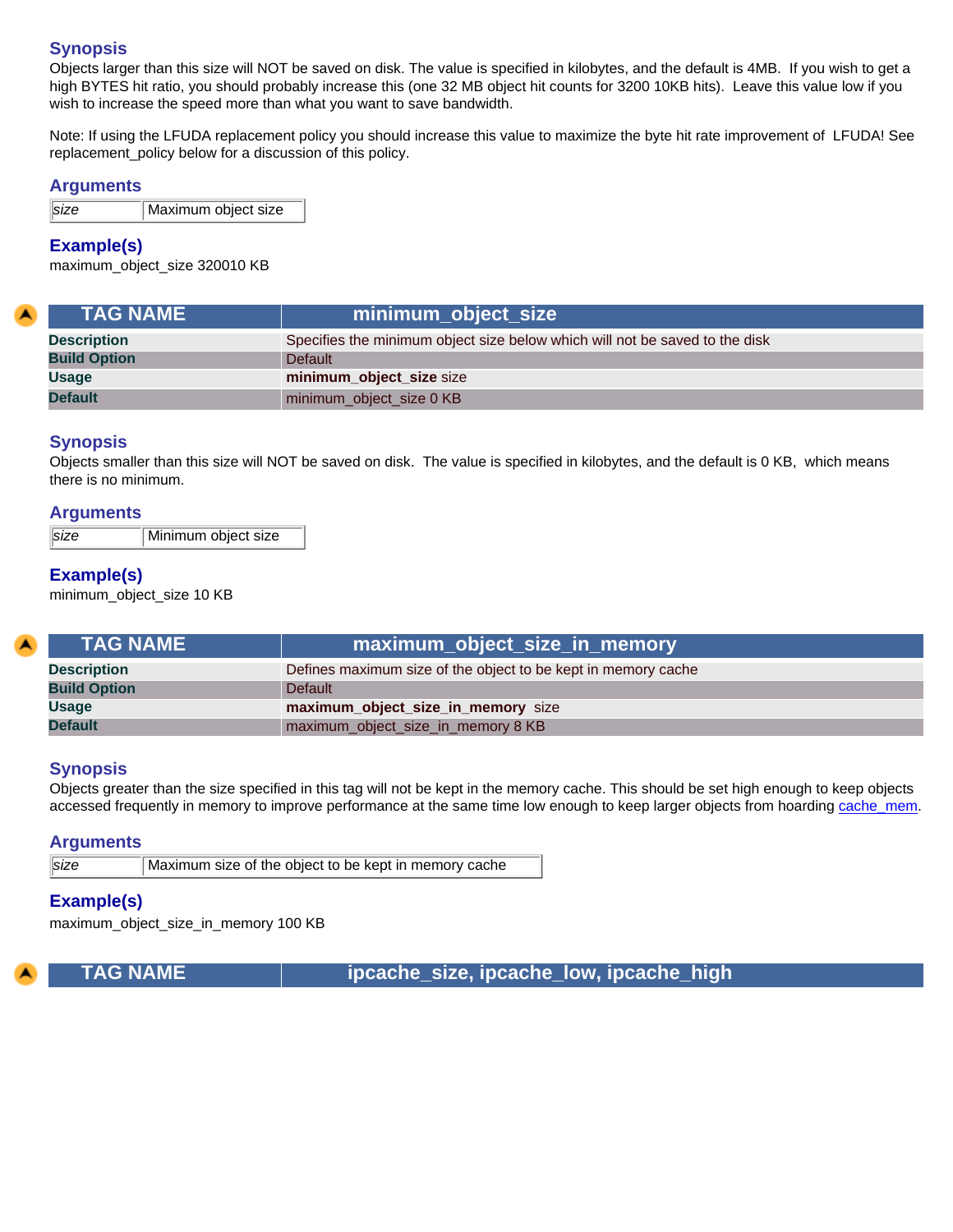| <b>Description</b>  | The size of the cache used for IP addresses and the high and low water marks for the same |
|---------------------|-------------------------------------------------------------------------------------------|
| <b>Build Option</b> | <b>Default</b>                                                                            |
| <b>Usage</b>        | <b>ipcache_size</b> number of entries                                                     |
|                     | ipcache_low percent                                                                       |
|                     | ipcache_high percent                                                                      |
| <b>Default</b>      | ipcache_size 1024                                                                         |
|                     | ipcache_low 90                                                                            |
|                     | ipcache_high 95                                                                           |

Defines the size of cache needed for caching ip address, also its low and high water marks.

## **Arguments**

| number of entries   | Number of entries to be cached                   |
|---------------------|--------------------------------------------------|
| $\parallel$ percent | low and high level for the ipcache in percentage |

## **Example(s)**

ipcache\_size 2048 ipcache\_low 90 ipcache\_high 95

<span id="page-17-0"></span>

| <b>TAG NAME</b>     | fgdncache size                                                              |
|---------------------|-----------------------------------------------------------------------------|
| <b>Description</b>  | Defines the size of in memory cache needed for fully qualified domain names |
| <b>Build Option</b> | <b>Default</b>                                                              |
| <b>Usage</b>        | fgdncache_size number of entries                                            |
| <b>Default</b>      | fqdncache_size 1024                                                         |
|                     |                                                                             |

## **Synopsis**

This is used to specify maximum number of entries for fully qualified domain names. Defaults to 1024, which is usually a safe value. In environments where DNS queries are slow, raising this may help.

## **Arguments**

|  | number of entries Number of fully qualified domains to be cached |
|--|------------------------------------------------------------------|
|--|------------------------------------------------------------------|

## **Example(s)**

fqdncache\_size 2048

<span id="page-17-1"></span>

| <b>TAG NAME</b>     | cache_replacement_policy                                                                                        |
|---------------------|-----------------------------------------------------------------------------------------------------------------|
| <b>Description</b>  | The cache replacement policy parameter determines which objects are to be replaced when disk<br>space is needed |
| <b>Build Option</b> | --enable-removal-policy                                                                                         |
| <b>Usage</b>        | cache_replacement_policy policy                                                                                 |
| <b>Default</b>      | cache_replacement_policy lru                                                                                    |

#### **Synopsis**

Whenever space for new objects were not found in the disk, *cache\_replacement\_policy* tag determines which objects in the cache memory (disk) should be replaced.

The cache replacement policies is of four types. They are,

| Policy     | <b>Explanation</b>                       |
|------------|------------------------------------------|
| llru       | Squid's original list based LRU policy   |
| heap GDSF  | Greedy-Dual Size Frequency               |
| heap LFUDA | Least Frequently Used with Dynamic Aging |
| heap LRU   | LRU policy implemented using a heap      |

This applies to any **cache\_dir** lines listed below this.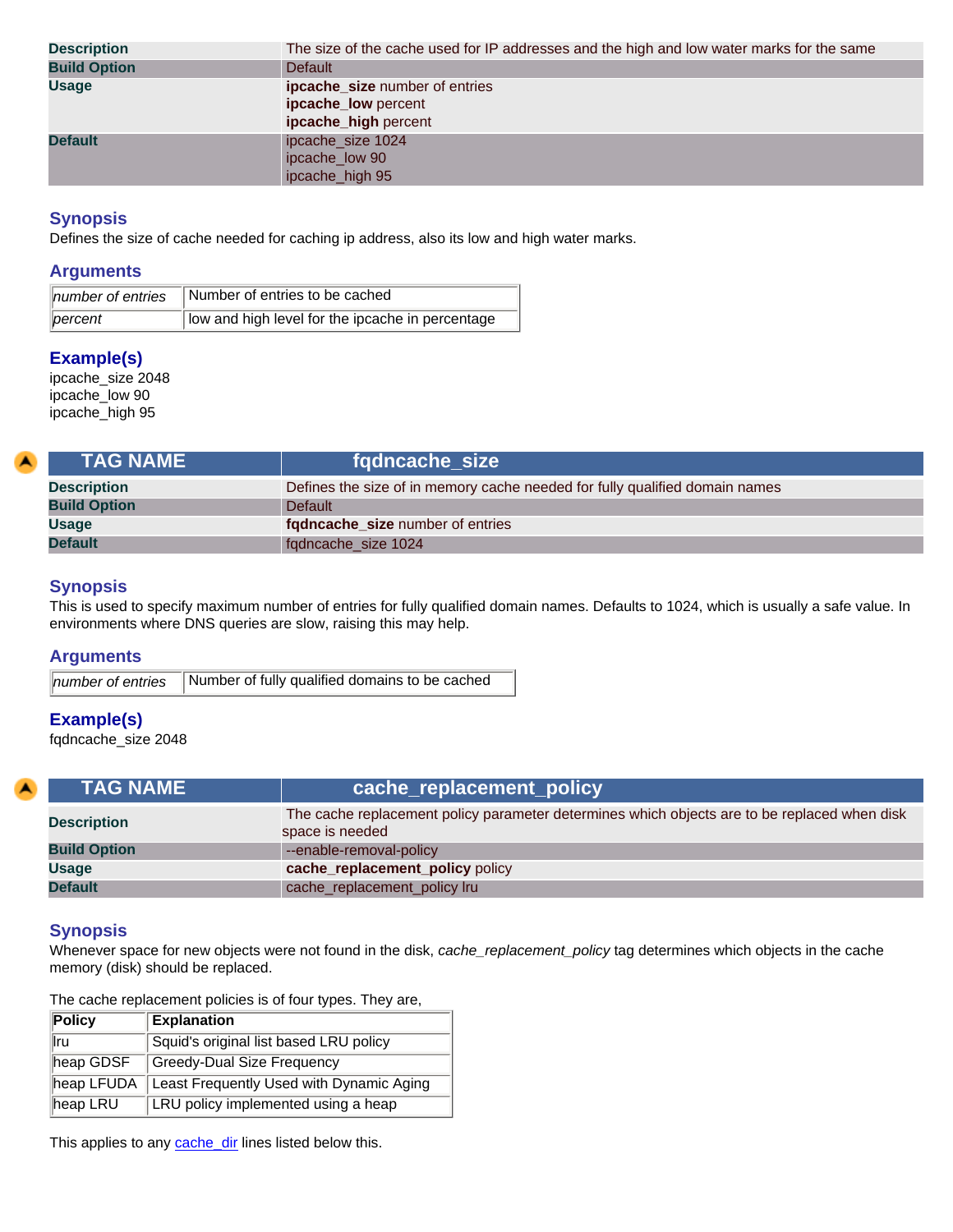The *lru* policies keeps recently referenced objects.

The *heap GDSF* policy optimizes object hit rate by keeping smaller popular objects in cache so it has a better chance of getting a hit. It achieves a lower byte hit rate than *LFUDA* though since it evicts larger (possibly popular) objects.

The *heap LFUDA* policy keeps popular objects in cache regardless of their size and thus optimizes byte hit rate at the expense of hit rate since one large, popular object will prevent many smaller, slightly less popular objects from being cached.

Both policies utilize a dynamic aging mechanism that prevents cache pollution that can otherwise occur with frequency-based replacement policies.

For more information about the GDSF and LFUDA cache replacement policies see [http://www.hpl.hp.com/techreports/1999/HPL-1999-](https://www.hpl.hp.com/techreports/1999/HPL-1999-69.html) [69.html](https://www.hpl.hp.com/techreports/1999/HPL-1999-69.html) and [http://fog.hpl.external.hp.com/techreports/98/HPL-98-173.html](https://fog.hpl.external.hp.com/techreports/98/HPL-98-173.html).

Note: If using the LFUDA replacement policy you should increase the value of maximum object size above its default of 4096 KB to maximize the potential byte hit rate improvement of LFUDA.

#### **Arguments**

*policy* | One of the above mentioned policies

## **Example(s)**

cache\_replacement\_policy heap LFUDA

<span id="page-18-0"></span>

| <b>TAG NAME</b>     | memory_replacement_policy                                                                            |
|---------------------|------------------------------------------------------------------------------------------------------|
| <b>Description</b>  | Specifies the policy for object replacement in memory when space for new objects is not<br>available |
| <b>Build Option</b> | <b>Default</b>                                                                                       |
| <b>Usage</b>        | memory_replacement_policy policy                                                                     |
| <b>Default</b>      | memory_replacement_policy lru                                                                        |

#### **Synopsis**

Like *cache\_replacement\_policy*, this applies to memory space (RAM) for object replacement when the required space is not available for new objects.

Policies are same as [cache\\_replacemen\\_policy.](#page-17-1)

#### **Arguments**

policy **One of the policies mentioned in cache** replacement policy tag

#### **Example(s)**

memory\_replacement\_policy LFUDA

# <span id="page-18-1"></span>**LOG FILE PATH NAMES AND CACHE DIRECTORIES**

Squid provides a number of logs that can be used when debugging problems, and when measuring the effectiveness and identifying users and the sites they visit. Because Squid can be used to "snoop" on users browsing habits, one should carefully consider privacy laws in your region and more importantly be considerate to your users. That's being said, logs can be very valuable tools in insuring that your users get the best service possible from your cache.

<span id="page-18-2"></span>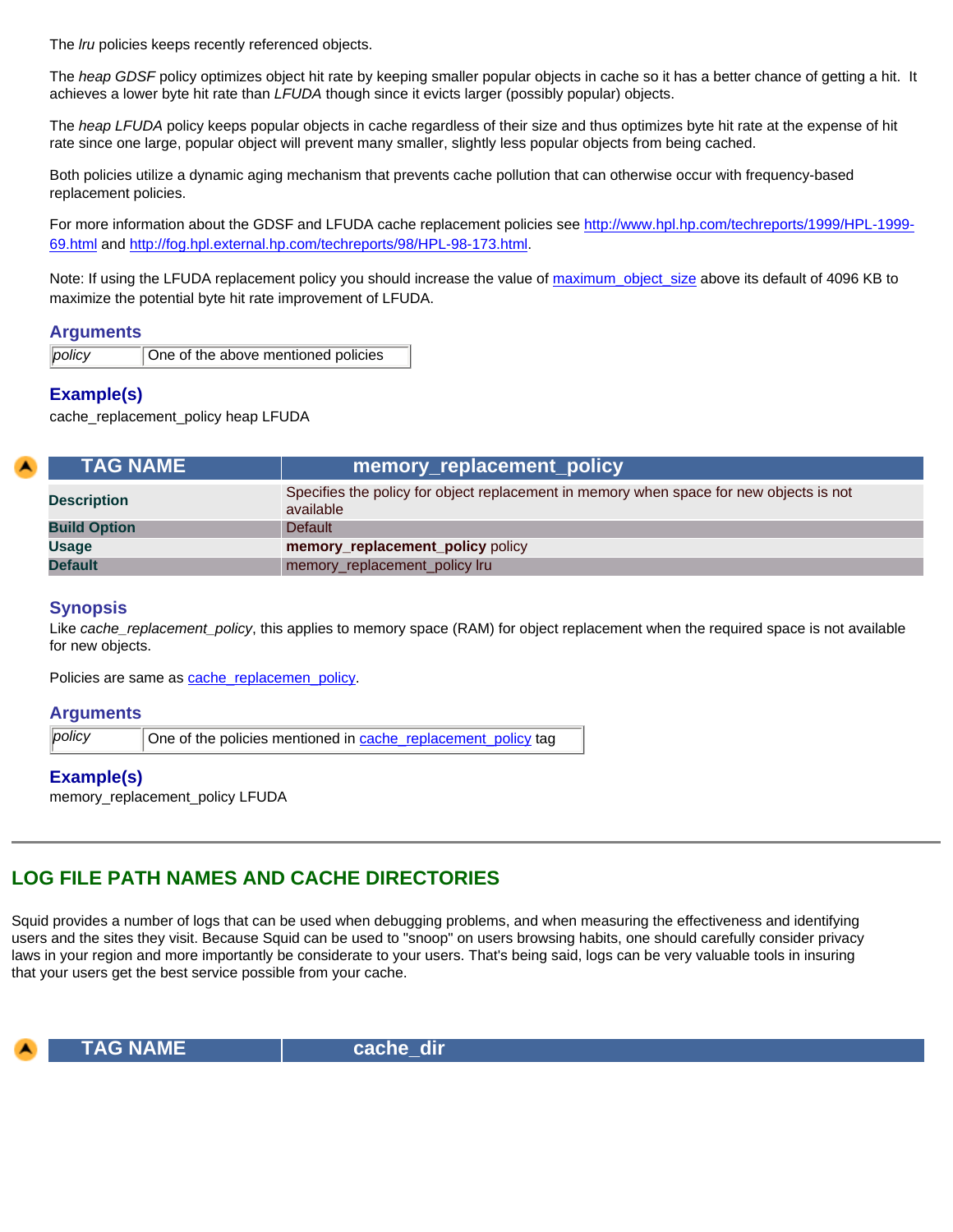| <b>Description</b>  | This is used to define cache directory, its path, type and size     |
|---------------------|---------------------------------------------------------------------|
| <b>Build Option</b> | Default                                                             |
| <b>Usage</b>        | <b>cache_dir</b> Type Directory-Name Mbytes Level1 Level2 [options] |
| <b>Default</b>      | cache dir ufs /usr/local/Squid/var/cache 100 16 256                 |

All objects which are to be cached are stored in the disk space defined by this tag. This defines the path to cache directory, cache directory name, type and size of the cache area.

## **Arguments**

| $\overline{Type}$  | Type specifies the kind of storage system to use. Only "ufs" is built by default. To enable any of the other<br>storage systems see the<br>-- enable-storeio configure option.<br>Type is one of the following: |                                                                                                                                                                                                                                                                                                            |
|--------------------|-----------------------------------------------------------------------------------------------------------------------------------------------------------------------------------------------------------------|------------------------------------------------------------------------------------------------------------------------------------------------------------------------------------------------------------------------------------------------------------------------------------------------------------|
|                    |                                                                                                                                                                                                                 | 1. ufs is the old well-known Squid storage format that has always been there.                                                                                                                                                                                                                              |
|                    |                                                                                                                                                                                                                 | 2. aufs uses the same storage format as ufs, utilizing POSIX-threads to avoid blocking the main Squid                                                                                                                                                                                                      |
|                    | process on disk-I/O.                                                                                                                                                                                            | process on disk-I/O. This was formerly known in Squid as async-io.<br>3. diskd uses the same storage format as ufs, utilizing a separate process to avoid blocking the main Squid                                                                                                                          |
|                    | <b>Type</b>                                                                                                                                                                                                     | <b>Usage</b>                                                                                                                                                                                                                                                                                               |
|                    | lufs.                                                                                                                                                                                                           | cache_dir ufs Directory-Name Mbytes L1 L2 [options]                                                                                                                                                                                                                                                        |
|                    | laufs                                                                                                                                                                                                           | cache_dir aufs Directory-Name Mbytes L1 L2 [options]s                                                                                                                                                                                                                                                      |
|                    | diskd                                                                                                                                                                                                           | cache_dir diskd Directory-Name Mbytes L1 L2 [options] [Q1=n] [Q2=n]                                                                                                                                                                                                                                        |
|                    |                                                                                                                                                                                                                 | Directory-Name Directory name is a top-level directory where cache swap files will be stored. If you want to use an entire disk<br>or caching, then this can be the mount-point directory. The directory must exist and be writable by the Squid<br>process. Squid will NOT create this directory for you. |
| Mbytes             | Mbytes is the amount of disk space (in MB) to use under this directory. The default is 100 MB. Change this<br>to suit your configuration                                                                        |                                                                                                                                                                                                                                                                                                            |
| Level1             | Number of first-level subdirectories which will be created under the Directory. The default is 16.                                                                                                              |                                                                                                                                                                                                                                                                                                            |
| Level <sub>2</sub> | number of second-level subdirectories which will be created under each first-level directory. The default is<br>256.                                                                                            |                                                                                                                                                                                                                                                                                                            |
| Q1                 | number of unacknowledged I/O requests when Squid stops opening new files. If this many messages are in<br>the queues, Squid won't open new files. Default is 64.                                                |                                                                                                                                                                                                                                                                                                            |
| Q2                 | number of unacknowledged messages when Squid starts blocking. If this many messages are in the queues,<br>Squid blocks until it receives some replies. Default is 72.                                           |                                                                                                                                                                                                                                                                                                            |

## **Option:**

| ∃max-size=n | f refers to the max object size this storedir supports. It is used to initially choose the storedir to dump the |
|-------------|-----------------------------------------------------------------------------------------------------------------|
|             | obiect.                                                                                                         |

Note: To make optimal use of the max-size limits you should order the *cache\_dir* lines with the smallest max-size value first and the ones with no max-size specification last.

## **Example(s)**

cache\_dir ufs /cache\_dir 5000 16 256

<span id="page-19-0"></span>

**TAG NAME logformat**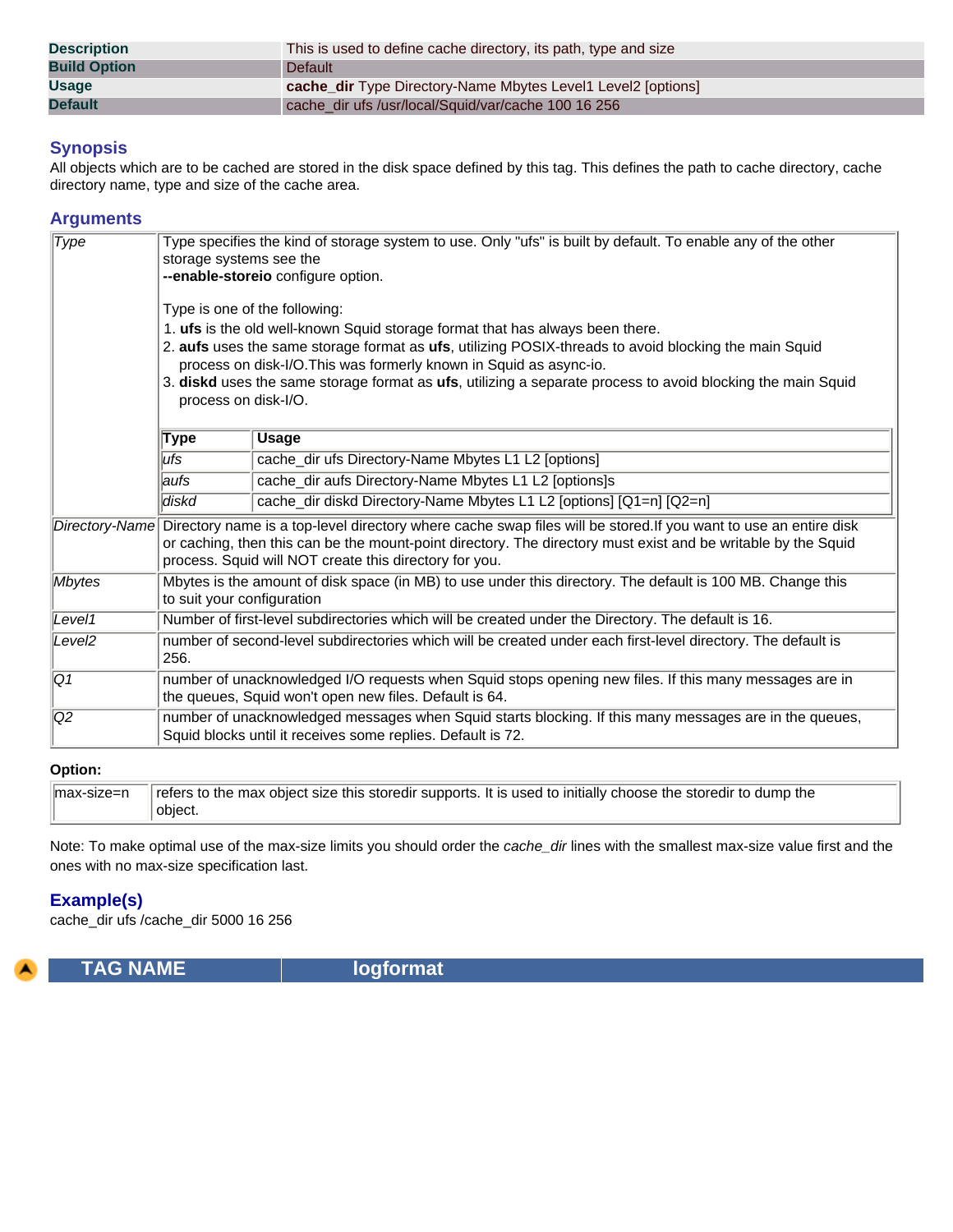| <b>Description</b>  | Defines the format for storing access logs in access log file     |
|---------------------|-------------------------------------------------------------------|
| <b>Build Option</b> | Default                                                           |
| <b>Usage</b>        | <b>logformat</b> <name> <format specification=""></format></name> |
| <b>Default</b>      | none                                                              |

Using this, the default log format can be changed according to the requirement. This customizable format will be needed when you want to perform analysis on the logs stored in access.log file.

## **Arguments**

| $\parallel$ name     | Identifier holding the customized logformat |
|----------------------|---------------------------------------------|
| format specification | It is a string embedded with % format codes |

% format codes all follow the same basic structure where all but the formatcode is optional. Output strings are automatically quoted as required according to their context and the output format modifiers are usually unneeded but can be specified if an explicit quoting format is desired. The logformat name should be added at the end of access log file in the [access\\_log](#page-21-0) tag.

## % ["|[|'|#] [-] [[0]width] [{argument}] formatcode

| lπ        | quoted string output format                                |
|-----------|------------------------------------------------------------|
|           | Squid log quoted format as used by log_mime_hdrs           |
| #         | URL quoted output format                                   |
|           | No automatic quoting                                       |
|           | left aligned                                               |
| width     | field width. If starting with 0 then output is zero padded |
| $\{arg\}$ | argument such as header name etc                           |

#### **Format codes:**

| $\overline{\triangleright a}$                                 | Client source IP address                                                                |
|---------------------------------------------------------------|-----------------------------------------------------------------------------------------|
| $\overline{\triangleright A}$                                 | <b>Client FQDN</b>                                                                      |
| $\overline{\leq}$ A                                           | Server IP address or peer name                                                          |
| lla                                                           | Local IP address (http_port)                                                            |
| ∣lp                                                           | Local port number (http_port)                                                           |
| ∣ts                                                           | Seconds since epoch                                                                     |
| tu                                                            | subsecond time (milliseconds)                                                           |
| $\overline{\mathsf{t}}$                                       | Local time. Optional strftime format argument default %d/%b/%Y:%H:%M:S %z               |
| tg                                                            | GMT time. Optional strftime format argument default %d/%b/%Y:%H:%M:S %z                 |
| $\overline{\text{tr}}$                                        | Response time (milliseconds)                                                            |
| $\overline{\triangleright}$ h                                 | Request header. Optional header name argument on the format header[:[separator]element] |
| kh                                                            | Reply header. Optional header name argument as for >h                                   |
| lun                                                           | User name                                                                               |
| ΙūΙ                                                           | User login                                                                              |
| Ιūί                                                           | User ident                                                                              |
| lue                                                           | User from external acl                                                                  |
| Hs                                                            | <b>HTTP</b> status code                                                                 |
| $\overline{\mathsf{S}\mathsf{s}}$                             | Squid request status (TCP_MISS etc)                                                     |
| $\overline{\mathsf{Sh}}$                                      | Squid hierarchy status (DEFAULT_PARENT etc)                                             |
| mt                                                            | <b>MIME</b> content type                                                                |
| ∣rm                                                           | Request method (GET/POST etc)                                                           |
| ru                                                            | <b>Request URL</b>                                                                      |
| Irv                                                           | Request protocol version                                                                |
| let                                                           | Tag returned by external acl                                                            |
| lea                                                           | Log string returned by external acl                                                     |
| l <st< td=""><td>Reply size including HTTP headers</td></st<> | Reply size including HTTP headers                                                       |
| ksH                                                           | Reply high offset sent                                                                  |
|                                                               |                                                                                         |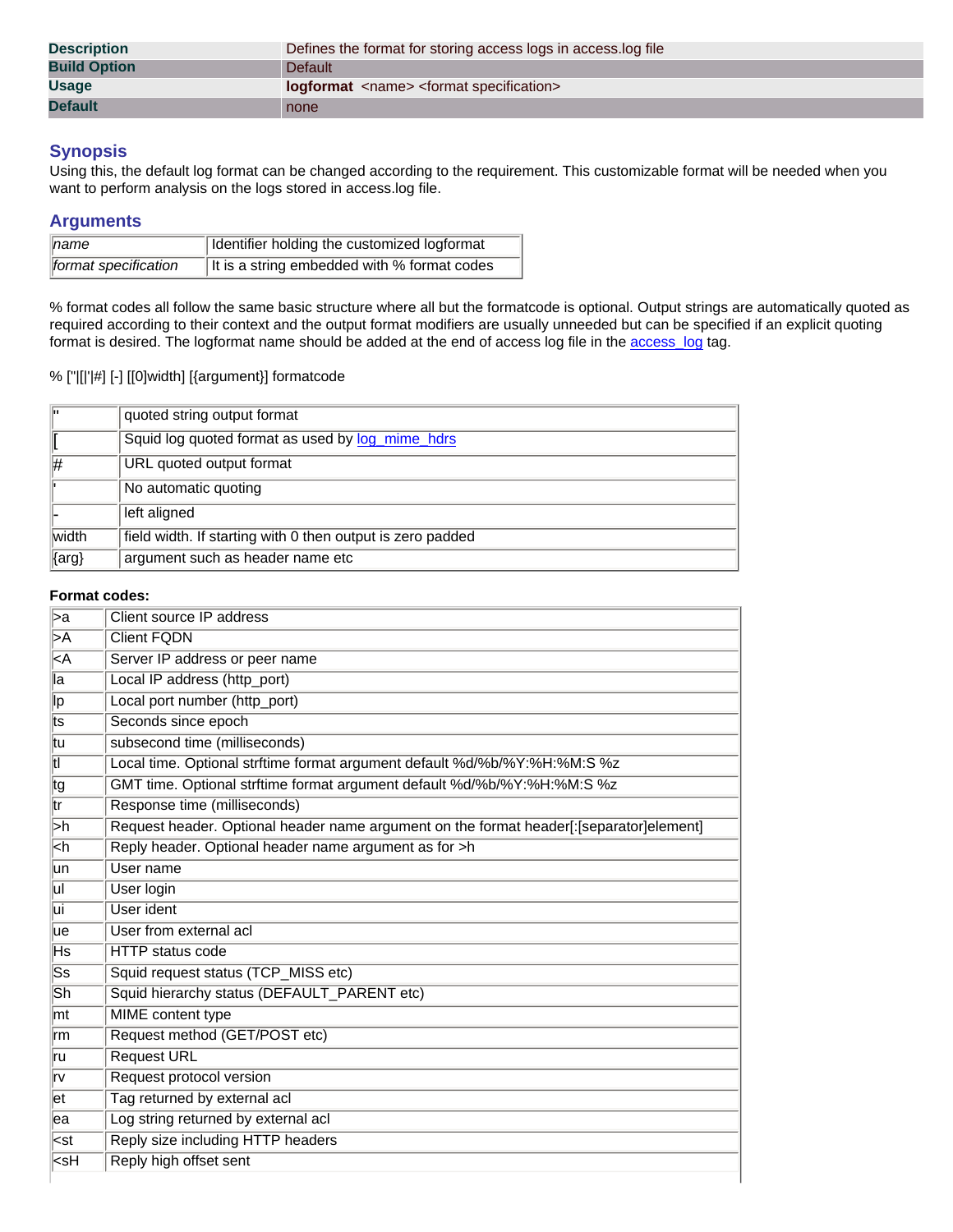| ll <ss< th=""><th>object size<br/><math>\sim</math> <math>\sim</math><br/>UPSTEATH</th></ss<> | object size<br>$\sim$ $\sim$<br>UPSTEATH |
|-----------------------------------------------------------------------------------------------|------------------------------------------|
| $\frac{1}{2}$                                                                                 | $\Omega$<br>character<br>a literal<br>70 |

## **Example(s)**

logformat Squid %ts.%03tu %6tr %>a %Ss/%03Hs %<st %rm %ru %un %Sh/%<A %mt

<span id="page-21-0"></span>

| <b>TAG NAME</b>     | access_log                                                                    |
|---------------------|-------------------------------------------------------------------------------|
| <b>Description</b>  | Defines the file where client activities are logged                           |
| <b>Build Option</b> | <b>Default</b>                                                                |
| <b>Usage</b>        | access_log <filepath> [<logformat name=""> [acl acl ]]</logformat></filepath> |
|                     | access_log none [acl acl ]                                                    |
| <b>Default</b>      | access_log /usr/local/Squid3.0pre3/var/logs/access.log                        |

## **Synopsis**

All the activities the client does gets logged in this file. Using this, analysis on the access made by the clients can be done.

Customization of the logging can be done using the acl's which logs only those clauses in the specified [logformat](#page-19-0). If no acl is specified, all requests will be logged to this file.

To disable logging of a request specify "none".

#### **Arguments**

| filepath       | Location of the file that stores the logs        |
|----------------|--------------------------------------------------|
| logformat name | Identifier that holds the customized log formats |
| ac             | Filter rules to match                            |

## **Example(s)**

access\_log /var/logs/access.log

If logformat is configured, then define the *access\_log* as shown to get the defined logformats.

access\_log /var/logs/access.log common, where common is the logformat name defined above.

<span id="page-21-1"></span>

| <b>TAG NAME</b>     | cache_log                                           |
|---------------------|-----------------------------------------------------|
| <b>Description</b>  | This tag is used to define the Cache logging file   |
| <b>Build Option</b> | <b>Default</b>                                      |
| <b>Usage</b>        | cache_log <filepath>/filename</filepath>            |
| <b>Default</b>      | cache_store_log /usr/local/Squid/var/logs/store.log |

## **Synopsis**

This defines the path and the file where general information about your cache's behavior goes. This file contains startup configuration information, as well as assorted error information during Squid's operation. This file is a good place to look when a website is found to have problems running through the web cache. Entries here may point towards a potential solution.

#### **Arguments**

| filepath | Specifies the location of the file    |
|----------|---------------------------------------|
| filename | Actual file where the log is gathered |

## **Example(s)**

cache\_log /var/logs/cache.log

<span id="page-21-2"></span>

 **TAG NAME cache\_store\_log**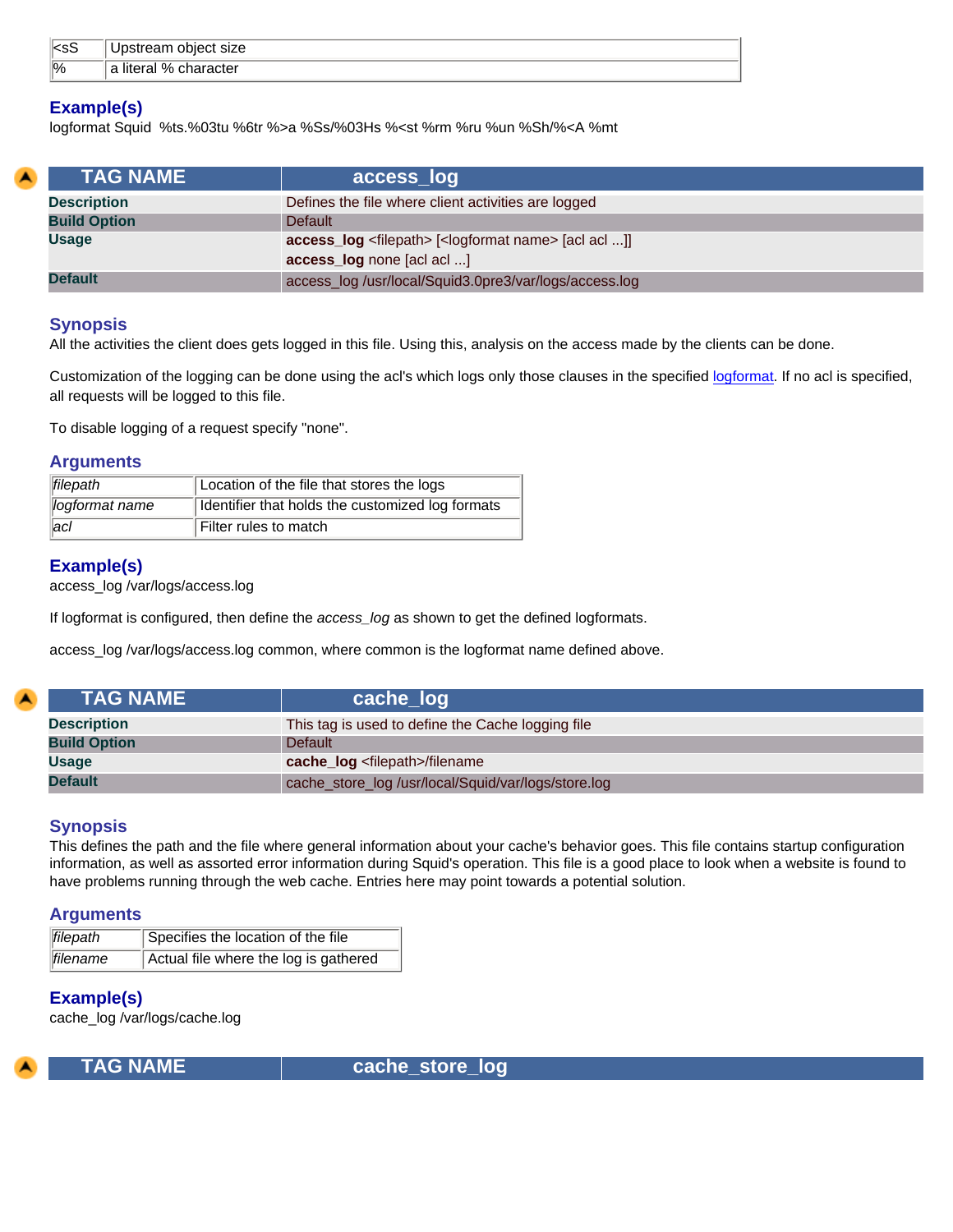| <b>Description</b>  | Configures the location of the caches store log file       |
|---------------------|------------------------------------------------------------|
| <b>Build Option</b> | <b>Default</b>                                             |
| <b>Usage</b>        | cache_store_log <filepath>/filename</filepath>             |
| <b>Default</b>      | cache_store_log /usr/local/Squid3.0pre3/var/logs/store.log |

This tag defines the location where the transaction log of all objects that are stored in the object store, as well as the time when the object get deleted. This file really doesn't have very much use on a production cache, and it primarily recommended for use in debugging. Therefore, it can be turned off by entering none in the entry field.

## **Arguments**

| filepath         | Specifies the location of the file    |
|------------------|---------------------------------------|
| <b>Ifilename</b> | Actual file where the log is gathered |

## **Example(s)**

cache\_store\_log /var/cache/store.log

<span id="page-22-0"></span>

| <b>TAG NAME</b>     | ∣ cache_swap_log <sup>⊦</sup>                                                      |
|---------------------|------------------------------------------------------------------------------------|
| <b>Description</b>  | Defines the filename used in each store directory to store the web caches metadata |
| <b>Build Option</b> | <b>Default</b>                                                                     |
| <b>Usage</b>        | cache_log <filepath>/filename</filepath>                                           |
| <b>Default</b>      | none                                                                               |

## **Synopsis**

This tag defines the file where metadata of objects saved on disk. This is a form of index for the web cache object store. These metadata is used to rebuild the cache during startup. This is not a human readable log, and it is strongly recommended to leave it in its default location on each store directory.

Note: You must give a full filename, not just a directory. Since this is the index for the whole object list you CANNOT periodically rotate it!

## **Arguments**

| <i>filepath</i> | Specifies the location of the file    |
|-----------------|---------------------------------------|
| filename        | Actual file where the log is gathered |

## **Example(s)**

cache\_swap\_log /var/cache/cache\_swap.log

<span id="page-22-1"></span>

| <b>TAG NAME</b>     | emulate_httpd_log                                                                     |
|---------------------|---------------------------------------------------------------------------------------|
| escription          | Allows you to specify that Squid write its access.log in HTTPD common log file format |
| <b>Build Option</b> | <b>Default</b>                                                                        |
| <b>Usage</b>        | emulate_httpd_log on off                                                              |
| <b>Default</b>      | emulate_httpd_log off                                                                 |

## **Synopsis**

Squid write its access.log in HTTPD common log file format, such as that used by Apache and many other web servers. This allows you to parse the log and generate reports using a wider array of tools. However, this format does not provide several types of information specific to caches, and is generally less useful when tracking cache usage and solving problems. Because there are several effective tools for parsing and generating reports from the Squid standard access logs, it is usually preferable to leave this at its default of being off.

#### **Arguments**

*on/off* Enable or disable this process

<span id="page-22-2"></span>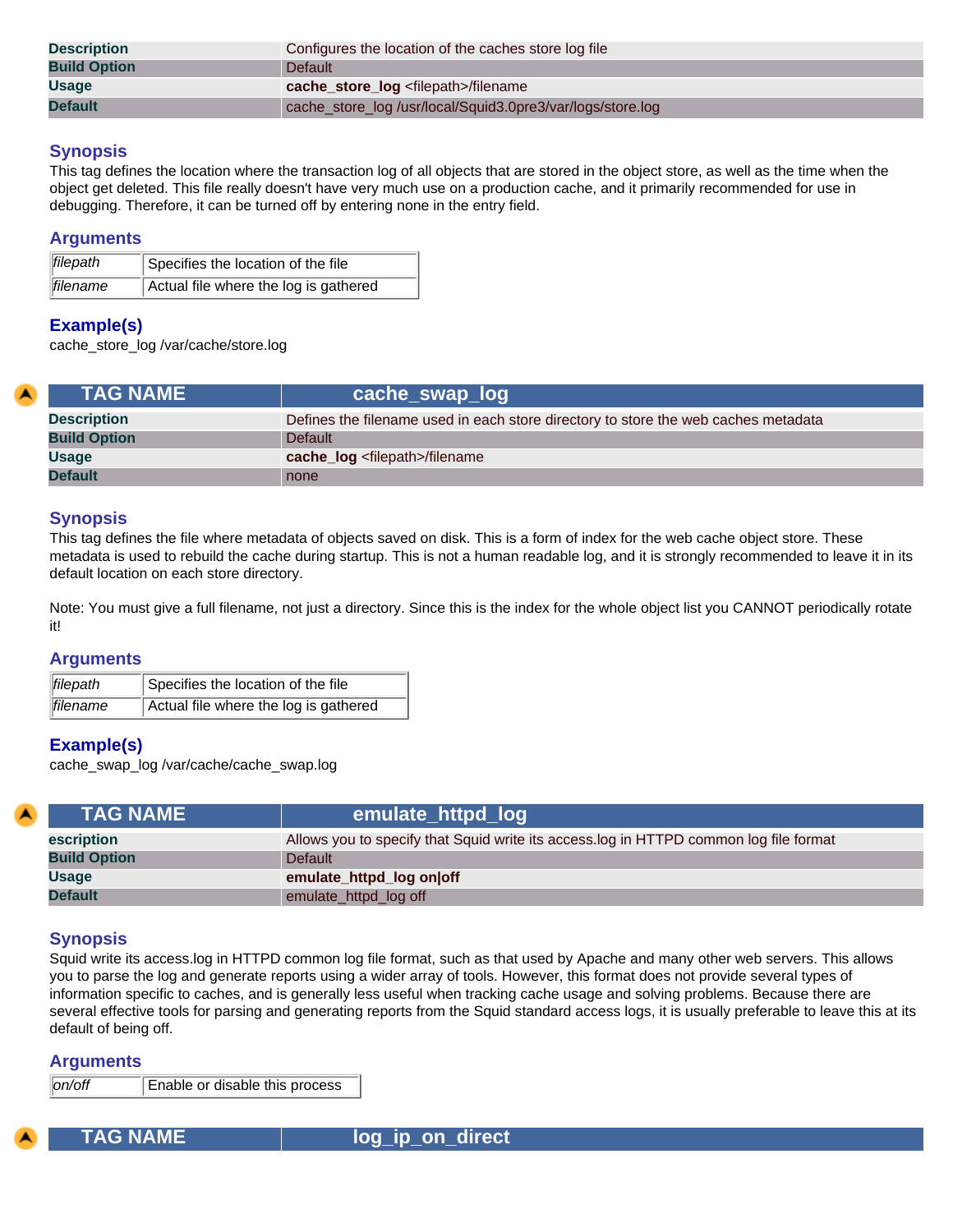| <b>Description</b>  | This tag enables/disables logging of IP adress/hostname in the access.log file |
|---------------------|--------------------------------------------------------------------------------|
| <b>Build Option</b> | <b>Default</b>                                                                 |
| <b>Usage</b>        | log_ip_on_direct on off                                                        |
| <b>Default</b>      | log_ip_on_direct on                                                            |

By making this directive to on, logs the IP Address of the destination server in the access.log file. If you want the hostname to be logged, then configure the directive to off mode.

#### **Arguments**

*on/off* Enable or disable this process

<span id="page-23-0"></span>

| <b>TAG NAME</b>     | mime table                                                                       |
|---------------------|----------------------------------------------------------------------------------|
| <b>Description</b>  | Used to define the file and path to the file where Squid's mime table is located |
| <b>Build Option</b> | <b>Default</b>                                                                   |
| <b>Usage</b>        | mime_table path/filename                                                         |
| <b>Default</b>      | mime_table /usr/local/Squid/etc/mime.conf                                        |

## **Synopsis**

Squid uses the mime table defined by this tag

#### **Arguments**

| $\parallel$ path | Path for the file where mime table file is located |
|------------------|----------------------------------------------------|
| filename         | File that contains mime table                      |

## **Example(s)**

mime\_table /usr/local//mime.conf

<span id="page-23-1"></span>

| <b>TAG NAME</b>     | log_mime_hdrs                                                             |
|---------------------|---------------------------------------------------------------------------|
| <b>Description</b>  | Enables to log extra information about clients requests in the access log |
| <b>Build Option</b> | <b>Default</b>                                                            |
| <b>Usage</b>        | log_mime_hdrs on off                                                      |
| <b>Default</b>      | log_mime_hdrs off                                                         |

#### **Synopsis**

When enabled, causes Squid to log more information about the request in the access.log file. This causes Squid to also write the request and response MIME headers for every request. These will appear in brackets at the end of each access.log entry.

## **Arguments**

```
on/off Enable or disable this process
```
<span id="page-23-2"></span>

| <b>TAG NAME \</b>   | useragent_log                                                                                                            |
|---------------------|--------------------------------------------------------------------------------------------------------------------------|
| <b>Description</b>  | Using this tag, you can make Squid to write User-Agent field from HTTP requests to the filename<br>specified in this tag |
| <b>Build Option</b> | --enable-useragent-log                                                                                                   |
| Usage               | useragent_log path/filename                                                                                              |
| <b>Default</b>      | none                                                                                                                     |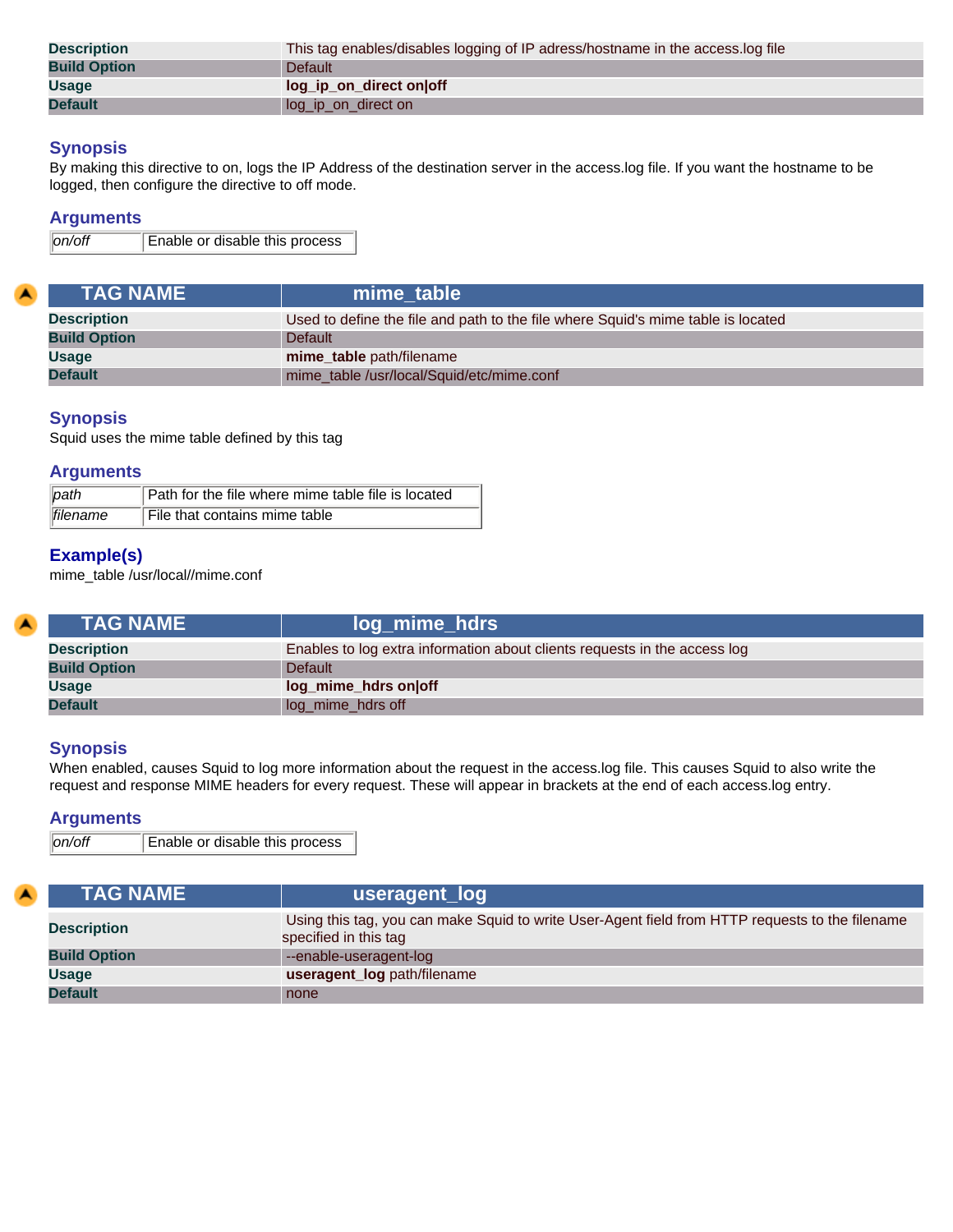By default *useragent\_log* is disabled.

## **Arguments**

| $\sqrt{path}$ | Path for the useragent log file   |
|---------------|-----------------------------------|
| filename      | File that contains useragent logs |

## **Example(s)**

useragent\_log /var/logs/usragent.log

<span id="page-24-0"></span>

| <b>TAG NAME</b>     | referer_log                                                                          |
|---------------------|--------------------------------------------------------------------------------------|
| <b>Description</b>  | Squid will write the Referer field from HTTP requests to the filename specified here |
| <b>Build Option</b> | --enable-referer-log                                                                 |
| <b>Usage</b>        | referer_log path/filename                                                            |
| <b>Default</b>      | none                                                                                 |

## **Synopsis**

By default *referer\_log* is disabled.

## **Arguments**

| $ $ path | Path for the referer log file     |
|----------|-----------------------------------|
| filename | File that contains useragent logs |

## **Example(s)**

referer\_log /var/logs/referer.log

<span id="page-24-1"></span>

| <b>LTAG NAME</b> \  | pid_filename                                                      |
|---------------------|-------------------------------------------------------------------|
| <b>Description</b>  | Used to define a filename where the process id of Squid is stored |
| <b>Build Option</b> | <b>Default</b>                                                    |
| Usage               | pid_filename path/filename                                        |
| <b>Default</b>      | pid_filename /usr/local/Squid3.0pre3/var/logs/Squid.pid           |

## **Synopsis**

If you don't want Squid to create this file enter none instead of filename.

## **Arguments**

| path     | Path for the Squid pid file               |
|----------|-------------------------------------------|
| filename | File that contains pid of Squid's process |

## **Example(s)**

pid\_filename /usr/local/Squid.pid

<span id="page-24-2"></span>

| <b>A</b> | <b>TAG NAME</b>     | debug_options                                                            |
|----------|---------------------|--------------------------------------------------------------------------|
|          | <b>Description</b>  | This provides a means to configure all of Squid's various debug sections |
|          | <b>Build Option</b> | <b>Default</b>                                                           |
|          | Usage               | debug_options section, level                                             |
|          | <b>Default</b>      | debug_options ALL,1                                                      |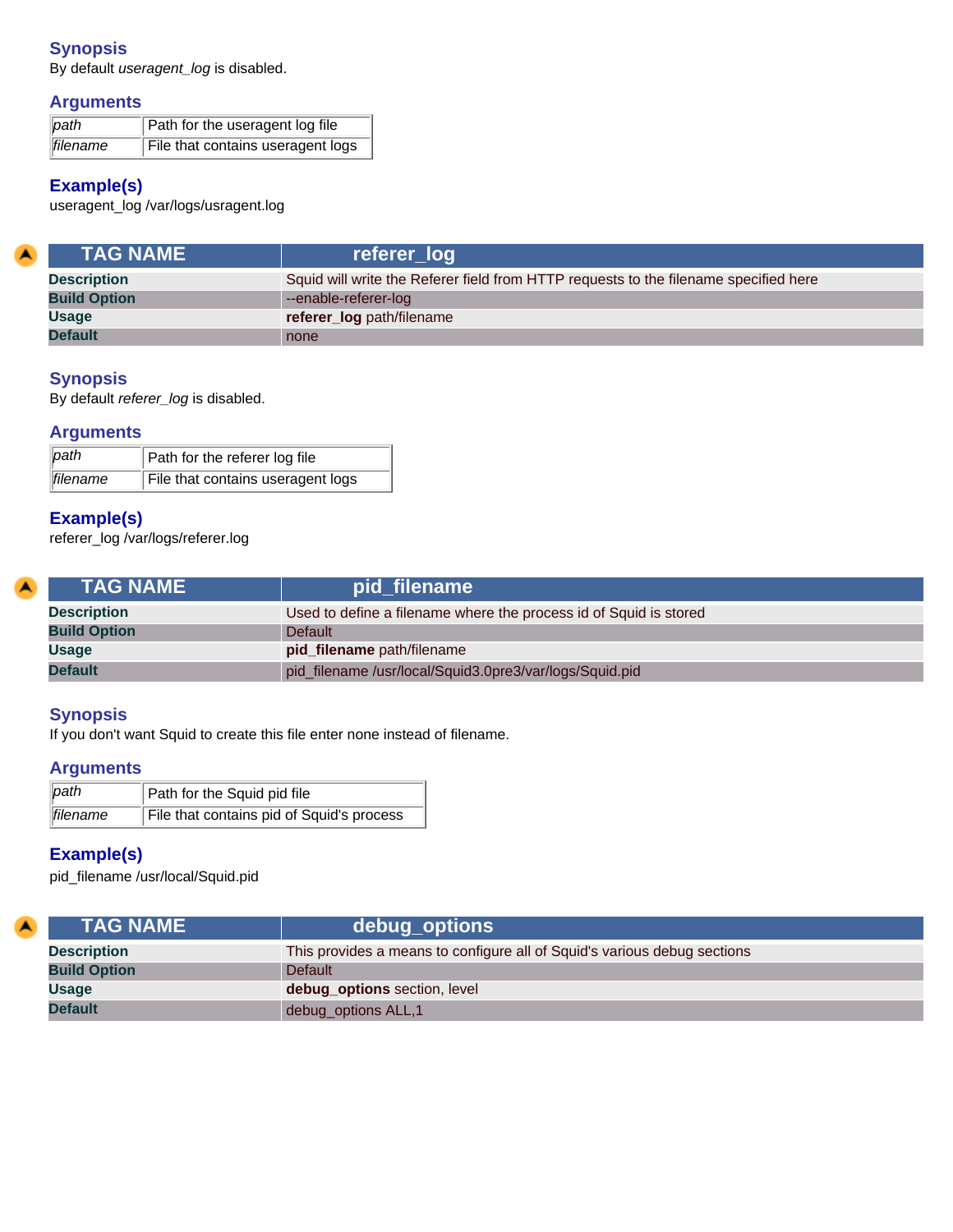Squid's debugging code has been divided into a number of sections, so that if there is a problem in one part of Squid debug logging can be made more verbose for just that section. The magic word "ALL" sets debugging levels for all sections. We recommend normally running with "ALL,1".

## **Arguments**

| section        | Defines which section's information to be logged |
|----------------|--------------------------------------------------|
| $\sqrt{$ level | Defines debugging levels (0-9)                   |

## **Example(s)**

debug\_options ALL, 9

<span id="page-25-0"></span>

| <b>TAG NAME</b>     | log_fgdn                                                                       |
|---------------------|--------------------------------------------------------------------------------|
| <b>Description</b>  | Turn this on if you wish to log fully qualified domain names in the access.log |
| <b>Build Option</b> | <b>Default</b>                                                                 |
| <b>Usage</b>        | log_fqdn on off                                                                |
| <b>Default</b>      | log_fqdn off                                                                   |

## **Synopsis**

This configures whether Squid will attempt to resolve the hostname, so the the fully qualified domain name can be logged. This can, in some cases, increase latency of requests.

## **Arguments**

| on/off <br>Enable or disable this process |  |
|-------------------------------------------|--|
|-------------------------------------------|--|

<span id="page-25-1"></span>

| <b>TAG NAME</b>     | client netmask                                                               |
|---------------------|------------------------------------------------------------------------------|
| <b>Description</b>  | Defines what portion of the requesting client IP is logged in the access.log |
| <b>Build Option</b> | Default                                                                      |
| <b>Usage</b>        | client netmask netmask                                                       |
| <b>Default</b>      | client netmask 255.255.255.255                                               |

## **Synopsis**

You can make the requesting clients IP to be logged as such or only the network part of the IP alone with the host part being zero. For privacy reasons it is often preferred to only log the network or subnet IP of the client. For example, a netmask of 255.255.255.0 will log the first three octets of the IP, and fill the last octet with a zero.

#### **Arguments**

| $\parallel$ netmask | Clients network mask |
|---------------------|----------------------|
|---------------------|----------------------|

## **Example(s)**

client\_netmask 255.255.120.200

# <span id="page-25-2"></span>**OPTIONS FOR EXTERNAL SUPPORT PROGRAMS**

External support programs could be viewed as a simple means of modular design, allowing third parties to write modules to improve the features of Squid. That's being said, some of Squid's standard functionality is also provided by helper programs. The standard helper programs include dnsserver, pinger, and several authentication modules. Third party modules include redirectors, ad blockers, and additional authentication modules.

<span id="page-25-3"></span>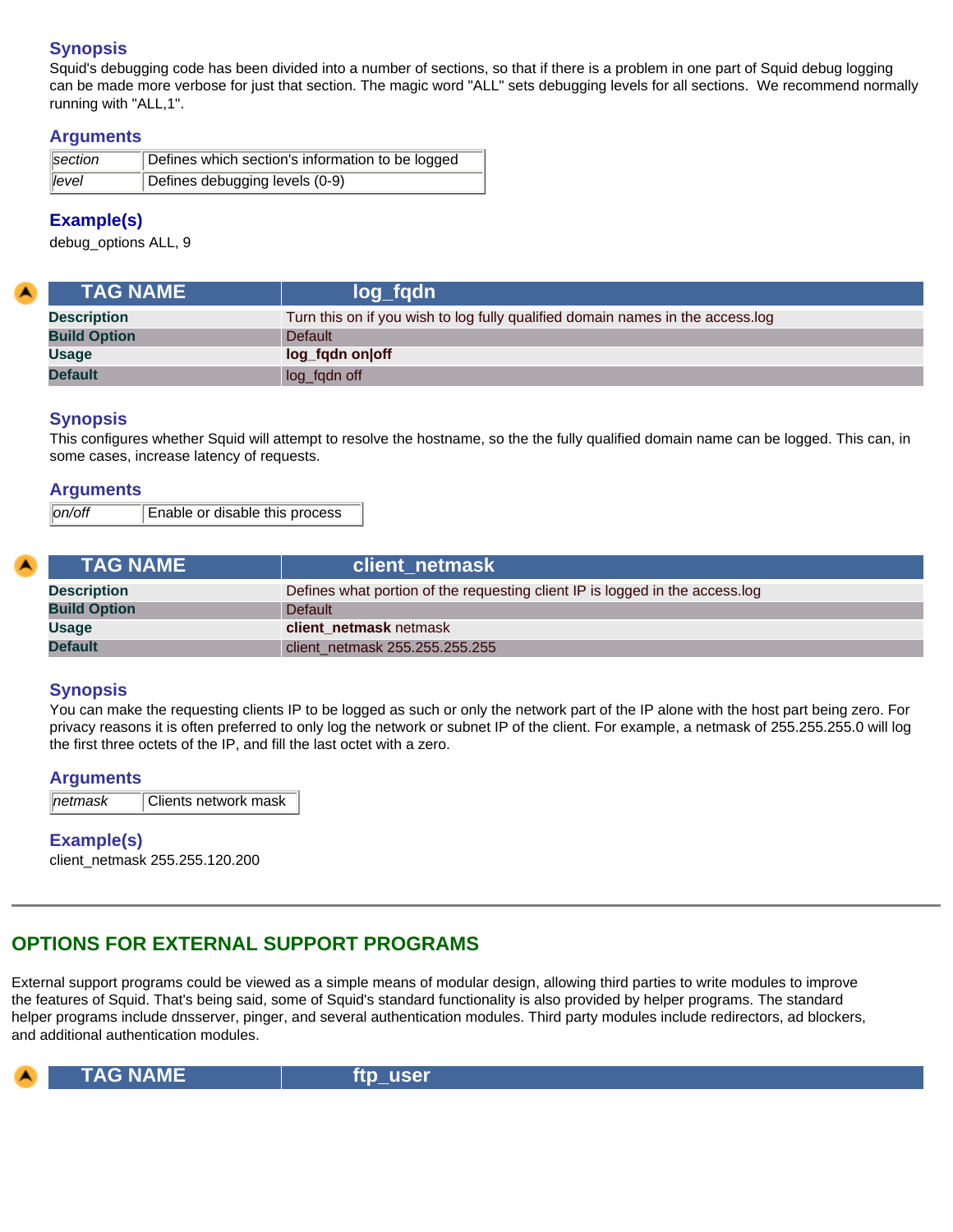| <b>Description</b>  | This is the email address Squid uses to login to remote FTP servers anonymously |
|---------------------|---------------------------------------------------------------------------------|
| <b>Build Option</b> | <b>Default</b>                                                                  |
| <b>Usage</b>        | ftp user username                                                               |
| <b>Default</b>      | ftp_user squid@                                                                 |

For login to some servers, an anonymous email address is to be used. This tag is used to provide the anonymous email address for the login. This can simply be a user name followed by an @ symbol, which your domain name can be automatically attached to. Or it can be a full email address. This should be something reasonable for your domain, such as wwwuser@mydomain.com, or in the domainless case first mentioned, squid@, which happens to be the default for this option.

#### **Arguments**

|                      | User name to be used while login |
|----------------------|----------------------------------|
| $\parallel$ username |                                  |
|                      |                                  |

## **Example(s)**

ftp\_user squid@squid.visolve.com

<span id="page-26-0"></span>

| <b>TAG NAME</b>     | ftp_list_width                                                                                                          |
|---------------------|-------------------------------------------------------------------------------------------------------------------------|
| <b>Description</b>  | The column width for auto-generated Web pages of FTP sites queried through Squid when<br>Squid is in forward proxy mode |
| <b>Build Option</b> | Default                                                                                                                 |
| <b>Usage</b>        | ftp_list_width number                                                                                                   |
| <b>Default</b>      | ftp_list_width 32                                                                                                       |

## **Synopsis**

This tag gives some control over how Squid formats the resulting file lists. Squid provides limited FTP proxy features to allow browsers (even older, non-FTP aware browsers) to communicate with FTP servers.

#### **Arguments**

*number* Column width

## **Example(s)**

ftp\_list\_width 48

<span id="page-26-1"></span>

| <b>TAG NAME</b>     | ftp_passive                                                                                 |
|---------------------|---------------------------------------------------------------------------------------------|
| <b>Description</b>  | If your firewall does not allow Squid to use passive connections, then turn off this option |
| <b>Build Option</b> | Default                                                                                     |
| <b>Usage</b>        | ftp_passive on off                                                                          |
| <b>Default</b>      | ftp_passive on                                                                              |

#### **Synopsis**

Enable or disable passive connections.

#### **Arguments**

*on/off* Enable or disable this option

<span id="page-26-2"></span>

TAG NAME **ftp\_sanitycheck**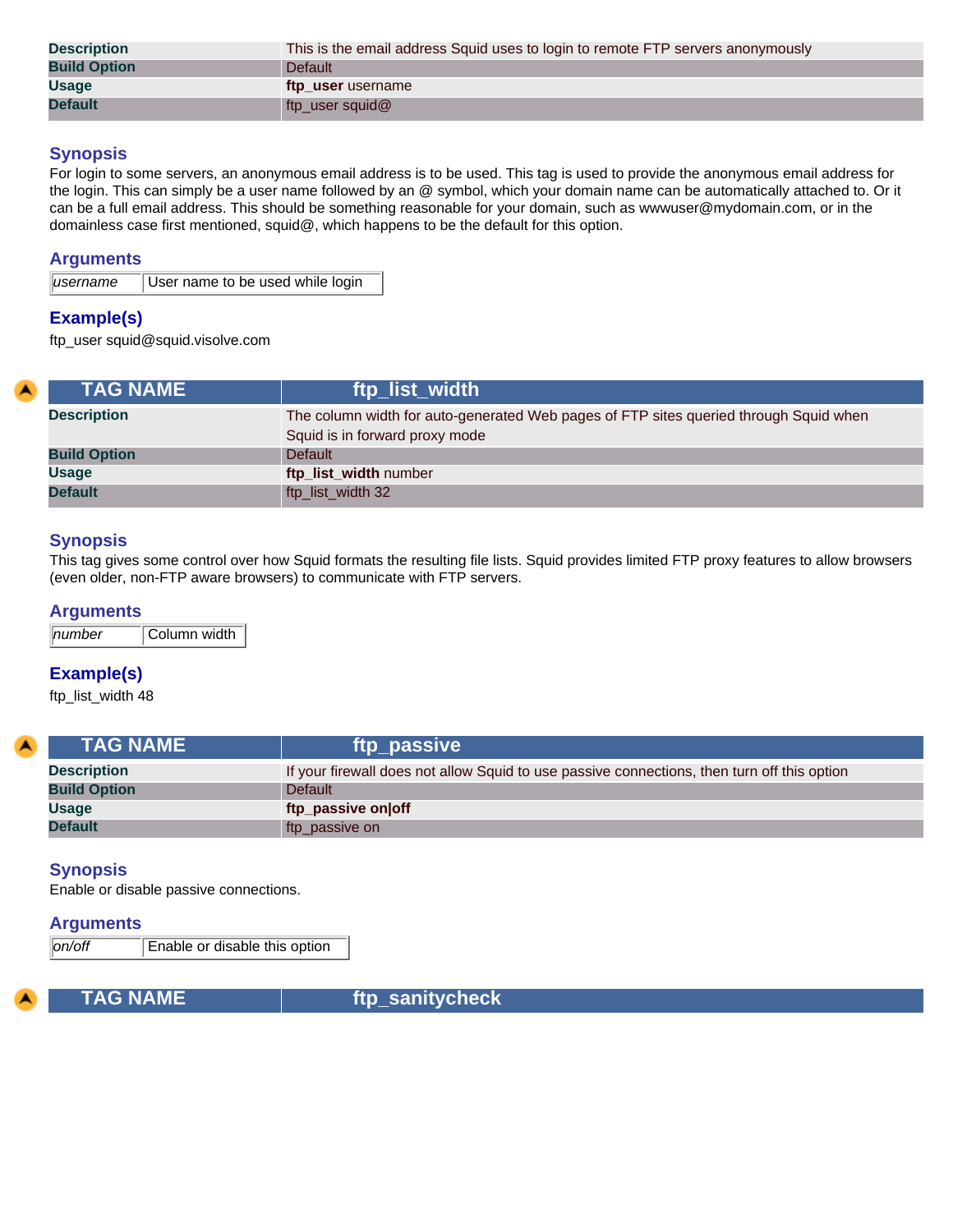| <b>Description</b>  | Squid performs sanity checks of the addresses of FTP data connections ensure the data<br>connection is to the requested server |
|---------------------|--------------------------------------------------------------------------------------------------------------------------------|
| <b>Build Option</b> | <b>Default</b>                                                                                                                 |
| <b>Usage</b>        | ftp_sanitycheck on off                                                                                                         |
| <b>Default</b>      | ftp_sanitycheck on                                                                                                             |

## **Synopsis**

For security and data integrity reasons Squid by default performs sanity checks of the addresses of FTP data connections ensure the data connection is to the requested server. If you need to allow FTP connections to servers using another IP address for the data connection then turn this off.

## **Arguments**

*on/off* Enable or disable sanity checks

<span id="page-27-0"></span>

| <b>TAG NAME</b>     | check hostnames                                                                                                     |
|---------------------|---------------------------------------------------------------------------------------------------------------------|
| <b>Description</b>  | For security and stability reasons Squid by default checks hostnames for Internet standard<br><b>RFC</b> compliance |
| <b>Build Option</b> | <b>Default</b>                                                                                                      |
| <b>Usage</b>        | check hostnames on off                                                                                              |
| <b>Default</b>      | check hostnames on                                                                                                  |

## **Synopsis**

If you want Squid not to perform these checks then turn this directive off.

## **Arguments**

| Enable or disable hostname checks<br>lon/off |  |
|----------------------------------------------|--|
|----------------------------------------------|--|

<span id="page-27-1"></span>

| <b>TAG NAME</b>     | cache_dns_program                                    |
|---------------------|------------------------------------------------------|
| <b>Description</b>  | This helper program is used for DNS resolution       |
| <b>Build Option</b> | --disable-internal-dns                               |
| <b>Usage</b>        | cache_dns_program program                            |
| <b>Default</b>      | cache_dns_program /usr/local/Squid/libexec/dnsserver |

## **Synopsis**

Squid requires a non-blocking resolver for its queries, an external program called dnsserver is included in the standard distribution. This tag is used to specify the path for the external dnsserver program.

## **Arguments**

*program* Path and the external dnsserver program

## **Example(s)**

cache\_dns\_program /usr/local/libexec/dnsserver

<span id="page-27-2"></span>

 **TAG NAME dns\_children**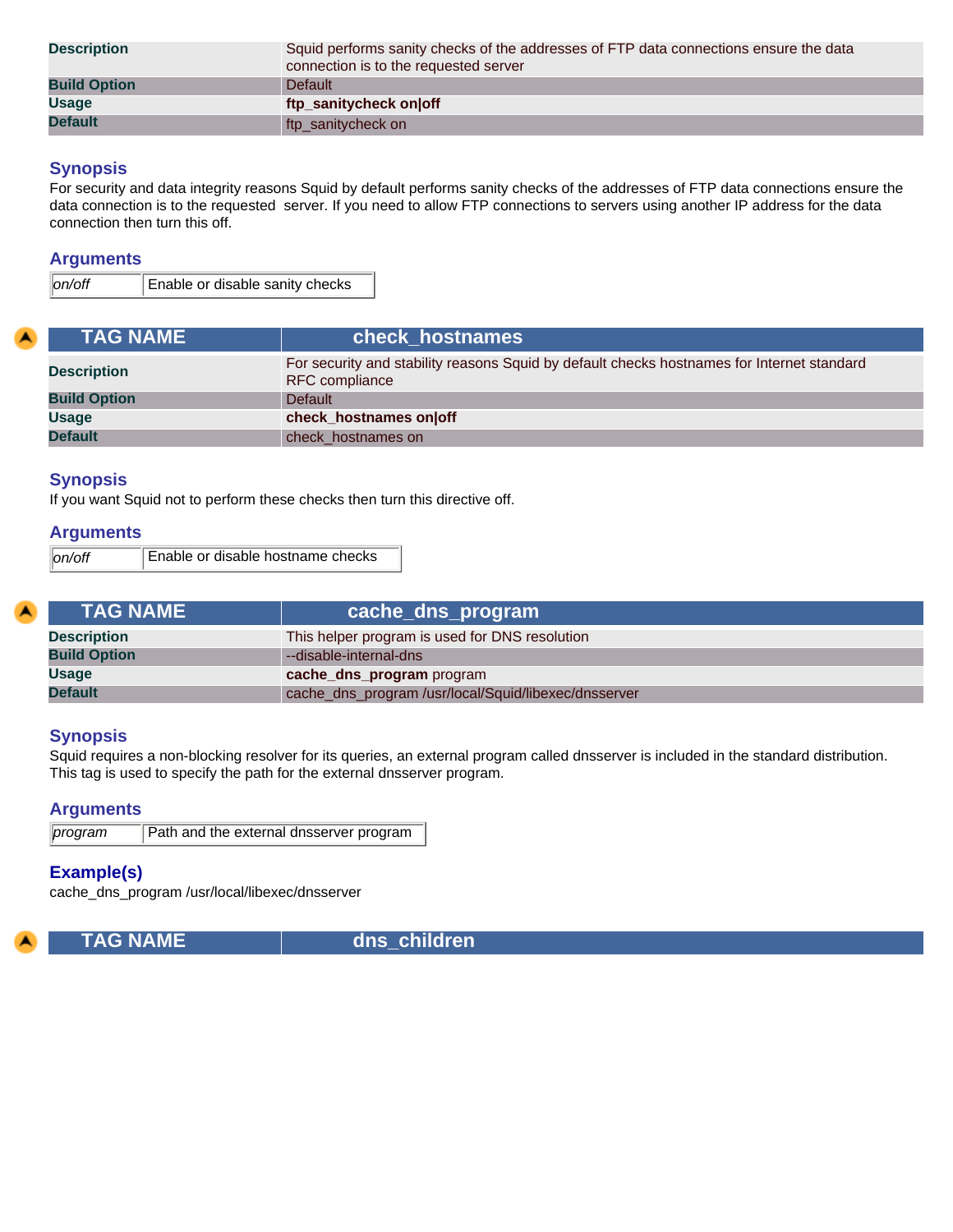| <b>Description</b>  | The number of processes spawn to service DNS name lookups |
|---------------------|-----------------------------------------------------------|
| <b>Build Option</b> | Default                                                   |
| <b>Usage</b>        | <b>dns children</b> number (1 to 32)                      |
| <b>Default</b>      | dns children 5                                            |

Specifies the number of external DNS resolver processes that will be started in order to serve requests. The default value of five is enough for many networks, however, if your Squid serves a large number of users, this value may need to be increased to avoid errors. However, increasing the number of processes also increases the load on system resources and may actually hinder performance if set too high. More than 10 is probably overkill.

#### **Arguments**

*number* Number of dns children program

## **Example(s)**

dns\_children 10

<span id="page-28-0"></span>

| <b>TAG NAME</b>     | dns retransmit interval                                      |
|---------------------|--------------------------------------------------------------|
| <b>Description</b>  | Defines the initial retransmit time interval for DNS queries |
| <b>Build Option</b> | Default                                                      |
| <b>Usage</b>        | dns retransmit interval time-units                           |
| <b>Default</b>      | dns_retransmit_interval 5 seconds                            |

## **Synopsis**

The interval is doubled each time all configured DNS servers have been tried.

## **Arguments**

| time-units | Retransmit time interval |
|------------|--------------------------|
|------------|--------------------------|

## **Example(s)**

dns\_retransmit\_interval 15 seconds

<span id="page-28-1"></span>

| <b>TAG NAME</b>     | dns timeout                        |
|---------------------|------------------------------------|
| <b>Description</b>  | This defines the DNS query timeout |
| <b>Build Option</b> | Default                            |
| <b>Usage</b>        | dns_timeout time-units             |
| <b>Default</b>      | dns_timeout 5 minutes              |

## **Synopsis**

If no response is received to a DNS query within this time then all DNS servers for the queried domain is assumed to be unavailable.

#### **Arguments**

*time-units* DNS timeout period

#### **Example(s)**

dns\_timeout 10 minutes

<span id="page-28-2"></span>

 **TAG NAME dns\_defnames**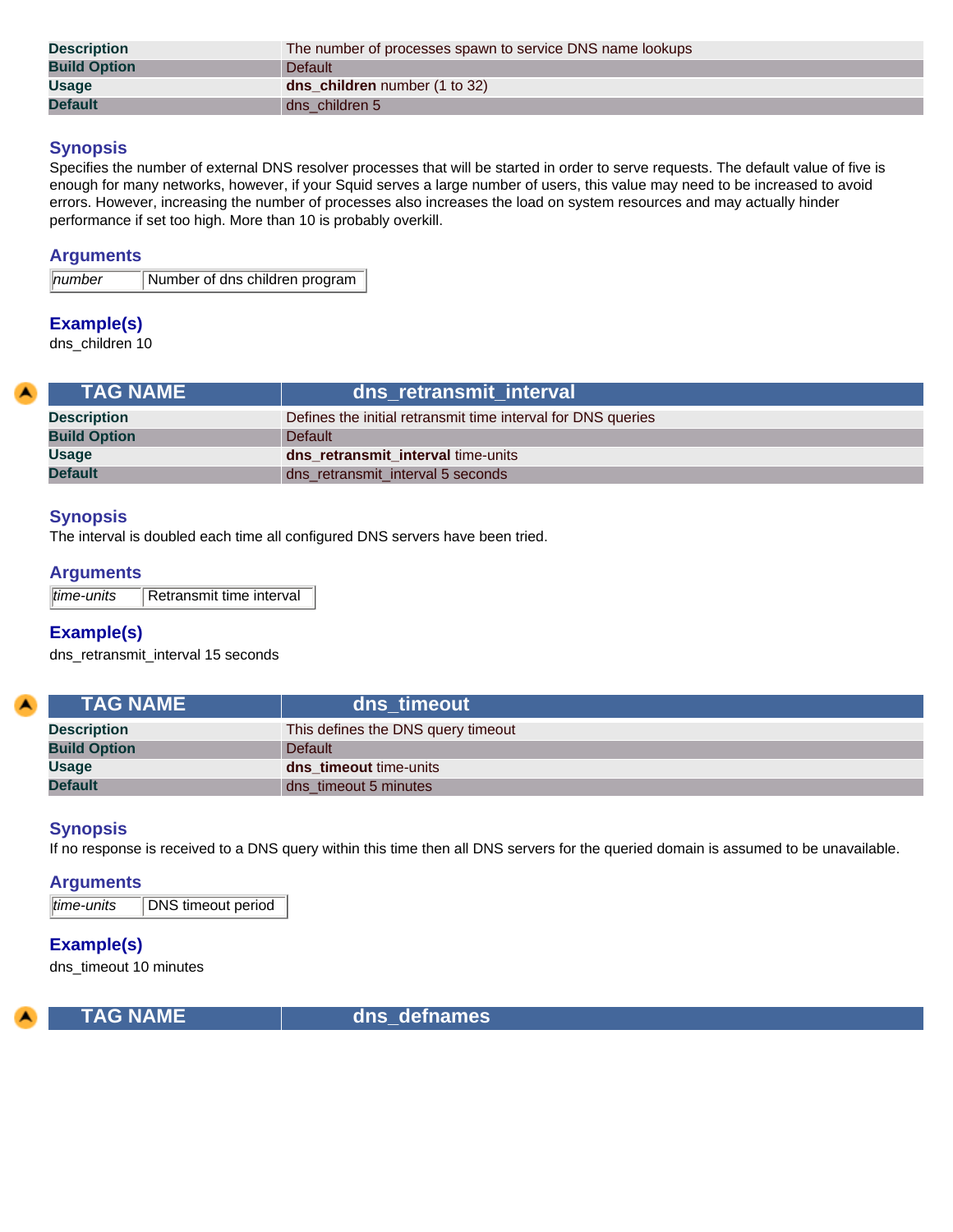| <b>Description</b>  | Enable/disable the dnsserver to add the local domain name to single component host names |
|---------------------|------------------------------------------------------------------------------------------|
| <b>Build Option</b> | <b>Default</b>                                                                           |
| <b>Usage</b>        | dns defnames onloff                                                                      |
| <b>Default</b>      | dns defnames off                                                                         |

Normally the 'dnsserver' disables the RES\_DEFNAMES resolver option (see res\_init(3)). This prevents caches in a hierarchy from interpreting single-component hostnames locally. To allow dnsserver to handle single-component names, enable this option.

#### **Arguments**

*on/off* Enable or disable this option

<span id="page-29-0"></span>

| <b>TAG NAME</b>     | dns nameservers                                                                  |
|---------------------|----------------------------------------------------------------------------------|
| <b>Description</b>  | Use this if you want to specify a list of DNS name servers (IP addresses) to use |
| <b>Build Option</b> | <b>Default</b>                                                                   |
| <b>Usage</b>        | dns_nameservers ip_address                                                       |
| <b>Default</b>      | none                                                                             |

## **Synopsis**

Normally defaults to resolve.conf, which simply means that Squid's parent DNS servers will be drawn from the /etc/resolve.conf file found on the system Squid runs on. It is possible to select other DNS servers if needed, for **e**xample to choose a more local caching DNS server, or a remote internet connected server.

#### **Arguments**

| ip_address<br><b>IP</b> address of the dns servers |
|----------------------------------------------------|
|----------------------------------------------------|

## **Example(s)**

dns\_nameservers 10.0.0.1 192.172.0.4

<span id="page-29-1"></span>

| <b>TAG NAME</b>     | hosts file                                                                   |
|---------------------|------------------------------------------------------------------------------|
| <b>Description</b>  | Defines the location of the host-local IP name-address associations database |
| <b>Build Option</b> | <b>Default</b>                                                               |
| Usage               | host_file path/filename                                                      |
| <b>Default</b>      | hosts file /etc/hosts                                                        |

#### **Synopsis**

For Unix and Linux system this file is located at /etc/hosts

#### **Arguments**

| path     | Path to the file that contains the ip addresses |
|----------|-------------------------------------------------|
| filename | File that contains the ip addresses             |

## **Example(s)**

hosts\_file /hosts

<span id="page-29-2"></span>

**TAG NAME diskd\_program**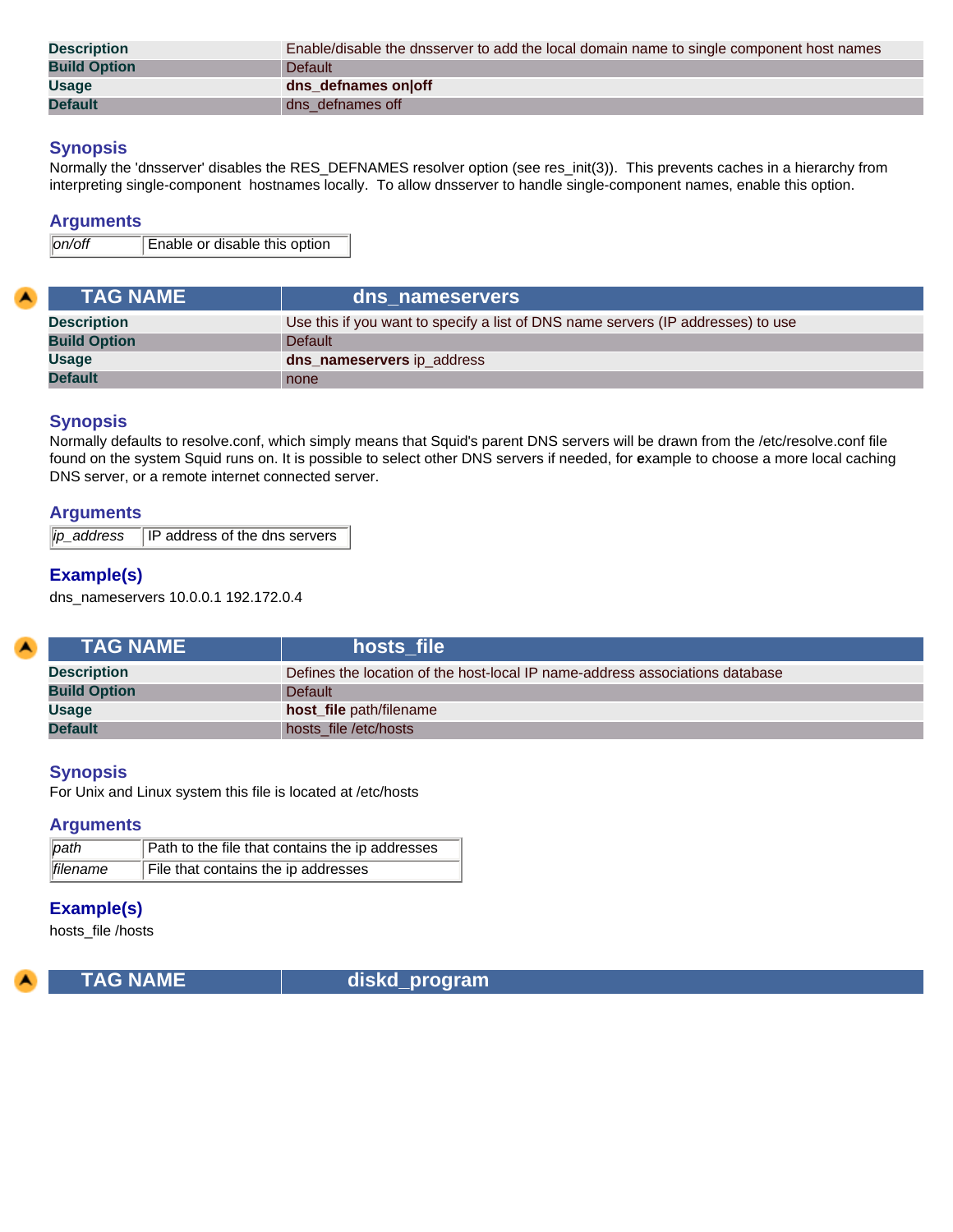| <b>Description</b>  | Specifies the location of the diskd executable |
|---------------------|------------------------------------------------|
| <b>Build Option</b> | <b>Default</b>                                 |
| <b>Usage</b>        | diskd program path/filename                    |
| <b>Default</b>      | diskd_program /usr/local/Squid/libexec/diskd   |

This tag is used to specify the location where diskd program is located

Note: This is only useful if you have compiled in diskd as one of the store io modules.

## **Arguments**

| path             | Path where diskd program is located |
|------------------|-------------------------------------|
| <b>Ifilename</b> | File that performs diskd operation  |

## **Example(s)**

<span id="page-30-0"></span>z

diskd\_program /usr/local/libexec/diskd

| <b>TAG NAME</b>     | unlinkd program                                                             |
|---------------------|-----------------------------------------------------------------------------|
| <b>Description</b>  | Specifies the location where executable for file deletion process is stored |
| <b>Build Option</b> | <b>Default</b>                                                              |
| Usage               | unlinkd_program path/filename                                               |
| <b>Default</b>      | unlinkd_program /usr/local/Squid/libexec/unlinkd                            |

## **Synopsis**

The name of the helper program that deletes, or unlinks old files in the cache to make room for newer objects.

#### **Arguments**

| path            | Path where the program is located          |
|-----------------|--------------------------------------------|
| <i>filename</i> | File that performs the specified operation |

## **Example(s)**

unlinkd\_program /usr/local/libexec/unlinkd

<span id="page-30-1"></span>

| <b>TAG NAME</b>     | pinger_program                                                  |
|---------------------|-----------------------------------------------------------------|
| <b>Description</b>  | Specifies the location of the executable for the pinger process |
| <b>Build Option</b> | --enable-icmp                                                   |
| <b>Usage</b>        | pinger_program path/filename                                    |
| <b>Default</b>      | pinger_program /usr/local/Squid/libexec/pinger                  |

## **Synopsis**

An external program that provides Squid with ICMP RTT information so that it can more effectively choose between multiple remote parent caches for request fulfillment.

#### **Arguments**

| path      | Path of the pinger executable program |
|-----------|---------------------------------------|
| lfilename | File that performs the pinger process |

## **Example(s)**

pinger\_program /usr/local/libexec/pinger

<span id="page-30-2"></span>

**TAG NAME TAG NAME** redirect\_program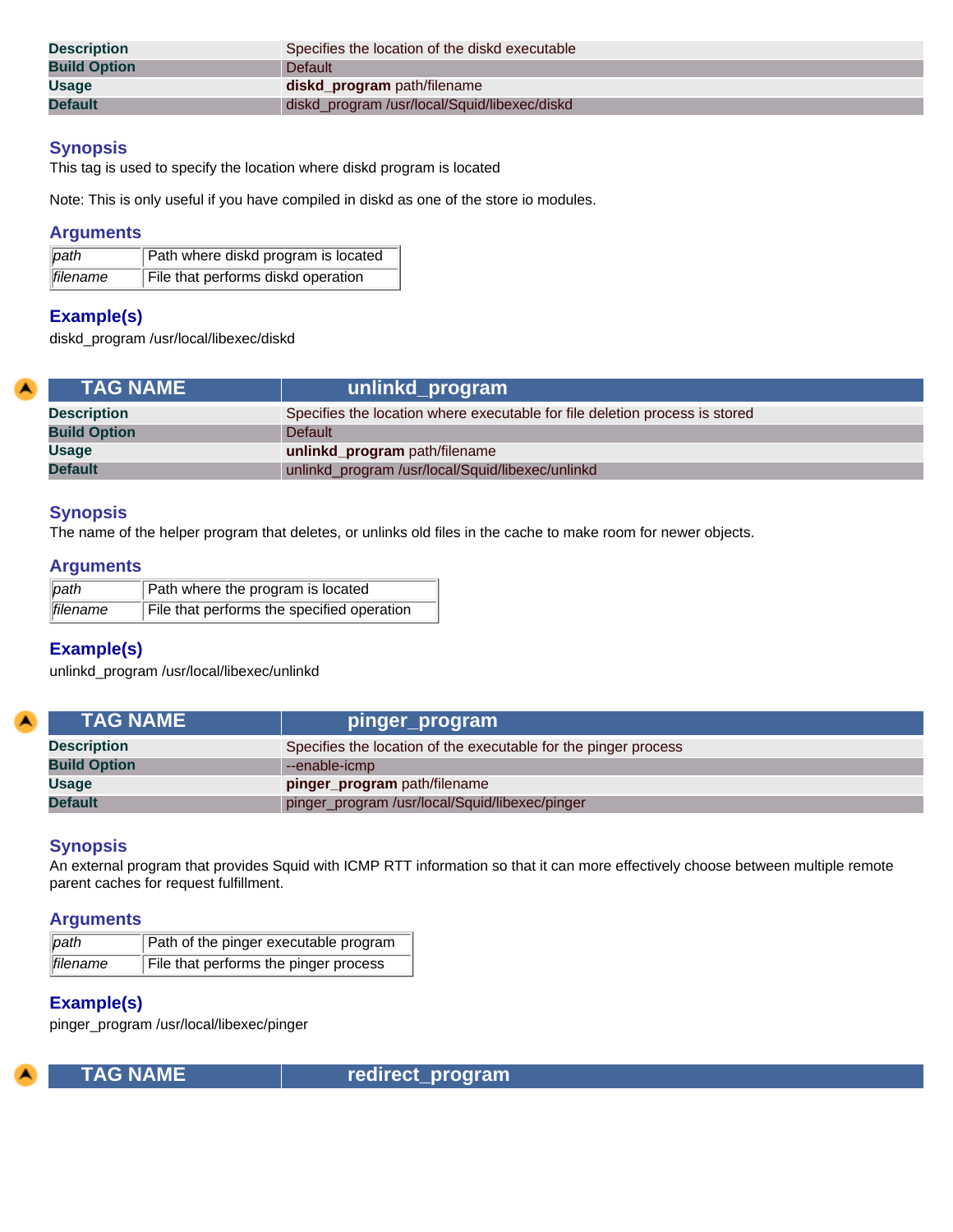| <b>Description</b>  | Specifies the location of the executable for the URL redirector |
|---------------------|-----------------------------------------------------------------|
| <b>Build Option</b> | <b>Default</b>                                                  |
| <b>Usage</b>        | redirect_program path/redirector                                |
| <b>Default</b>      | none                                                            |

This provides a method to export a request to an external program, and then to import that programs response and act as though the client sent the resulting request. To configure a redirector, enter the path to the redirector and the redirector filename in this tag. By default, a redirector is not used.

#### **Arguments**

| path       | Location of the redirector program                    |
|------------|-------------------------------------------------------|
| redirector | Executable file that performs the redirection process |

## **Example(s)**

redirect\_program /usr/local/squirm/bin/squirm

<span id="page-31-0"></span>

| <b>TAG NAME</b>     | redirect children                                     |
|---------------------|-------------------------------------------------------|
| <b>Description</b>  | Specifies the number of redirector processes to spawn |
| <b>Build Option</b> | <b>Default</b>                                        |
| Usage               | redirect children number                              |
| <b>Default</b>      | redirect_children 5                                   |

## **Synopsis**

For the redirector program, this defines the number of redirector process to spawn. If you start too few Squid will have to wait for them to process a backlog of URLs, slowing it down. If you start too many they will use RAM and other system resources.

## **Arguments**

| $\ $ number | Number of redirector process to spawn |
|-------------|---------------------------------------|
|-------------|---------------------------------------|

## **Example(s)**

redirect\_children 15

<span id="page-31-1"></span>

| <b>TAG NAME</b>     | redirect_concurrency                                                         |
|---------------------|------------------------------------------------------------------------------|
| <b>Description</b>  | Defines the number of requests each redirector helper can handle in parallel |
| <b>Build Option</b> | Default                                                                      |
| <b>Usage</b>        | redirect_concurrency number                                                  |
| <b>Default</b>      | redirect concurrency 0                                                       |

#### **Synopsis**

Defaults to 0 which indicates that the redirector is a old-style single threaded redirector.

## **Arguments**

*number* Number of requests to be handle

## **Example(s)**

redirect\_concurrency 10

<span id="page-31-2"></span>

 **TAG NAME redirect\_rewrites\_host\_header**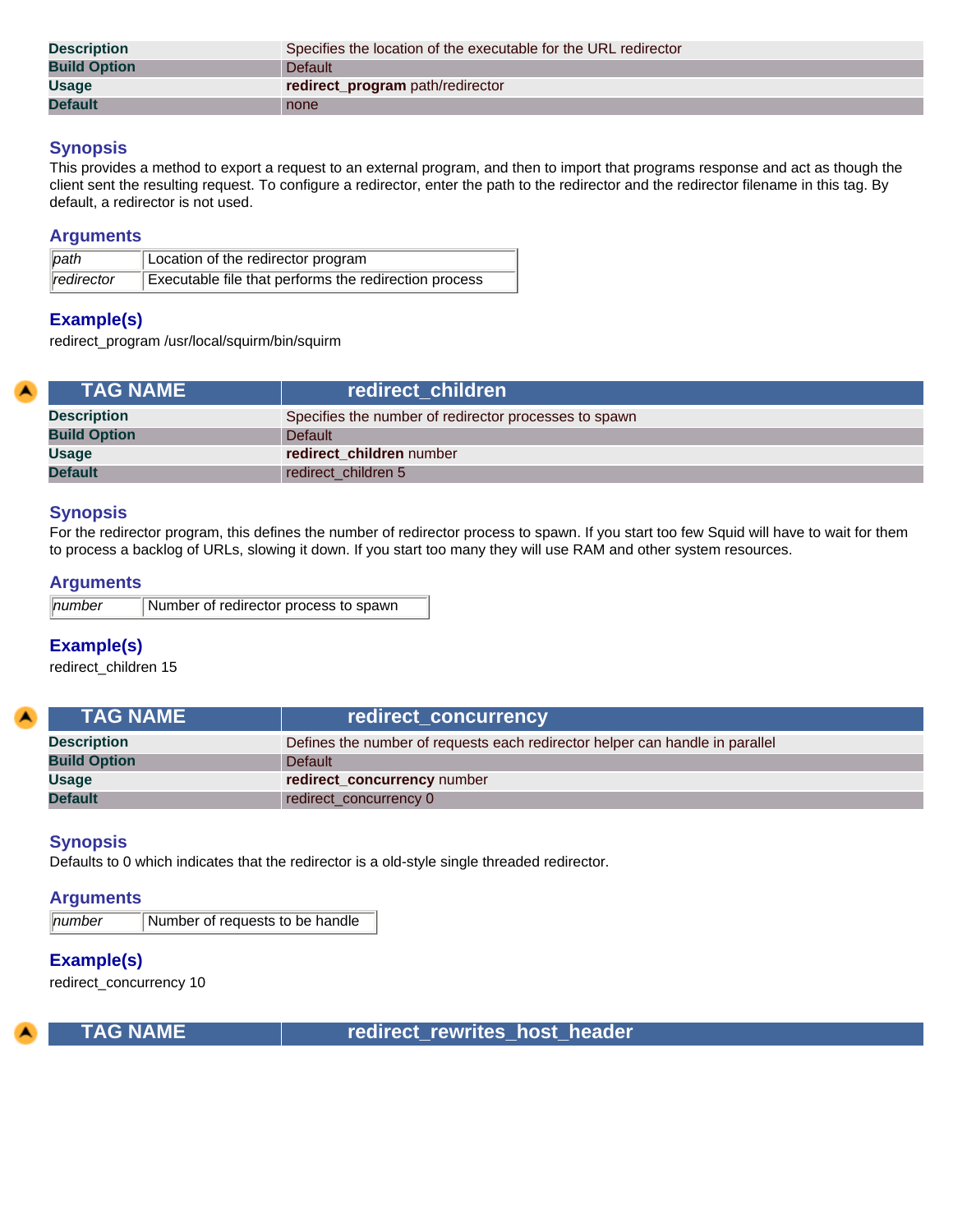| <b>Description</b>  | Enable/disable Squid rewriting any host header in redirected requests |
|---------------------|-----------------------------------------------------------------------|
| <b>Build Option</b> | <b>Default</b>                                                        |
| <b>Usage</b>        | redirect_rewrites_host_header on off                                  |
| <b>Default</b>      | redirect rewrites host header on                                      |

By default Squid rewrites any host header in redirected requests. If you want Squid not to perform this operation disable this option.

Note: If you are running a accelerator then this may not be a wanted effect of a redirector

## **Arguments**

*on/off* Enable /disable rewriting of host headers

<span id="page-32-0"></span>

| <b>TAG NAME</b>     | redirector access                                                                   |
|---------------------|-------------------------------------------------------------------------------------|
| <b>Description</b>  | Used to define the access lists which are to be redirected to the rediretor process |
| <b>Build Option</b> | <b>Default</b>                                                                      |
| <b>Usage</b>        | redirector_access allow deny acl                                                    |
| <b>Default</b>      | none                                                                                |

## **Synopsis**

Some access lists which does not need redirection can be denied using this tag. By default all requests are sent to the redirector process.

## **Arguments**

| allow/deny    | Allow or deny the access list     |
|---------------|-----------------------------------|
| $ _{\rm acI}$ | List that to be allowed or denied |

## **Example(s)**

acl me src 172.16.1.35 redirector\_access allow me

<span id="page-32-1"></span>

| <b>NTAG NAME \</b>  | auth_param                                                                  |
|---------------------|-----------------------------------------------------------------------------|
| <b>Description</b>  | Provides an interface to the external authentication interface within Squid |
| <b>Build Option</b> | Default                                                                     |
| <b>Usage</b>        | auth_param scheme parameter [setting]                                       |
| <b>Default</b>      | netdb_ping_period 5 minutes                                                 |

## **Synopsis**

This is used to pass parameters to the various authentication schemes making users to be authenticated in a number of ways. various schemes are explained below.

|       | <b>Scheme Parameter</b> | <b>Explanation</b>                                                                                                                                                                                                                                                                                                                                                                                                                                                                                                                                                                                                          |
|-------|-------------------------|-----------------------------------------------------------------------------------------------------------------------------------------------------------------------------------------------------------------------------------------------------------------------------------------------------------------------------------------------------------------------------------------------------------------------------------------------------------------------------------------------------------------------------------------------------------------------------------------------------------------------------|
| basic | "program" cmdline       | Specify the command for the external authenticator. Such a program reads a line<br>containing "username password" and replies "OK" or "ERR" in an endless loop. If you<br>use an authenticator, make sure you have 1 acl of type proxy_auth. By default, the basic<br>authentication sheme is not used unless a program is specified.<br>If you want to use the traditional proxy authentication, jump over to the<br>/auth_modules/NCSA directory and<br>type:<br>% make<br>% make install<br>Then, set this line to something like<br>auth_param basic program /usr/local/Squid/bin/ncsa_auth /usr/local/Squid/etc/passwd |
|       |                         |                                                                                                                                                                                                                                                                                                                                                                                                                                                                                                                                                                                                                             |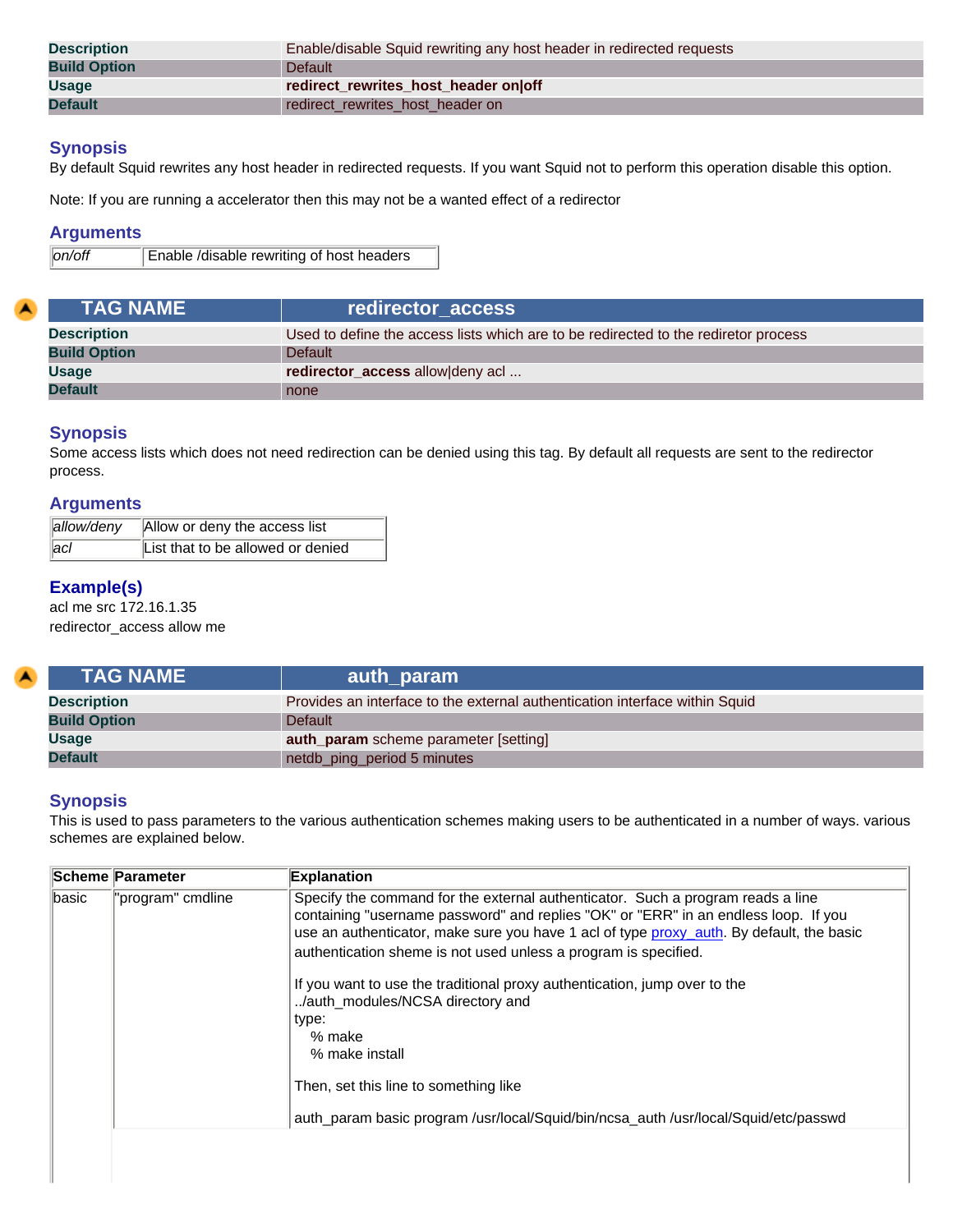|             | "children"<br>numberofchildren            | The number of authenticator processes to spawn (no default). If you start too few Squid<br>will have to wait for them to process a backlog of usercode/password verifications, slowing<br>it down. When password verifications are done via a (slow) network you are likely to need<br>lots of authenticator processes.<br>auth_param basic children 5                                                              |
|-------------|-------------------------------------------|---------------------------------------------------------------------------------------------------------------------------------------------------------------------------------------------------------------------------------------------------------------------------------------------------------------------------------------------------------------------------------------------------------------------|
|             | 'concurrency"<br>concurrency              | The number of concurrent requests the helper can process. The default of 0 is used for<br>helpers who only supports one request at a time.                                                                                                                                                                                                                                                                          |
|             |                                           | auth_param basic concurrency 0                                                                                                                                                                                                                                                                                                                                                                                      |
|             | "realm" realmstring                       | Specifies the realm name which is to be reported to the client for the basic proxy<br>authentication scheme (part of the text the user will see when prompted their username<br>and password). There is no default.                                                                                                                                                                                                 |
|             |                                           | auth_param basic realm Squid proxy-caching web server                                                                                                                                                                                                                                                                                                                                                               |
|             | 'credentialsttl" timetolive               | Specifies how long Squid assumes an externally validated username:password pair is valid for<br>in other words<br>how often the helper program is called for that user. Set this low to force revalidation with short                                                                                                                                                                                               |
|             |                                           | lived<br>passwords. Note that setting this high does not impact your susceptability to replay attacks<br>unless you are                                                                                                                                                                                                                                                                                             |
|             |                                           | using an one-time password system (such as SecureID). If you are using such a system, you<br>will be                                                                                                                                                                                                                                                                                                                |
| digest      | "program" cmdline                         | vulnerable to replay attacks unless you also use the max_user_ip ACL in an http_access rule.<br>Specify the command for the external authenticator. Such a program reads a line<br>containing "username":"realm" and replies with the appropriate H(A1) value base64<br>encoded. See rfc 2616 for the definition of H(A1). If you use an authenticator, make sure<br>you have 1 acl of type proxy_auth. By default, |
|             |                                           | authentication is not used.<br>If you want to use build an authenticator, jump over to the /digest_auth_modules<br>directory and choose the authenticator to use. It's directory type<br>% make<br>% make install                                                                                                                                                                                                   |
|             |                                           | Then, set this line to something like<br>auth_param digest program /usr/local/Squid/bin/digest_auth_pw                                                                                                                                                                                                                                                                                                              |
|             |                                           | /usr/local/Squid/etc/digpass                                                                                                                                                                                                                                                                                                                                                                                        |
|             | "children" number of<br>children          | The number of authenticator processes to spawn (no default). If you start too few Squid<br>will have to wait for them to process a backlog of H(A1) calculations, slowing it down.<br>When the H(A1) calculations are done via a (slow) network you are likely to need lots of<br>authenticator processes.                                                                                                          |
|             |                                           | auth_param digest children 5                                                                                                                                                                                                                                                                                                                                                                                        |
|             | "realm" realmstring                       | Specifies the realm name which is to be reported to the client for the digest proxy<br>authentication scheme (part of the text the user will see when prompted their username<br>and password). There is no default.                                                                                                                                                                                                |
|             |                                           | auth_param digest realm Squid proxy-caching web server                                                                                                                                                                                                                                                                                                                                                              |
|             | "nonce_garbage_interval"<br>ltimeinterval | Specifies the interval that nonces that have been issued to client_agent's are checked for<br>validity.                                                                                                                                                                                                                                                                                                             |
| <b>NTLM</b> | "program" cmdline                         | Specify the command for the external ntlm authenticator. Such a program reads a line<br>containing the unencoded NEGOTIATE and replies with the ntlm CHALLENGE, then waits<br>for the response and answers with "OK" or "ERR" in an endless loop. If you use an ntlm<br>authenticator, make sure you have 1 acl of type<br>proxy_auth. By default, the ntlm authenticator_program is not used.                      |
|             |                                           | auth_param ntlm program /usr/local/Squid/bin/ntlm_auth                                                                                                                                                                                                                                                                                                                                                              |
|             |                                           |                                                                                                                                                                                                                                                                                                                                                                                                                     |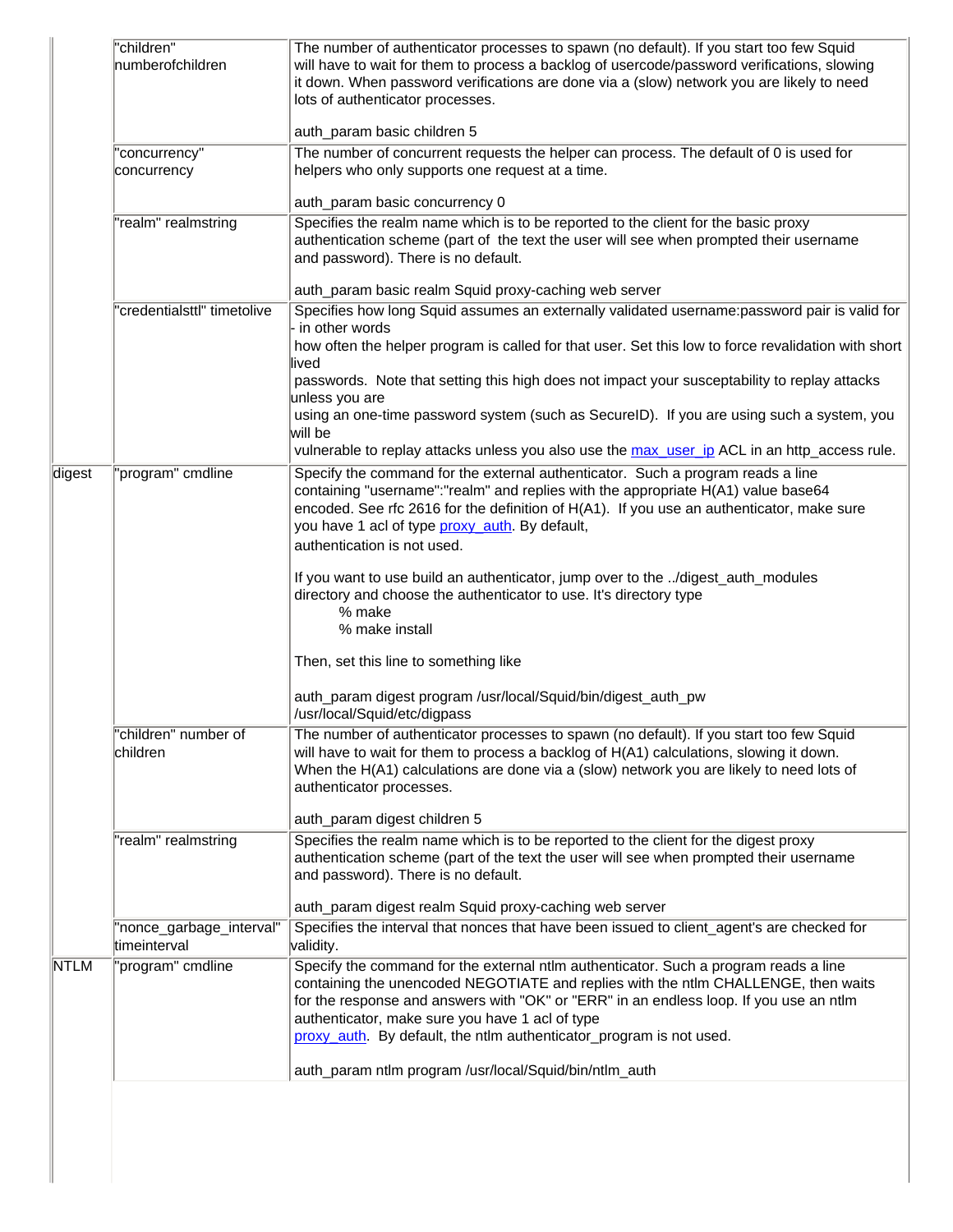| "children" number of<br>children        | The number of authenticator processes to spawn (no default). If you start too few Squid<br>will have to wait for them to process a backlog of credential verifications, slowing it down.<br>When crendential verifications are done via a (slow) network you are likely to need lots of<br>authenticator processes.<br>auth_param ntlm children 5        |
|-----------------------------------------|----------------------------------------------------------------------------------------------------------------------------------------------------------------------------------------------------------------------------------------------------------------------------------------------------------------------------------------------------------|
| "max_challenge_reuses"<br><b>number</b> | The maximum number of times a challenge given by a ntlm authentication helper can be<br>reused. Increasing this number increases your exposure to replay attacks on your<br>network. 0 means use the challenge only once. (disable challenge caching) See<br>max_ntlm_challenge_lifetime for more information.<br>auth_param ntlm max_challenge_reuses 0 |
| "max_challenge_lifetime"<br>timespan    | The maximum time period that a ntlm challenge is reused over. The actual period will be<br>the minimum of this time AND the number of reused challenges.<br>auth_param ntlm max_challenge_lifetime 2 minutes                                                                                                                                             |

Note: Once an authentication scheme is fully configured, it can only be shutdown by shutting Squid down and restarting.

## **Arguments**

| <i><b>scheme</b></i> | One of the above mentioned authentication scheme   |
|----------------------|----------------------------------------------------|
| <i>parameter</i>     | various parameters for the schemes as listed above |

## **Example(s)**

auth\_param basic program /usr/local/Squid/bin/ncsa\_auth /usr/local/Squid/etc/passwd

auth\_param basic children 5

auth\_param basic realm Squid proxy-caching web server

auth\_param basic credentialsttl 2 hours

## **Recommended minimum configuration**

auth\_param digest program <uncomment and complete this line> auth\_param digest children 5 auth\_param digest realm Squid proxy-caching web server auth\_param digest nonce\_garbage\_interval 5 minutes auth\_param digest nonce\_max\_duration 30 minutes auth\_param digest nonce\_max\_count 50

auth\_param ntlm program <uncomment and complete this line to activate> auth\_param ntlm children 5

auth\_param ntlm max\_challenge\_reuses 0

auth\_param ntlm max\_challenge\_lifetime 2 minutes

auth\_param basic program <uncomment and complete this line to activate>

auth\_param basic children 5

auth\_param basic realm Squid proxy-caching web server

auth param basic credentialsttl 2 hours

<span id="page-34-0"></span>

| <b>TAG NAME</b>     | authenticate_cache_garbage_interval <sup>1</sup>                             |
|---------------------|------------------------------------------------------------------------------|
| <b>Description</b>  | Defines the time period between garbage collection across the username cache |
| <b>Build Option</b> | <b>Default</b>                                                               |
| <b>Usage</b>        | authenticate_cache_garbage_interval time                                     |
| <b>Default</b>      | authenticate_cache_garbage_interval 1 hour                                   |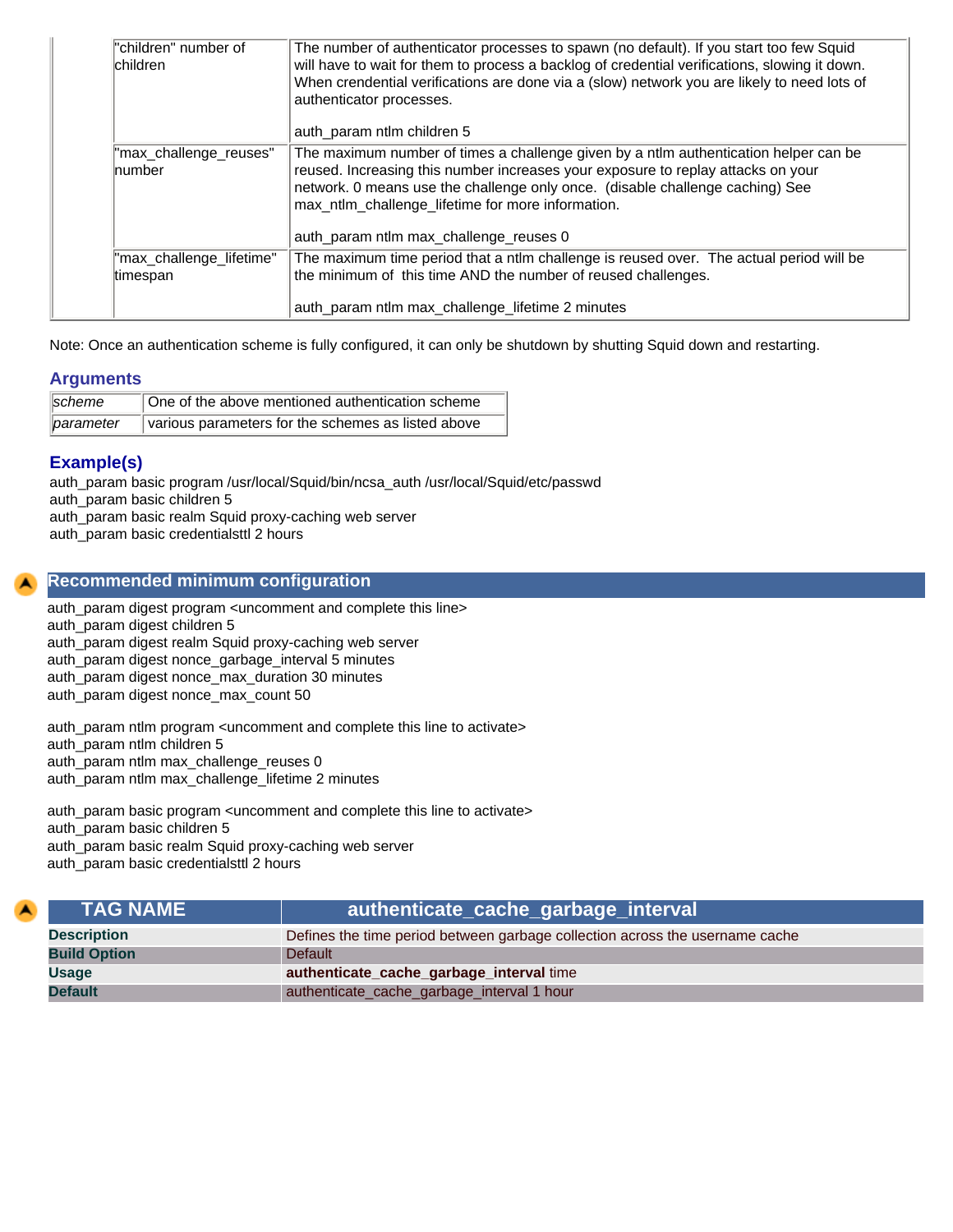This tag is used to specify the time period between garbage collection across the username cache.

## **Arguments**

*time* Specifies the time period

## **Example(s)**

authenticate\_cache\_garbage\_interval 2 hour

<span id="page-35-0"></span>

| <b>TAG NAME</b>     | authenticate ttl                                                                                               |
|---------------------|----------------------------------------------------------------------------------------------------------------|
| <b>Description</b>  | Defines the time period for user & their credentials stay in the logged user cache since their<br>last request |
| <b>Build Option</b> | Default                                                                                                        |
| <b>Usage</b>        | authenticate ttl time                                                                                          |
| <b>Default</b>      | authenticate ttl 1 hour                                                                                        |

## **Synopsis**

When the defined timeout reaches, then all user credentials that have passed their TTL are removed from memory.

## **Arguments**

| time | Time period of credentials stay |
|------|---------------------------------|
|      |                                 |

## **Example(s)**

authenticate\_ttl 2 hour

<span id="page-35-1"></span>

| <b>TAG NAME</b> \   | authenticate ip ttl                                                                                                                               |
|---------------------|---------------------------------------------------------------------------------------------------------------------------------------------------|
| <b>Description</b>  | If you use proxy authentication and the max_user_ip ACL, this tag controls how long Squid<br>remembers the IP addresses associated with each user |
| <b>Build Option</b> | Default                                                                                                                                           |
| <b>Usage</b>        | authenticate_ip_ttl time                                                                                                                          |
| <b>Default</b>      | authenticate_ip_ttl 0 seconds                                                                                                                     |

## **Synopsis**

Use a small value (e.g., 60 seconds) if your users might change addresses quickly, as is the case with dialups. You might be safe using a larger value (e.g., 2 hours) in a corporate LAN environment with relatively static address assignments.

## **Arguments**

| Time period for which the ip addresses should be remembered<br>time |  |
|---------------------------------------------------------------------|--|
|---------------------------------------------------------------------|--|

## **Example(s)**

authenticate\_ip\_ttl 10 seconds

<span id="page-35-2"></span>

| <b>TAG NAME</b>     | external_acl_type                                                                  |
|---------------------|------------------------------------------------------------------------------------|
| <b>Description</b>  | This tag defines external acl classes using a helper program to look up the status |
| <b>Build Option</b> | <b>Default</b>                                                                     |
| <b>Usage</b>        | external_acl_type name [options] FORMAT path/helper [helper arguments]             |
| <b>Default</b>      | none                                                                               |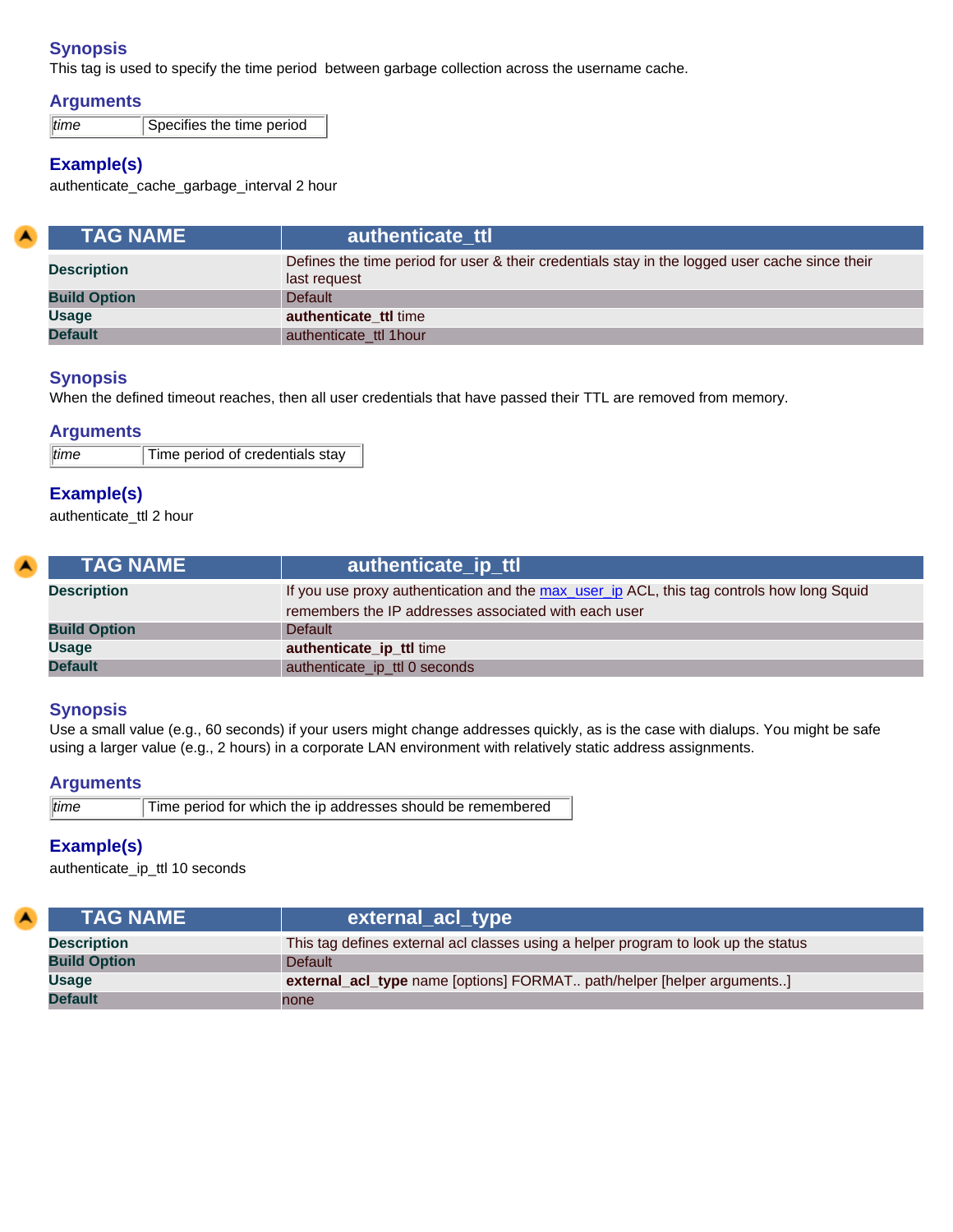This tag defines how the external acl classes using a helper program should look up the status.

# **Arguments**

| $\parallel$ name | Name of the                         |
|------------------|-------------------------------------|
| $ $ path         | Path to the external helper program |
| heper            | Helper program                      |

#### **Options:**

| lttl=n         | TTL in seconds for cached results (defaults to 3600 for 1 hour)                                                                                               |
|----------------|---------------------------------------------------------------------------------------------------------------------------------------------------------------|
| negative_ttl=n | TTL for cached negative lookups (default same as ttl)                                                                                                         |
| ∥children=n    | Number of acl helper processes spawn to service external acl lookups of this type.                                                                            |
| concurrency=n  | concurrency level per process. Use 0 for old style helpers who can only process a single request at a time.                                                   |
| ∥cache=n       | result cache size, 0 is unbounded (default)                                                                                                                   |
| $ qrac=n$      | Percentage remaining of TTL where a refresh of a cached entry should be initiated without needing to wait<br>for a new reply. (default 0 for no grace period) |

#### **FORMAT** specifications:

| <b>%LOGIN</b>               | Authenticated user login name                                                                     |
|-----------------------------|---------------------------------------------------------------------------------------------------|
| <b>%IDENT</b>               | Ident user name                                                                                   |
| $%$ SRC                     | Client IP                                                                                         |
| %SRCPORT                    | Client source port                                                                                |
| $\sqrt{\%DST}$              | Requested host                                                                                    |
| <b>%PROTO</b>               | Requested protocol                                                                                |
| <b>%PORT</b>                | Requested port                                                                                    |
| ∣%PATH                      | Requested URL path                                                                                |
| <b>METHOD</b>               | Request method                                                                                    |
| 1%MYADDR                    | Squid interface address                                                                           |
| %MYPORT                     | Squid http_port number                                                                            |
| $\%$                        | SSL User certificate attribute xx                                                                 |
| USER_CERT_xx                |                                                                                                   |
| %USER_CA_xx                 | SSL User certificate CA attribute xx                                                              |
| $\sqrt{\frac{1}{6}}$ Header | HTTP request header                                                                               |
| %{Hdr:member}               | <b>HTTP</b> request header list member                                                            |
| %{Hdr:;member}              | HTTP request header list member using; as list separator.; can be any non-alphanumeric character. |

In addition, any string specified in the referencing acl will also be included in the helper request line, after the specified formats (see the "acl external" directive)

The helper receives lines per the above format specification, and returns lines starting with OK or ERR indicating the validity of the request and optionally followed by additional keywords with more details.

General result syntax: OK/ERR keyword=value ...

| Defined Keywords      |                                                                                                       |
|-----------------------|-------------------------------------------------------------------------------------------------------|
| $\textsf{ser}$ =      | The users name (login)                                                                                |
| $\parallel$ password= | The users password (for login= cache_peer option)                                                     |
| $\parallel$ message=  | Message describing the reason. Available as %o in error pages                                         |
| ∥tag=                 | Apply a tag to a request (for both ERR and OK results) Only sets a tag, does not alter existing tags. |
| $\log =$              | String to be logged in access.log. Available as %ea in logformat specifications                       |

Keyword values need to be enclosed in quotes if they may contain whitespace, or the whitespace escaped using \. Any quotes or \ characters within the keyword value must be \ escaped.

# **Example(s)**

auth\_param basic program < put your authenticator here > auth\_param basic children 20 auth\_param basic realm Squid proxy-caching web server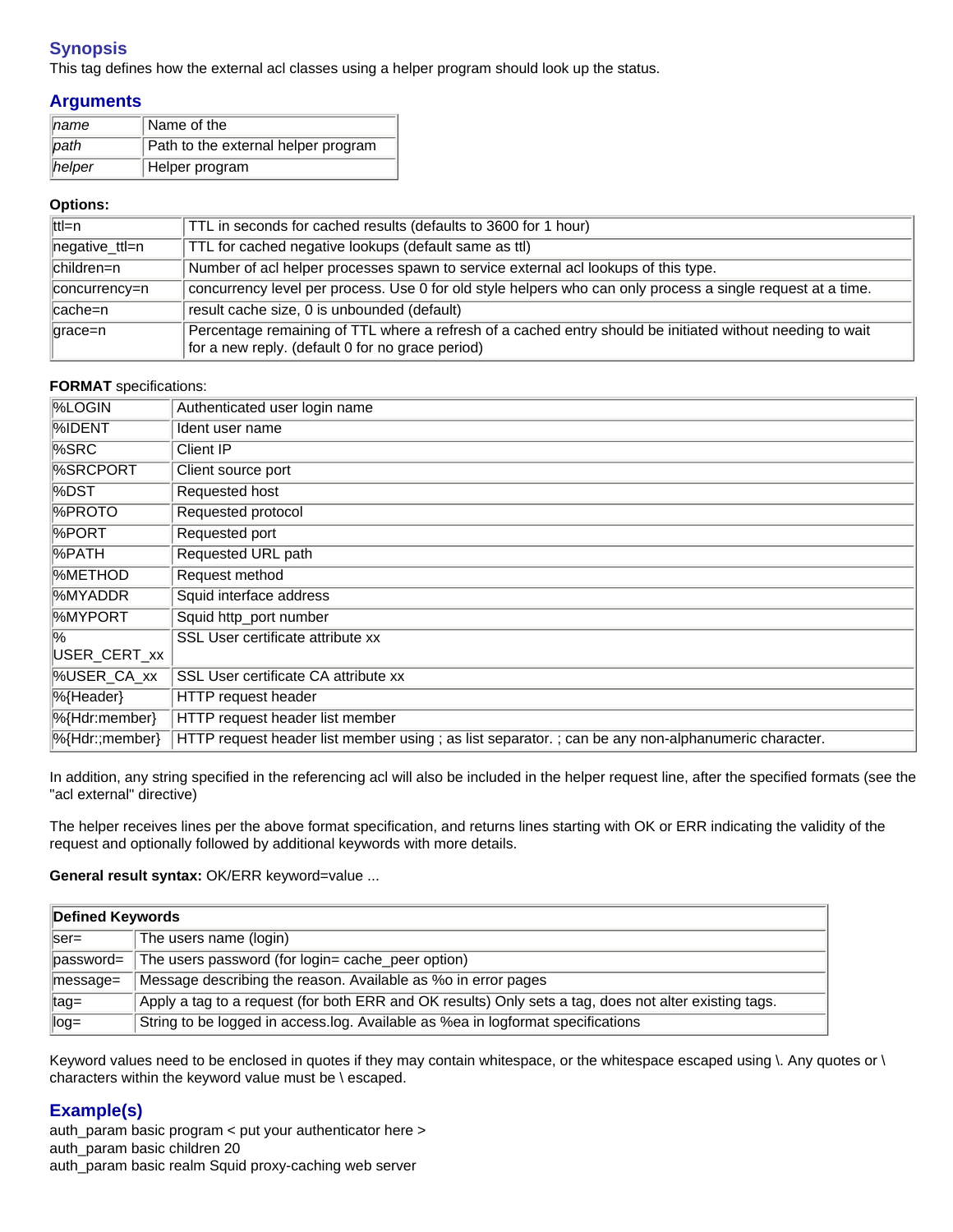# **OPTIONS FOR TUNING THE CACHE**

This section describes the important parameters that determine Squid cache performance.

| <b>TAG NAME</b>     | wais_relay_host, wais_relay_port                       |
|---------------------|--------------------------------------------------------|
| <b>Description</b>  | Defines WAIS host and port to relay WAIS requests      |
| <b>Build Option</b> | <b>Default</b>                                         |
| <b>Usage</b>        | wais_relay_host hostname<br>wais_relay_port portnumber |
| <b>Default</b>      | wais_relay_host localhost<br>wais_relay_port 8000      |

## **Synopsis**

A

WAIS, or Wide Area Information System, is a system to catalog and search large amounts of data via a WAIS or WWW browser. This defaults to localhost and 8000.

#### **Arguments**

| ∥hostname | Machine name                             |
|-----------|------------------------------------------|
|           | portnumber Port where to bind the socket |

## **Example(s)**

wais\_relay\_host localhost wais\_relay\_port 8000

| <b>TAG NAME</b>     | request_header_max_size                                       |
|---------------------|---------------------------------------------------------------|
| <b>Description</b>  | This specifies the maximum size for HTTP headers in a request |
| <b>Build Option</b> | <b>Default</b>                                                |
| <b>Usage</b>        | request_header_max_size size(KB)                              |
| <b>Default</b>      | request_header_max_size 10 KB                                 |

## **Synopsis**

Size of HTTP headers in a request can be controlled using this tag. Request headers are usually relatively small (about 512 bytes). Placing a limit on the request header size will catch certain bugs (for example with persistent connections) and possibly buffer-overflow or denial-of-service attacks.

#### **Arguments**

**size** Maximum size of request header

## **Example(s)**

request\_header\_max\_size 100 KB



 **TAG NAME request\_body\_max\_size**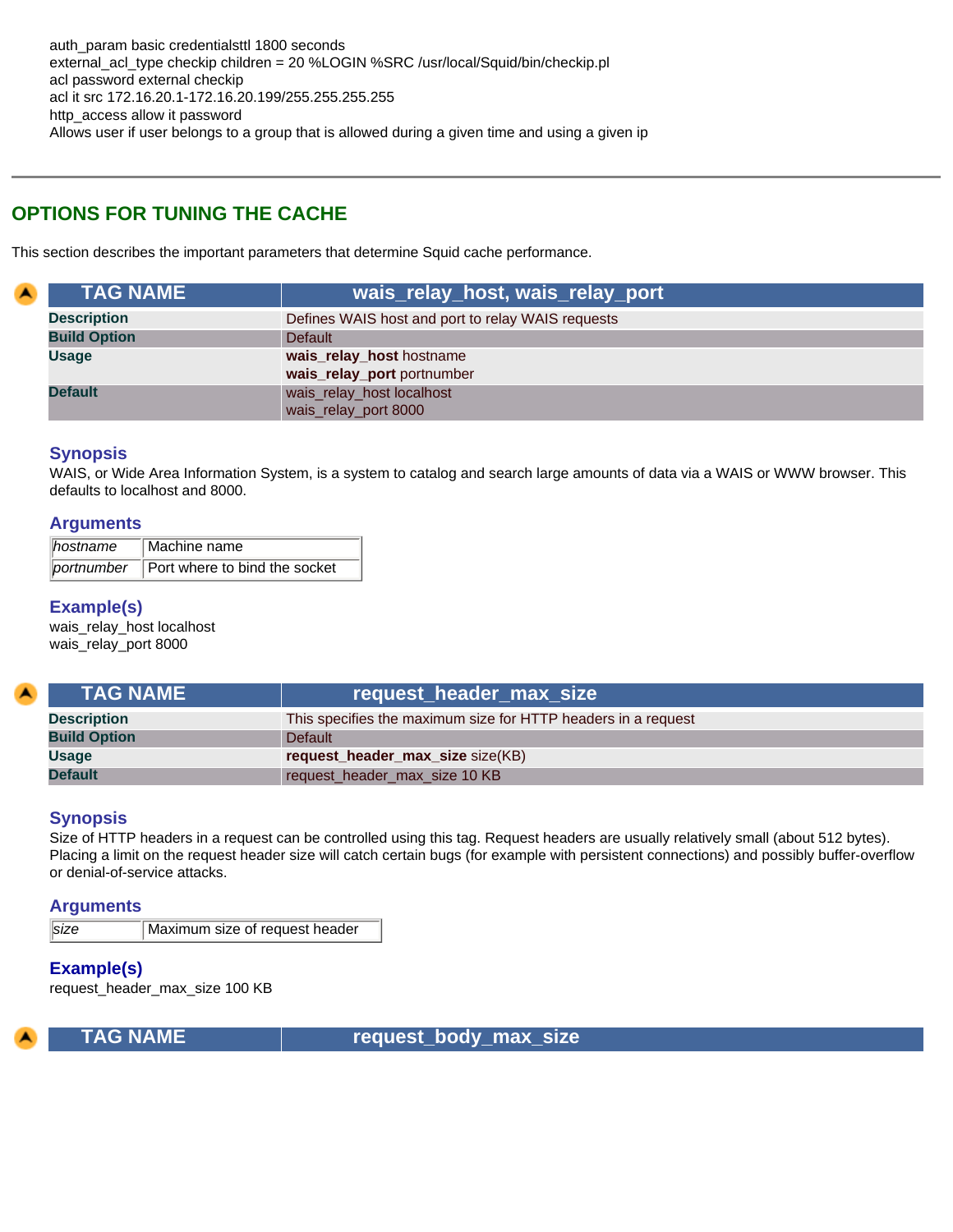| <b>Description</b>  | Specifies the maximum size for an HTTP request body |
|---------------------|-----------------------------------------------------|
| <b>Build Option</b> | <b>Default</b>                                      |
| <b>Usage</b>        | request_body_max_size size(KB)                      |
| <b>Default</b>      | request_body_max_size 0 KB                          |

This is the maximum size of a PUT/POST request. A user who attempts to send a request with a body larger than this limit receives an "Invalid Request" error message. If you set this parameter to a zero (the default), there will be no limit imposed.

#### **Arguments**

| size | Maximum size of request body |
|------|------------------------------|
|      |                              |

#### **Example(s)**

request\_body\_max\_size 10 KB

| <b>TAG NAME</b>     | refresh_pattern                                                     |
|---------------------|---------------------------------------------------------------------|
| <b>Description</b>  | Used to define the manner how Squid treats the objects in the cache |
| <b>Build Option</b> | <b>Default</b>                                                      |
| <b>Usage</b>        | <b>refresh_pattern [-i]</b> regex min percent max [options]         |
| <b>Default</b>      |                                                                     |

#### **Synopsis**

The way how the objects in the cache be refreshed is defined using this tag. By default, regular expressions are CASE-SENSITIVE. To make them case-insensitive, use the -i option.

Basically a cached object is:

|                   | <b>FRESH</b> if expires < now, else STALE |
|-------------------|-------------------------------------------|
|                   | $STALE$ if age > max                      |
|                   | FRESH if Im-factor < percent, else STALE  |
|                   | $FRESH$ if age $\lt$ min                  |
| $\overline{else}$ | $\parallel$ STALE                         |

The *refresh\_pattern* lines are checked in the order listed here. The first entry which matches is used. If none of the entries match, then the default will be used.

#### **Arguments**

| regex            | regular expression                                                                                                                   |
|------------------|--------------------------------------------------------------------------------------------------------------------------------------|
| $\overline{Min}$ | time (in minutes), an object without an explicit expire time should be considered fresh.                                             |
| percent          | percentage of the objects age (time since last modification age) an object without explicit expire time will be<br>considered fresh. |
| Max              | upper limit on how long objects without an explicit expiry time will be considered fresh.                                            |

#### **Options:**

| override-expire    | enforces min age even if the server sent a Expires: header. Doing this VIOLATES the HTTP standard.<br>Enabling this feature could make you liable for problems which it causes.         |
|--------------------|-----------------------------------------------------------------------------------------------------------------------------------------------------------------------------------------|
| lloverride-lastmod | enforces min age even on objects that was modified recently.                                                                                                                            |
| reload-into-ims    | changes client no-cache or ``reload" to If-Modified-Since requests. Doing this VIOLATES the HTTP<br>standard. Enabling this feature could make you liable for problems which it causes. |
| lignore-reload     | ignores a client no-cache or "reload" header. Doing this VIOLATES the HTTP standard. Enabling this<br>feature could make you liable for problems which it causes.                       |

# **Example(s)**

refresh\_pattern ^ftp: 1440 20% 10080 refresh\_pattern ^gopher: 1440 0% 1440 refresh\_pattern . 0 20% 4320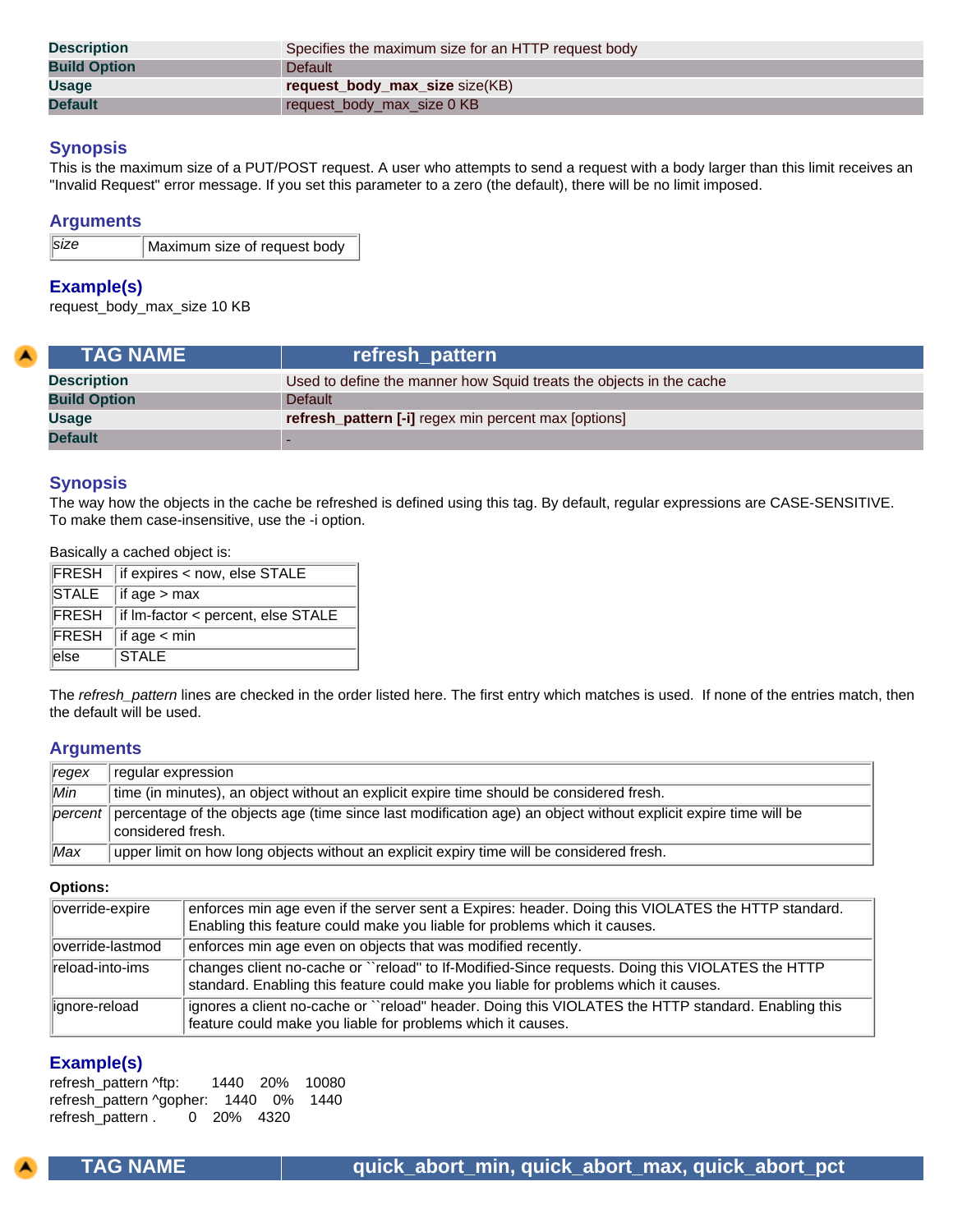| <b>Description</b> | Signals the cache how to continue downloads during abort signals sent by the clients |
|--------------------|--------------------------------------------------------------------------------------|
| <b>Buid Option</b> | <b>Default</b>                                                                       |
| <b>Usage</b>       | quick_abort_min size<br>quick_abort_max size<br>quick_abort_pct percent              |
| <b>Default</b>     | quick_abort_min 16 KB<br>quick_abort_max 16 KB<br>quick_abort_pct 95                 |

The cache by default continues downloading aborted requests which are almost completed (less than 16 KB remaining). This may be undesirable on slow (e.g. SLIP) links and/or very busy caches. Impatient users may tie up file descriptors and bandwidth by repeatedly requesting and immediately aborting

downloads.

## **Arguments**

| $\ size$         | Minimum and maximum transfer size |
|------------------|-----------------------------------|
| $\lvert$ percent | Percentage of transfer            |

When the user aborts a request, Squid will check the *quick\_abort* values to the amount of data transferred until then.

If the transfer has less than *quick\_abort\_min* KB remaining, it will finish the retrieval.

If the transfer has more than *quick\_abort\_max* KB remaining, it will abort the retrieval.

If more than *quick\_abort\_pct* of the transfer has completed, it will finish the retrieval.

If you do not want any retrieval to continue after the client has aborted, set both *quick\_abort\_min* and *quick\_abort\_max* to '0 KB'. If you want retrievals to always continue if they are being cached then set *quick\_abort\_min* to '-1 KB'.

# **Example(s)**

quick\_abort\_min 30 KB quick\_abort\_max 30 KB quick\_abort\_pct 80

| <b>TAG NAME</b>    | <b>read_ahead_gap</b>                                                                                                                      |
|--------------------|--------------------------------------------------------------------------------------------------------------------------------------------|
| <b>Description</b> | Define the amount of data the cache will buffer ahead of what has been sent to the client<br>when retrieving an object from another server |
| <b>Buid Option</b> | <b>Default</b>                                                                                                                             |
| <b>Usage</b>       | read_ahead_gap buffer-size                                                                                                                 |
| <b>Default</b>     | read_ahead_gap 16 KB                                                                                                                       |

## **Synopsis**

This tag determines the prefetch cache buffer size for holding objects from another server while sending to the client.

#### **Arguments**

**buffer-size** Size of the cache buffer

## **Example(s)**

read\_ahead\_gap 30 KB



 **TAG NAME negative\_ttl**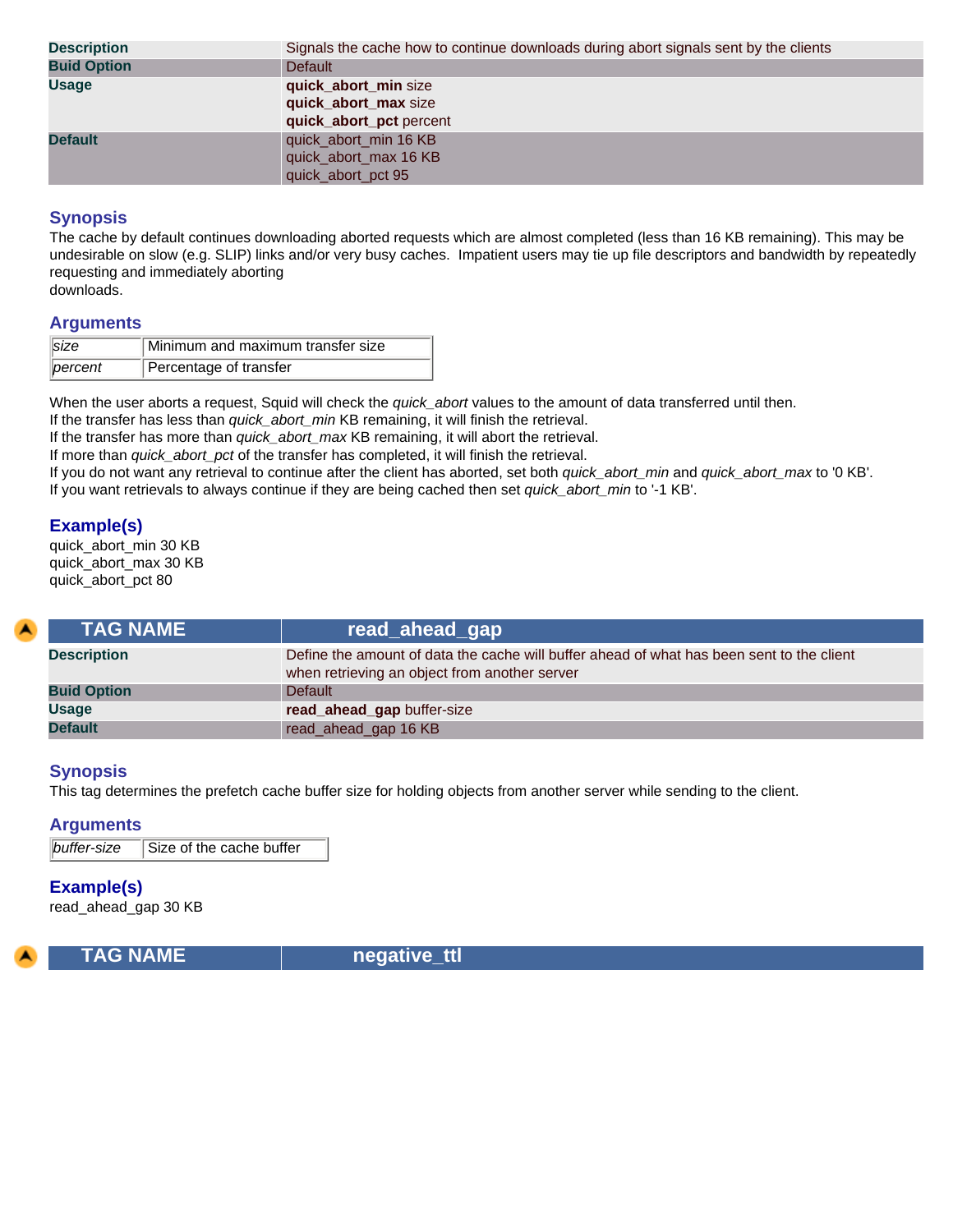| <b>Description</b> | Defines Time-to-Live (TTL) for failed requests |
|--------------------|------------------------------------------------|
| <b>Buid Option</b> | <b>Default</b>                                 |
| <b>Usage</b>       | negative_ttl time-units                        |
| <b>Default</b>     | negative_ttl 5 minutes                         |

Certain types of failures (such as "connection refused" and "404 Not Found") are negatively-cached for a configurable amount of time. The default is 5 minutes. Note that this is different from negative caching of DNS lookups.

#### **Arguments**

| $\overline{lime$ -units | Timeout for negatively cached objects |
|-------------------------|---------------------------------------|
|                         |                                       |

#### **Example(s)**

negative\_ttl 1 minutes

| <b>TAG NAME</b>    | positive_dns_ttl                                                          |
|--------------------|---------------------------------------------------------------------------|
| <b>Description</b> | Defines Time-to-Live (TTL) for positive caching of successful DNS lookups |
| <b>Buid Option</b> | Default                                                                   |
| <b>Usage</b>       | <b>positive_dns_ttl</b> time-units                                        |
| <b>Default</b>     | positive_dns_ttl 6 hours                                                  |

# **Synopsis**

For positive caching of successful DNS lookups, this defines Time-to-Live period. Default is 6 hours (360 minutes). If you want to minimize the use of Squid's ipcache, set this to 1, not 0.

#### **Arguments**

| time-units | Timeout for positive cachings |
|------------|-------------------------------|
|------------|-------------------------------|

# **Example(s)**

positive\_dns\_ttl 24 hours

| <b>TAG NAME</b>    | negative_dns_ttl                                              |
|--------------------|---------------------------------------------------------------|
| <b>Description</b> | Time-to-Live (TTL) for negative caching of failed DNS lookups |
| <b>Buid Option</b> | Default                                                       |
| <b>Usage</b>       | negative_dns_ttl time-units                                   |
| <b>Default</b>     | negative_dns_ttl 5 minutes                                    |

#### **Synopsis**

Sometimes DNS lookups may get failed. This parameter defines the Time-To-Live period for failed DNS lookups. Normally this will be a small value.

## **Arguments**

time-units Timeout period

**Example(s)** negative\_dns\_ttl 1 minutes



 **TAG NAME range\_offset\_limit**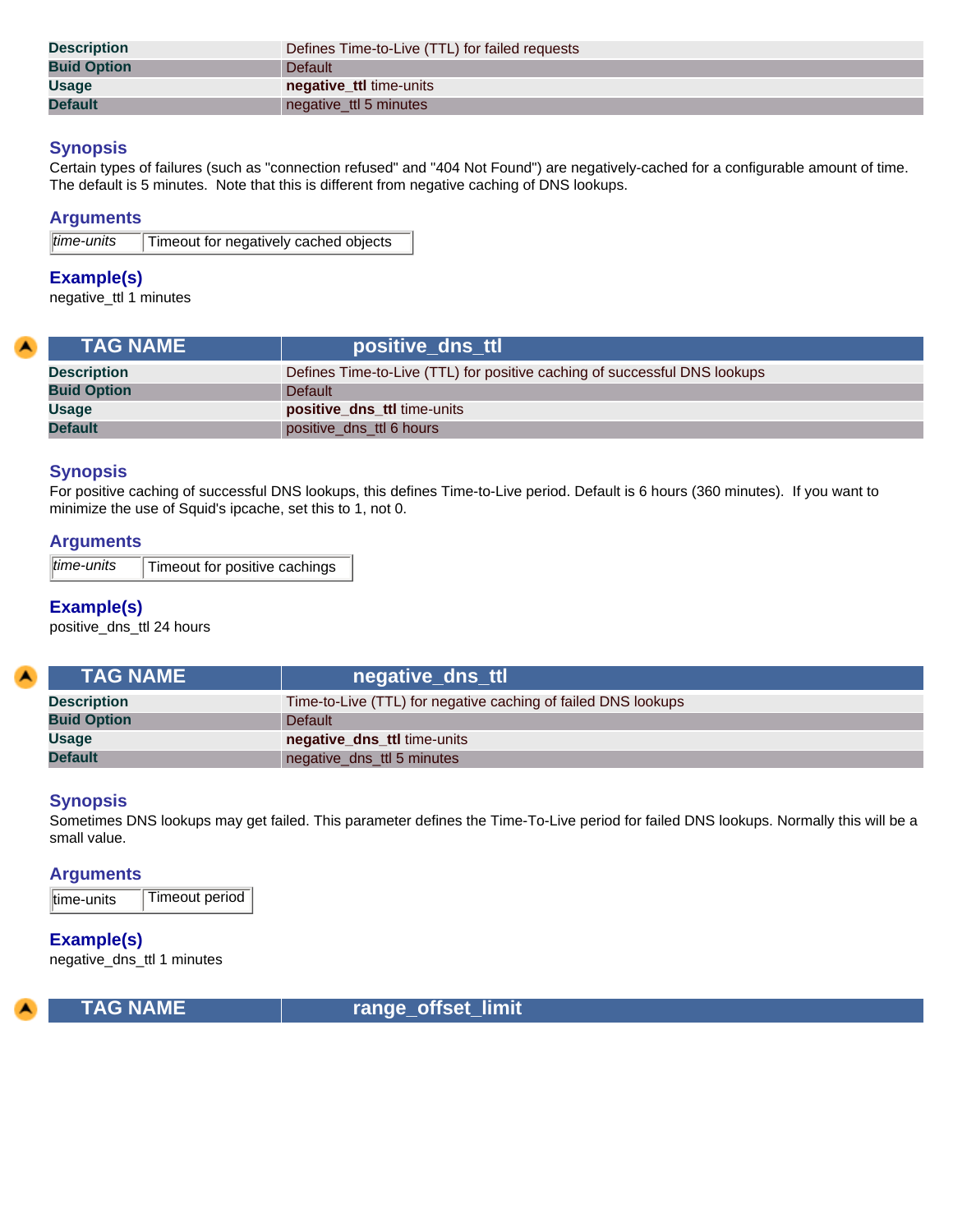| <b>Description</b> | Sets a upper limit on how far into the file a Range request may be to cause Squid to prefetch<br>the whole file |
|--------------------|-----------------------------------------------------------------------------------------------------------------|
| <b>Buid Option</b> | Default                                                                                                         |
| <b>Usage</b>       | range_offset_limit bytes                                                                                        |
| <b>Default</b>     | range_offset_limit 0 KB                                                                                         |

If beyond this limit then Squid forwards the Range request as it is and the result is NOT cached.

This is to stop a far ahead range request (lets say start at 17MB) from making Squid fetch the whole object up to that point before sending anything to the client.

A value of -1 causes Squid to always fetch the object from the beginning so that it may cache the result. (2.0 style) A value of 0 causes Squid to never fetch more than the client requested. (default)

#### **Arguments**

| bytes | Upper limit for the range request |
|-------|-----------------------------------|
|       |                                   |

# **Example(s)**

range\_offset\_limit 17 MB

# **TIMEOUT**

Timeout parameters in Squid can be based on overall connection timeouts, peer-specific timeouts, site/domain-specific timeouts, request-specific timeouts etc. Proper setting of timeout values is critical to optimal Squid performance. Relevant parameters for timeout settings are listed here.

| $\blacktriangle$ | <b>TAG NAME</b>     | connect timeout                                                      |
|------------------|---------------------|----------------------------------------------------------------------|
|                  | <b>Description</b>  | An option to force Squid to close connections after a specified time |
|                  | <b>Build Option</b> | <b>Default</b>                                                       |
|                  | <b>Usage</b>        | connect timeout time-units                                           |
|                  | <b>Default</b>      | connect timeout 2 minutes                                            |

#### **Synopsis**

Some systems (notably older Linux versions) can not be relied upon to time out connect requests. For this reason, this option specifies the timeout for how long Squid should wait for the connection to complete. This value defaults to 120 seconds (2 minutes).

#### **Arguments**

```
time-units Connection timeout period
```
# **Example(s)**

connect\_timeout 180 seconds

| <b>TAG NAME</b>     | peer_connect_timeout                                                                   |
|---------------------|----------------------------------------------------------------------------------------|
| <b>Description</b>  | This parameter specifies how long to wait for a pending TCP connection to a peer cache |
| <b>Build Option</b> | Default                                                                                |
| Usage               | peer_connect_timeout time-units                                                        |
| <b>Default</b>      | peer_connect_timeout 30 seconds                                                        |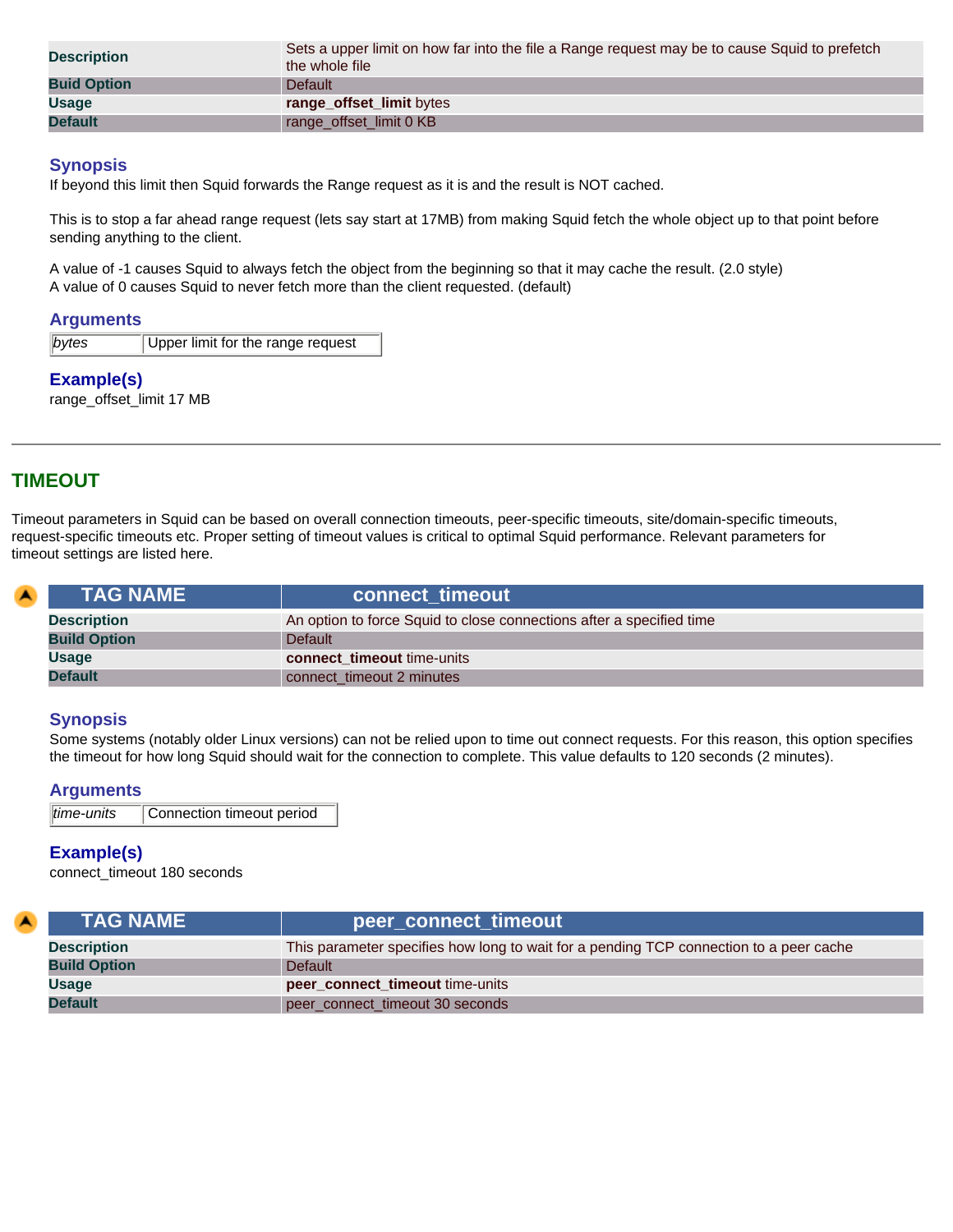default is 30 seconds. You may also set different timeout values for individual neighbors with the 'connect-timeout' option on a [cache\\_peer](#page-9-0) line.

Note: Setting of *peer\_connect\_timeout* to more than 30 seconds will be a performance issue.

#### **Arguments**

*time-units* Time to wait for pending TCP connection

# **Example(s)**

<span id="page-42-0"></span> $\blacktriangle$ 

peer\_connect\_timeout 45 seconds

| <b>TAG NAME</b>     | read timeout                                               |
|---------------------|------------------------------------------------------------|
| <b>Description</b>  | Used to set the timeout period for server-side connections |
| <b>Build Option</b> | <b>Default</b>                                             |
| <b>Usage</b>        | read timeout time-units                                    |
| <b>Default</b>      | read timeout 15 minutes                                    |

#### **Synopsis**

On each successful read() request the timeout is reset to this amount. If no data is read within this period of time, the request is aborted and logged with ERR\_READ\_TIMEOUT.

#### **Arguments**

*time-units* Reset time duration

# **Example(s)**

read\_timeout 10 minutes

<span id="page-42-1"></span>

| <b>TAG NAME</b>     | request_timeout                                    |
|---------------------|----------------------------------------------------|
| <b>Description</b>  | Defines the timeout for HTTP requests from clients |
| <b>Build Option</b> | <b>Default</b>                                     |
| <b>Usage</b>        | request_timeout time-units                         |
| <b>Default</b>      | request timeout 5 minutes                          |

## **Synopsis**

Using this, instruct Squid to wait for an HTTP request after initial connection establishment. By default the value is 5 minutes.

#### **Arguments**

time-units Wait time period after initial connection establishment

## **Example(s)**

request\_timeout 8 minutes

| <b>TAG NAME</b>     | <mark>∶persistent_request_timeout</mark>                                                                                          |
|---------------------|-----------------------------------------------------------------------------------------------------------------------------------|
| <b>Description</b>  | This defines the time period to wait for the next HTTP request on a persistent connection after<br>the previous request completes |
| <b>Build Option</b> | Default                                                                                                                           |
| <b>Usage</b>        | persistent_request_timeout time-units                                                                                             |
| <b>Default</b>      | persistent_request_timeout 1 minute                                                                                               |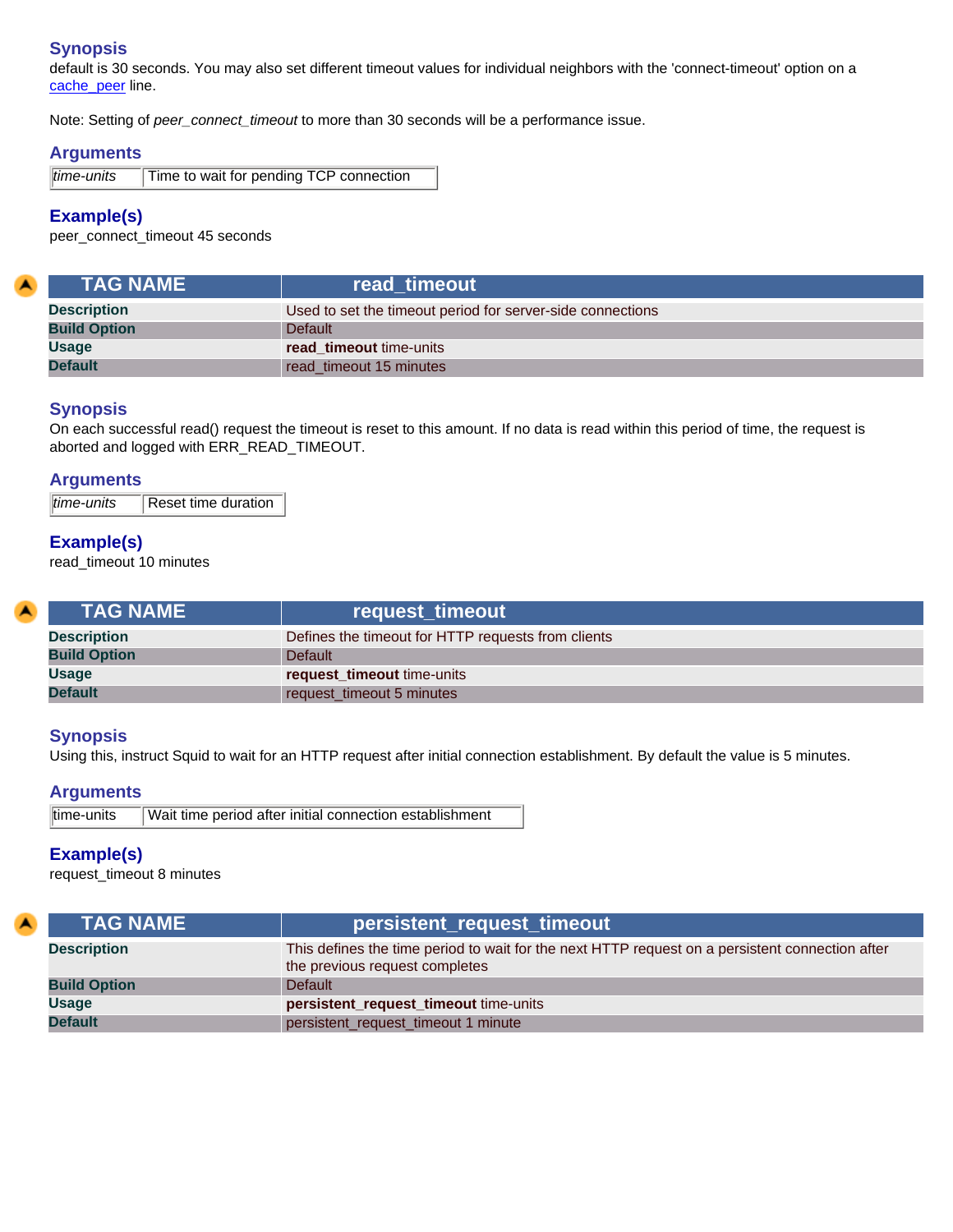This tag defines the time period between completion of a HTTP request and starting of the next request on persistent connection.

## **Arguments**

*time-units* Time duration between the requests

# **Example(s)**

persistent\_request\_timeout 1 minute

| <b>TAG NAME</b>     | client lifetime                                                                 |
|---------------------|---------------------------------------------------------------------------------|
| <b>Description</b>  | The time limit Squid sets for a client to remain connected to the cache process |
| <b>Build Option</b> | Default                                                                         |
| <b>Usage</b>        | <b>client lifetime</b> time-units                                               |
| <b>Default</b>      | client_lifetime 1 day                                                           |

#### **Synopsis**

This defines the maximum amount of time that a client (browser) is allowed to remain connected to the cache process. This is merely a safeguard against clients that disappear without properly shutting down. It is designed to prevent a large number of sockets from being tied up in a CLOSE\_WAIT state. The default for this option is 1440 minutes, or 1 day.

Note: The default value is intended to be much larger than any client would ever need to be connected to your cache. You should probably change client\_lifetime only as a last resort. If you seem to have many client connections tying up file descriptors, we recommend first tuning the [read\\_timeout,](#page-42-0) [request\\_timeout,](#page-42-1) [pconn\\_timeout](#page-43-0) and quick\_abort values. If the more file descriptors are in use then the memory in use will also increase, which is also a performance issue.

#### **Arguments**

*time-units* Client lifetime with the cache

# **Example(s)**

client\_lifetime 1000 minutes

| <b>ITAG NAME \</b>  | half closed clients                                                                                                                         |
|---------------------|---------------------------------------------------------------------------------------------------------------------------------------------|
| <b>Description</b>  | Defines Squid's behavior towards some types of clients that close the sending side of a<br>connection while leaving the receiving side open |
| <b>Build Option</b> | <b>Default</b>                                                                                                                              |
| <b>Usage</b>        | half closed clients on/off                                                                                                                  |
| <b>Default</b>      | half_closed_clients on                                                                                                                      |

## **Synopsis**

Turning this option off will cause Squid to immediately close connections when a read(2) returns "no more data to read". It's usually safe to leave this at the default value of on.

#### **Arguments**

*on/off* Enable or disable this action

# **Example(s)**

half\_closed\_clients off

<span id="page-43-0"></span>

**TAG NAME complete that the pconnation of the proof timeout**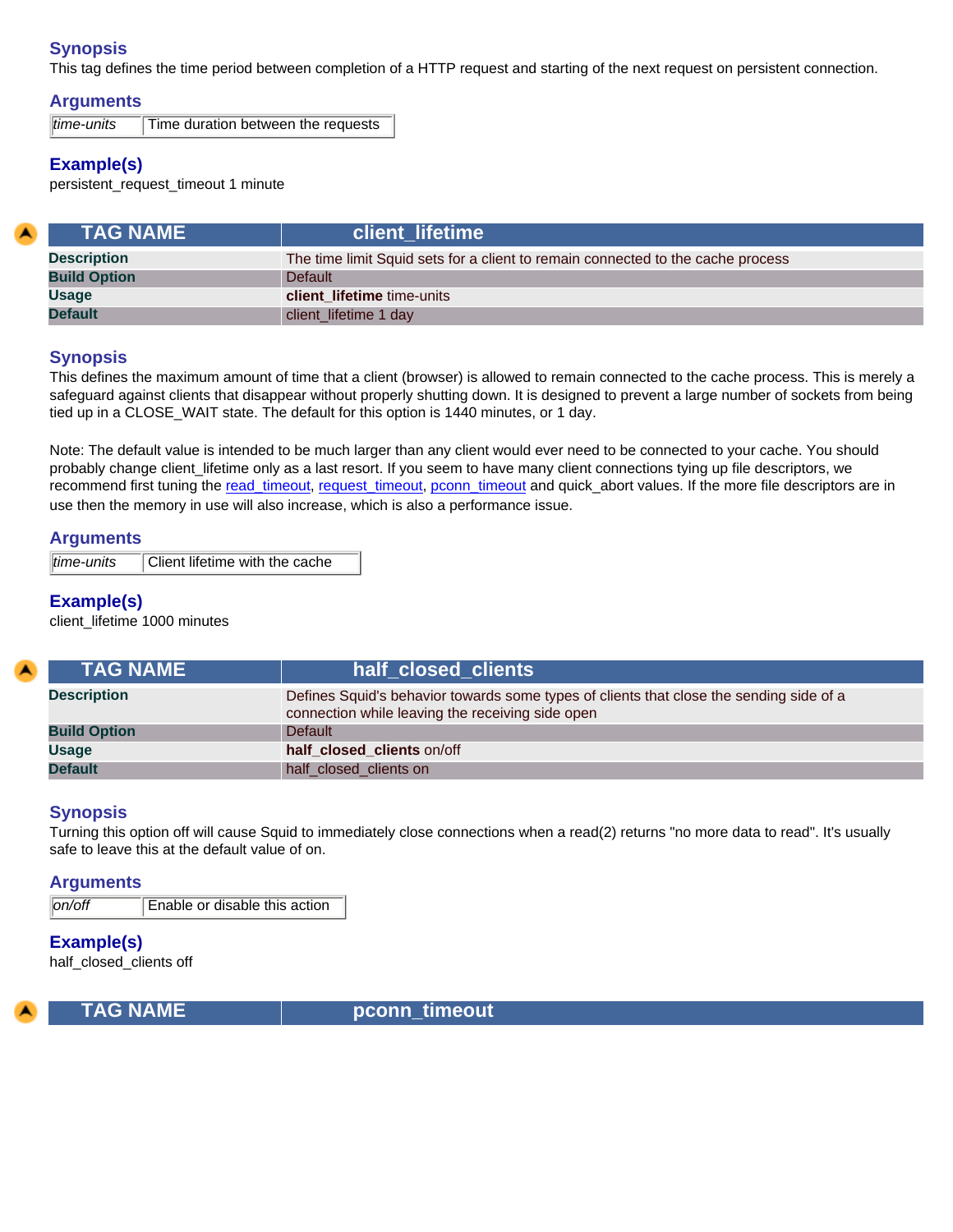| <b>Description</b>  | Defines the timeout value for persistent connections |
|---------------------|------------------------------------------------------|
| <b>Build Option</b> | <b>Default</b>                                       |
| <b>Usage</b>        | pconn_timeout time-units                             |
| <b>Default</b>      | pconn_timeout 120 seconds                            |

When this timeout is set, Squid will close persistent connections if they are idle for this amount of time. Persistent connections will be disabled entirely if this option is set to a value less than 10 seconds. The default is 120 seconds.

#### **Arguments**

|  | $\ $ time-units | Time period to wait for closing idle connections |
|--|-----------------|--------------------------------------------------|
|--|-----------------|--------------------------------------------------|

#### **Example(s)**

pconn\_timeout 2 minutes

| <b>TAG NAME</b>     | ident timeout                                      |
|---------------------|----------------------------------------------------|
| <b>Description</b>  | Maximum time to wait for IDENT lookups to complete |
| <b>Build Option</b> | Default                                            |
| <b>Usage</b>        | <b>ident timeout time-units</b>                    |
| <b>Default</b>      | ident timeout 10 seconds                           |

## **Synopsis**

The timeout, usually in seconds. If this is set too high, you may be susceptible to denial or service from having too many outstanding ident requests. The default for this is 10 seconds.

#### **Arguments**

| time-units | Time duration to wait during ident lookups |
|------------|--------------------------------------------|
|------------|--------------------------------------------|

# **Example(s)**

ident\_timeout 5 seconds

| <b>TAG NAME</b>     | shutdown_lifetime                                                                                             |
|---------------------|---------------------------------------------------------------------------------------------------------------|
| <b>Description</b>  | This is the time Squid allows for existing connections to continue after it has received a<br>shutdown signal |
| <b>Build Option</b> | <b>Default</b>                                                                                                |
| <b>Usage</b>        | shutdown lifetime time-units                                                                                  |
| <b>Default</b>      | shutdown_lifetime 30 seconds                                                                                  |

## **Synopsis**

When SIGTERM or SIGHUP is received, the cache is put into "shutdown pending" mode until all active sockets are closed. It will stop accepting new connections immediately, but connections already in progress will continue to be served for this amount of time. Defaults to 30 seconds, which is a good safe value. Any active clients after this many seconds will receive a "timeout" message.

Note: If this time is set to be too low then some file descriptors may remain open which will be a performance issue in memory usage.

#### **Arguments**

| $ time$ -units | Time period of "shutdown pending" mode |
|----------------|----------------------------------------|
|----------------|----------------------------------------|

# **Example(s)**

shutdown\_lifetime 20 seconds

# **ACCESS CONTROLS**

Access control settings are among the most important features of Squid. You can configure Squid to set filters for various entities and at different granularities (e.g. filters for specific protocols, filters for certain types of commands, filters for specific routers, filters for specified domains, etc).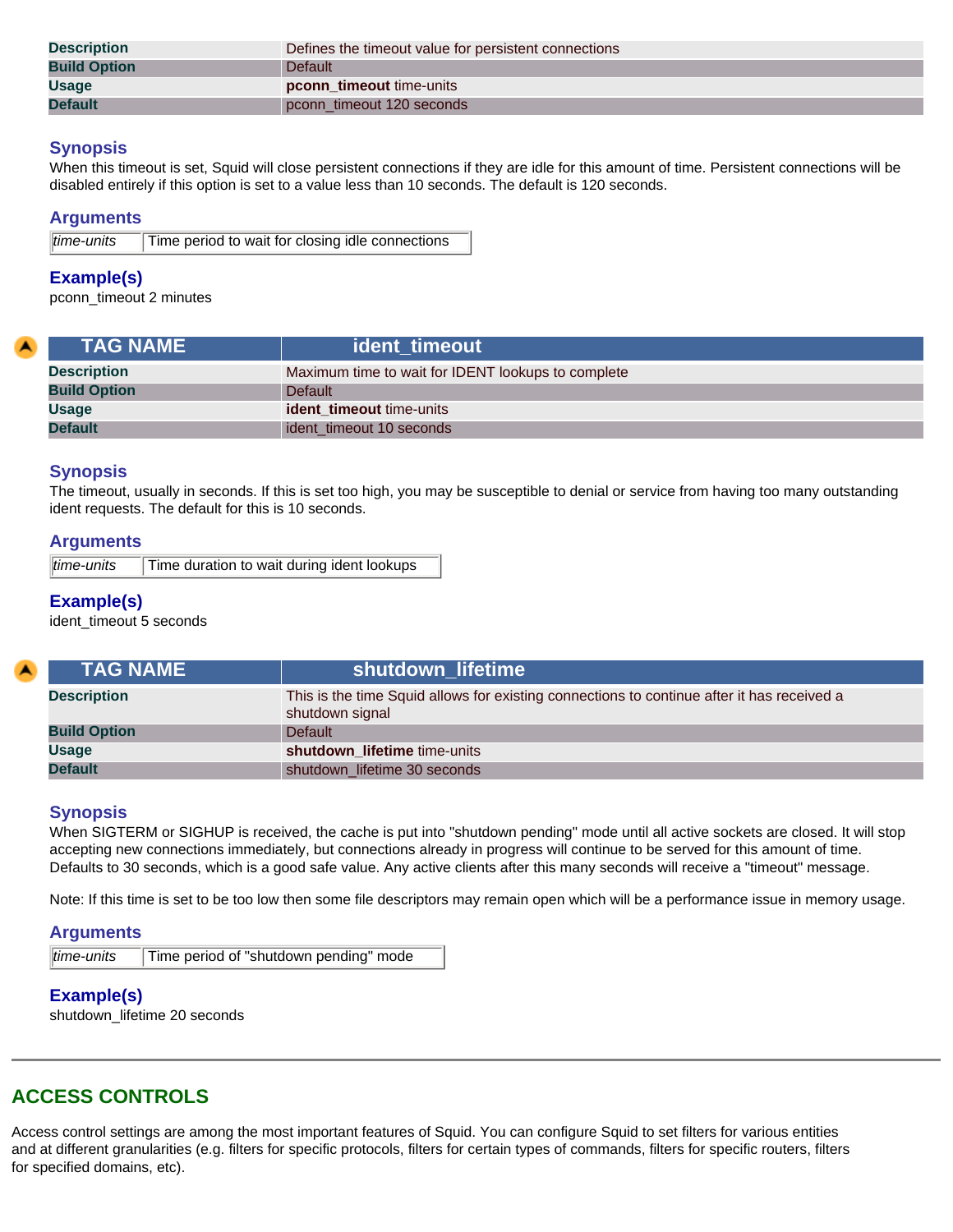<span id="page-45-0"></span>

| <b>TAG NAME</b>     | acl                                                   |  |
|---------------------|-------------------------------------------------------|--|
| <b>Description</b>  | Used to define an Access List                         |  |
| <b>Build Option</b> | <b>Default</b>                                        |  |
| <b>Usage</b>        | acl aclname acitype string1                           |  |
|                     | acl aclname acltype "file"                            |  |
| <b>Default</b>      | Required minimum configuration for normal functioning |  |

The first field represents the name of the ACL, which is simply an assigned name, that can be just about anything the user chooses. The second field is the type of the ACL, which can be one of a number of choices, that indicates to Squid what part of a request should be matched against for this ACL. The possible types include the requesting clients address, the Web server address or host name, a regular expression matching the URL, and many more. The final field is the actual string to match. Depending on what the ACL type is, this may be an IP address, a series of IP addresses, a URL, a host name, etc.

When using "file", the file should contain one item per line.

#### **Arguments**

| aclname | Name of the acl              |  |
|---------|------------------------------|--|
| acitype | Type of acl                  |  |
| string  | String to match              |  |
| lfile   | File that containing strings |  |

| <b>ACL TYPE</b>     | <b>Src</b>                                                                                                            |  |
|---------------------|-----------------------------------------------------------------------------------------------------------------------|--|
| <b>Description</b>  | The IP address of the requesting client, or the clients IP Address                                                    |  |
| <b>Build Option</b> | <b>Default</b>                                                                                                        |  |
| <b>Usage</b>        | acl aclname src ip-address/netmask  (clients IP address)<br>acl aclname src addr1-addr2/netmask  (range of addresses) |  |

# **Synopsis**

Matching done based on clients ip address

## **Arguments**

| lacIname            | Access list name    |
|---------------------|---------------------|
| lip-address         | Clients ip address  |
| $\parallel$ netmask | Network mask        |
| ladd1-addr2         | Range of ip address |

## **Example(s)**

acl network1 src 172.16.1.0/24 - refers to the whole Network with address 172.16.1.0 acl source1 src 172.16.1.25/32 - refers to a single source acl srcrange src 172.16.1.25-172.16.1.35/32 - refers range of IP Addresses from 172.16.1.25-172.16.1.35

|                                       | <b>ACL TYPE</b>    | dsi                                                         |  |
|---------------------------------------|--------------------|-------------------------------------------------------------|--|
|                                       | <b>Description</b> | Same as src but looks for destination IP Address            |  |
| <b>Build Option</b><br><b>Default</b> |                    |                                                             |  |
|                                       | Usage              | acl aclname dst ip-address/netmask  (URL host's IP address) |  |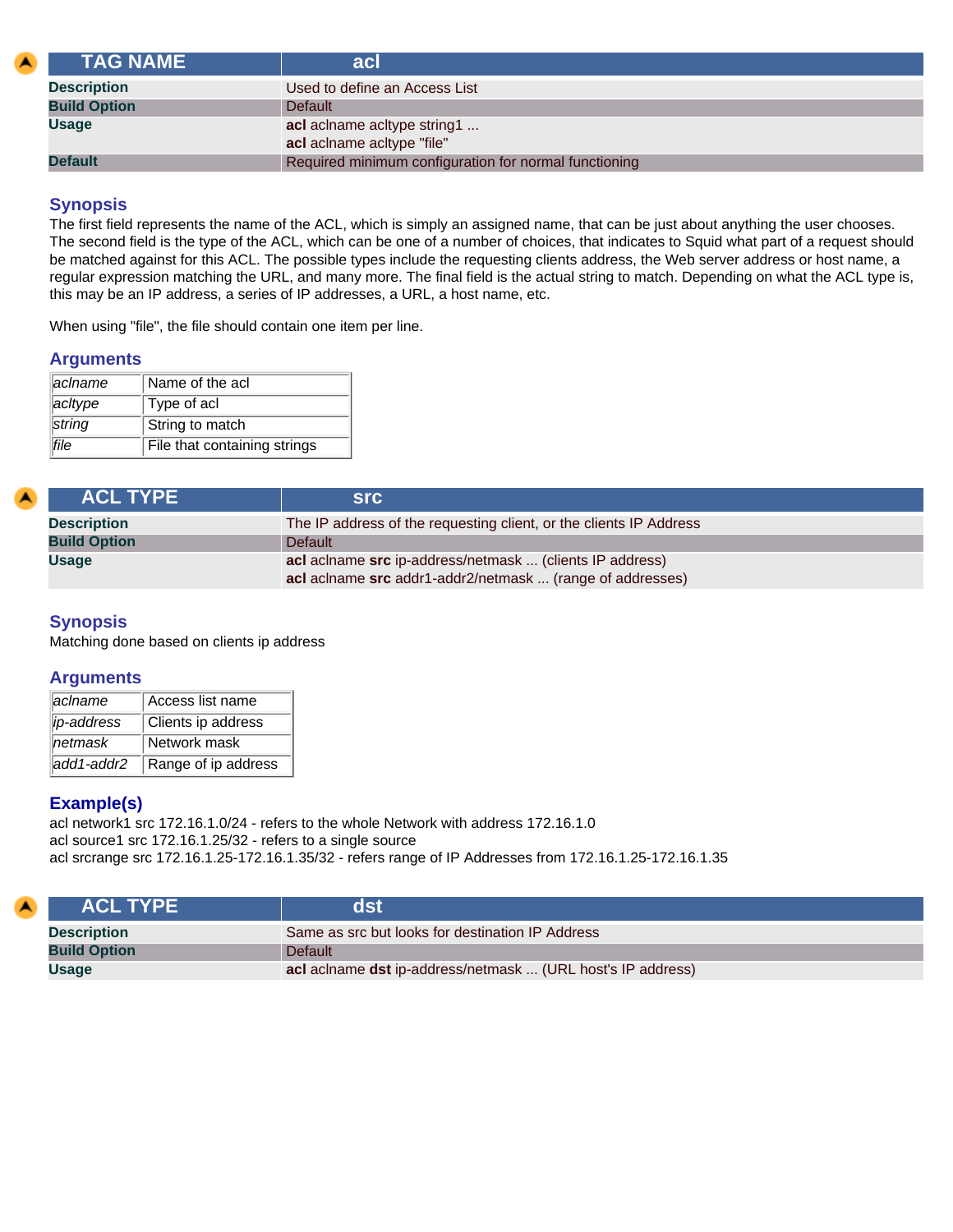First Squid will dns-lookup for IPAddress from the domain-name, which is in request header. Then this acl is interpreted.

## **Arguments**

| $\parallel$ aclname | Access list name                       |  |
|---------------------|----------------------------------------|--|
| <i>ip-address</i>   | p-address of the oirgin server/machine |  |
| $n$ etmask          | Network mask                           |  |

# **Example(s)**

acl dest dst 63.194.81.67/32

| <b>ACL TYPE</b>     | myip                                                           |  |
|---------------------|----------------------------------------------------------------|--|
| <b>Description</b>  | The local IP address on which the client connection exists.    |  |
| <b>Build Option</b> | <b>Default</b>                                                 |  |
| <b>Usage</b>        | acl aclname myip ip-address/netmask  (local socket IP address) |  |

## **Synopsis**

Using this acl type, we can specify the local IP address on which the clients connections exists. This allows ACLs to be constructed that only match one physical network, if multiple interfaces are present on the proxy, among other things.

## **Arguments**

| $\parallel$ aciname | Access list name                |  |
|---------------------|---------------------------------|--|
| lip-address         | ip address of the local machine |  |
| $\parallel$ netmask | Network mask                    |  |

## **Example(s)**

acl myip1 myip 172.16.1.53/32

| <b>ACL TYPE</b>     | srcdomain                                                     |  |
|---------------------|---------------------------------------------------------------|--|
| <b>Description</b>  | This acl type provides matches against the client domain name |  |
| <b>Build Option</b> | <b>Default</b>                                                |  |
| <b>Usage</b>        | acl aclname srcdomain .domain-name                            |  |

## **Synopsis**

Matching can be either a single domain name, or a list or domain names, or the path to a file that contains a list of domain names. If a path to a file, it must be surrounded by parentheses. This ACL type can increase the latency, and decrease throughput significantly on a loaded cache, as it must perform an address-to-name lookup for each request, so it is usually preferable to use the Client IP Address type.

Note: Here "." is more important.

#### **Arguments**

| <i>aciname</i> | Access list name                |
|----------------|---------------------------------|
|                | domain-name Clients domain name |

# **Example(s)**

acl mydomain srcdomain .kovaiteam.com



**ACL TYPE dstdomain**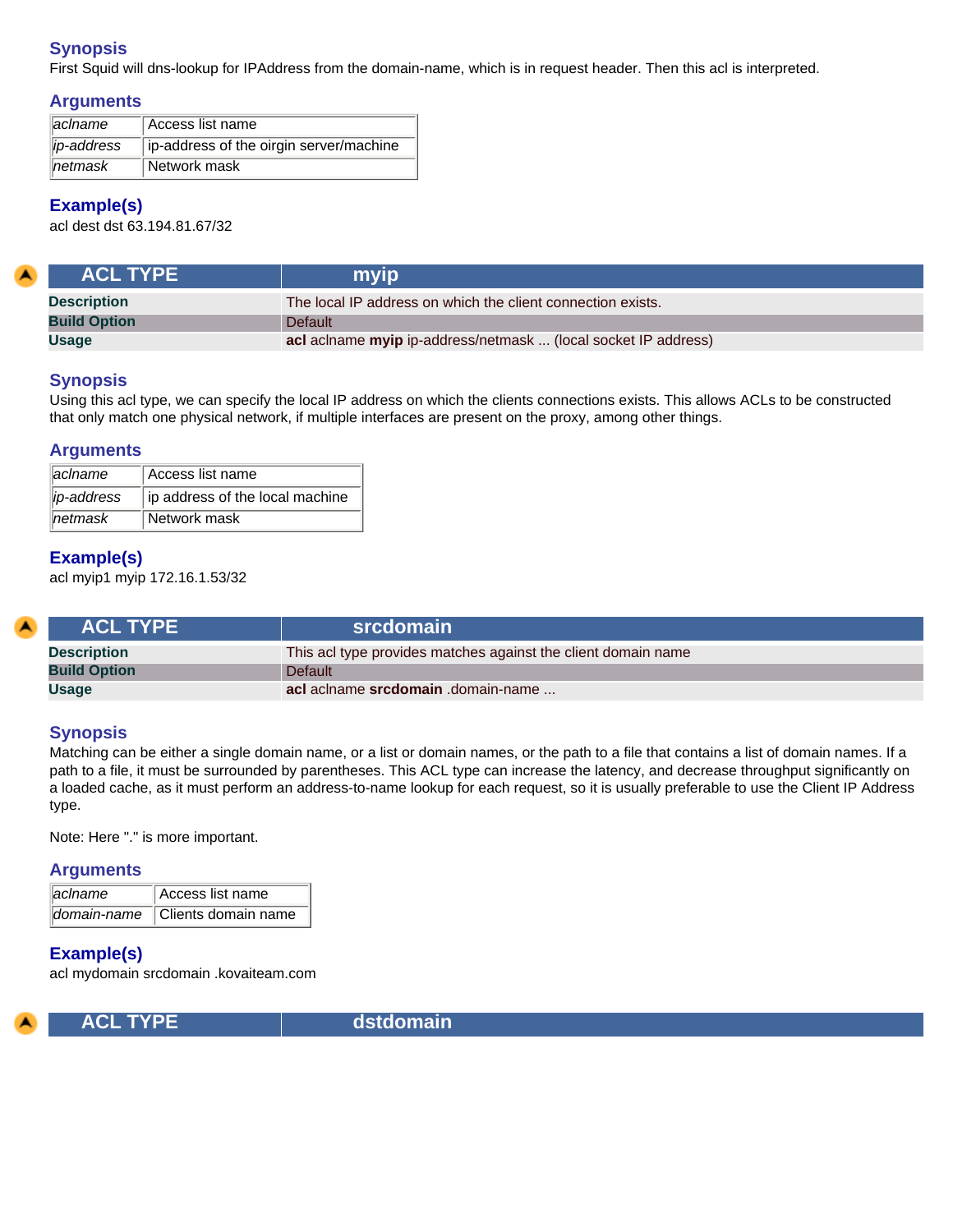| <b>Description</b>  | This refers to destination domain i.e. the source domain where the origin server is located |  |
|---------------------|---------------------------------------------------------------------------------------------|--|
| <b>Build Option</b> | <b>Default</b>                                                                              |  |
| <b>Usage</b>        | acl aclname dstdomain .domain-name                                                          |  |

When matching to be done based on the destination servers domain, you can use this acl type.

Note: Here "." is more important.

#### **Arguments**

| <b>aciname</b> | Access list name   |
|----------------|--------------------|
| ∥domain-name   | Destination domain |

#### **Example(s)**

acl domain1 dstdomain .kovaiteam.com This looks for \*.kovaiteam.com from URL

| <b>ACL TYPE</b>     | srcdom_regex                           |
|---------------------|----------------------------------------|
| <b>Description</b>  | Matches against the client domain name |
| <b>Build Option</b> | Default                                |
| <b>Usage</b>        | acl aclname srcdom_regex [-i] pattern  |

#### **Synopsis**

Matching can be either a single domain name, or a list of domain names, or a path to a file that contains a list of domain names. If a path to a file ia specified, it must be surrounded parentheses.

#### **Arguments**

| <i>aciname</i> | Access list name |
|----------------|------------------|
| <b>Dattern</b> | Pattern to match |

#### **Example(s)**

acl aclname srcdom\_regex kovai - This looks for the word kovai from the client domain name

| <b>ACL TYPE</b>     | dstdom_regex                              |
|---------------------|-------------------------------------------|
| <b>Description</b>  | Provides match against destination domain |
| <b>Build Option</b> | <b>Default</b>                            |
| <b>Usage</b>        | acl aclname dstdom_regex [-i] pattern     |

#### **Synopsis**

Matching done on destination domain based on regular expression.

#### **Arguments**

| aciname | Access list name |
|---------|------------------|
| pattern | Patern to match  |

#### **Example(s)**

acl domain1 dstdom\_regex redhat - This looks for the word redhat from the client's reqest.

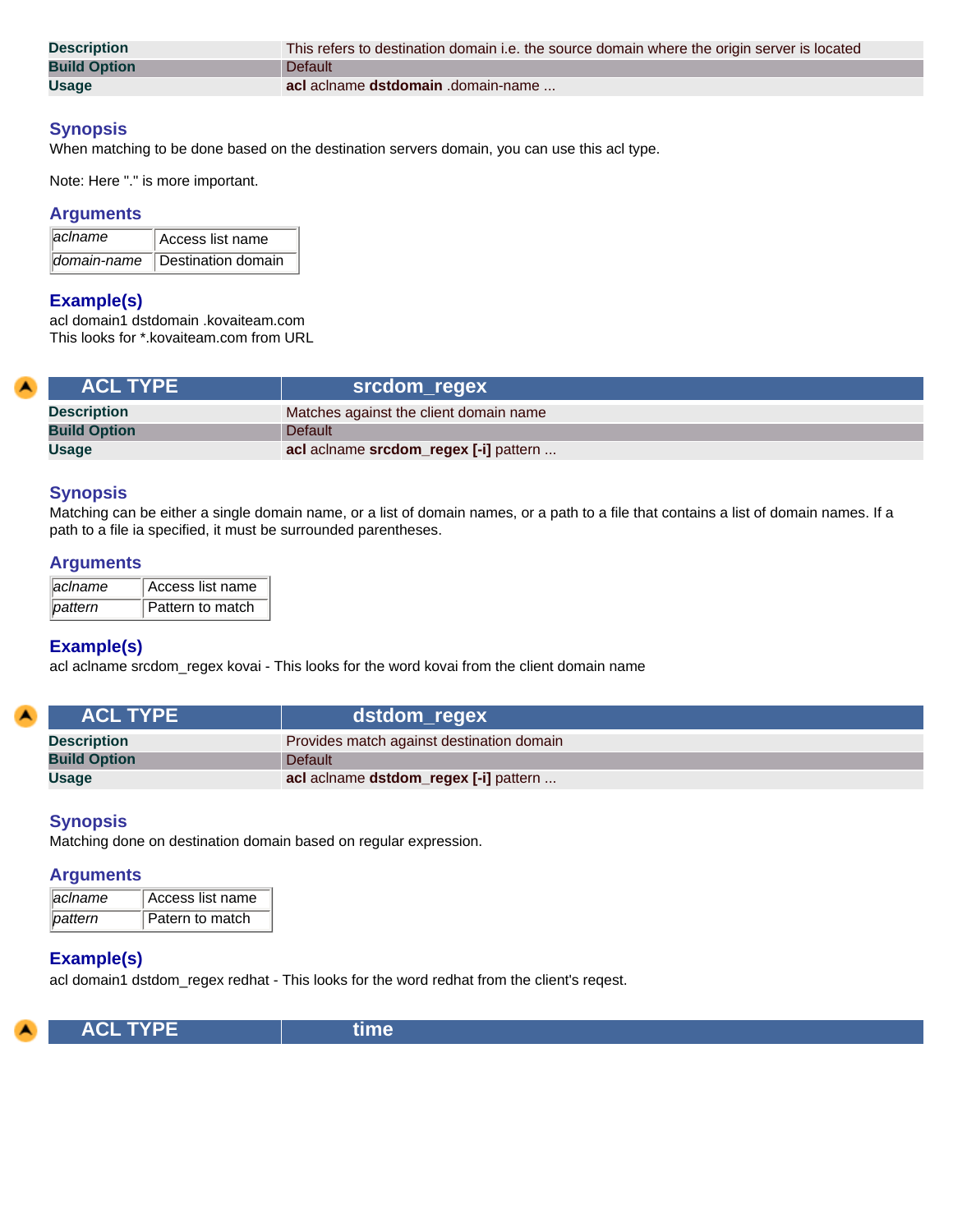| <b>Description</b>  | This type is just what it sounds like, providing a means to create ACLs that are active during<br>certain times of the day or certain days of the week |
|---------------------|--------------------------------------------------------------------------------------------------------------------------------------------------------|
| <b>Build Option</b> | <b>Default</b>                                                                                                                                         |
| <b>Usage</b>        | acl aclname time [day-abbrevs] [h1:m1-h2:m2]                                                                                                           |

Provides timed filter settings. This feature is often used to block some types of content or some sections of the internet during business or class hours. Many companies block pornography, entertainment, sports, and other clearly non-work related sites during business hours, but then unblock them after hours. This might improve workplace efficiency in some situations (or it might just offend the employees). This ACL type allows you to enter days of the week and a time range, or select all hours of the selected days.

| Day-abbrevs:                           |           |  |
|----------------------------------------|-----------|--|
| ls                                     | Sunday    |  |
| $\overline{\mathsf{M}}$                | Monday    |  |
|                                        | Tuesday   |  |
| lW                                     | Wednesday |  |
| н                                      | Thursday  |  |
| F                                      | Friday    |  |
| A                                      | Saturday  |  |
| 「ime:                                  |           |  |
| $\text{h1:m1}$ must be less than h2:m2 |           |  |

#### **Arguments**

| <i>aciname</i> | Access list name                        |
|----------------|-----------------------------------------|
| day-abbrevs    | Days list (as shown above)              |
|                | $\hline$ h1:m1-h2:m2   from and to time |

## **Example(s)**

acl acltime time M 9:00-17:00 - acltime refers day of Monday and time from 9:00 to 17:00.

| <b>ACL TYPE</b>     | url_regex                                              |
|---------------------|--------------------------------------------------------|
| <b>Description</b>  | Matches using a regular expression on the complete URL |
| <b>Build Option</b> | <b>Default</b>                                         |
| <b>Usage</b>        | acl aclname url_regex [-i] pattern                     |

#### **Synopsis**

This ACL can be used to provide access control based on parts of the URL or a case insensitive match of the URL, and much more. The regular expressions used in Squid are provided by the GNU Regex library which is documented in the section 7 and 3 regex manpages. Regular expressions are also discussed briefly in a nice article by Guido Socher at LinuxFocus.

#### **Arguments**

| <i>aclname</i> | Access list name        |
|----------------|-------------------------|
| pattern        | Matching to be done for |

## **Example(s)**

acl reject url\_regex -i ^http://www.google.co.in/index.html

reject contains the entire url http://www.google.co.in/index.html. If in the [http\\_access](#page-56-0) if you deny reject, it will deny only the url http:// www.google.co.in/index.html but allows the url http://www.google.co.in



 **ACL TYPE urlpath\_regex**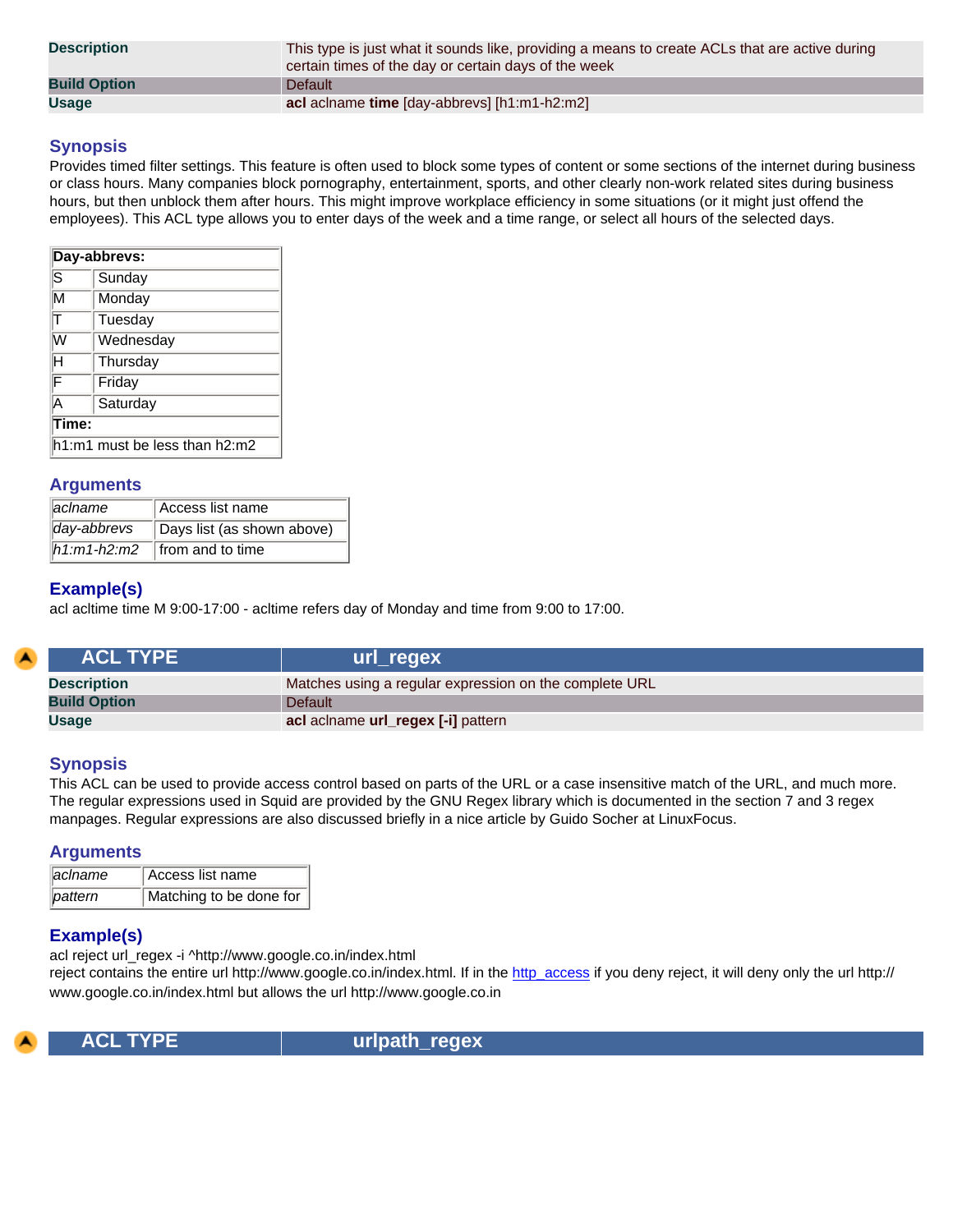| <b>Description</b>  | This ACL matches on the URL path minus any protocol, port, and host name information |
|---------------------|--------------------------------------------------------------------------------------|
| <b>Build Option</b> | Default                                                                              |
| <b>Usage</b>        | acl aclname uripath_regex [-i] pattern                                               |

This acl type expects for the particular pattern alone from the given URLs. If found the words, it will match it.

#### **Arguments**

| $\parallel$ aclname | Access list name                    |
|---------------------|-------------------------------------|
| ∥pattern            | Pattern which is expected for match |

# **Example(s)**

acl reject url\_regex -i index.html

reject contains the pattern index.html. If in the [http\\_access](#page-56-0) if you deny reject, then for any url containing the pattern index.html will be denied.

| <b>ACL TYPE</b>     | port                                                     |
|---------------------|----------------------------------------------------------|
| <b>Description</b>  | This ACL matches on the destination port for the request |
| <b>Build Option</b> | Default                                                  |
| <b>Usage</b>        | acl aclname port port-number                             |
|                     | acl aclname port range                                   |

## **Synopsis**

Matching done on the destination port.

#### **Arguments**

| <i>aciname</i>    | Access list name                    |
|-------------------|-------------------------------------|
|                   | port-number Destination port number |
| $\parallel$ range | Range of port numbers               |

# **Example(s)**

The following allows access only to the destination 172.16.1.115:80 from network 172.16.1.0 acl acceleratedhost dst 172.16.1.115/255.255.255.255 acl acceleratedport port 80 acl mynet src 172.16.1.0/255.255.255.0 http\_access allow acceleratedhost acceleratedport mynet http\_access deny all

| <b>ACL TYPE</b>     | myport                                            |
|---------------------|---------------------------------------------------|
| <b>Description</b>  | This provides match against local socket TCP port |
| <b>Build Option</b> | <b>Default</b>                                    |
| <b>Usage</b>        | acl aclname myport port-numbers                   |

## **Synopsis**

Matching done on local interface port.

#### **Arguments**

| aclname      | Access list name             |
|--------------|------------------------------|
| port-numbers | Local interface port numbers |

# **Example(s)**

acl mp myport 3128 http\_access deny 3128 http\_access allow all These will deny all requests coming to the port 3128. Allows requests coming at all other ports.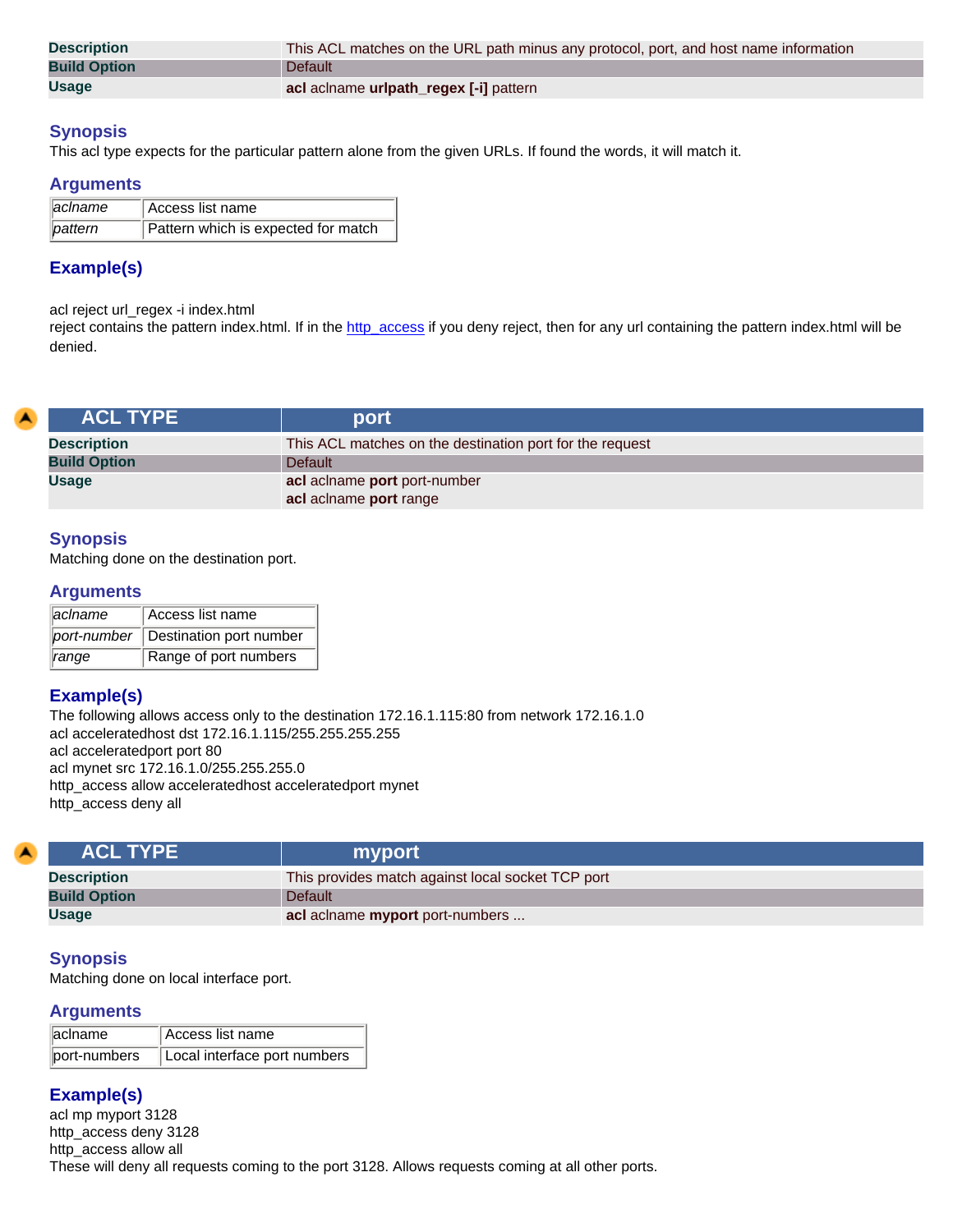|                     | <b>ACL TYPE</b> | proto                                           |
|---------------------|-----------------|-------------------------------------------------|
| <b>Description</b>  |                 | This ACL matches on the protocol of the request |
| <b>Build Option</b> |                 | Default                                         |
| Usage               |                 | acl aclname proto protocol                      |

Matching done based on protocol used in the request such as FTP, HTTP, ICP, etc.

## **Arguments**

| aclname  | Access list name       |
|----------|------------------------|
| protocol | Protocol to be matched |

# **Example(s)**

acl myproto proto HTTP FTP - This refer protocols HTTP and FTP

| <b>ACL TYPE</b>     | method                                                                                                    |
|---------------------|-----------------------------------------------------------------------------------------------------------|
| <b>Description</b>  | This ACL type matches the HTTP method in the request headers. This includes the methods GET,<br>PUT, etc. |
| <b>Build Option</b> | <b>Default</b>                                                                                            |
| <b>Usage</b>        | acl aclname method method-type                                                                            |

#### **Synopsis**

Matching done based on the HTTP request method like GET, PUT, etc.

#### **Arguments**

| aclname     | Access list name    |
|-------------|---------------------|
| method-type | HTTP request method |

## **Example(s)**

acl getmethod method GET POST - This refers get and post methods only.

| <b>ACL TYPE</b>     | <b>browser</b>                                                                            |
|---------------------|-------------------------------------------------------------------------------------------|
| <b>Description</b>  | A regular expression that matches the clients browser type based on the user agent header |
| <b>Build Option</b> | <b>Default</b>                                                                            |
| <b>Usage</b>        | acl aclname browser [-i] regexp                                                           |

## **Synopsis**

This allows for ACL's to operate based on the browser type in use, for example, using this ACL type, one could create an ACL for Netscape users and another for Internet Explorer users.

#### **Arguments**

| <i>aciname</i> | Access list name |
|----------------|------------------|
| regexp         | Browser name     |

## **Example(s)**

acl aclname browser MOZILLA This refers to the requests, which are coming from the browsers who have "MOZILLA" keyword in the user-agent header.

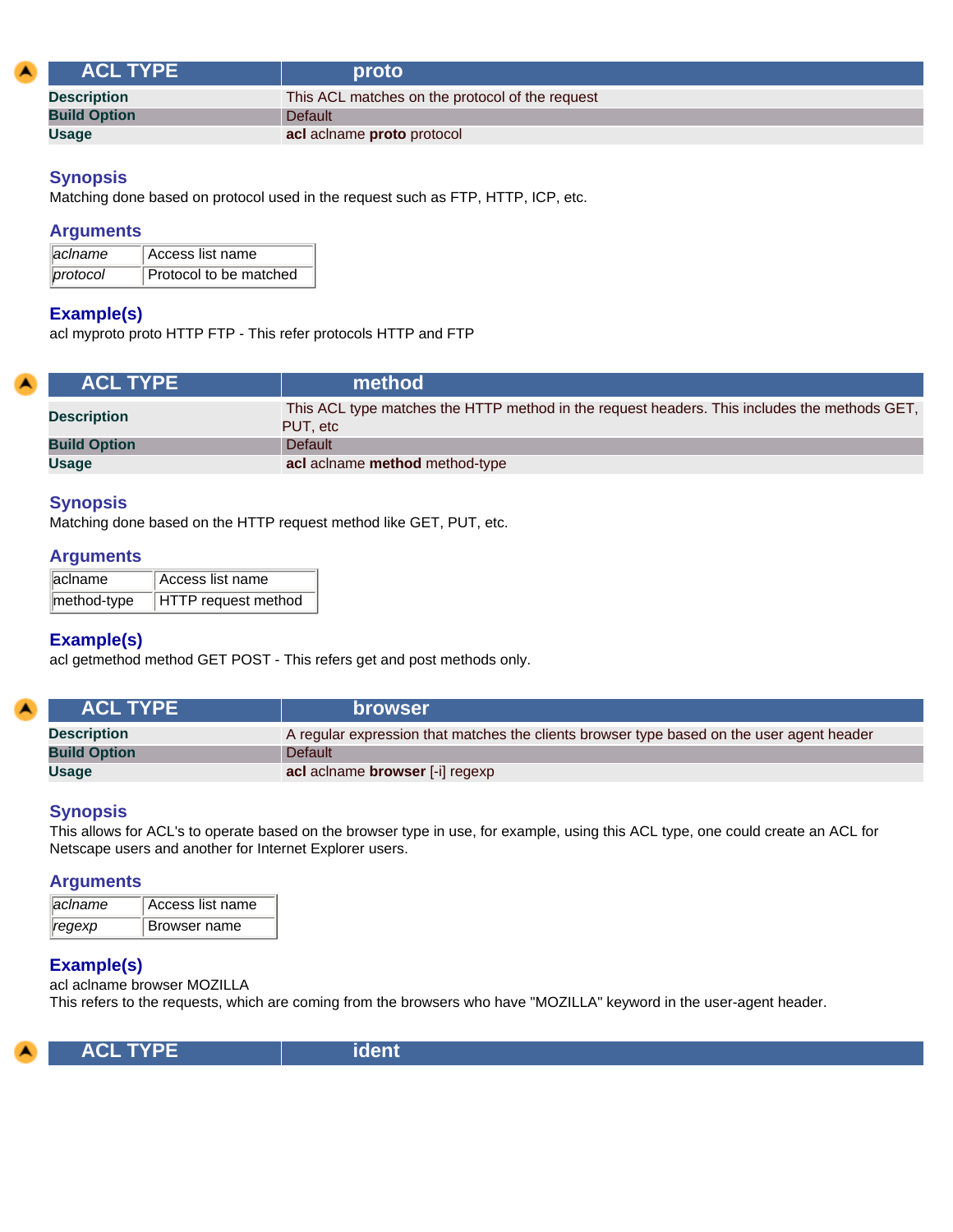| <b>Description</b>  | Provides string matching on user name |
|---------------------|---------------------------------------|
| <b>Build Option</b> | Default                               |
| <b>Usage</b>        | acl aclname ident username            |

Matching based on iden lookups.

Note: Need an external **ident server** server running on the client machines.

#### **Arguments**

| <b>aciname</b> | Access list name       |
|----------------|------------------------|
| lusername      | Username to be matched |

# **Example(s)**

You can use ident to allow specific users access to your cache. In your Squid.conf configuration file you would write something like this, ident\_lookup\_access allow all acl friends ident kim lisa frank joe http\_access allow friends

http\_access deny all

| <b>ACL TYPE</b>     | ident_regex                           |
|---------------------|---------------------------------------|
| <b>Description</b>  | Provides string match on ident output |
| <b>Build Option</b> | Default                               |
| <b>Usage</b>        | acl aclname ident_regex [-i] pattern  |

#### **Synopsis**

Same as ident but matching is done on ident output.

#### Note: Need an external **ident server** server running on the client machines.

#### **Arguments**

| <i>aclname</i> | <sup>'</sup> Access list name |
|----------------|-------------------------------|
| ∥pattern       | Pattern to be matched         |

# **Example(s)**

In your Squid.conf configuration file you would write something like this, ident\_lookup-access allow all acl friends ident\_regex joe This looks for the pattern "joe" in username

| <b>ACL TYPE</b>     | src as, dst as                                                                                                                                                                                                    |
|---------------------|-------------------------------------------------------------------------------------------------------------------------------------------------------------------------------------------------------------------|
| <b>Description</b>  | Source Autonomous System Number is another AS related ACL type, and matches on<br>the AS number of the source of the request<br>Destination Autonomous System Number is the AS number of the server being queried |
| <b>Build Option</b> | <b>Default</b>                                                                                                                                                                                                    |
| <b>Usage</b>        | acl aclname src_as number<br>acl aclname dst as number                                                                                                                                                            |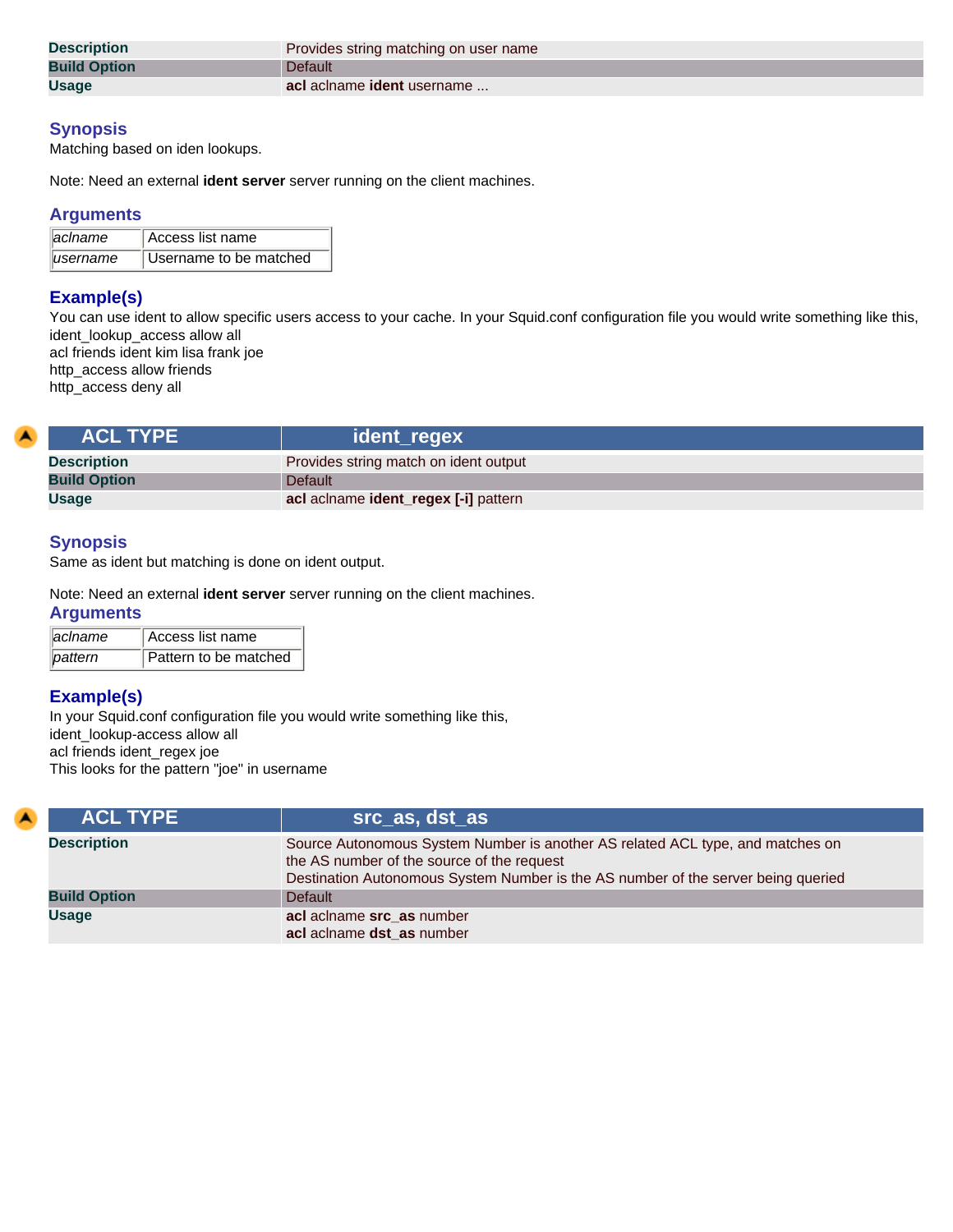The autonomous system number ACL types are generally only used in Cache Peer, or ICP, access restrictions. Autonomous system numbers are used in organizations that have multiple internet links and routers operating under a single administrative authority using the same *gateway protocol*. Routing decisions are then based on knowledge of the AS in addition to other possible data.

#### **Arguments**

| aclname | Access list name         |
|---------|--------------------------|
| number  | AS numbers to be matched |

# **Example(s)**

An example for routing all requests for AS#1241 and only those to mycache.mydomain.net acl asexample dst\_as 1241 cache\_peer\_access mycache.mydomain.net allow asexample

cache\_peer\_access mycache\_mydomain.net deny all

| <b>ACL TYPE</b>     | proxy_auth                                                                                             |
|---------------------|--------------------------------------------------------------------------------------------------------|
| <b>Description</b>  | This ACL type calls an external authenticator process to decide whether the request will be<br>allowed |
| <b>Build Option</b> | <b>Default</b>                                                                                         |
| Usage               | acl aclname proxy_auth [-i] username                                                                   |

## **Synopsis**

Some of the authenticator helper programs available for Squid are PAM, NCSA, UNIX passwd, SMB, NTLM, etc. Note that authentication cannot work on a transparent proxy or HTTP accelerator. The HTTP protocol does not provide for two authentication stages (one local and one on remote Web sites). So in order to use an authenticator, your proxy must operate as a traditional proxy, where a client will respond appropriately to a proxy authentication request as well as external Web server authentication requests.

Note: *proxy\_auth* can't be used in a transparent proxy. It collides with any authentication done by origin servers. It may seem like it works at first, but it doesn't. When a Proxy-Authentication header is sent but it is not needed during ACL checking the username is NOT logged in access.log.

#### **Arguments**

| <b>llaciname</b> | Access list name              |
|------------------|-------------------------------|
| lusername        | User name to be authenticated |

## **Example(s)**

acl ACLAUTH proxy\_auth ramesh senthil muthu http\_access allow ACLAUTH http\_access deny all The above configuration will allow only ramesh, senthil and muthu if they give valid username and password.

| <b>ACL TYPE</b>     | proxy_auth_regex                                                                                                    |
|---------------------|---------------------------------------------------------------------------------------------------------------------|
| <b>Description</b>  | As above, this ACL calls an external authenticator process, but allows regex pattern or case<br>insensitive matches |
| <b>Build Option</b> | <b>Default</b>                                                                                                      |
| <b>Usage</b>        | acl aclname proxy_auth_regex [-i] pattern                                                                           |

## **Synopsis**

Matching based on regular expressions using external authentication process.

## **Arguments**

| aclname | Access list name      |
|---------|-----------------------|
| pattern | Pattern to be matched |

## **Example(s)**

acl ACLAUTH proxy\_auth\_regex -i mesh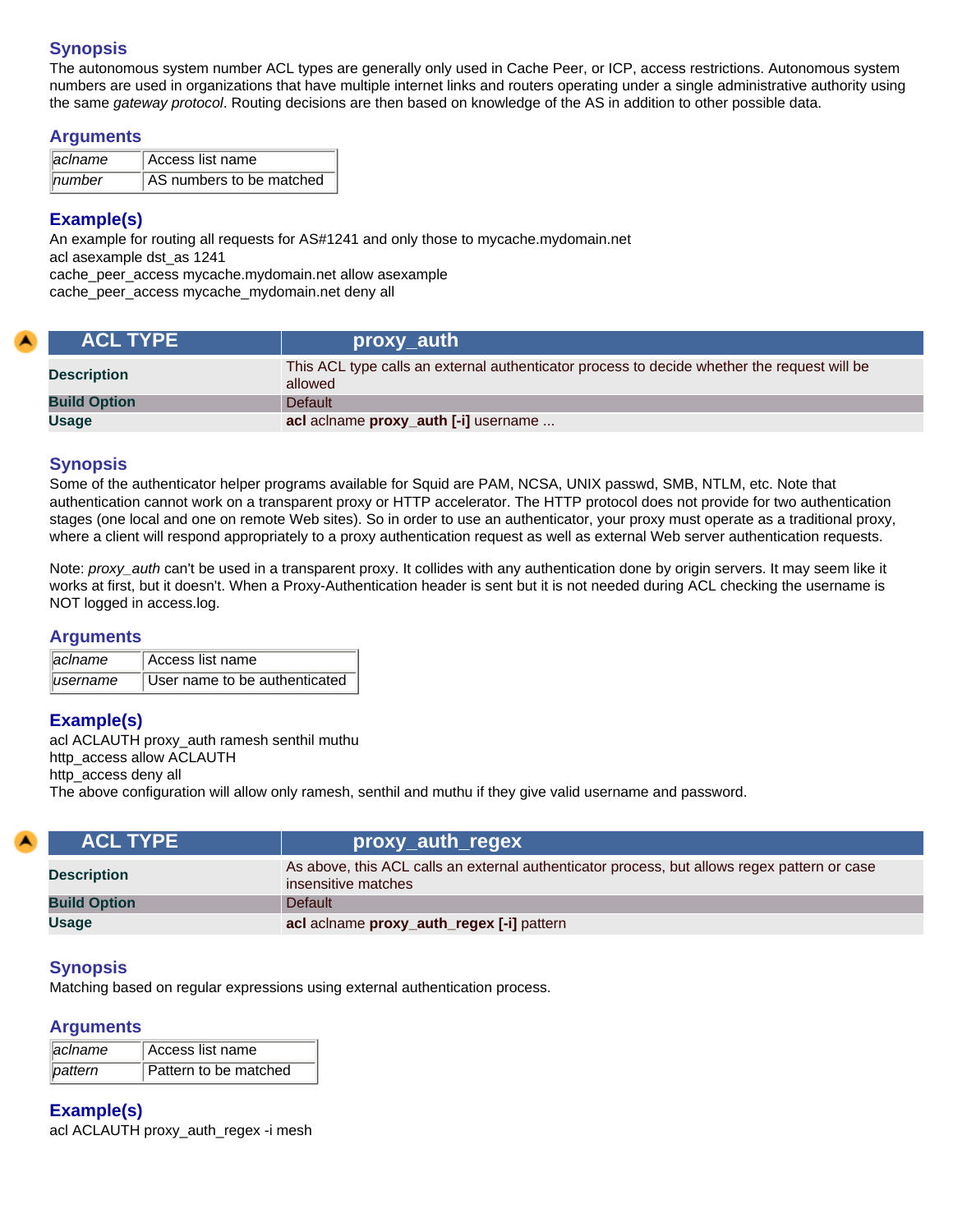| <b>ACL TYPE</b>     | snmp_community string                                                         |
|---------------------|-------------------------------------------------------------------------------|
| <b>Description</b>  | Provides matching against community string to limit access to your SNMP Agent |
| <b>Build Option</b> | <b>Default</b>                                                                |
| <b>Usage</b>        | acl aclname snmp_community string                                             |

Matching done on snmp community strings.

#### **Arguments**

| laciname | Access list name     |
|----------|----------------------|
| string   | String to be matched |

#### **Example(s)**

acl snmppublic snmp\_community public

| <b>ACL TYPE</b>     | maxconn                                                                                                    |
|---------------------|------------------------------------------------------------------------------------------------------------|
| <b>Description</b>  | Matches when the client's IP address has more than the specified number of HTTP<br>connections established |
| <b>Build Option</b> | Default                                                                                                    |
| <b>Usage</b>        | acl aclname maxconn number                                                                                 |

#### **Synopsis**

Matching is true when the defined number of HTTP connections has been established for a client.

#### **Arguments**

| $\parallel$ aclname | Access list name                   |
|---------------------|------------------------------------|
| $\parallel$ number  | Maximum number of HTTP connections |

#### **Example(s)**

acl someuser src 1.2.3.4 acl twoconn maxconn 5 http\_access deny someuser twoconn http\_access allow !twoconn The above configuration will allow a maximum of 5 http connection to access.

| <b>ACL TYPE</b>     | max_user_ip                                                                                                                           |
|---------------------|---------------------------------------------------------------------------------------------------------------------------------------|
| <b>Description</b>  | This will be matched when the same user attempts to log in for more than the specified<br>number of times from different ip addresses |
| <b>Build Option</b> | <b>Default</b>                                                                                                                        |
| <b>Usage</b>        | acl aclname max_user_ip [-s] number                                                                                                   |

## **Synopsis**

If -s is specified then the limit is strict, denying browsing from any further IP addresses until the ttl has expired. Without -s Squid will just annoy the user by "randomly" denying requests. (the counter is then reset each time the limit is reached and a request is denied). The [authenticate\\_ip\\_ttl](#page-35-0) parameter controls the timeout on the ip entries.

Note: 1. Any authentication program must be running for this. NCSA will a simple configuration.

2. In acceleration mode or where there is mesh of child proxies, clients may appear to come from multiple addresses if they are going through proxy farms, so a limit of 1 may cause user problems.

#### **Arguments**

| $\parallel$ aclname | Access list name         |
|---------------------|--------------------------|
| $\parallel$ number  | Number of times to login |

## **Example(s)**

authenticate\_ip\_ttl 2 hours acl maxuser max\_user\_ip -s 2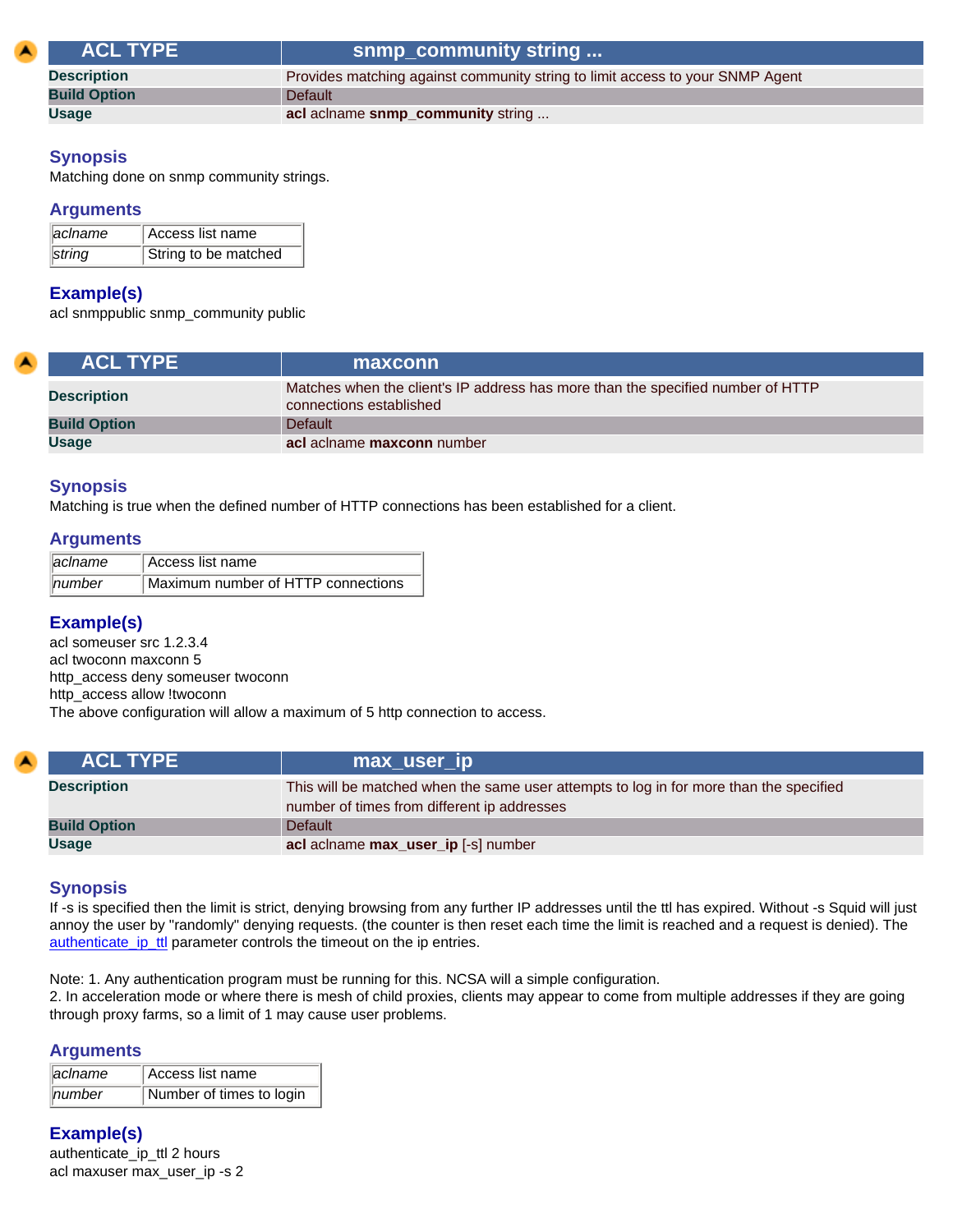http\_access deny maxuser

The same user can log to a maximum of 2 times from two different machines and when he tries to login for the third time from a third system, he will not be allowed to browse.

| <b>ACL TYPE</b>     | req_mime_type                                                      |
|---------------------|--------------------------------------------------------------------|
| <b>Description</b>  | Match against the mime type of the request generated by the client |
| <b>Build Option</b> | <b>Default</b>                                                     |
| <b>Usage</b>        | acl aclname req_mime_type mime_type                                |

#### **Synopsis**

Using this you can detect file upload or some types HTTP tunneling requests.

#### **Arguments**

| lacIname  | Access list name                 |
|-----------|----------------------------------|
| mime_type | Mime type at the requesting side |

## **Example(s)**

acl mymime req\_mime\_type text This acl looks for the pattern "text" in request mime header.

#### **Note**

This does NOT match the reply. You cannot use this to match the returned file type.

| <b>ACL TYPE</b>     | rep_mime_type                                              |
|---------------------|------------------------------------------------------------|
| <b>Description</b>  | Match against the mime type of the reply received by Squid |
| <b>Build Option</b> | <b>Default</b>                                             |
| <b>Usage</b>        | acl aclname rep_mime_type mime_type                        |

#### **Synopsis**

Also, using this, you can detect file download or some types HTTP tunneling requests.

This has no effect in [http\\_access](#page-56-0) rules. It only has effect in rules that affect the reply data stream such as [http\\_reply\\_access](#page-56-1).

#### **Arguments**

| aclname | Access list name                            |
|---------|---------------------------------------------|
|         | mime_type   Mime type at the receiving side |

## **Example(s)**

z

acl m2 rep\_mime\_type ^application/pdf\$ http\_reply\_access deny m2 This blocks access to application/pdf mime types.

| <b>ACL TYPE</b>     | arp                             |
|---------------------|---------------------------------|
| <b>Description</b>  | Ethernet (MAC) address matching |
| <b>Build Option</b> | --enable-arp-acl                |
| Usage               | acl aclname arp mac-address     |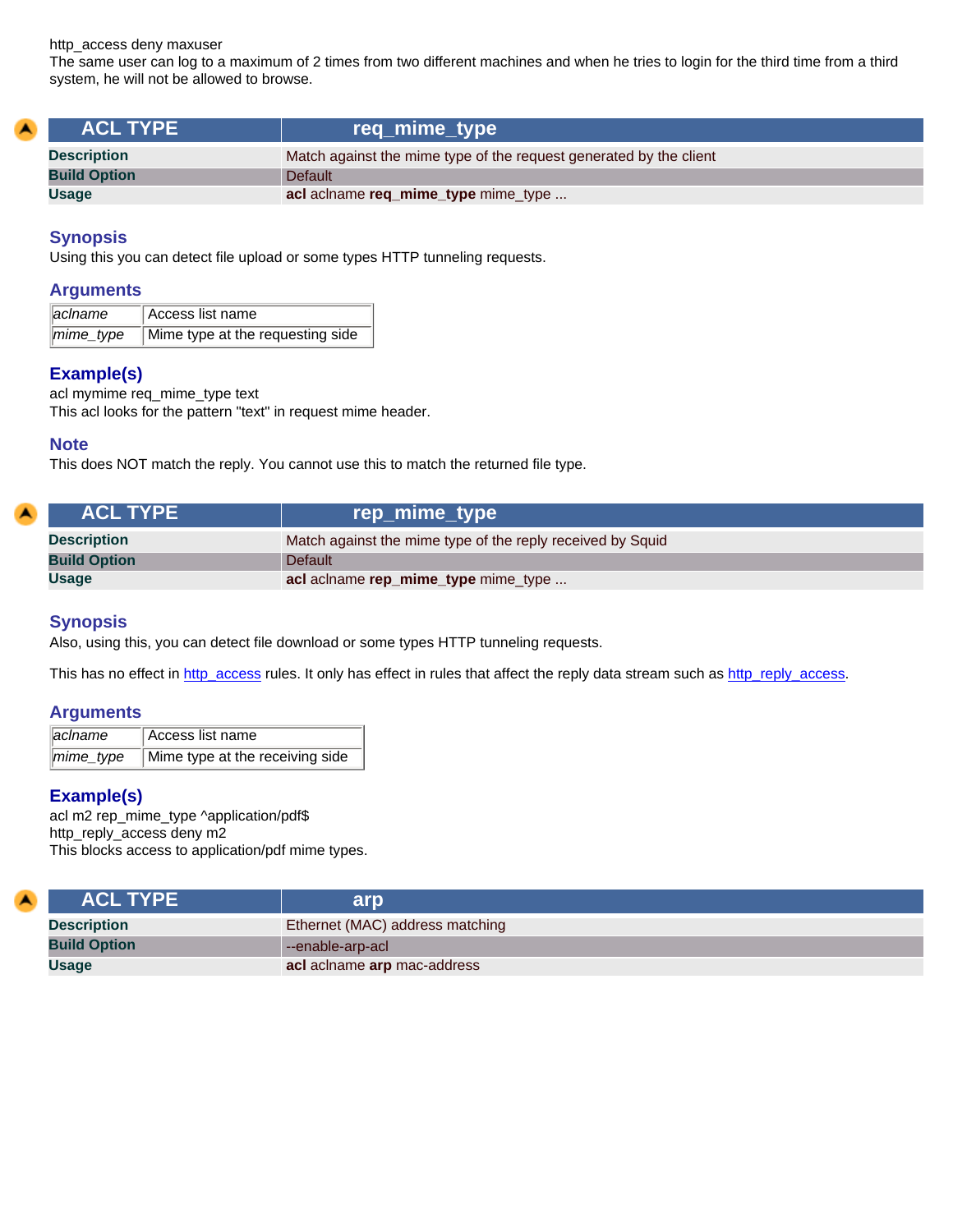This option only works for clients on the same local subnet, and only for certain platforms. Linux, Solaris, and some BSD variants are the supported operating systems for this type of ACL. This ACL can provide a somewhat secure method of access control, because MAC addresses are usually harder to spoof than IP addresses, and you can guarantee that your clients are on the local network (otherwise no ARP resolution can take place).

#### **Arguments**

| $\parallel$ aclname | Access list name                           |
|---------------------|--------------------------------------------|
|                     | mac-address Physical address to be matched |

# **Example(s)**

acl ACLARP arp 11:12:13:14:15:16 ACLARP refers MACADDRESS of the ethernet 11:12:13:14:15:16

## **Note**

Squid can only determine the MAC address for clients that are on the same subnet. If the client is on a different subnet, then Squid cannot find out its MAC address.

| <b>ACL TYPE</b>     | external                                                                                              |
|---------------------|-------------------------------------------------------------------------------------------------------|
| <b>Description</b>  | Provides match against external ACL lookup via a helper class defined by the<br>external_acl_type tag |
| <b>Build Option</b> | Default                                                                                               |
| Usage               | acl aclname external class_name [arguments]                                                           |

# **Synopsis**

Provides match against external ACL lookup via a helper class defined by the [external\\_acl\\_type](#page-35-1) tag

# **Arguments**

| ∥acIname   | Access list name                 |
|------------|----------------------------------|
| class name | Defined by external_acl_type tag |

# **Example(s)**

auth\_param basic program < put your authenticator here > auth\_param basic children 20 auth\_param basic realm Squid proxy-caching web server auth\_param basic credentialsttl 1800 seconds external\_acl\_type checkip children=20 %LOGIN %SRC /usr/local/Squid/bin/checkip.pl acl password external checkip acl it src 172.16.20.1-172.16.20.199/255.255.255.255 http\_access allow it password Allows user if user belongs to a group that is allowed during a given time and using a given ip.

# **Recommended minimum acl configuration**

acl all src 0.0.0.0/0.0.0.0 acl manager proto cache\_object acl localhost src 127.0.0.1/255.255.255.255 acl to\_localhost dst 127.0.0.0/8 acl SSL\_ports port 443 563 acl Safe\_ports port 80 acl Safe\_ports port 21 acl Safe\_ports port 443 563 acl Safe\_ports port 70 acl Safe\_ports port 210 acl Safe\_ports port 1025-65535 acl Safe\_ports port 280 acl Safe\_ports port 488 acl Safe\_ports port 591 acl Safe\_ports port 777 acl CONNECT method CONNECT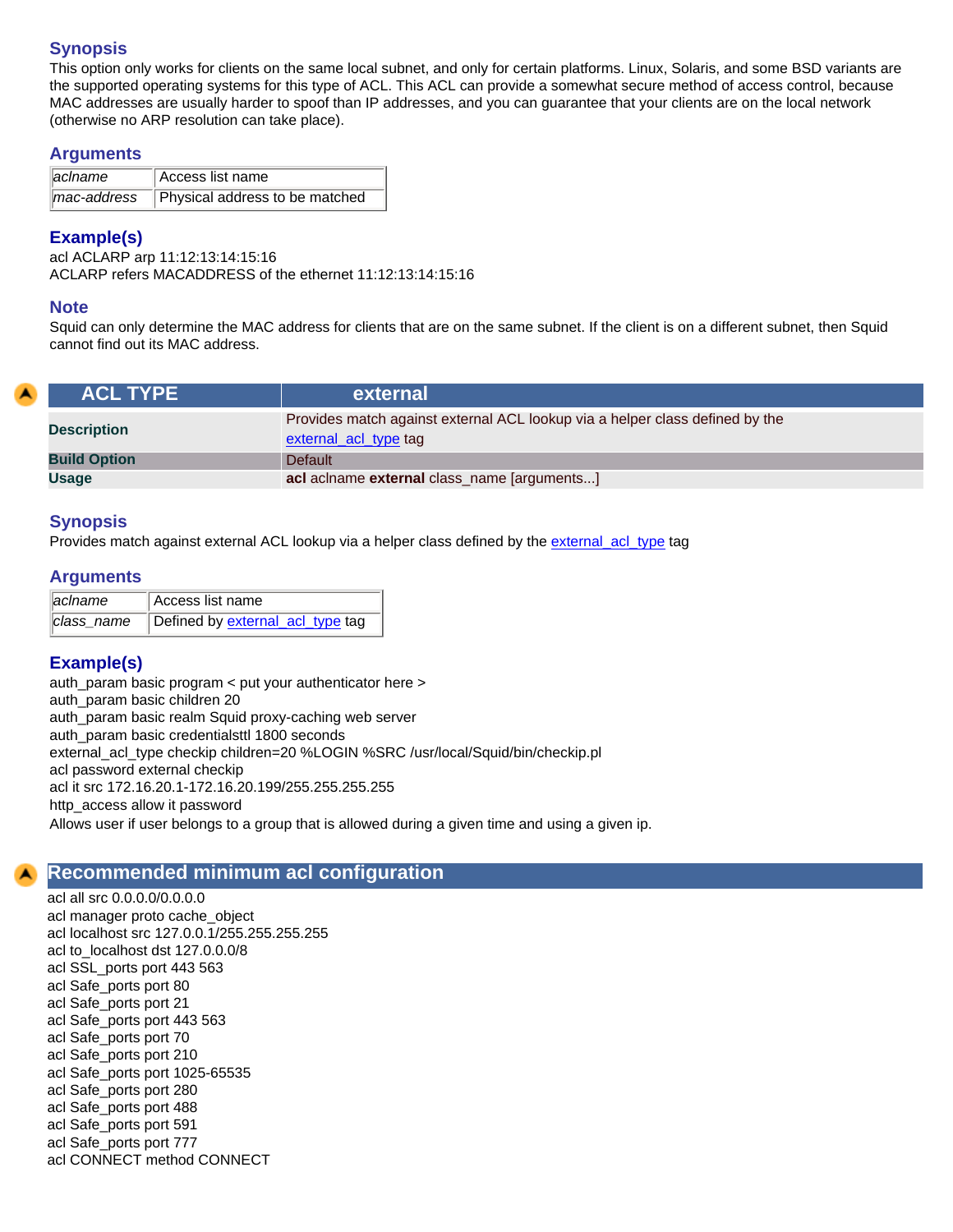<span id="page-56-0"></span>

| <b>TAG NAME</b>     | http_access                                                       |
|---------------------|-------------------------------------------------------------------|
| <b>Description</b>  | Using this, you can allow or deny the access lists defined by acl |
| <b>Build Option</b> | <b>Default</b>                                                    |
| <b>Usage</b>        | http_access allow deny [!] aclname                                |
| <b>Default</b>      | http_access deny all                                              |

This is used for filtering based on the acl matchings. If none of the "access" lines cause a match, the default is the opposite of the last line in the list. If the last line was deny, then the default is allow. Conversely, if the last line is allow, the default will be deny. For these reasons, it is a good idea to have an "deny all" or "allow all" entry at the end of your access lists to avoid potential confusion.

#### **Arguments**

| allow/deny | Allow or deny on matching the acl         |
|------------|-------------------------------------------|
| aclname    | Access list to be allowed/denied on match |

# **Example(s)**

[To allow http\\_access for only one machine with MAC Address 00:08:c7:9f:34:41](#page-60-0) [To restrict access to work hours \(9am - 5pm, Monday to Friday\) from IP 192.168.2/24](#page-60-1) [Can i use multitime access control list for different users for different timing](#page-60-2) [Rules are read from top to bottom](#page-61-0)

#### **Note**

The deny all line is very important. After all the http\_access rules, if access isn't denied, it's ALLOWED !! So, specifying a LOT of http\_access allow rules, and forget the deny all after them, is the same of NOTHING. If access isn't allowed by one of your rules, the default action ( ALLOW ) will be triggered. So, don't forget the deny all rule AFTER all the rules.

#### And, finally, don't forget rules are read from top to bottom. The first rule matched will be used. Other rules won't be applied.

# **Recommended minimum http\_access configuration**

http\_access allow manager localhost http\_access deny manager http\_access deny !Safe\_ports http\_access deny CONNECT !SSL\_ports http\_access deny all

<span id="page-56-1"></span>

| <b>TAG NAME</b>     | http_reply_access                                                           |
|---------------------|-----------------------------------------------------------------------------|
| <b>Description</b>  | This is complementary to http_access which allows or denies clients replies |
| <b>Build Option</b> | <b>Default</b>                                                              |
| <b>Usage</b>        | http_reply_access allow deny [!] aclname                                    |
| <b>Default</b>      | http_reply_access allow all                                                 |

## **Synopsis**

This is used for filtering based on the acl matchings but on the client requests reply. If none of the access lines cause a match, then the opposite of the last line will apply. Thus it is good practice to end the rules with an "allow all" or "deny all" entry.

#### **Arguments**

| allow/deny | Allow or deny on matching the acl         |
|------------|-------------------------------------------|
| aclname    | Access list to be allowed/denied on match |

## **Example(s)**

acl reject urlpath\_regex i home http\_reply\_access deny reject



 **TAG NAME icp\_access**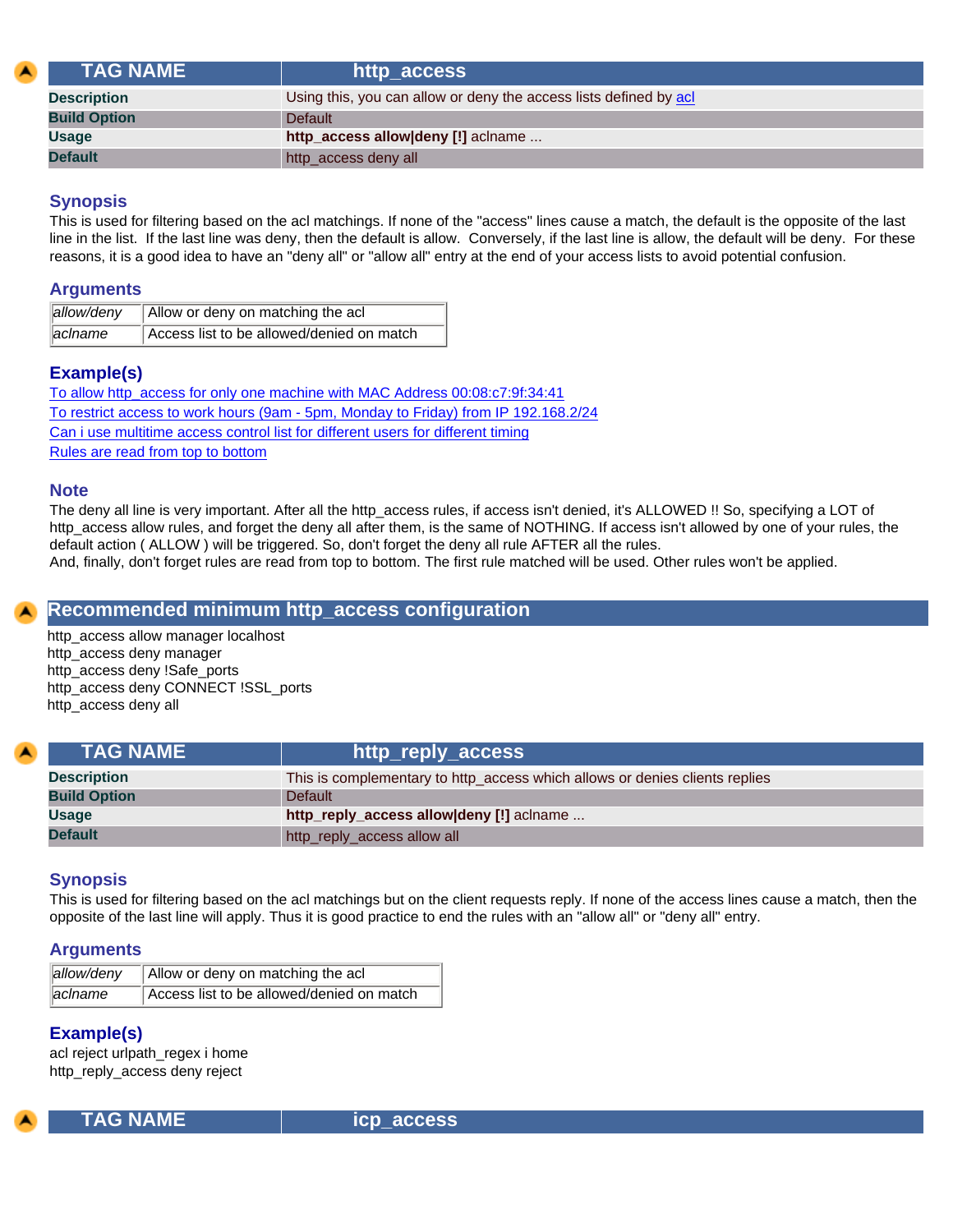| <b>Description</b>  | Allowing or Denying access to the ICP port based on defined access lists |
|---------------------|--------------------------------------------------------------------------|
|                     |                                                                          |
| <b>Build Option</b> | Default                                                                  |
| <b>Usage</b>        | icp_access_allow deny [!] aclname                                        |
|                     |                                                                          |
| <b>Default</b>      | icp_access deny all                                                      |

This tag controls icp access on defined access lists.

#### **Arguments**

| allow/deny          | Allow or deny on matching the acl         |
|---------------------|-------------------------------------------|
| $\parallel$ aclname | Access list to be allowed/denied on match |

#### **Example(s)**

icp\_access allow all Allows ICP queries from everyone.

| <b>TAG NAME</b>     | miss access                                                           |
|---------------------|-----------------------------------------------------------------------|
| <b>Description</b>  | Used to force your neighbours to use you as sibling instead of parent |
| <b>Build Option</b> | <b>Default</b>                                                        |
| <b>Usage</b>        | miss_access allow deny [!] aclname                                    |
| <b>Default</b>      | miss_access allow all                                                 |

#### **Synopsis**

This tag forces the neighbouring peers to treat you as sibling instead of parent.

#### **Arguments**

| allow/deny | Allow or deny on matching the acl         |
|------------|-------------------------------------------|
| aclname    | Access list to be allowed/denied on match |

## **Example(s)**

acl localclients src 172.16.0.0/16 miss\_access allow localclients miss\_access deny !localclients This means that only your local clients are allowed to fetch MISSES and all other clients can only fetch HITS.

| <b>TAG NAME</b>     | cache_peer_access,                                                               |
|---------------------|----------------------------------------------------------------------------------|
| <b>Description</b>  | Similar to cache_peer_domain but provides more flexibility by using ACL elements |
| <b>Build Option</b> | Default                                                                          |
| <b>Usage</b>        | cache_peer_access cache-host allow deny [!]aclname                               |
| <b>Default</b>      | none                                                                             |

#### **Synopsis**

The syntax is identical to [http\\_access](#page-56-0) and the other lists of ACL elements. See http\_access for further reference.

#### **Arguments**

| allow/deny          | Allow or deny on matching the acl         |
|---------------------|-------------------------------------------|
| $\parallel$ aclname | Access list to be allowed/denied on match |

# **Example(s)**

The following example could be used, if we want all requests from a specific IP address range to go to a specific cache server (for accounting purposes, for example). Here, all the requests from the 10.0.1.\* range are passed to proxy.visolve.com, but all other requests are handled directly.

Using acls to select peers, acl myNet src 10.0.0.0/255.255.255.0 acl cusNet src 10.0.1.0/255.255.255.0 acl all src 0.0.0.0/0.0.0.0 cache\_peer proxy.visolve.com parent 3128 3130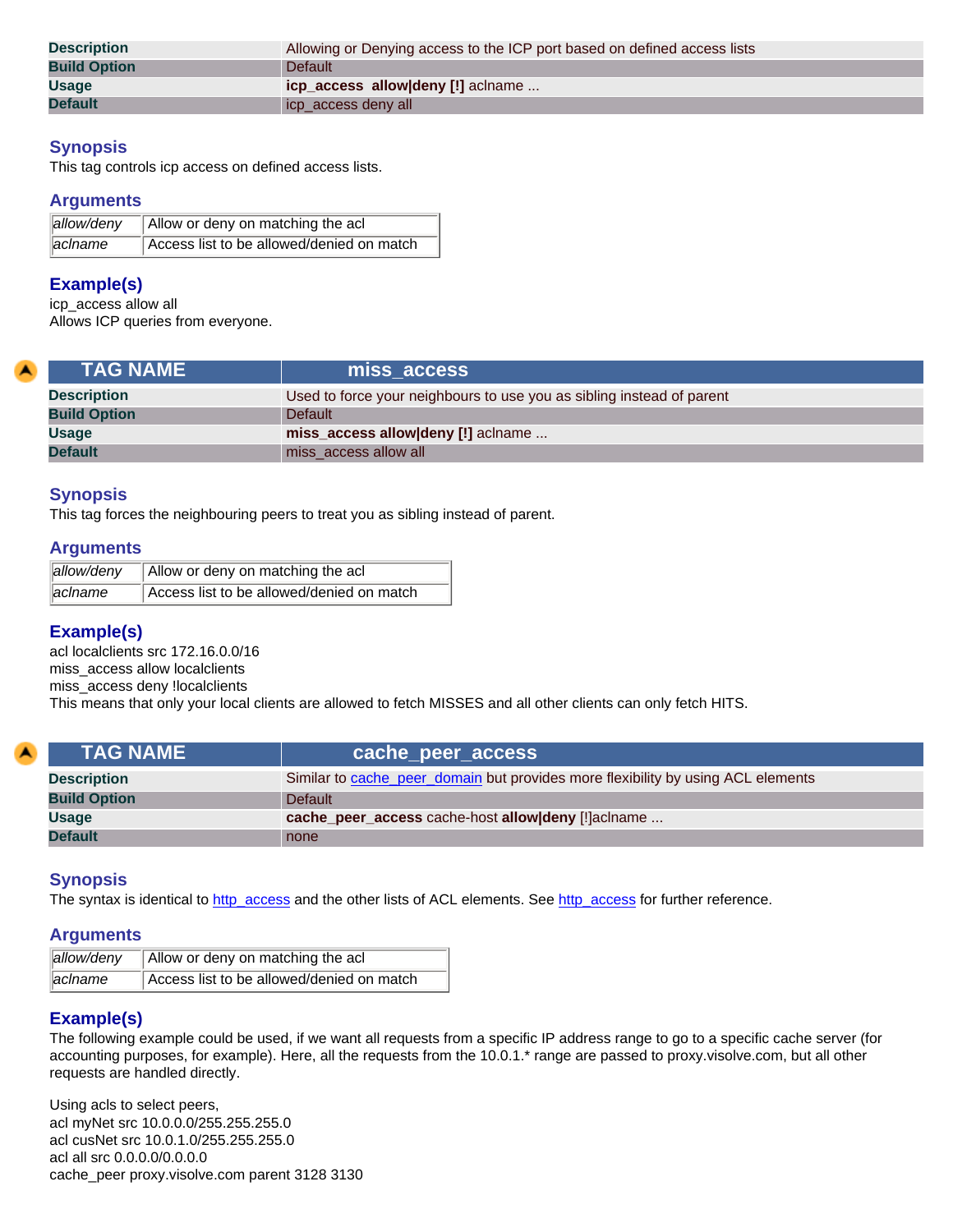| <b>TAG NAME</b>     |                                                                                                               |
|---------------------|---------------------------------------------------------------------------------------------------------------|
| <b>Description</b>  | A list of ACL elements which, if matched, cause an ident (RFC 931) lookup to be performed<br>for this request |
| <b>Build Option</b> | <b>Default</b>                                                                                                |
| <b>Usage</b>        | ident_lookup_access allow deny aclname                                                                        |
| <b>Default</b>      | ident_lookup_access deny all                                                                                  |

This tag allows or denies ident lookups an matching the access lists.

Note: Only src type ACL checks are fully supported. A src\_domain ACL might work at times, but it will not always provide the correct result. This option may be disabled by using --disable-ident-lookups with the configure script.

#### **Arguments**

| allow/deny | Allow or deny on matching the acl         |
|------------|-------------------------------------------|
| aclname    | Access list to be allowed/denied on match |

#### **Example(s)**

To enable ident lookups for specific client addresses, you can follow this example, acl ident\_aware\_hosts src 198.168.1.0/255.255.255.0 ident\_lookup\_access allow ident\_aware\_hosts ident\_lookup\_access deny all

| <b>\TAG NAME</b>    | tcp_outgoing_tos                                                                                                                           |
|---------------------|--------------------------------------------------------------------------------------------------------------------------------------------|
| <b>Description</b>  | Allows you to select a TOS/Diffserv value to mark outgoing connections with, based on the<br>username or source address making the request |
| <b>Build Option</b> | <b>Default</b>                                                                                                                             |
| <b>Usage</b>        | tcp_outgoing_tos ds-field [!]aclname                                                                                                       |
| <b>Default</b>      | none                                                                                                                                       |

## **Synopsis**

The TOS/DSCP byte must be exactly that - a byte, value 0 - 255, or "default" to use whatever default your host has. Processing proceeds in the order specified, and stops at first fully matching line.

#### **Arguments**

| $\ $ ds-fiels | Outgoing TOS value                            |
|---------------|-----------------------------------------------|
| ∥acIname      | Identifier that contains the list to match on |

## **Example(s)**

acl good\_service\_net src 10.0.1.0/255.255.255.0 tcp\_outgoing\_tos 0x20 good\_service\_net Here, good\_service\_net uses the TOS value 0x20



 **TAG NAME tcp\_outgoing\_address**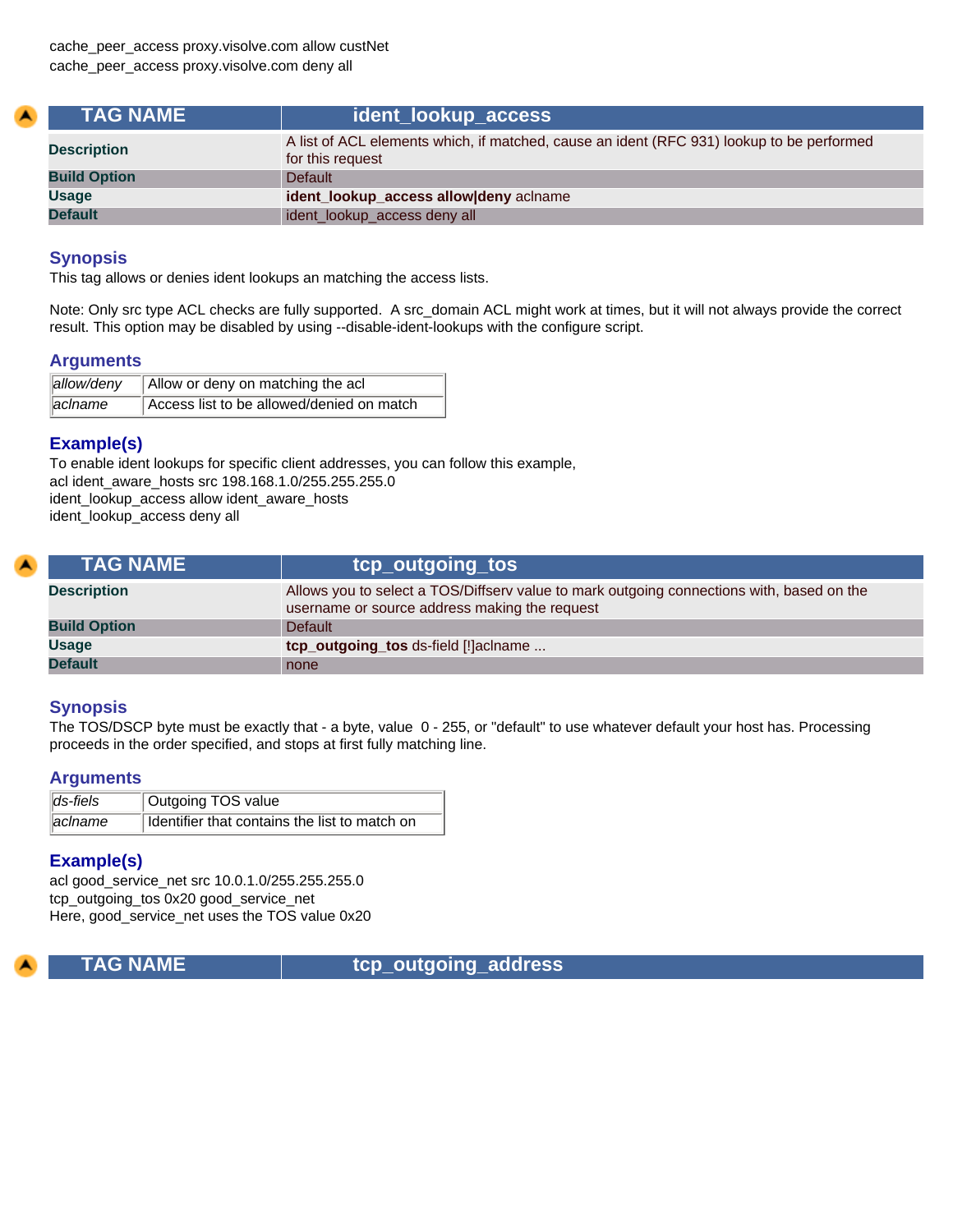| <b>Description</b>  | Allows you to map requests to different outgoing IP addresses based on the username or<br>source address of the user making the request |
|---------------------|-----------------------------------------------------------------------------------------------------------------------------------------|
| <b>Build Option</b> | Default                                                                                                                                 |
| <b>Usage</b>        | tcp_outgoing_address ipaddr [[!]aclname]                                                                                                |
| <b>Default</b>      | none                                                                                                                                    |

Processing proceeds in the order specified, and stops at first fully matching line.

#### **Arguments**

| $\ $ ipaddr         | Outgoing ip address |
|---------------------|---------------------|
| $\parallel$ aclname | Access lists        |

# **Example(s)**

acl normal\_net src 172.16.1.0/24 tcp\_outgoing\_address 172.16.1.53 normal\_net Here requests from machines in network 172.16.1.0 will be sent as request from 172.16.1.53 to the origin server.

| <b>TAG NAME</b>     | reply_body_max_size                                    |
|---------------------|--------------------------------------------------------|
| <b>Description</b>  | This option specifies the maximum size of a reply body |
| <b>Build Option</b> | <b>Default</b>                                         |
| <b>Usage</b>        | reply_body_max_size size [acl acl]                     |
| <b>Default</b>      | none                                                   |

# **Synopsis**

Using this you can prevent users from downloading very large files, such as MP3's and movies.

Note: 1. Downstream caches probably can not detect a partial reply if there is no content-length header, so they will cache partial responses and give them out as hits. You should NOT use this option if you have downstream caches. 2. A maximum size smaller than the size of Squid's error messages will cause an infinite loop and crash Squid. Ensure that the smallest non-zero value you use is greater that the maximum header size plus the size of your largest error page.

#### **Arguments**

| $\vert$ size      | Maximum reply body size                           |
|-------------------|---------------------------------------------------|
| $\overline{a}$ cl | Access lists on which this functions during match |

## **Example(s)**

z

acl site url\_regex -i ^http://www.visolve.com

reply\_body\_max\_size 5 KB site

Here, the reply contains content-length. Its size is checked with the specified value. If it is greater then the specified range the an error page is displayed only for this site while access to other sites are allowed.

| <b>TAG NAME</b>     | log_access                                                                  |
|---------------------|-----------------------------------------------------------------------------|
| <b>Description</b>  | This options allows you to control which requests gets logged to access.log |
| <b>Build Option</b> | <b>Default</b>                                                              |
| Usage               | log_access allow deny acl acl                                               |
| <b>Default</b>      | none                                                                        |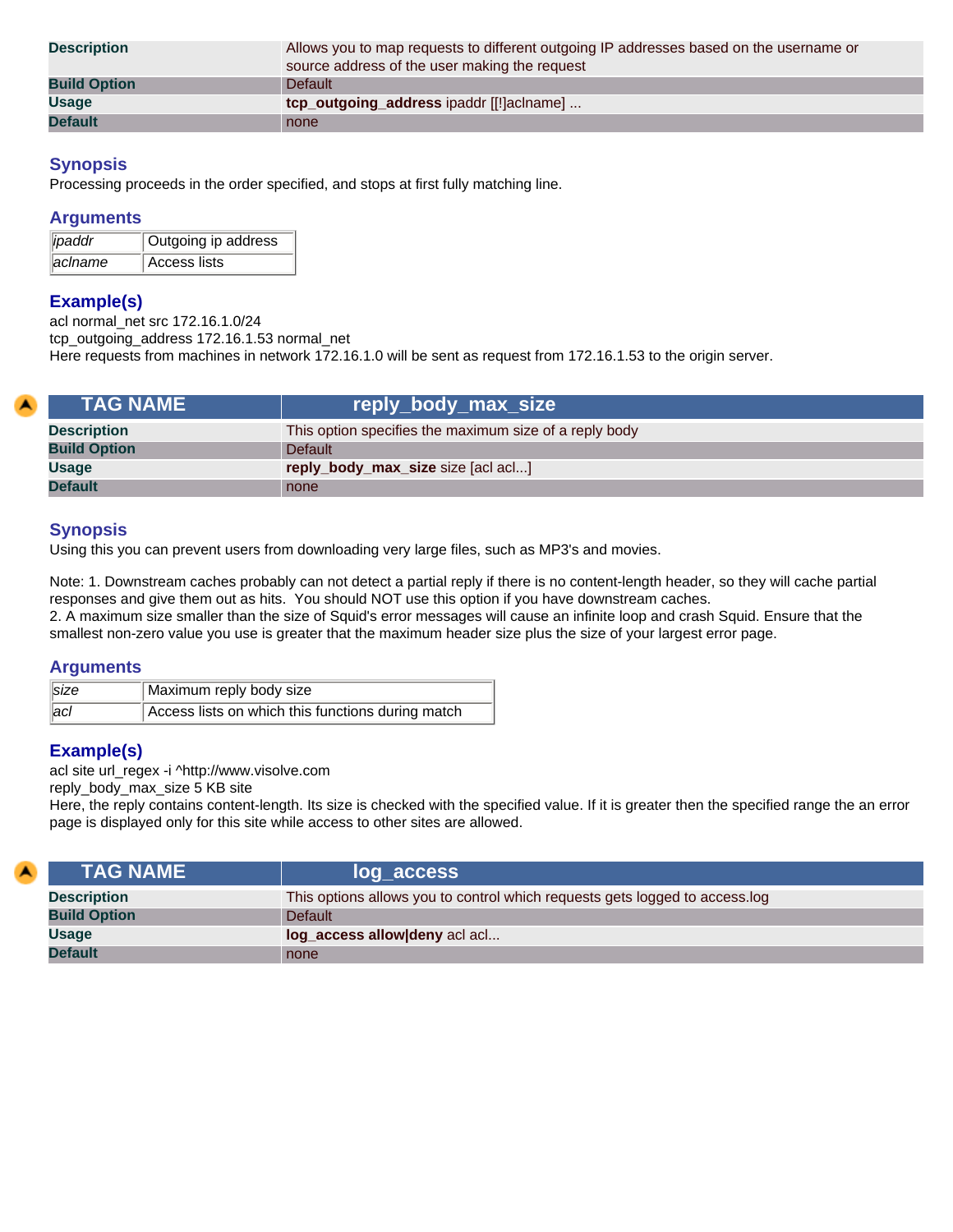Sometimes you will not be interested in certain access to be logged in the access.log file. This can be implemented using this tag as follows.

# **Arguments**

| allow/deny | Allow or deny on matching the acl         |
|------------|-------------------------------------------|
| aclname    | Access list to be allowed/denied on match |

# **Example(s)**

acl google url\_regex ^http://www.google.co.in log\_access deny google access\_log /usr/local/Squid3.0pre3/var/logs/access.log common google This will not log access to http://www.google.co.in into the access.log file.

# <span id="page-60-0"></span>**Example(s)**

#### **(1) To allow http\_access for only one machine with MAC Address 00:08:c7:9f:34:41**

To use MAC address in ACL rules. Configure with option -enable-arp-acl.

acl all src 0.0.0.0/0.0.0.0 acl pl800\_arp arp 00:08:c7:9f:34:41 http\_access allow pl800\_arp http\_access deny all

#### <span id="page-60-1"></span>**(2) To restrict access to work hours (9am - 5pm, Monday to Friday) from IP 192.168.2/24**

acl ip\_acl src 192.168.2.0/24 acl time\_acl time M T W H F 9:00-17:00 http\_access allow ip\_acl time\_acl http\_access deny all

#### <span id="page-60-2"></span>**(3) Can i use multitime access control list for different users for different timing.**

Acl Defnitions,

acl abc src 172.161.163.85 acl xyz src 172.161.163.86 acl asd src 172.161.163.87 acl morning time 06:00-11:00 acl lunch time 14:00-14:30 acl evening time 16:25-23:59

 Access Controls, http\_access allow abc morning http\_access allow xyz morning lunch

http\_access allow asd lunch

This is wrong. The description follows: Here access line "http\_access allow xyz morning lunch" will not work. So ACLs are interpreted like this ...

http\_access RULE statement1 AND statement2 AND statement3 OR http\_access ACTION statement1 AND statement2 AND statement3 OR ........

So, the ACL "http\_access allow xyz morning lunch" will never work, as pointed, because at any given time, morning AND lunch will ALWAYS be false, because both morning and lunch will NEVER be true at the same time. As one of them is false, and acl uses AND logical statement, 0/1 AND 0 will always be 0 (false).

That's because this line is in two. If now read,

http\_access allow xyz AND morning OR http\_access allow xyz lunch

If request comes from xyz, and we're in one of the allowed time, one of the rules will match TRUE. The other will obviously match FALSE. TRUE OR FALSE will be TRUE, and access will be permitted.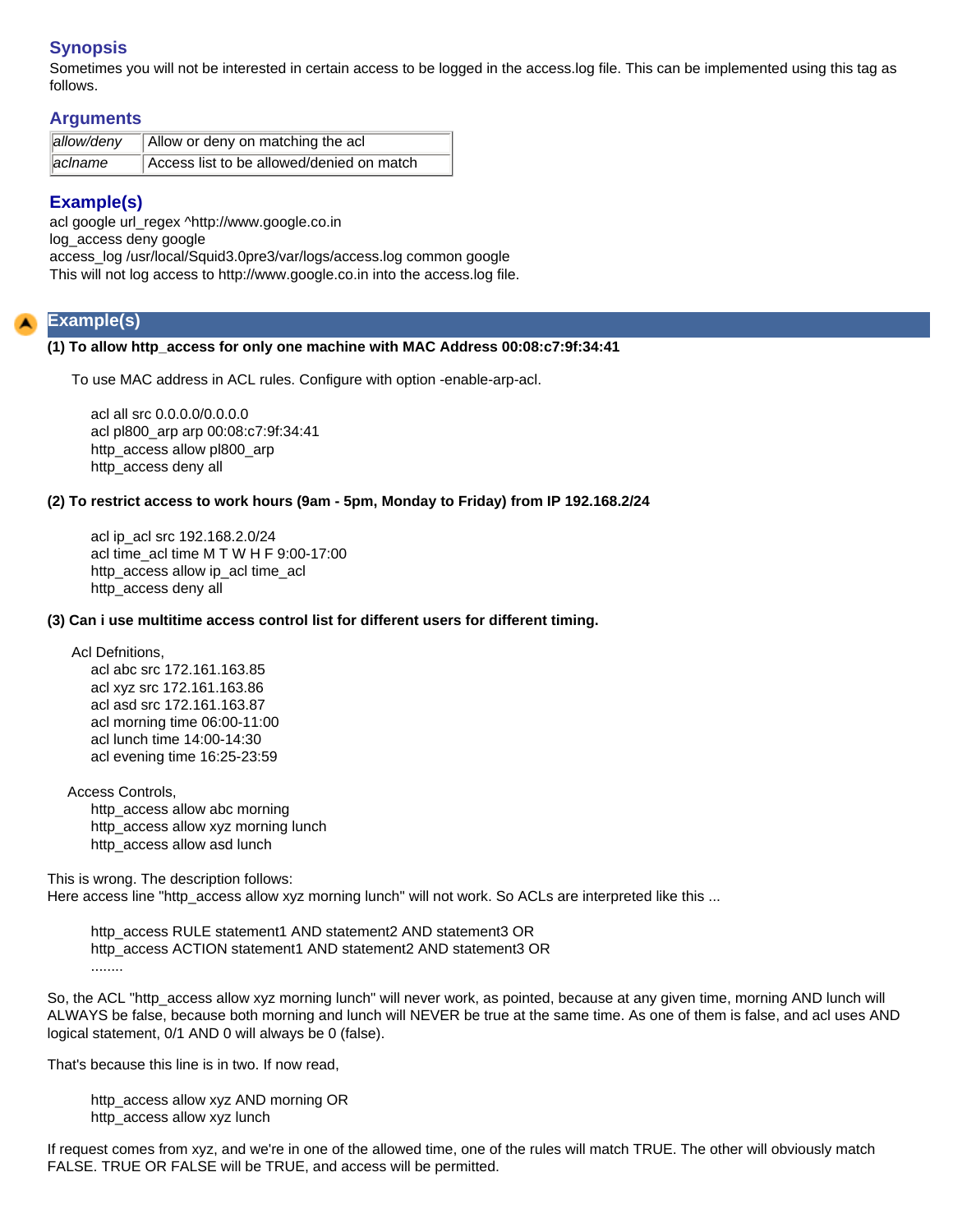Finally Access Control looks... http\_access allow abc morning http\_access allow xyz morning http\_access allow xyz lunch http\_access allow asd lunch http\_access deny all

<span id="page-61-0"></span>**(4) Rules are read from top to bottom. The first rule matched will be used. Other rules won't be applied.**

http\_access allow xyz morning http\_access deny xyz http\_access allow xyz lunch

If xyz tries to access something in the morning, access will be granted. But if he tries to access something at lunchtime, access will be denied. It will be denied by the deny xyz rule, that was matched before the 'xyz lunch' rule.

# **ADMINISTRATIVE PARAMETERS**

The parameters in this section allow the Squid admin to specify, for example, which users and groups have the right to run Squid, what host name should be displayed while displaying errors, which users have the authority to view Cache activity details, etc.

| $\blacktriangle$ | <b>TAG NAME</b>     | cache_mgr                                                           |
|------------------|---------------------|---------------------------------------------------------------------|
|                  | <b>Description</b>  | This is to specify email address of the administrator of this cache |
|                  | <b>Build Option</b> | <b>Default</b>                                                      |
|                  | Usage               | cache_mgr mail_id                                                   |
|                  | <b>Default</b>      | cache_mgr webmaster                                                 |

#### **Synopsis**

This is the address which will be added to any error pages that are displayed to clients. Defaults to either webmaster.

#### **Arguments**

*mail\_id* Mail id to be displayed

#### **Example(s)**

cache\_mgr Squidadmin@visolve.com

| A). | <b>TAG NAME</b>     | cache_effective_user, cache_effective_group                      |
|-----|---------------------|------------------------------------------------------------------|
|     | <b>Description</b>  | The user name and group name Squid will operate as               |
|     | <b>Build Option</b> | Default                                                          |
|     | Usage               | cache_effective_user username<br>cache_effective_group groupname |
|     | <b>Default</b>      | cache_effective_user nobody<br>cache_effective_group nogroup     |

## **Synopsis**

Squid is designed to start as root but very soon after drop to the user/group specified here. This allows you to restrict, for security reasons, the permissions that Squid will have when operating. By default, Squid will operate as either nobody user and the nogroup group.

Note: If these tags are not configured properly, then Squid will have problems while starting.

#### **Arguments**

| username | Username for Squid process             |
|----------|----------------------------------------|
|          | groupname Group name for Squid process |

**Example(s)**

cache\_effective\_user Squid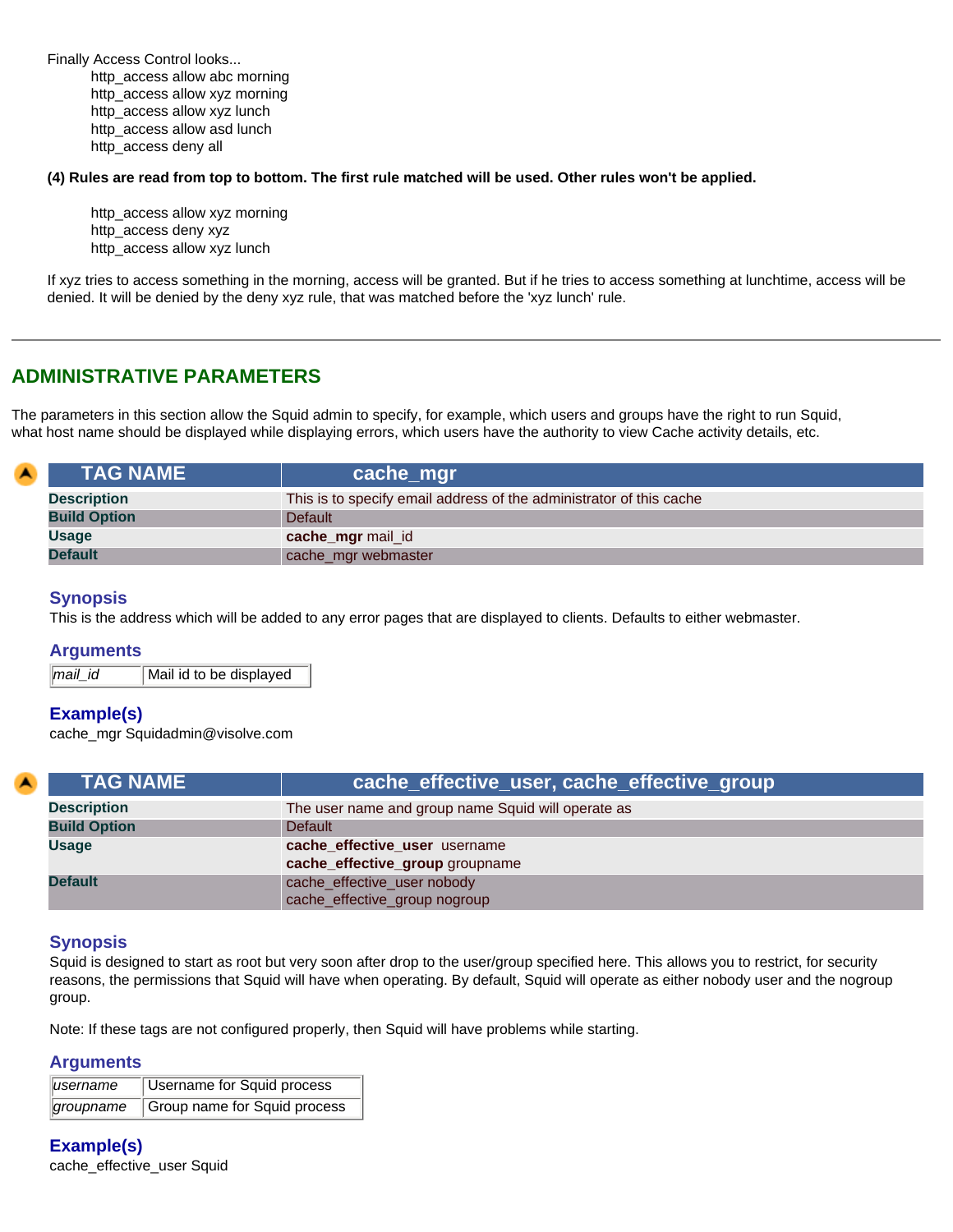<span id="page-62-0"></span>

| <b>TAG NAME</b>     | visible hostname                                  |
|---------------------|---------------------------------------------------|
| <b>Description</b>  | The host name that Squid will advertise itself on |
| <b>Build Option</b> | <b>Default</b>                                    |
| <b>Usage</b>        | visible hostname anyname                          |
| <b>Default</b>      | none                                              |

This effects the host name that Squid uses when serving error messages. This option may need to be configured in cache clusters if you receive IP-Forwarding errors.

Note: If not configured, Squid will not start.

#### **Arguments**

**anyname** Name of the Squid machine

## **Example(s)**

visible\_hostname SYS-CO1

| <b>TAG NAME</b>     | unique_hostname                                                                                                         |
|---------------------|-------------------------------------------------------------------------------------------------------------------------|
| <b>Description</b>  | Used to set a unique host name for Squid to report in cache clusters in order to allow<br>detection of forwarding loops |
| <b>Build Option</b> | Default                                                                                                                 |
| <b>Usage</b>        | unique_hostname hostname                                                                                                |
| <b>Default</b>      | none                                                                                                                    |

# **Synopsis**

If you want to have multiple machines with the same [visible\\_hostname](#page-62-0) then you must give each machine a different *unique\_hostname* so that forwarding loops can be detected. In brief, Just set *visible\_hostname* to the address the clients connects to, and *unique\_hostname* to the externally visible address of each proxy. (address == registered domain name).

#### **Arguments**

**hostname** Unique name of the Squid machine

## **Example(s)**

unique\_hostname www.kovaiteam.com

| <b>TAG NAME</b>     | hostname aliases                                    |
|---------------------|-----------------------------------------------------|
| <b>Description</b>  | Used to list of other DNS names that your cache has |
| <b>Build Option</b> | <b>Default</b>                                      |
| <b>Usage</b>        | hostname aliases name                               |
| <b>Default</b>      | none                                                |

## **Synopsis**

There may be situations where you system or cache have more than one DNS names. In such situations you may specify the DNS names in this tag.

## **Arguments**

**Example(s)**

hostname\_aliases rose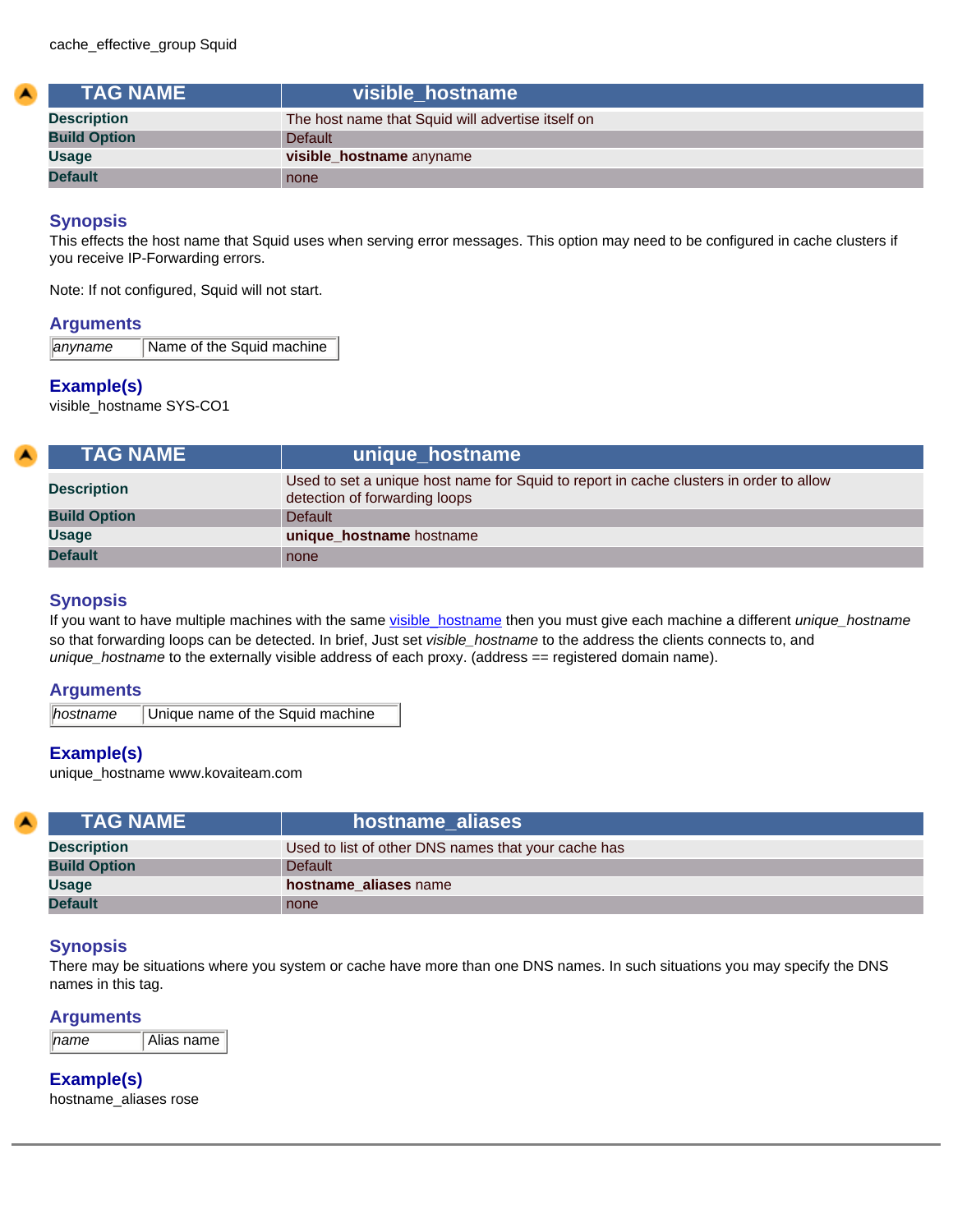# **CACHE REGISTRATION SERVICE**

This section contains configurations needed for the (optional) cache announcement service. This service is provided to help cache administrators locate one another in order to join or create cache hierarchies. An *announcement* message is sent (via UDP) to the registration service by Squid. By default, the announcement message is NOT SENT unless you enable it with *announce\_period* below.

All current information is processed regularly and made available on the Web at [http://www.ircache.net/Cache/Tracker/.](https://www.ircache.net/Cache/Tracker/)

| <b>TAG NAME</b>     | announce_period                                   |
|---------------------|---------------------------------------------------|
| <b>Description</b>  | Defines the rate of sending announcement messages |
| <b>Built Option</b> | <b>Default</b>                                    |
| <b>Usage</b>        | announce_period units                             |
| <b>Default</b>      | announce_period 0                                 |

## **Synopsis**

This tag refers to the frequency at which Squid will send announcement messages to the announce host. Defaults to 0 which stops sending announcement messages.

#### **Arguments**

| $ $ <i>units</i> | Announce time period |
|------------------|----------------------|
|                  |                      |

## **Example(s)**

announce\_period 10

| <b>TAG NAME</b>     | announce host                                                                                                          |
|---------------------|------------------------------------------------------------------------------------------------------------------------|
| <b>Description</b>  | Used to define the host address to which Squid will send announcement message to<br>participate in the cache hierarchy |
| <b>Built Option</b> | <b>Default</b>                                                                                                         |
| Usage               | announce_host hostname                                                                                                 |
| <b>Default</b>      | announce_host tracker.ircache.net                                                                                      |

#### **Synopsis**

*announce\_host* defines the host for sending announcement messages to get participated in the cache hierarchy.

#### **Arguments**

**hostname Host name for announcement message** 

## **Example(s)**

announce\_host cache.ircache.net

| <b>TAG NAME</b>     | announce_port                                                                             |
|---------------------|-------------------------------------------------------------------------------------------|
| <b>Description</b>  | Port through which Squid sends announcement message to participate in the cache hierarchy |
| <b>Built Option</b> | <b>Default</b>                                                                            |
| <b>Usage</b>        | announce_port portnumber                                                                  |
| <b>Default</b>      | announce_port 3131                                                                        |

#### **Synopsis**

*announce\_port* defines the port to send announcement message for participating in the cache hierarchy.

#### **Arguments**

**portnumber** Port where Squid binds the socket

## **Example(s)**

announce\_port 3132

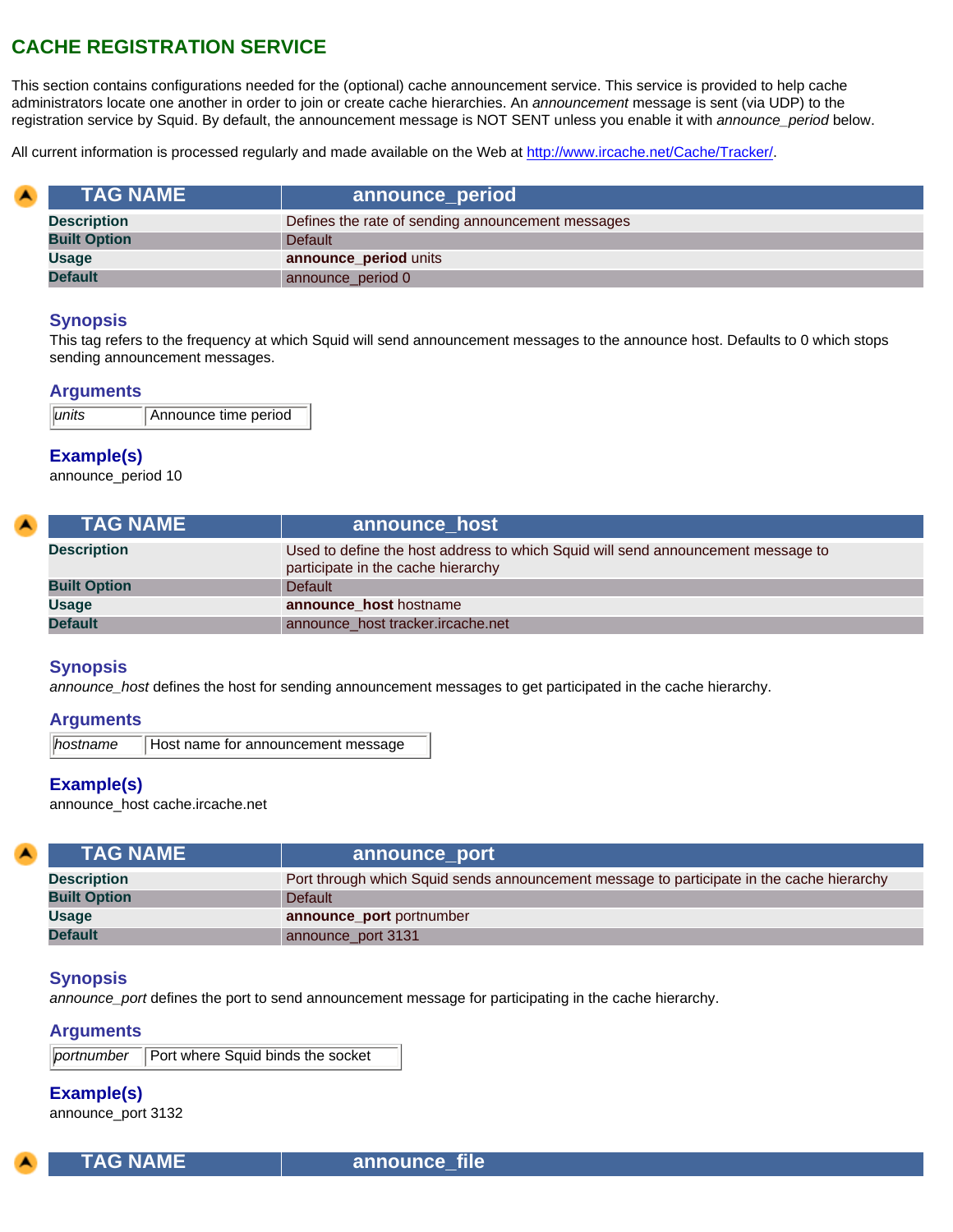| <b>Description</b>  | Defines the file whose contents to be sent along with the announcements |
|---------------------|-------------------------------------------------------------------------|
| <b>Built Option</b> | Default                                                                 |
| <b>Usage</b>        | announce file filename                                                  |
| <b>Default</b>      |                                                                         |

*announce\_file* contains message to be sent with announcements.

#### **Arguments**

|  | filename File whose content to be sent |
|--|----------------------------------------|
|--|----------------------------------------|

#### **Example(s)**

announce\_file /usr/local/file1

# **MISCELLANEOUS**

This section covers configurations that could not be explicitly bundled in with any of the previous categories. Examples of features covered here are limiting the growth of log files, displaying customized information to clients upon error conditions or access denial, defining memory pools for Squid, network management by enabling SNMP, co-ordination with neighbor caches by enabling WCCP, directing the requests either to the origin server or to the neighbor cache, etc.

| <b>\TAG NAME \</b>  | dns testnames                                                                                                     |
|---------------------|-------------------------------------------------------------------------------------------------------------------|
| <b>Description</b>  | This points to a number of hosts that Squid can use to test if DNS service is working properly on<br>your network |
| <b>Build Option</b> | <b>Default</b>                                                                                                    |
| <b>Usage</b>        | dns testnames url                                                                                                 |
| <b>Default</b>      | dns_testnames netscape.com internic.net nlanr.net microsoft.com                                                   |

## **Synopsis**

If DNS isn't working properly, Squid will not be able to service requests, so it will refuse to start, with a brief message regarding why in the cache.log. It is recommended that you select two or more host names on the internet and one or two host names on your intranet, assuming you have one and Squid is expected to service it. By default, the *dns\_testnames* directive checks a few well known and popular sites: netscape.com, internic.net, nlanr.net, and microsoft.com.

#### **Arguments**

*url* Sites on which DNS test to be done

## **Example(s)**

dns\_testnames visolve.com

| <b>TAG NAME</b>     | logfile_rotate                                                      |
|---------------------|---------------------------------------------------------------------|
| <b>Description</b>  | Used to specify the number of old rotated log files Squid will keep |
| <b>Build Option</b> | <b>Default</b>                                                      |
| <b>Usage</b>        | logfile_rotate number                                               |
| <b>Default</b>      | logfile_rotate 10                                                   |

## **Synopsis**

The value in this tag defines number of rotated log files to be generated. This defaults to 10, which means Squid will keep 10 old log files before overwriting the oldest. **Squid -k rotate** is the command line usage to implement this function.

#### **Arguments**

*number* Number of rotations

# **Example(s)**

logfile\_rotate 5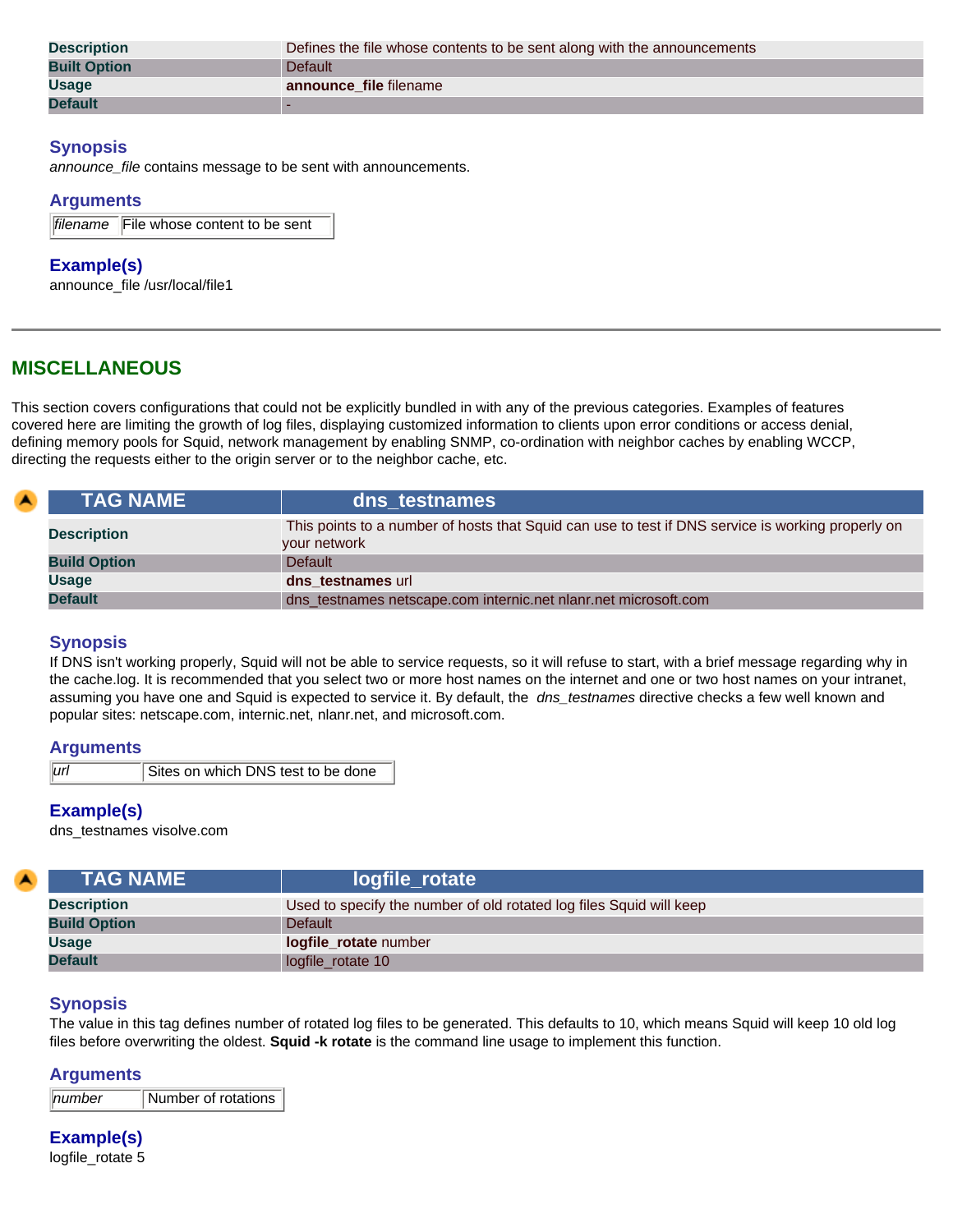| <b>TAG NAME</b>     | append_domain                                                                                                                                         |
|---------------------|-------------------------------------------------------------------------------------------------------------------------------------------------------|
| <b>Description</b>  | The domain that Squid will append to requests that are not possibly fully qualified domain<br>names (more precisely, those that have no dots in them) |
| <b>Build Option</b> | <b>Default</b>                                                                                                                                        |
| <b>Usage</b>        | append_domain domainname                                                                                                                              |
| <b>Default</b>      | none                                                                                                                                                  |

Using this tag, you can append the domain names to the requests that are not fully qualified domains names.

Note: append\_domain must begin with a period.

#### **Arguments**

|  |  | dimainname | Domain name to be appended |
|--|--|------------|----------------------------|
|--|--|------------|----------------------------|

# **Example(s)**

append\_domain .cgi.com

| <b>TAG NAME \</b>   | tcp_recv_bufsize                                                   |
|---------------------|--------------------------------------------------------------------|
| <b>Description</b>  | Defines the size of the buffer used for TCP packets being received |
| <b>Build Option</b> | <b>Default</b>                                                     |
| <b>Usage</b>        | tcp_recv_bufsize bytes                                             |
| <b>Default</b>      | tcp_recv_bufsize 0 bytes                                           |

#### **Synopsis**

When defined to a non-zero value, this determines the TCP packets receiving buffer size. By default Squid uses whatever the default buffer size for your operating system is. This is done by setting its value to zero.

#### **Arguments**

**bytes** Buffer size

## **Example(s)**

tcp\_recv\_bufsize 500 bytes

| <b>TAG NAME</b>     | err html text                                                                       |
|---------------------|-------------------------------------------------------------------------------------|
| <b>Description</b>  | Provides a means to automatically add some extra information to Squid's error pages |
| <b>Build Option</b> | <b>Default</b>                                                                      |
| <b>Usage</b>        | err htmal text text                                                                 |
| <b>Default</b>      | none                                                                                |

## **Synopsis**

You can add HTML or plain text comments or links here, which will be added to the error messages displayed to clients. To include this in your error messages, you must rewrite the error template files (found in the "errors" directory). Wherever you want the *err\_html\_text* line to appear, insert a %L tag in the error template file.

#### **Arguments**

| text<br>Message to be displayed |  |
|---------------------------------|--|
|---------------------------------|--|

## **Example(s)**

err\_html\_text squid@visolve.com

Consider you want to display this mail Id when access denied error occurs, then edit the corresponding file (ERR\_ACCESS\_DENIED in '\$prefix/etc/errors' directory) with %L where this mail Id should be displayed.



**TAG NAME email err data**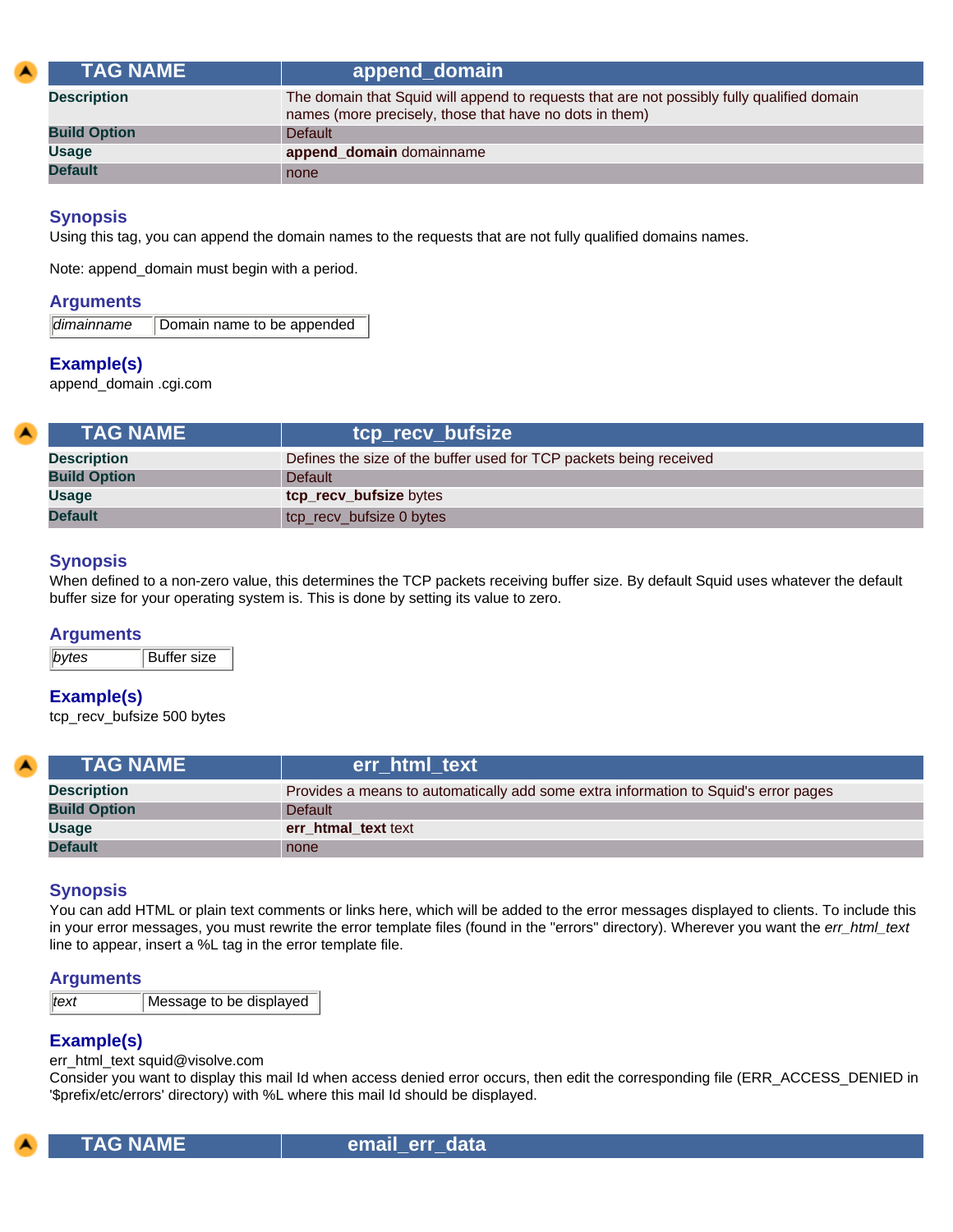| <b>Description</b>  | If enabled, information about the occurred error will be included in the mailto links of the ERR<br>pages (if %W is set) so that the email body contains the data |
|---------------------|-------------------------------------------------------------------------------------------------------------------------------------------------------------------|
| <b>Build Option</b> | Default                                                                                                                                                           |
| <b>Usage</b>        | email err data onloff                                                                                                                                             |
| <b>Default</b>      | email_err_data on                                                                                                                                                 |

Enabling this feature, information about the occurred error will be included in the mailto links of the ERR pages Syntax is <A HREF="mailto:%w%W">%w</A>

## **Arguments**

*on/off* Enable or disable

| <b>TAG NAME</b>     | deny_info                                                                                |
|---------------------|------------------------------------------------------------------------------------------|
| <b>Description</b>  | Used to define a customized error page for the requests which gets denied by http_access |
|                     | rules                                                                                    |
| <b>Build Option</b> | <b>Default</b>                                                                           |
| <b>Usage</b>        | deny_info err_page_name acl                                                              |
|                     | deny_info link acl                                                                       |
| <b>Default</b>      | none                                                                                     |

# **Synopsis**

You might have defied certain rules which filters access to certain domains. While accessing those domains, Squid normally displays a default error page. Using this tag, we can define a customized error page.

# **Arguments**

|               | err_page_name Customized error page to be displayed |
|---------------|-----------------------------------------------------|
| $ _{\rm acl}$ | acl for which the page to be displayed              |
| link          | Link to be displayed on deny access                 |

# **Example(s)**

acl test1 urlpath\_regex -i .index.html http\_access deny test1 deny\_info http://www.google.co.in test1 On satisfying http\_access, instead of the default error page, the site google will be loaded.

| <b>TAG NAME \</b>   | memory_pools                                                                                                                                 |
|---------------------|----------------------------------------------------------------------------------------------------------------------------------------------|
| <b>Description</b>  | This allows Squid to keep memory that it has allocated (but no longer needs), so that it will<br>not need to reallocate memory in the future |
| <b>Build Option</b> | <b>Default</b>                                                                                                                               |
| <b>Usage</b>        | memory_pools on off                                                                                                                          |
| <b>Default</b>      | memory_pools on                                                                                                                              |

# **Synopsis**

Memory pools can improve performance to a small margin by allocating memory, but may need to be turned off if memory is at a premium on your system. This option defaults to on.

## **Arguments**

on/off Enable or disable memory pool feature



 **TAG NAME memory\_pools\_limit**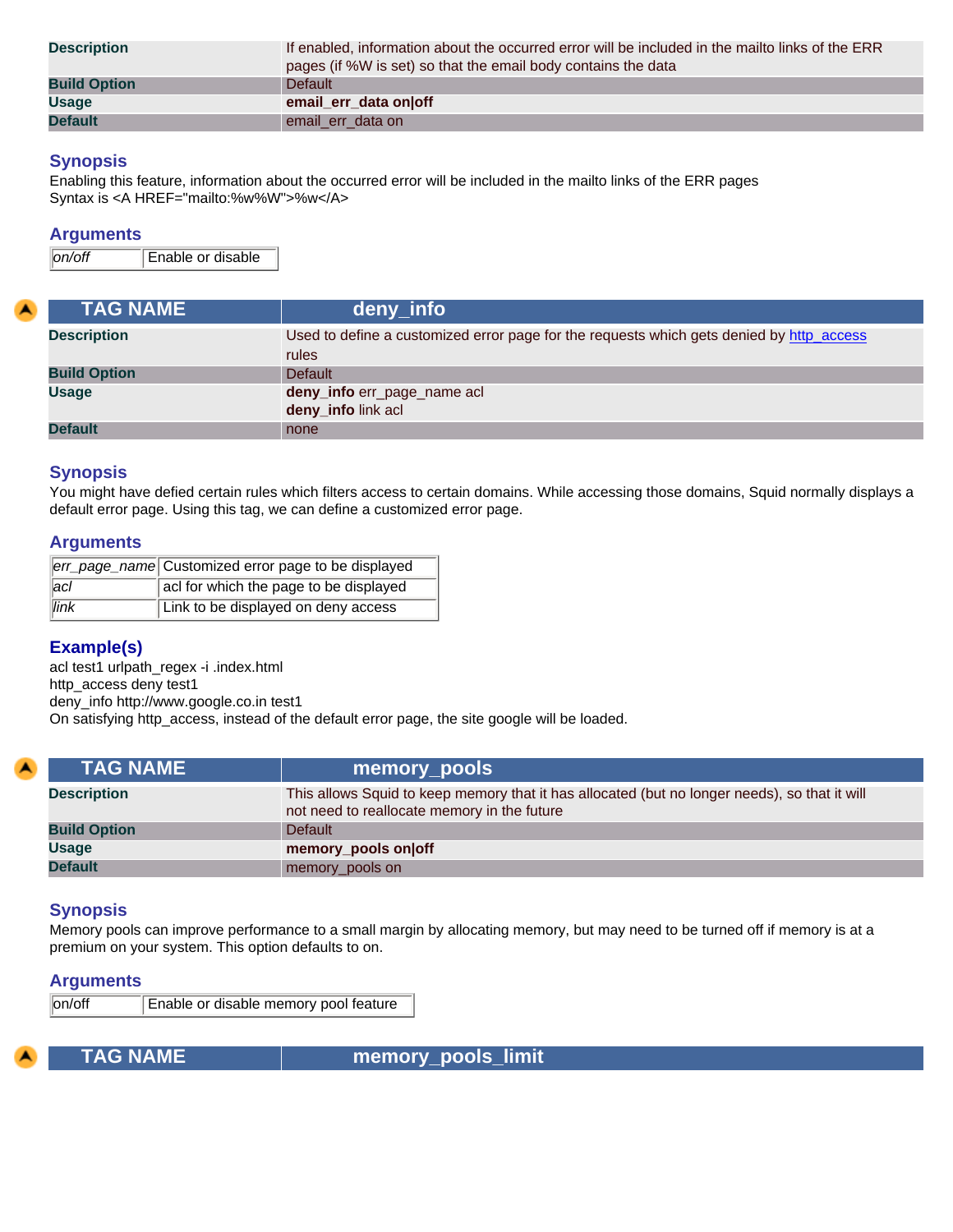| <b>Description</b>  | The amount of memory Squid will keep allocated, assuming the Keep memory for future use<br>option is turned on |
|---------------------|----------------------------------------------------------------------------------------------------------------|
| <b>Build Option</b> | <b>Default</b>                                                                                                 |
| <b>Usage</b>        | memory_pools_limit bytes                                                                                       |
| <b>Default</b>      | none                                                                                                           |

Any non-zero value to this tag will instruct Squid not to keep more than that amount allocated, and if Squid requires more memory than that to fulfill a request, it will use your system's malloc library. Squid does not pre-allocate memory, so it is safe to set this reasonably high. If your Squid runs on a dedicated host, it is probably wisest to leave it to its default of unlimited. If it must share the system with other server processes (like Apache or Sendmail) then it might be appropriate to limit it somewhat.

# **Arguments**

**bytes** Memory pool limit size

# **Example(s)**

memory\_pools\_limit 50 MB

| <b>TAG NAME</b>     | via                       |
|---------------------|---------------------------|
| <b>Description</b>  | Enable/disable via header |
| <b>Build Option</b> | Default                   |
| <b>Usage</b>        | via on off                |
| <b>Default</b>      | via on                    |

# **Synopsis**

If set (default), Squid will include a Via header in requests and replies as required by RFC2616.

#### **Arguments**

| <b>TAG NAME</b>     | forwarded for                                                                                                                                   |
|---------------------|-------------------------------------------------------------------------------------------------------------------------------------------------|
| <b>Description</b>  | This option allows you to choose whether Squid will report the host name of the system that<br>originally made the request to the origin server |
| <b>Build Option</b> | Default                                                                                                                                         |
| <b>Usage</b>        | forwarded_for on off                                                                                                                            |
| <b>Default</b>      | forwarded for on                                                                                                                                |

#### **Synopsis**

If set, Squid will include your system's IP address or name in the HTTP requests it forwards. By default it looks like this: **X-Forwarded-For: 192.1.2.3**

If you disable this, it will appear as **X-Forwarded-For: unknown**

#### **Arguments**

*on/off* Enable or disable

**TAG NAME log\_icp\_queries**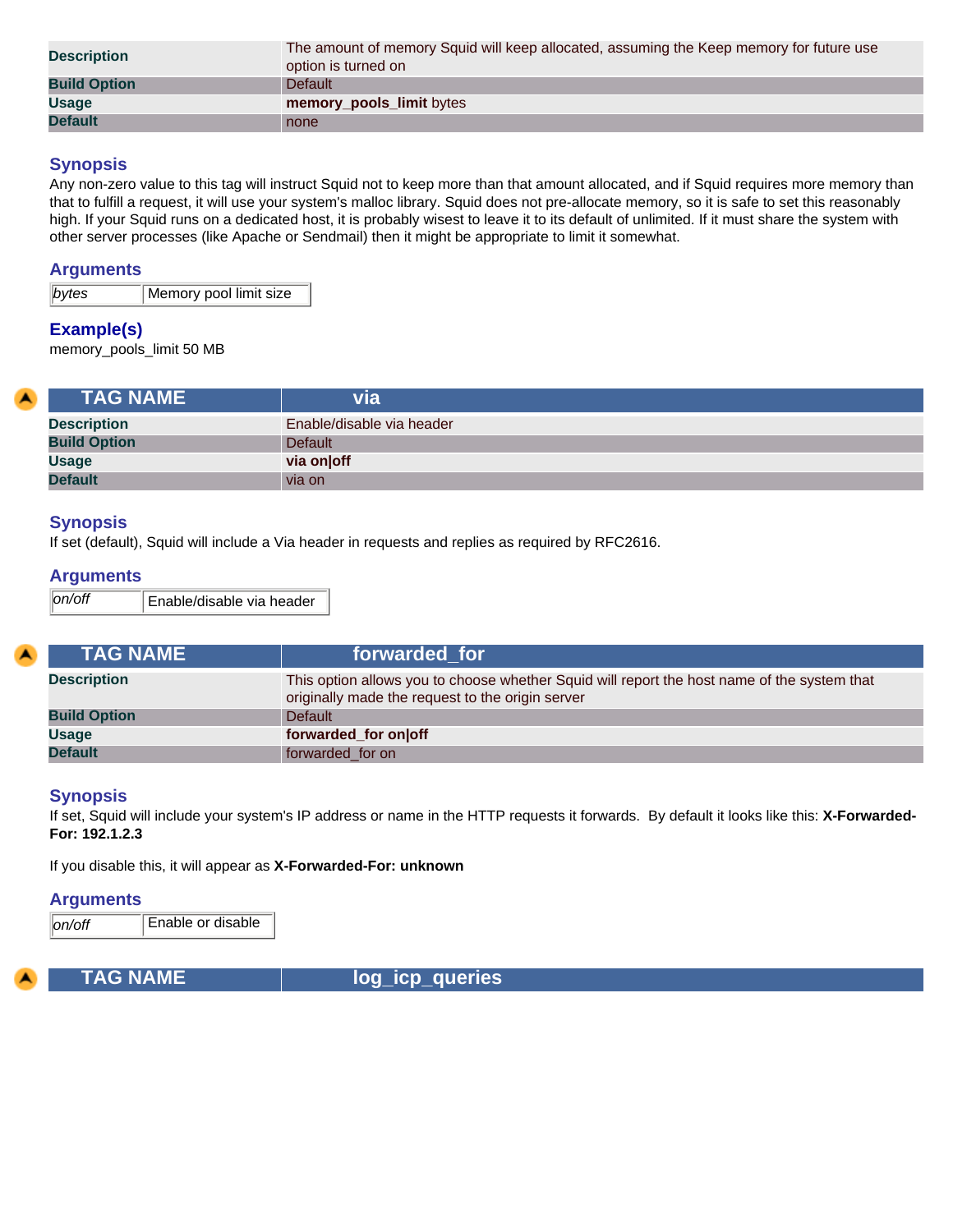| <b>Description</b>  | Dictates whether Squid will log ICP requests |
|---------------------|----------------------------------------------|
| <b>Build Option</b> | Default                                      |
| <b>Usage</b>        | log_icp_queries on off                       |
| <b>Default</b>      | log_icp_queries on                           |

When you fell if ICP loads are very high, you can disable it otherwise you can enable for logging ICP requests.

#### **Arguments**

*on/off* Enable or disable logging ICP queries

| <b>TAG NAME</b>     | icp_hit_stale                                            |
|---------------------|----------------------------------------------------------|
| <b>Description</b>  | Enable/disable to return ICP HIT for stale cache objects |
| <b>Build Option</b> | Default                                                  |
| <b>Usage</b>        | icp_hit_stale on off                                     |
| <b>Default</b>      | icp_hit_stale off                                        |

# **Synopsis**

If you want to return ICP\_HIT for stale cache objects, set this option to 'on'. If you have sibling relationships with caches in other administrative domains, this should be 'off'. If you only have sibling relationships with caches under your control, then it is probably okay to set this to 'on'. If set to 'on', then your siblings should use the option "allow-miss" on their [cache\\_peer](#page-9-0) lines for connecting to you.

#### **Arguments**

on/off Enable or disable

| <b>TAG NAME</b>     | minimum_direct_hops                                                                    |
|---------------------|----------------------------------------------------------------------------------------|
| <b>Description</b>  | Define minimum number of direct hops after which it directs Squid to do direct fetches |
| <b>Build Option</b> | <b>Default</b>                                                                         |
| <b>Usage</b>        | minimum_direct_hops number                                                             |
| <b>Default</b>      | minimum_direct_hops 4                                                                  |

## **Synopsis**

When using ICMP pinging features of Squid to determine distance to peers and origin servers, this configures when Squid should prefer going direct over a peer. This parameter plays a role in deciding latency.

#### **Arguments**

*number* Number of hops

## **Example(s)**

minimum\_direct\_hops 10

| <b>TAG NAME</b>     | minimum direct rtt                                                    |
|---------------------|-----------------------------------------------------------------------|
| <b>Description</b>  | Defines minimum rtt after which it directs Squid to do direct fetches |
| <b>Build Option</b> | <b>Default</b>                                                        |
| <b>Usage</b>        | minimum direct rtt timeunits                                          |
| <b>Default</b>      | minimum direct rtt 400                                                |

## **Synopsis**

If using the ICMP pinging stuff, do direct fetches for sites which are no more than this many rtt milliseconds away.

#### **Arguments**

*timeunits* Round Trip Time

**Example(s)** minimum\_direct\_rtt 200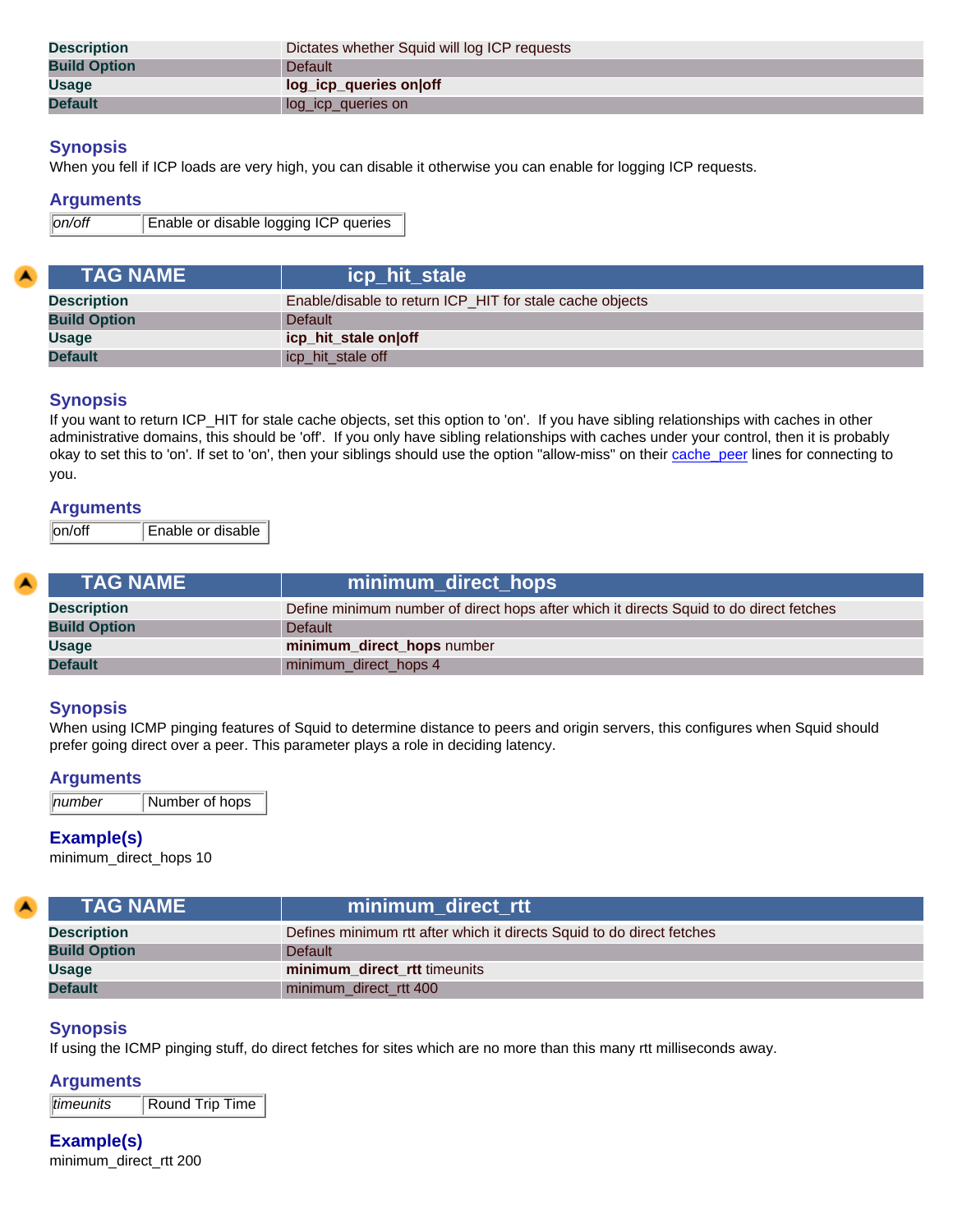| <b>TAG NAME</b>     | cachemgr_passwd                           |
|---------------------|-------------------------------------------|
| <b>Description</b>  | Specify passwords for cachemgr operations |
| <b>Build Option</b> | Default                                   |
| Usage               | cachemgr_passwd password action action    |
| <b>Default</b>      | none                                      |

By using this we can have secured administration over the Squid.

#### **Actions:**

5min, 60min, asndb, authenticator, cbdata, client\_list, comm\_incoming, config \*, counters, delay, digest\_stats, dns, events, filedescriptors, fgdncache, histograms, http\_headers, info, io, ipcache, mem, menu, netdb, non\_peers, objects, offline\_toggle \*, pconn, peer\_select, redirector, refresh, server\_list, shutdown \*, store\_digest, storedir, utilization, via\_headers, vm\_objects.

\* Indicates actions which will not be performed without a valid password, others can be performed if not listed here.

To disable an action, set the password to "disable". To allow performing an action without a password, set the password to "none".

Use the keyword "all" to set the same password for all actions.

## **Arguments**

| password | Password for the action   |
|----------|---------------------------|
| action   | Action as described above |

# **Example(s)**

cachemgr\_passwd secret shutdown

| <b>TAG NAME</b>     | store_avg_object_size                                                        |
|---------------------|------------------------------------------------------------------------------|
| <b>Description</b>  | Average object size, used to estimate number of objects your cache can hold. |
| <b>Build Option</b> | <b>Default</b>                                                               |
| <b>Usage</b>        | store_avg_object_size size(Kbytes)                                           |
| <b>Default</b>      | store_avg_object_size 13 KB                                                  |

## **Synopsis**

To Estimate the number of objects your cache can hold: NUM\_OBJ = cache\_swap / store\_avg\_object\_size where, cache\_swap is the size of the cache.

## **Arguments**

```
size Size of the object
```
# **Example(s)**

store\_avg\_object\_size 100 KB

| $\blacksquare$ | <b>TAG NAME</b>     | store_objects_per_bucket                               |
|----------------|---------------------|--------------------------------------------------------|
|                | <b>Description</b>  | Defines the number of objects in each store hash table |
|                | <b>Build Option</b> | <b>Default</b>                                         |
|                | Usage               | store_objects_per_bucket number                        |
|                | <b>Default</b>      | store_objects_per_bucket 20                            |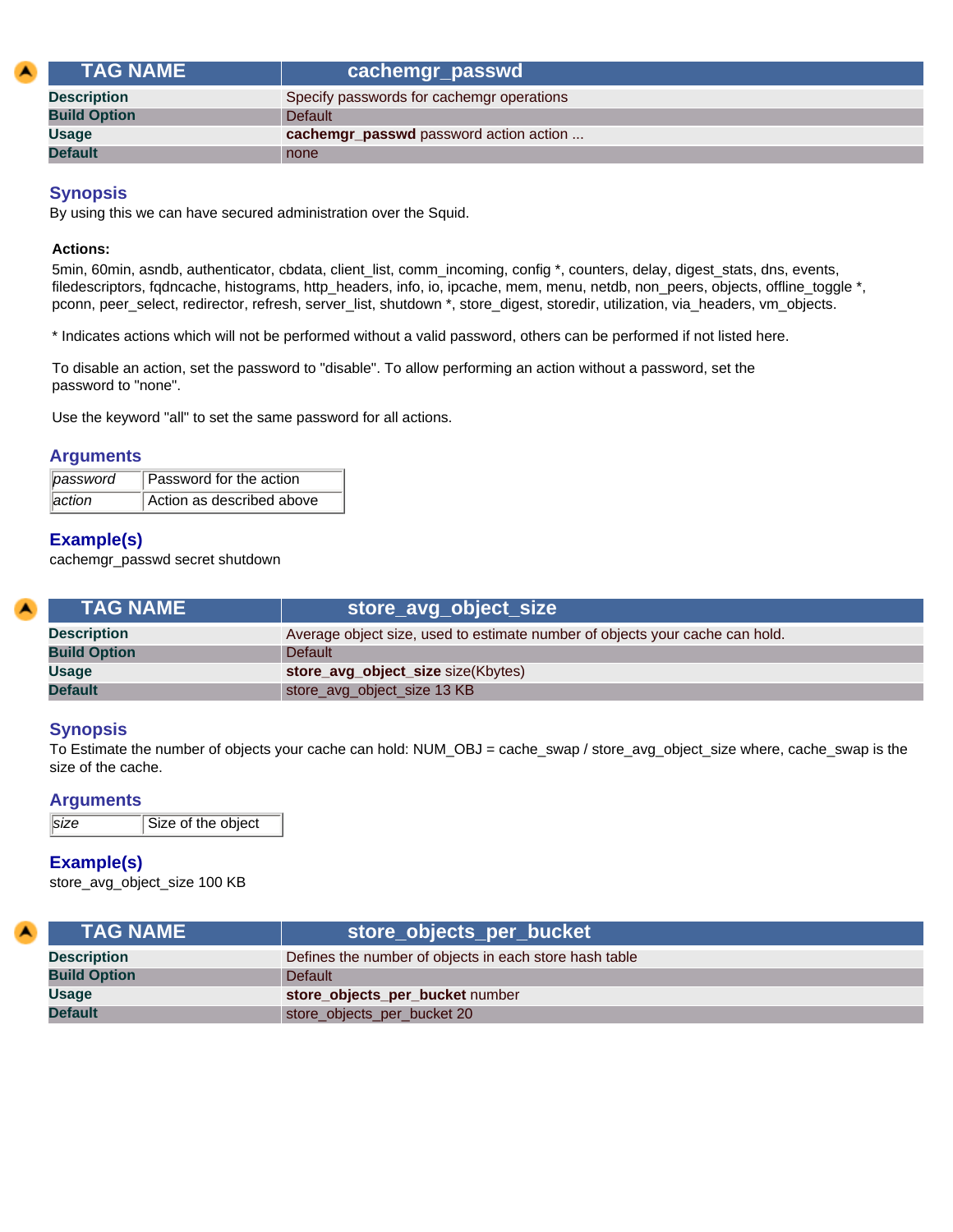Target number of objects per bucket in the store hash table. Lowering this value increases the total number of buckets and also the storage maintenance rate.

# **Arguments**

*number* Number of objects

# **Example(s)**

store\_objects\_per\_bucket 50

| <b>TAG NAME</b>     | client db                                                                                |
|---------------------|------------------------------------------------------------------------------------------|
| <b>Description</b>  | Allows you to choose whether Squid will keep statistics regarding each individual client |
| <b>Build Option</b> | <b>Default</b>                                                                           |
| <b>Usage</b>        | client_db on off                                                                         |
| <b>Default</b>      | client db on                                                                             |

## **Synopsis**

If you want to disable collecting per-client statistics, then turn off client\_db here.

## **Arguments**

| on/off | Enable or disable collecting client statistics |
|--------|------------------------------------------------|
|        |                                                |

| <b>TAG NAME</b>     | netdb_low, netdb_high                                              |
|---------------------|--------------------------------------------------------------------|
| <b>Description</b>  | Defines low and high water marks for the ICMP measurement database |
| <b>Build Option</b> | <b>Default</b>                                                     |
| <b>Usage</b>        | netdb low number                                                   |
|                     | netdb_high number                                                  |
| <b>Default</b>      | netdb low 900                                                      |
|                     | netdb_high 1000                                                    |

# **Synopsis**

These measurements are counts and not percentage. The defaults are 900 and 1000. When the high water mark is reached, database entries will be deleted until the low mark is reached.

#### **Arguments**

*number* Number of entries

## **Example(s)**

netdb\_low 500 netdb\_high 800

| <b>TAG NAME</b>     | netdb_ping_period                           |
|---------------------|---------------------------------------------|
| <b>Description</b>  | Defines minimum period for measuring a site |
| <b>Build Option</b> | Default                                     |
| <b>Usage</b>        | netdb_ping_period timeunits                 |
| <b>Default</b>      | netdb_ping_period 5 minutes                 |

#### **Synopsis**

When this is defined, there will be at least this much delay between successive pings to the same network. The default is five minutes.

#### **Arguments**

*timeunits* Time period between successive pings

**Example(s)** netdb\_ping\_period 15 minutes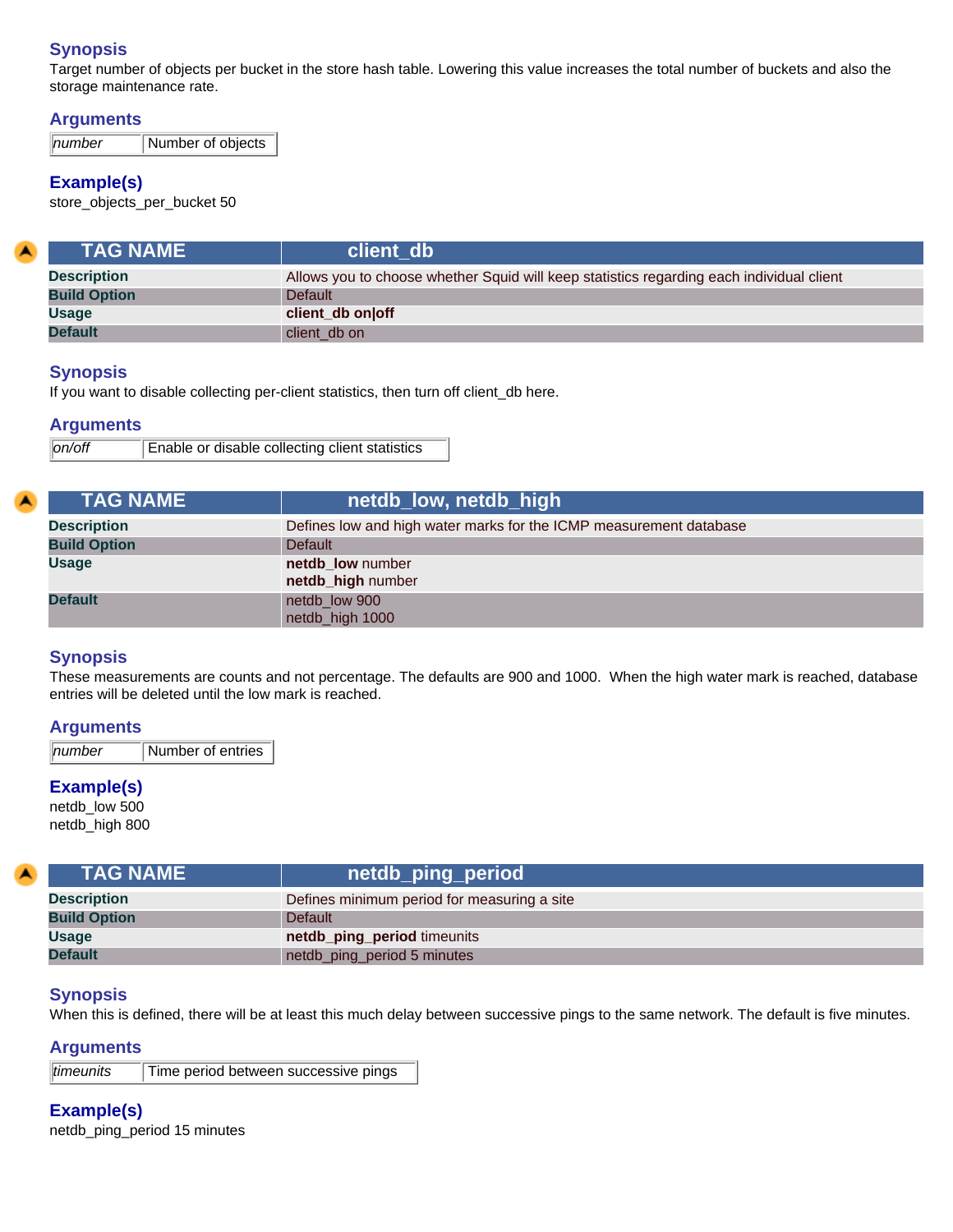| <b>TAG NAME</b>     | query_icmp                                                                                    |
|---------------------|-----------------------------------------------------------------------------------------------|
| <b>Description</b>  | Enabling this option, makes Squid to ask your peers to include ICMP data in their ICP replies |
| <b>Build Option</b> | --enable-icmp                                                                                 |
| <b>Usage</b>        | query_icmp on off                                                                             |
| <b>Default</b>      | query_icmp off                                                                                |

If your peer has configured Squid (during compilation) with '--enable-icmp' then that peer will send ICMP pings to origin server sites of the URLs it receives. If you enable this option then the ICP replies from that peer will include the ICMP data (if available). Then, when choosing a parent cache, Squid will choose the parent with the minimal RTT to the origin server. When this happens, the hierarchy field of the access.log will be "CLOSEST\_PARENT\_MISS". This option is off by default.

#### **Arguments**

*on/off* Enable or disable this option

| <b>ITAG NAME</b>    | test_reachability                                                                                                                                     |
|---------------------|-------------------------------------------------------------------------------------------------------------------------------------------------------|
| <b>Description</b>  | When this is 'on', ICP MISS replies will be ICP_MISS_NOFETCH instead of ICP_MISS if the<br>target host is NOT in the ICMP database, or has a zero RTT |
| <b>Build Option</b> | <b>Default</b>                                                                                                                                        |
| <b>Usage</b>        | test_reachability on off                                                                                                                              |
| <b>Default</b>      | test reachability off                                                                                                                                 |

#### **Synopsis**

If the target host is NOT in the ICMP database, or has a zero RTT, enabling this tag, ICP MISS replies will be ICP\_MISS\_NOFETCH instead of ICP\_MISS.

#### **Arguments**

on/off Enable or disable

| <b>TAG NAME</b>     | buffered_logs                                                                                        |
|---------------------|------------------------------------------------------------------------------------------------------|
| <b>Description</b>  | Buffering and unbuffering can be done while writing cache.log with stdio functions using this<br>tag |
| <b>Build Option</b> | <b>Default</b>                                                                                       |
| <b>Usage</b>        | buffered_logs on off                                                                                 |
| <b>Default</b>      | buffered_logs off                                                                                    |

## **Synopsis**

Buffering it can speed up the writing slightly. By default it will be unbuffered.

#### **Arguments**

*on/off* Enable or disable buffering

| <b>TAG NAME</b>     | reload into ims                                                                                                  |
|---------------------|------------------------------------------------------------------------------------------------------------------|
| <b>Description</b>  | When you enable this option, client no-cache or reload requests will be changed to<br>If-Modified-Since requests |
| <b>Build Option</b> | <b>Default</b>                                                                                                   |
| Usage               | reload_into_ims on off                                                                                           |
| <b>Default</b>      | reload into ims off                                                                                              |

## **Synopsis**

This tag is used to change clients no-cache or reload requests to IMS(if-modified sequence).

Note: Enabling this feature could make you liable for problems which it causes.

#### **Arguments**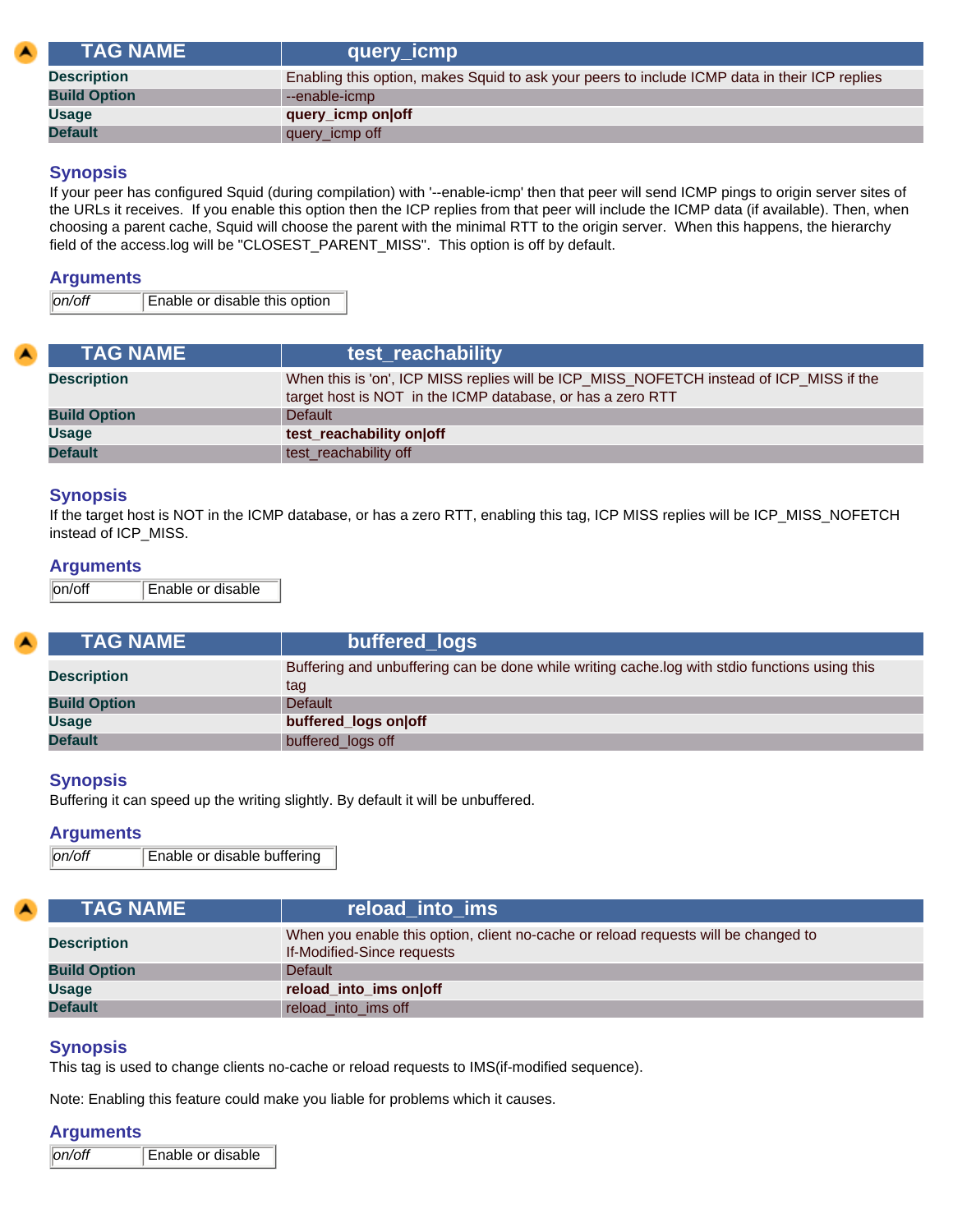<span id="page-72-0"></span>

| <b>TAG NAME</b> \   | always_direct                                                                                                    |
|---------------------|------------------------------------------------------------------------------------------------------------------|
| <b>Description</b>  | Here you can use ACL elements to specify requests which should ALWAYS be forwarded<br>directly to origin servers |
| <b>Build Option</b> | <b>Default</b>                                                                                                   |
| <b>Usage</b>        | always_direct allow deny [!] aclname                                                                             |
| <b>Default</b>      | none                                                                                                             |

Allows you to easily pick which ACL matches will not be cached. Requests that match the selected ACLs will always be answered from the origin server. Example below explains the tag to a clear extent.

#### **Arguments**

| allow/deny | Allow or deny direct access          |
|------------|--------------------------------------|
| aclname    | Access list on which this should act |

## **Example(s)**

acl local-servers dstdomain my.domain.net always\_direct allow local-servers

To always forward FTP requests directly, use acl FTP proto FTP always\_direct allow FTP

<span id="page-72-2"></span>

| <b>\TAG NAME \</b>  | never_direct                                                                                                                 |  |
|---------------------|------------------------------------------------------------------------------------------------------------------------------|--|
| <b>Description</b>  | With never_direct you can use ACL elements to specify requests which should NEVER be<br>forwarded directly to origin servers |  |
| <b>Build Option</b> | <b>Default</b>                                                                                                               |  |
| <b>Usage</b>        | never_direct allow deny [!] aclname                                                                                          |  |
| <b>Default</b>      | none                                                                                                                         |  |

## **Synopsis**

never\_direct is the opposite of [always\\_direct.](#page-72-0) By default all requests are not forwarded directly to the origin server.

The following example explains this tag.

#### **Arguments**

|         | allow/deny   Deny or allow direct access |
|---------|------------------------------------------|
| aclname | Access list on which this should act     |

### **Example(s)**

To force the use of a proxy for all requests, except those in your local domain use something like acl local-servers dstdomain .foo.net acl all src 0.0.0.0/0.0.0.0 never\_direct deny local-servers never\_direct allow all

or if Squid is inside a firewall and there is local intranet servers inside the firewall then use something like:

acl local-intranet dstdomain .foo.net acl local-external dstdomain external.foo.net always\_direct deny local-external always\_direct allow local-intranet never\_direct allow all

<span id="page-72-1"></span>

 **TAG NAME header\_access**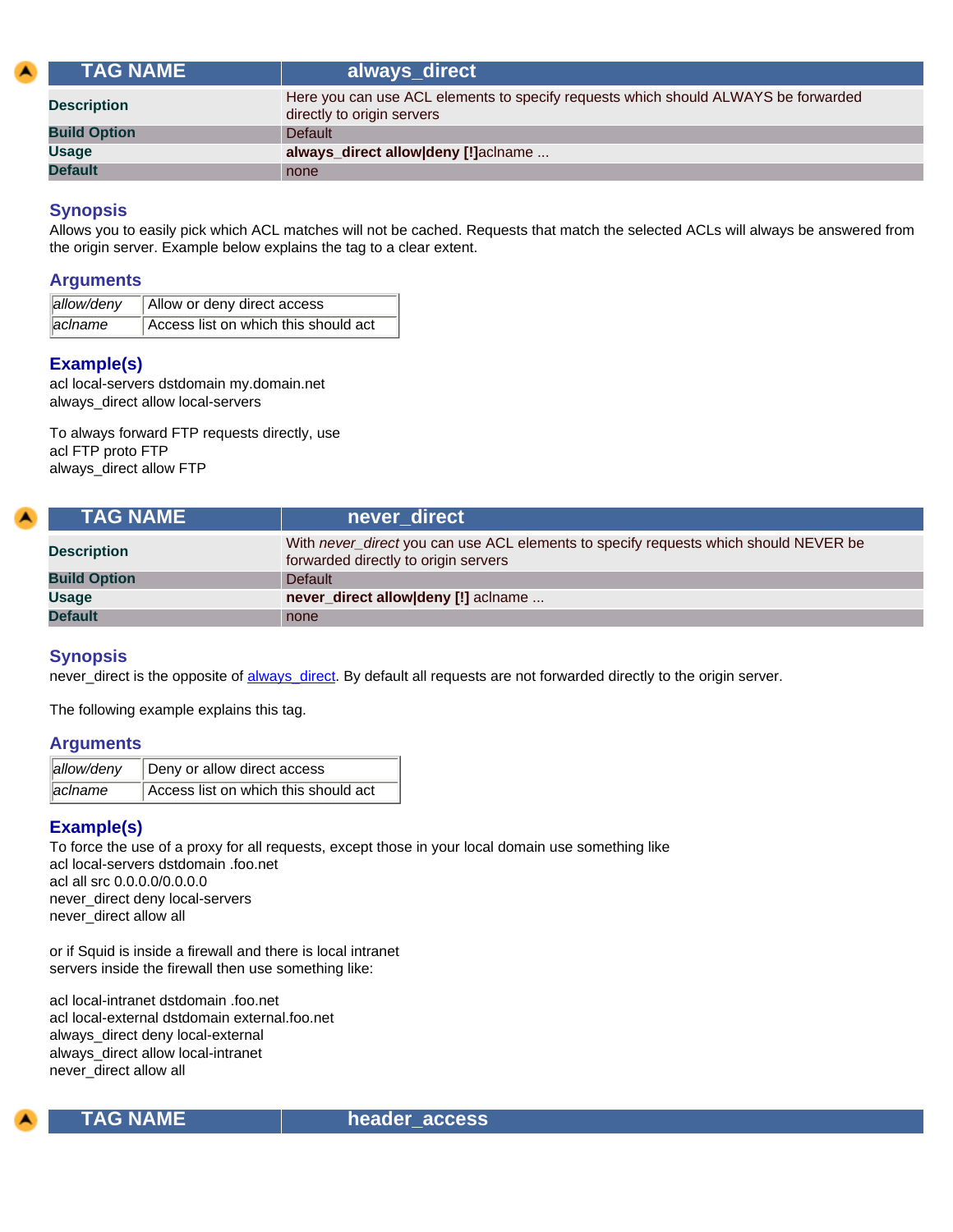| <b>Description</b>  | This creates a list of ACLs for each header, allowing you very fine-tuned header mangling |  |
|---------------------|-------------------------------------------------------------------------------------------|--|
| <b>Build Option</b> | Default                                                                                   |  |
| <b>Usage</b>        | header_access allow deny header_name                                                      |  |
| <b>Default</b>      | none                                                                                      |  |

This option replaces the old 'anonymize headers' and the older 'http\_anonymizer' option with something that is much more configurable. This new method creates a list of ACLs for each header, allowing you very fine-tuned header mangling.

You can only specify known headers for the header name. Other headers are reclassified as 'Other'. You can also refer to all the headers with 'All'.

#### **Arguments**

| allow/deny                | Allow or deny access for the specified header name |
|---------------------------|----------------------------------------------------|
| header_name   Header name |                                                    |

#### **Example(s)**

header\_access Proxy-Connection allow all

| <b>LTAG NAME</b> \  | header_replace                                                                           |
|---------------------|------------------------------------------------------------------------------------------|
| <b>Description</b>  | This option allows you to change the contents of headers denied with header_access above |
| <b>Build Option</b> | Default                                                                                  |
| <b>Usage</b>        | header_replace header_name message                                                       |
| <b>Default</b>      | none                                                                                     |

### **Synopsis**

For headers denied with header\_access, this tag allows to replace the content of the header using the message specified This is done by replacing them with some fixed string. This replaces the old fake\_user\_agent option. By default, headers are removed if denied.

#### **Arguments**

|                     | header_name Header for which content to be changed     |
|---------------------|--------------------------------------------------------|
| $\parallel$ message | Content to be replaced with the message specified here |

### **Example(s)**

header\_replace User-Agent Nutscrape/1.0 (CP/M; 8-bit)

| <b>TAG NAME</b>     | icon_directory                              |
|---------------------|---------------------------------------------|
| <b>Description</b>  | Used to specify the path to icon deirectory |
| <b>Build Option</b> | <b>Default</b>                              |
| <b>Usage</b>        | <b>icon_directory</b> path/directoryname    |
| <b>Default</b>      | icon_directory /usr/local/Squid/share/icons |

### **Synopsis**

This tag is used to indicate the icon directory.

#### **Arguments**

|  | path/directoryname   Location path and name of the directory |
|--|--------------------------------------------------------------|
|--|--------------------------------------------------------------|

## **Example(s)**

icon\_directory /usr/local/icons



 **TAG NAME error\_directory**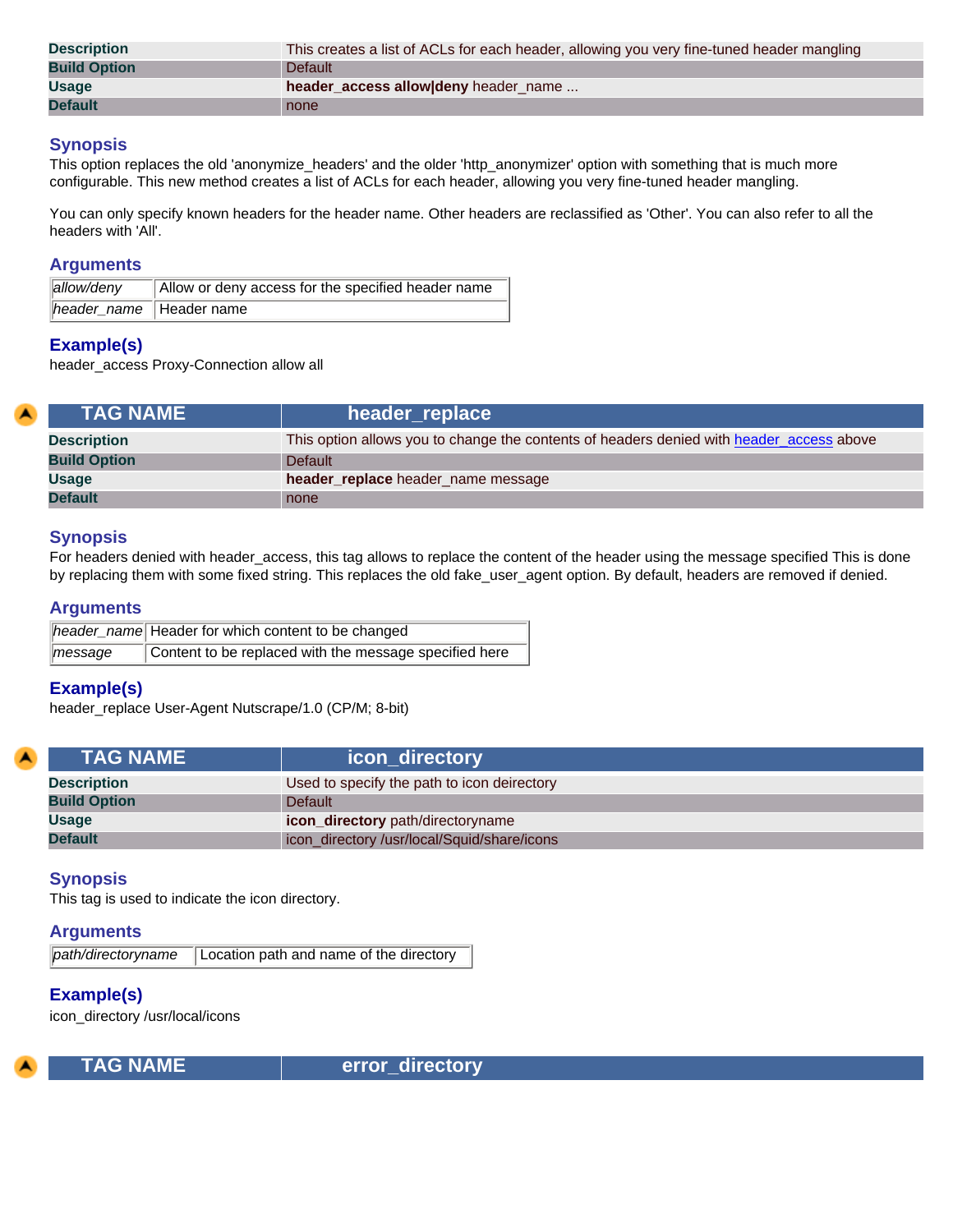| <b>Description</b>  | Defines path to your own error directory             |  |
|---------------------|------------------------------------------------------|--|
| <b>Build Option</b> | <b>Default</b>                                       |  |
| <b>Usage</b>        | error_directory path/directoryname                   |  |
| <b>Default</b>      | error directory/usr/local/Squid/share/errors/English |  |

Used to specify location and name of the error directory used.

### **Arguments**

|  | path/directoryname   Location path and name of the directory |
|--|--------------------------------------------------------------|
|--|--------------------------------------------------------------|

### **Example(s)**

error\_directory /usr/local/error

| <b>TAG NAME</b>     | maximum_single_addr_tries                                                                |
|---------------------|------------------------------------------------------------------------------------------|
| <b>Description</b>  | This sets the maximum number of connection attempts for a host that has only one address |
| <b>Build Option</b> | Default                                                                                  |
| <b>Usage</b>        | maximum_single_addr_tries number                                                         |
| <b>Default</b>      | maximum_single_addr_tries 3                                                              |

### **Synopsis**

If the host has more number of address (for multiple-address hosts), each address is tried once. The default value is three tries, the (not recommended) maximum is 255 tries.

Note: A warning message will be generated if it is set to a value greater than ten.

#### **Arguments**

*number* Number of tries

### **Example(s)**

maximum\_single\_addr\_tries 5

| <b>TAG NAME</b>     | snmp_port                                                                      |
|---------------------|--------------------------------------------------------------------------------|
| <b>Description</b>  | Squid serves statistics and status information via SNMP defined using this tag |
| <b>Build Option</b> | --enable-snmp                                                                  |
| <b>Usage</b>        | snmp port port number                                                          |
| <b>Default</b>      | snmp_port 3401                                                                 |

#### **Synopsis**

By default it listens to port 3401 on the machine. If you don't wish to use SNMP, set this to "0".

#### **Arguments**

**port\_number** Port where Squid binds the socket

### **Example(s)**

snmp\_port 3401



 **TAG NAME snmp\_access**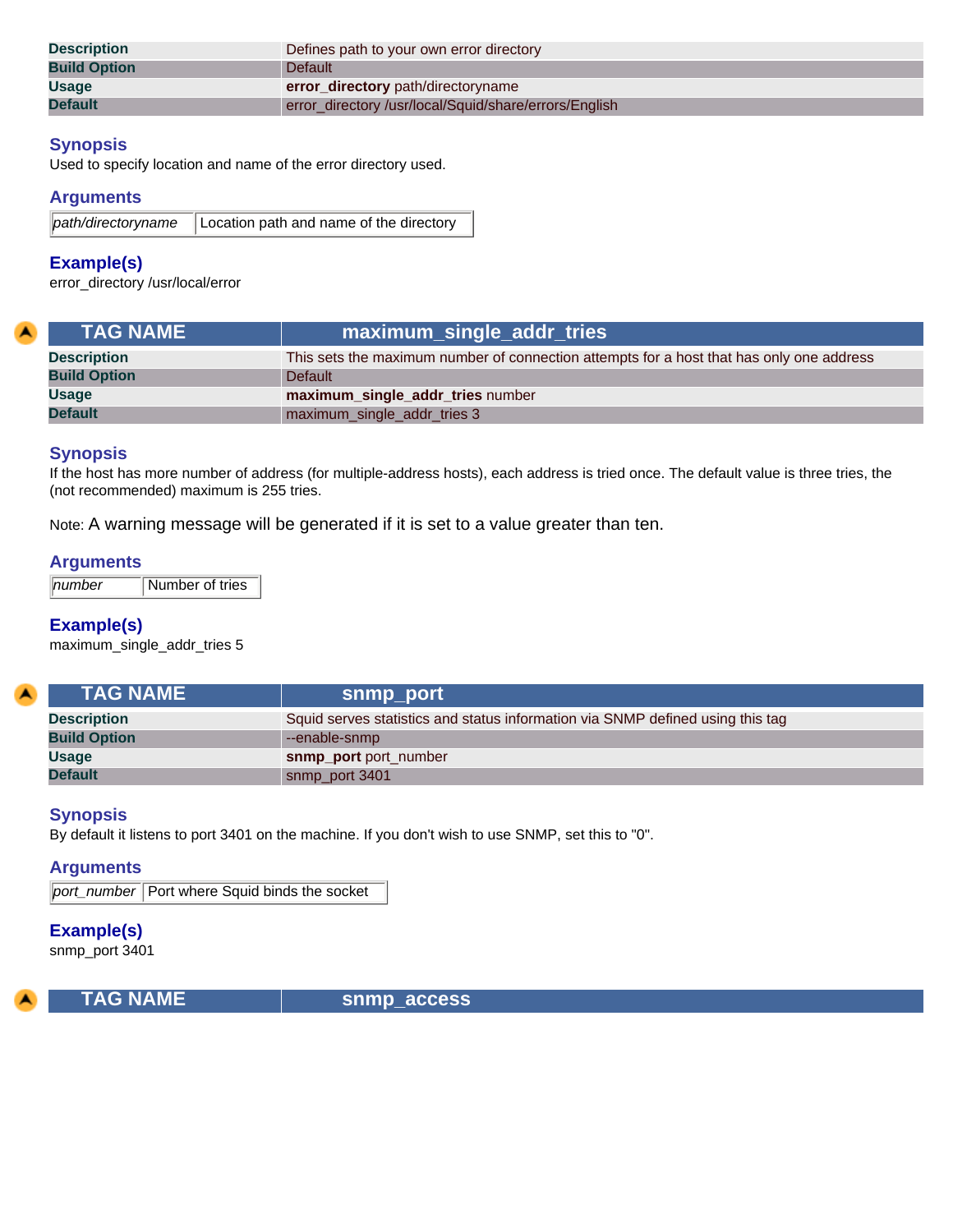| <b>Description</b>  | Access to SNMP port is controlled using this tag |
|---------------------|--------------------------------------------------|
| <b>Build Option</b> | --enable-snmp                                    |
| <b>Usage</b>        | snmp_access allow deny [!] aclname               |
| <b>Default</b>      | snmp_port 3401                                   |

All access to the agent is denied by default.

### **Arguments**

| allow/deny | Allow or deny access           |
|------------|--------------------------------|
| aclname    | Access list this should act on |

#### **Example(s)**

snmp\_access allow snmppublic localhost snmp\_access deny all

| <b>TAG NAME</b>     | snmp_incoming_address, snmp_outgoing_address                  |
|---------------------|---------------------------------------------------------------|
| <b>Description</b>  | Defines the interface for snmp incoming and outgoing requests |
| <b>Build Option</b> | --enable-snmp                                                 |
| <b>Usage</b>        | snmp_incoming_address ip_address                              |
|                     | snmp_outgoing_address ip_address                              |
| <b>Default</b>      | snmp_incoming_address 0.0.0.0                                 |
|                     | snmp_outgoing_address 255.255.255.255                         |

### **Synopsis**

The default *snmp\_incoming\_address* (0.0.0.0) is to listen on all available network interfaces. If *snmp\_outgoing\_address* is set to 255.255.255.255 (the default) then it will use the same socket as *snmp\_incoming\_address*. Only change this if you want to have SNMP replies sent using another address than where this Squid listens for SNMP queries.

Note: *snmp\_incoming\_address* and *snmp\_outgoing\_address* can not have the same value since they both use port 3401.

### **Arguments**

*ip\_address* | Incoming and outgoing interface address

### **Example(s)**

snmp\_incoming\_address 172.16.1.35 snmp\_outgoing\_address 172.16.1.36

| <b>TAG NAME</b>     | as whois server              |
|---------------------|------------------------------|
| <b>Description</b>  | This is to query AS numbers  |
| <b>Build Option</b> | <b>Default</b>               |
| <b>Usage</b>        | as whois server server name  |
| <b>Default</b>      | as whois server whois.ra.net |

### **Synopsis**

AS numbers are queried only when Squid starts up, not for every request.

## **Arguments**

*server\_name* Server name for which AS numbers to be queried

### **Example(s)**

as\_whois\_server ra.net



 **TAG NAME wccp\_router**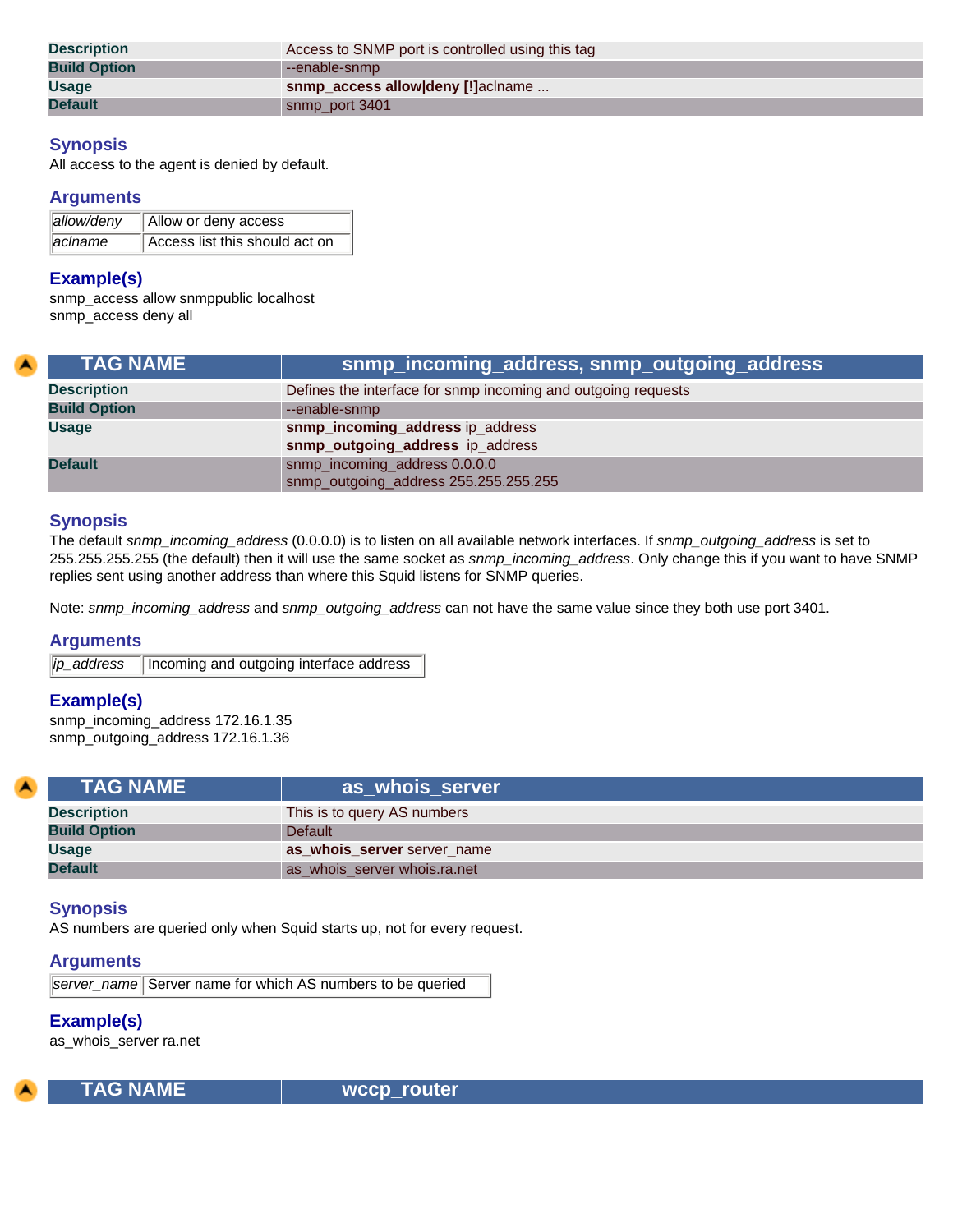| <b>Description</b>  | To define your WCCP "home" router for Squid |
|---------------------|---------------------------------------------|
| <b>Build Option</b> | <b>Default</b>                              |
| <b>Usage</b>        | wccp_router ip_address                      |
| <b>Default</b>      | wccp_router 0.0.0.0                         |

Setting the *wccp\_router* to 0.0.0.0 (the default) disables WCCP.

### **Arguments**

*ip\_address* ip address of the router

#### **Example(s)**

wccp\_router 172.16.1.100

| <b>TAG NAME</b>     | wccp_version                                                |
|---------------------|-------------------------------------------------------------|
| <b>Description</b>  | Used to specify the version of Cisco IOS used in the Router |
| <b>Build Option</b> | Default                                                     |
| <b>Usage</b>        | wccp_version version_number                                 |
| <b>Default</b>      | wccp version 4                                              |

### **Synopsis**

According to some users, Cisco IOS 11.2 only supports WCCP version 3. If you're using that version of IOS, change this value to 3.

#### **Arguments**

*version\_number* IOS version number

#### **Example(s)**

wccp\_router 172.16.1.100

| <b>TAG NAME \</b>   |                                                                             |
|---------------------|-----------------------------------------------------------------------------|
| <b>Description</b>  | Defines the interface through which WCCP requests will be sent and received |
| <b>Build Option</b> | Default                                                                     |
| <b>Usage</b>        | wccp_incoming_address ip_ddress                                             |
|                     | wccp_outgoing_address ip_ddress                                             |
| <b>Default</b>      | wccp_incoming_address 0.0.0.0                                               |
|                     | wccp_outgoing_address 255.255.255.255                                       |

### **Synopsis**

*wccp\_incoming\_address* - Use this option if you require WCCP messages to be received on only one interface. Do NOT use this option if you're unsure

how many interfaces you have, or if you know you have only one interface.

*wccp\_outgoing\_address* - Use this option if you require WCCP messages to be sent out on only one interface. Do NOT use this option if you're unsure

how many interfaces you have, or if you know you have only one interface.

The default behavior is to not bind to any specific address.

### **Arguments**

*ip\_address* Incoming and outgoing ip\_address

### **Example(s)**

wccp\_incoming\_address 172.16.1.36 wccp\_outgoing\_address 172.16.1.35

#### **Note**

*wccp\_incoming\_address*and *wccp\_outgoing\_address* can not have the same value since they both use port 2048.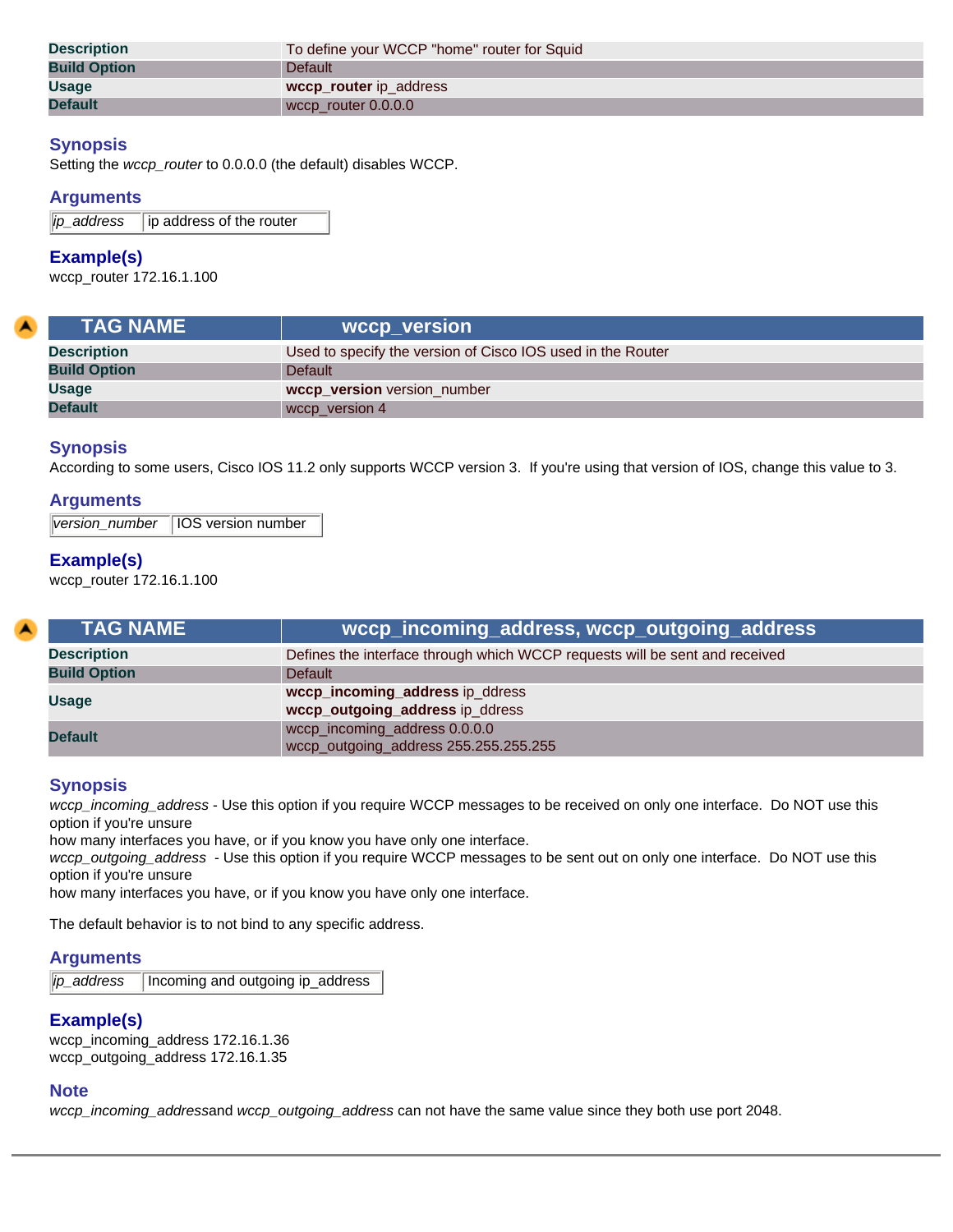# **DELAY POOL PARAMETERS**

Conceptually, delay pools are bandwidth limiters - "pools" of bandwidth that drain out as people browse the Web, and fill up at the rate specified - this can be thought of as a leaky bucket that is continually being filled. This is useful when bandwidth charges are in place, if we want to reduce bandwidth usage for web traffic.

Delay Pools can do wonders when combined with ACLs. These tags permit us to limit the bandwidth of certain requests, based on any criteria. Delay behavior is selected by ACLs (low and high priority traffic, staff Vs students or student Vs authenticated student or so on). In ISPs, delay pools can be implemented in a particular network to improve the quality of service. To enable this, Squid needs to be configured with the --enable-delay-pools option.

<span id="page-77-1"></span>

| $\blacktriangle$ | <b>TAG NAME</b>     | delay_pools                           |
|------------------|---------------------|---------------------------------------|
|                  | <b>Description</b>  | Used to specify number of delay pools |
|                  | <b>Built Option</b> | --enable-delay-pools                  |
|                  | <b>Usage</b>        | delay_pools number                    |
|                  | <b>Default</b>      | delay_pools 0                         |

### **Synopsis**

This represents the number of delay pools to be used. For example, if you have one class 2 delay pool and one class 3 delays pool, you have a total of 2 delay pools.

#### **Arguments**

**number** Number of delay pools

### **Example(s)**

delay\_pools 5

<span id="page-77-0"></span>

| <b>TAG NAME</b>     | delay_class                               |
|---------------------|-------------------------------------------|
| <b>Description</b>  | This defines the class of each delay pool |
| <b>Built Option</b> | --enable-delay-pools                      |
| <b>Usage</b>        | delay_class pool-number class-number      |
| <b>Default</b>      | none                                      |

### **Synopsis**

Class of the delay pool used is defined using this tag. There must be exactly one *delay\_class* line for each delay pool. There are five categories of delay classes.

| class 1 | Everything is limited by a single aggregate bucket.                                                                                                                                                                  |
|---------|----------------------------------------------------------------------------------------------------------------------------------------------------------------------------------------------------------------------|
| class 2 | Everything is limited by a single aggregate bucket as well as an "individual" bucket chosen from bits 25 through 32 of<br>the IP address.                                                                            |
| class 3 | Everything is limited by a single aggregate bucket as well as a "network" bucket chosen from bits 17 through 24 of the<br>IP address and a "individual" bucket chosen from bits 17 through 32 of the IP address.     |
|         | class 4 Everything in a class 3 delay pool, with an additional limit on a per user basis. This only takes effect if the username is<br>established in advance - by forcing authentication in your http_access rules. |
| class 5 | Requests are grouped according their tag (see external_acl_type tag= reply).                                                                                                                                         |

If an IP address is a.b.c.d

-> bits 25 through 32 are "d" -> bits 17 through 24 are "c"

-> bits 17 through 32 are "c \* 256 + d"

#### **Arguments**

| pool-number  | Delay pool number  |
|--------------|--------------------|
| class-number | Delay class number |

# **Example(s)**

delay\_pools 2 delay\_class 1 2 ( pool 1 is a class 2 pool)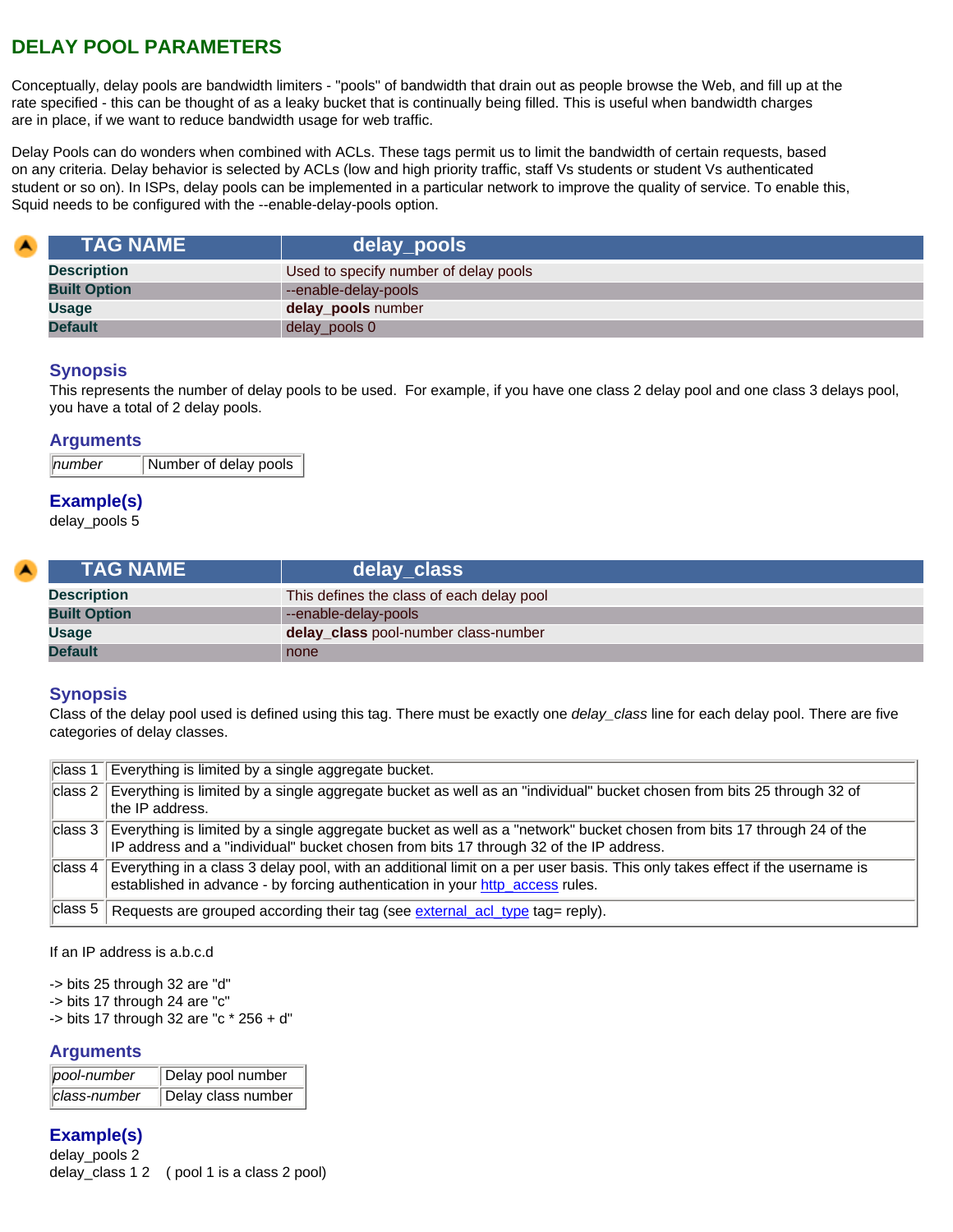| <b>TAG NAME</b>     | delay_access                                                    |
|---------------------|-----------------------------------------------------------------|
| <b>Description</b>  | This is used to determine which delay pool a request falls into |
| <b>Built Option</b> | --enable-delay-pools                                            |
| <b>Usage</b>        | delay_access delay_pool allow/deny domainname                   |
| <b>Default</b>      | none                                                            |

The first matched delay pool is always used, i.e., if a request falls into delay pool number one, no more delay are checked, otherwise the rest are checked

in order of their delay pool number until they have all been checked.

#### **Arguments**

| delay_pool | Delay pool number                    |
|------------|--------------------------------------|
| allow/deny | Allow or deny access                 |
| domainname | Domain name on which this should act |

## **Example(s)**

If you want some\_big\_clients in delay pool 1 and lotsa\_little\_clients in delay pool 2:

delay\_access 1 allow some\_big\_clients delay\_access 1 deny all delay\_access 2 allow lotsa\_little\_clients delay\_access 2 deny all delay\_access 3 allow authenticated\_clients

| <b>TAG NAME</b>     | delay_parameters                                                                            |
|---------------------|---------------------------------------------------------------------------------------------|
| <b>Description</b>  | Defines the parameters for a delay pool                                                     |
| <b>Built Option</b> | --enable-delay-pools                                                                        |
| Usage               | delay_parameters pool aggregate (In general). For detailed format refer usage syntax bellow |
| <b>Default</b>      | none                                                                                        |

### **Synopsis**

Using this tag, delay parameters for each each delay pool has a number of "buckets" associated with it, as explained in the description of [delay\\_class](#page-77-0).

| Usage syntax for each class: |                                                                 |
|------------------------------|-----------------------------------------------------------------|
|                              | class 1 delay_parameters pool aggregate                         |
|                              | class 2 delay_parameters pool aggregate individual              |
|                              | class 3 delay_parameters pool aggregate network individual      |
|                              | class 4 delay_parameters pool aggregate network individual user |
|                              | class 5 delay_parameters pool tag                               |

A pair of delay parameters is written restore/maximum, where restore is the number of bytes (not bits - modem and network speeds are usually quoted in

bits) per second placed into the bucket, and maximum is the maximum number of bytes which can be in the bucket at any time.

#### **Arguments**

| pool            | Delay pool number - ie, a number between 1 and the number specified in delay pools as used in delay class lines. |
|-----------------|------------------------------------------------------------------------------------------------------------------|
| aggregate       | the "delay parameters" for the aggregate bucket (class 1, 2, 3).                                                 |
| lindividual     | the "delay parameters" for the network buckets (class 3).                                                        |
| luser           | user on which this condition is applied                                                                          |
| $\parallel$ tag | the delay parameters for the tag buckets (class 5).                                                              |

### **Example(s)**

If delay pool number 1 is a class 2 delay pool is being used to strictly limit each host to 64kbps (plus overheads), with no overall limit, the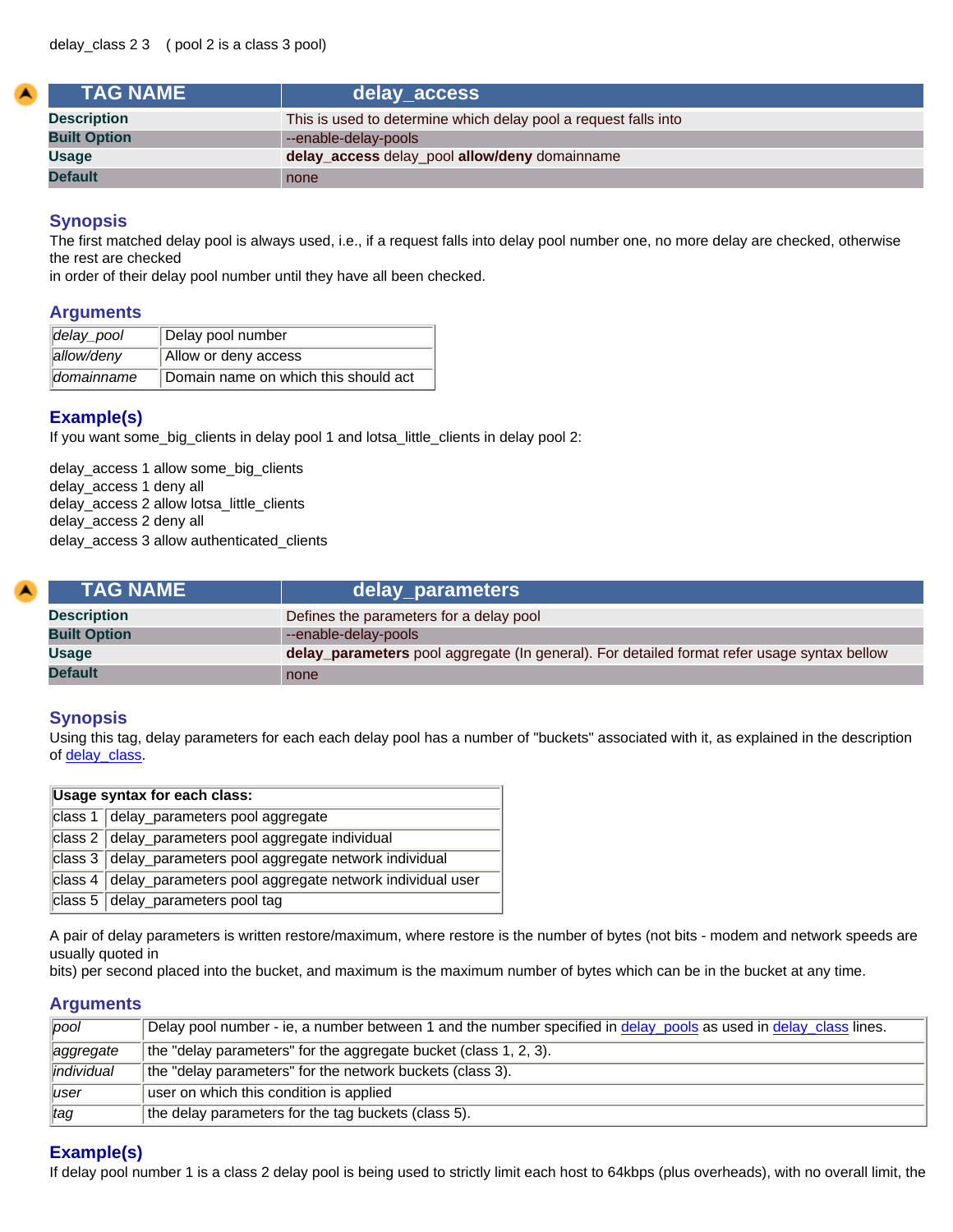usage is, delay\_parameters 1 -1/-1 8000/8000

For a class 4 delay pool, each user will be limited to 128 Kbs no matter how many workstations they are logged into: delay\_parameters 4 32000/32000 8000/8000 600/64000 16000/16000

| <b>TAG NAME</b>     | delay_initial_bucket_level                                                                                                        |
|---------------------|-----------------------------------------------------------------------------------------------------------------------------------|
| <b>Description</b>  | Used to determine how much data is put in each bucket when Squid starts, is reconfigured,<br>or first notices a host accessing it |
| <b>Built Option</b> | --enable-delay-pools                                                                                                              |
| <b>Usage</b>        | delay_initial_bucket_level percent(0-100)                                                                                         |
| <b>Default</b>      | delay_initial_bucket_level 50                                                                                                     |

#### **Synopsis**

The initial bucket percentage is used to determine how much is put in each bucket when Squid starts, is reconfigured, or first notices a host accessing it. In class 2 and class 3, individual hosts and networks only have buckets associated with them once they have been "seen" by Squid

#### **Arguments**

```
percent | Initial bucket level in percentage
```
### **Example(s)**

delay\_initial\_bucket\_level 20

| <b>TAG NAME</b>     | incoming_icp_average, incoming_http_average,<br>incoming_dns_average, min_icp_poll_cnt,<br>min_dns_poll_cnt, min_http_poll_cnt                 |
|---------------------|------------------------------------------------------------------------------------------------------------------------------------------------|
| <b>Description</b>  | Using these tags, average number of ICP, HTTP requests, their polling rates can be specified                                                   |
| <b>Built Option</b> | --enable-delay-pools                                                                                                                           |
| <b>Usage</b>        | Tagname number                                                                                                                                 |
| <b>Default</b>      | incoming_icp_average 6<br>incoming_http_average 4<br>incoming_dns_average 4<br>min_icp_poll_cnt 8<br>min_dns_poll_cnt 8<br>min_http_poll_cnt 8 |

#### **Synopsis**

INCOMING sockets are the ICP and HTTP ports. Squid need to check these fairly regularly, but how often? When the load increases, Squid want to check the incoming sockets more often. If Squid have a lot of incoming ICP, then it needs to check these sockets more than if we just have HTTP. These change of algorithms by Squid are decided by these tags.

#### **Arguments**

*Number* Number to change the algorithm used by Squid

#### **Example(s)**

incoming\_icp\_average 3 incoming\_http\_average 2 incoming\_dns\_average 3 min\_icp\_poll\_cnt 8 min\_dns\_poll\_cnt 6 min\_http\_poll\_cnt 6



 **TAG NAME max\_open\_disk\_fds**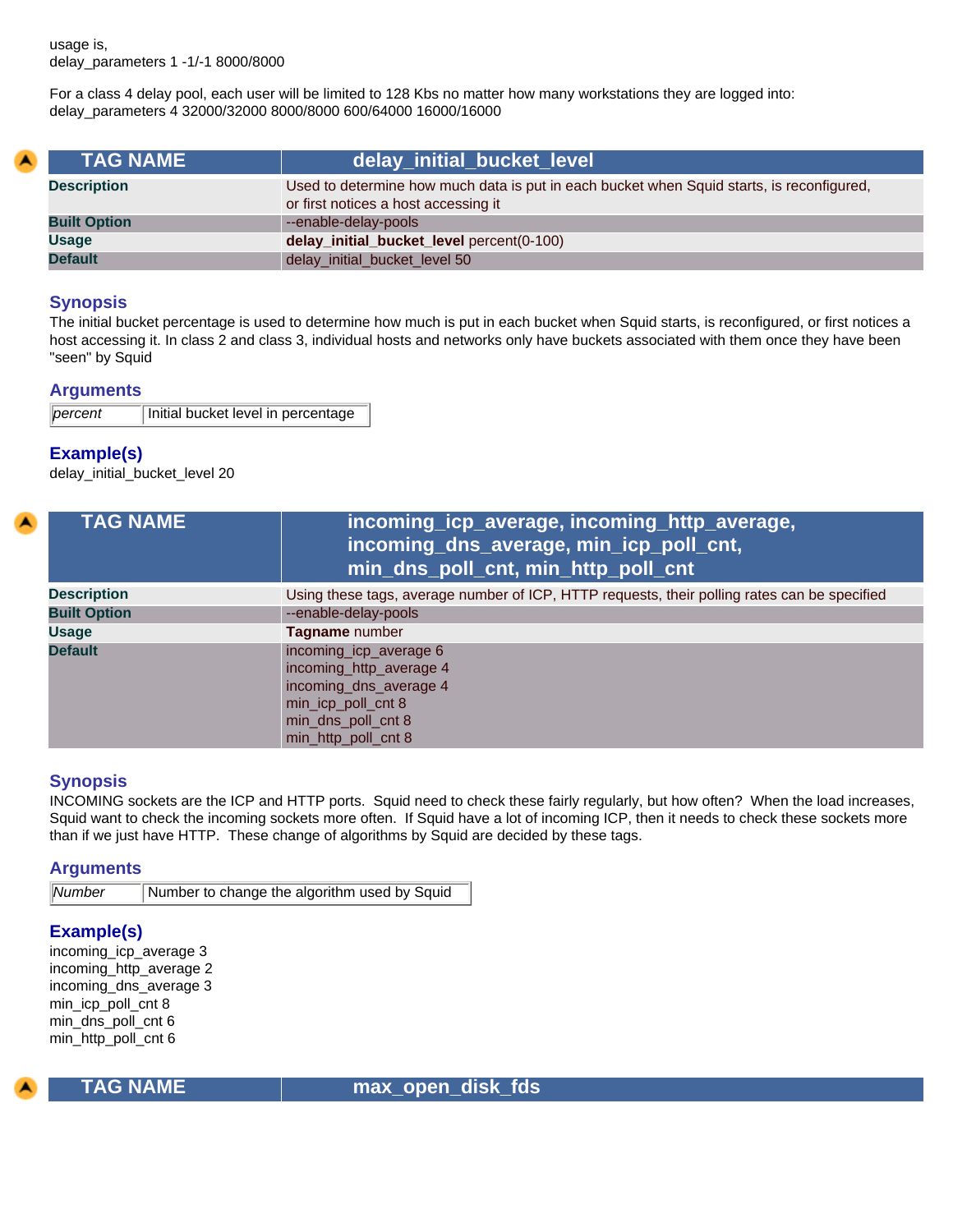| <b>Description</b>  | Defines number of file descriptors to be handled directly |
|---------------------|-----------------------------------------------------------|
| <b>Built Option</b> | Default                                                   |
| <b>Usage</b>        | max open disk fds number                                  |
| <b>Default</b>      | max_open_disk_fds 0                                       |

To avoid having disk as the I/O bottleneck Squid can optionally bypass the on-disk cache if more than this amount of disk file descriptors are open.

A value of 0 indicates no limit.

#### **Arguments**

| $\parallel$ number | Maximum number of file descriptors |
|--------------------|------------------------------------|
|                    |                                    |

### **Example(s)**

max\_open\_disk\_fds 5

| <b>TAG NAME</b>     | offline mode                                                   |
|---------------------|----------------------------------------------------------------|
| <b>Description</b>  | When enabled, Squid will never try to validate cached objects. |
| <b>Built Option</b> | Default                                                        |
| <b>Usage</b>        | offline_mode on off                                            |
| <b>Default</b>      | offline mode off                                               |

#### **Synopsis**

offline\_mode gives access to more cached information than the proposed feature would allow (stale cached versions, where the origin server should have been contacted).

#### **Arguments**

| <b>TAG NAME</b>     | uri whitespace                                                                                   |
|---------------------|--------------------------------------------------------------------------------------------------|
| <b>Description</b>  | Used to specify the action of Squid when the requests that have whitespace characters in the URI |
| <b>Built Option</b> | <b>Default</b>                                                                                   |
| <b>Usage</b>        | uri whitespace action                                                                            |
| <b>Default</b>      | uri_whitespace strip                                                                             |

#### **Synopsis**

When the requested URL's contains whitespaces, them this tag is used to specify the action of Squid on that URL's. Actions are shown in the table below.

| <b>Actions:</b> |                                                                                                                                                                                                             |  |
|-----------------|-------------------------------------------------------------------------------------------------------------------------------------------------------------------------------------------------------------|--|
| strip           | The whitespace characters are stripped out of the URL. This is the behavior recommended by RFC2396.                                                                                                         |  |
| deny            | The request is denied. The user receives an "Invalid Request" message.                                                                                                                                      |  |
| allow           | The request is allowed and the URI is not changed. The whitespace characters remain in the URI. Note the<br>whitespace is passed to redirector processes if they are in use.                                |  |
|                 | encode The request is allowed and the whitespace characters are encoded according to RFC1738. This could be considered<br>a violation of the HTTP/1.1 RFC because proxies are not allowed to rewrite URI's. |  |
| chop            | The request is allowed and the URI is chopped at the first whitespace. This might also be considered a violation.                                                                                           |  |

## **Arguments**

| acion <br>Action of Squid on identifying the white spaces |  |
|-----------------------------------------------------------|--|
|-----------------------------------------------------------|--|

# **Example(s)**

uri\_whitespace deny

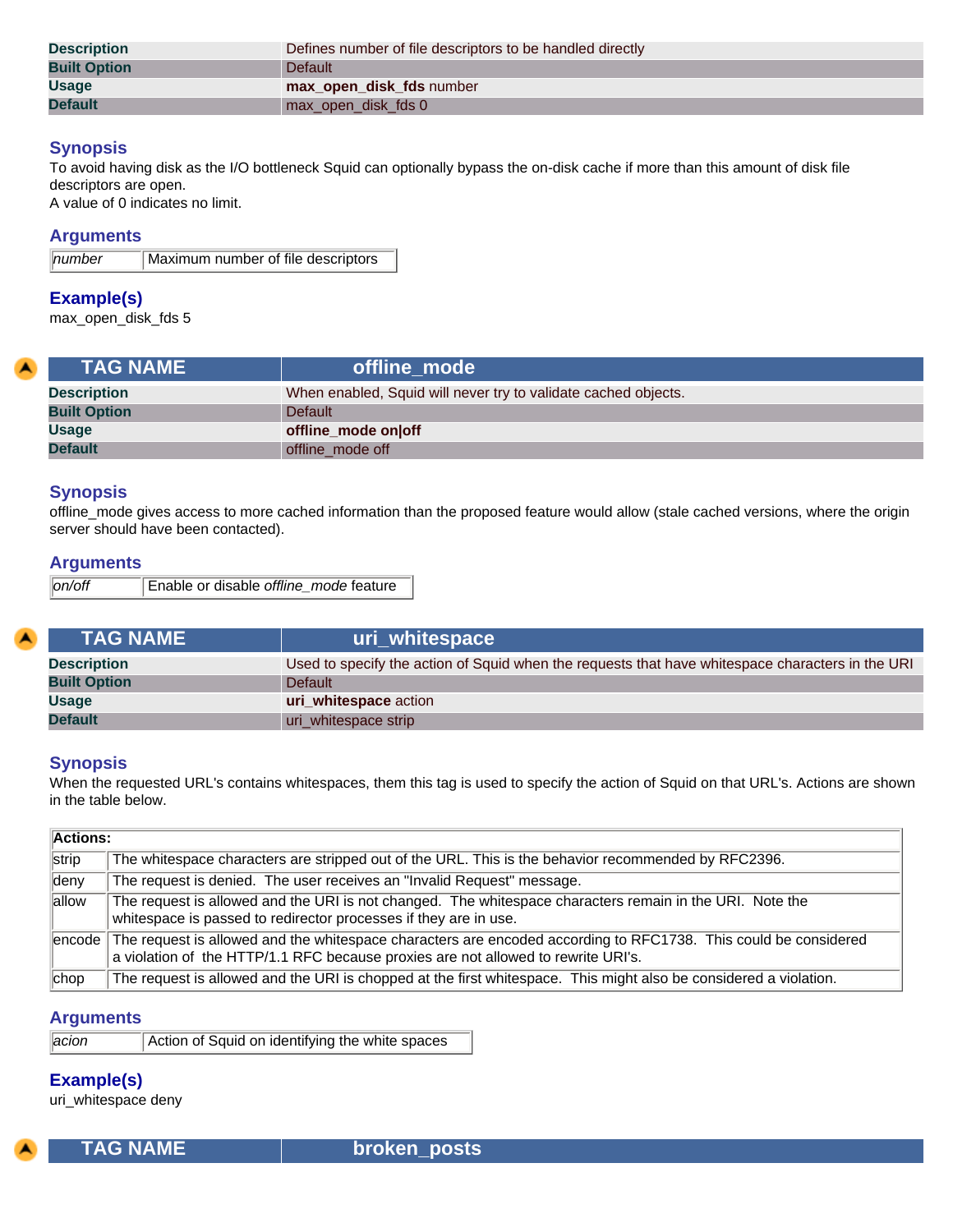| <b>Description</b>  | A list of ACL elements which, if matched, causes Squid to send an extra CRLF pair after the body<br>of a PUT/POST<br>request |
|---------------------|------------------------------------------------------------------------------------------------------------------------------|
| <b>Built Option</b> | <b>Default</b>                                                                                                               |
| <b>Usage</b>        | broken_posts allow deny aclname                                                                                              |
| <b>Default</b>      | none                                                                                                                         |

Squid will send an extra CLRF pair after the body of a PUT/POST request for the access list specified is matched. Some HTTP servers has broken implementations of PUT/POST, and rely on an extra CRLF pair sent by some WWW clients.

#### **Arguments**

| allow/deny | Allow or deny access list |
|------------|---------------------------|
| aclname    | Access list name          |

## **Example(s)**

acl buggy\_server url\_regex ^http://.... broken\_posts allow buggy\_server

<span id="page-81-0"></span>

| <b>TAG NAME</b>     | mcast miss addr                                                                          |
|---------------------|------------------------------------------------------------------------------------------|
| <b>Description</b>  | When enabled, every "cache miss" URL will be sent out on the specified multicast address |
| <b>Built Option</b> | -DMULTICAST MISS STREAM                                                                  |
| <b>Usage</b>        | mcast_miss_addr ip_address                                                               |
| <b>Default</b>      | mcast miss addr 255.255.255.255                                                          |

### **Synopsis**

You will be needing the "cache miss" URL to be sent on a specified multicast address. This tag provides the option.

Note: Do not enable this option unless you are are absolutely certain you understand what you are doing.

### **Arguments**

|  | ip_address   ip address through which the URL to be sent |
|--|----------------------------------------------------------|
|  |                                                          |

### **Example(s)**

mcast\_miss\_addr 172.16.1.255

| <b>TAG NAME</b>     | mcast miss ttl                                                                                         |
|---------------------|--------------------------------------------------------------------------------------------------------|
| <b>Description</b>  | Defines time-to-live value for packets multicasted when multicasting off cache miss URLs is<br>enabled |
| <b>Built Option</b> | -DMULTICAST MISS TTL                                                                                   |
| <b>Usage</b>        | mcast_miss_ttl time-units                                                                              |
| <b>Default</b>      | mcast_miss_ttl 16                                                                                      |

### **Synopsis**

The value specified in this tag specifies the time-to-live period for packets multicated when multicasting off cache miss URLs is enabled. By default this is set to 'site scope', i.e. 16.

### **Arguments**

*time-units* Time to Live period

**Example(s)**

mcast\_miss\_ttl 10



TAG NAME **now assumiss\_port**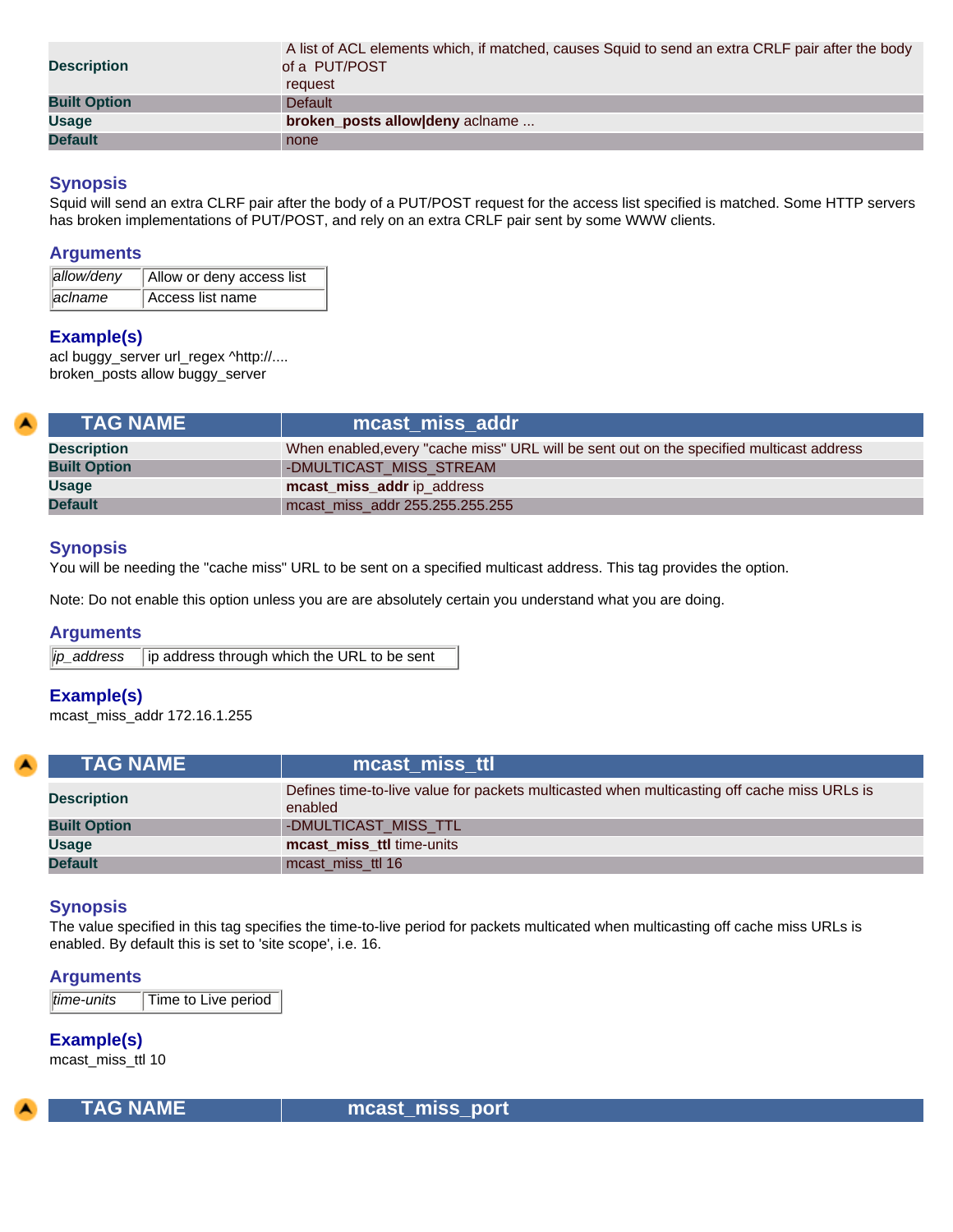| <b>Description</b>  | Used to define the port number to be used in conjunction with meast_miss_addr. |
|---------------------|--------------------------------------------------------------------------------|
| <b>Built Option</b> | -DMULTICAST MISS STREAM                                                        |
| <b>Usage</b>        | mcast miss port portnumber                                                     |
| <b>Default</b>      | mcast miss port 3135                                                           |

Port to be used for *mcast\_miss\_addr*.

Note: This tag is used only when you enable *mcast\_miss\_addr*.

**Arguments**

*portnumber* Port number on which Squid binds the socket

## **Example(s)**

mcast\_miss\_port 3100

| <b>TAG NAME</b>     | mcast_miss_encode_key                                        |
|---------------------|--------------------------------------------------------------|
| <b>Description</b>  | This is the encryption key used in the multicast miss stream |
| <b>Built Option</b> | -DMULTICAST MISS STREAM                                      |
| <b>Usage</b>        | mcast_miss_encode_key key                                    |
| <b>Default</b>      | mcast_miss_encode_key XXXXXXXXXXXXXXXX                       |

### **Synopsis**

The URLs that are sent in the multicast miss stream are encrypted. This is the encryption key.

### **Arguments**

*key* Encription key to be used

| <b>TAG NAME</b>     | nonhierarchical direct                                           |
|---------------------|------------------------------------------------------------------|
| <b>Description</b>  | Enable/disable Squid to send non-hierarchial requests to parents |
| <b>Built Option</b> | <b>Default</b>                                                   |
| <b>Usage</b>        | nonhierarchical_direct on off                                    |
| <b>Default</b>      | nonhierarchical direct on                                        |

## **Synopsis**

By default, Squid will send any non-hierarchical requests (matching hierarchy\_stoplist or not cacheable request type) direct to origin servers. If you set this to off, then Squid will prefer to send these requests to parents. Note that in most configurations, by turning this off you will only add latency to this request without any improvement in global hit ratio. If you are inside a firewall then see [never\\_direct](#page-72-2) instead of this directive.

#### **Arguments**

| Enable or disable sending non-hierarchal requests<br> on/off |
|--------------------------------------------------------------|
|--------------------------------------------------------------|

| <b>TAG NAME</b>     | prefer direct                                              |
|---------------------|------------------------------------------------------------|
| <b>Description</b>  | For enabling Squid to use parent if direct going is failed |
| <b>Built Option</b> | Default                                                    |
| <b>Usage</b>        | prefer_direct on off                                       |
| <b>Default</b>      | prefer_direct off                                          |

## **Synopsis**

Normally Squid tries to use parents for most requests. If you by some reason like it to first try going direct and only use a parent if going direct fails then set this to on.

By combining *nonhierarchical\_direct off* and *prefer\_direct on* you can set up Squid to use a parent as a backup path if going direct fails.

### **Arguments**

| on/off | Enable or disable preferer_direct option |
|--------|------------------------------------------|
|        |                                          |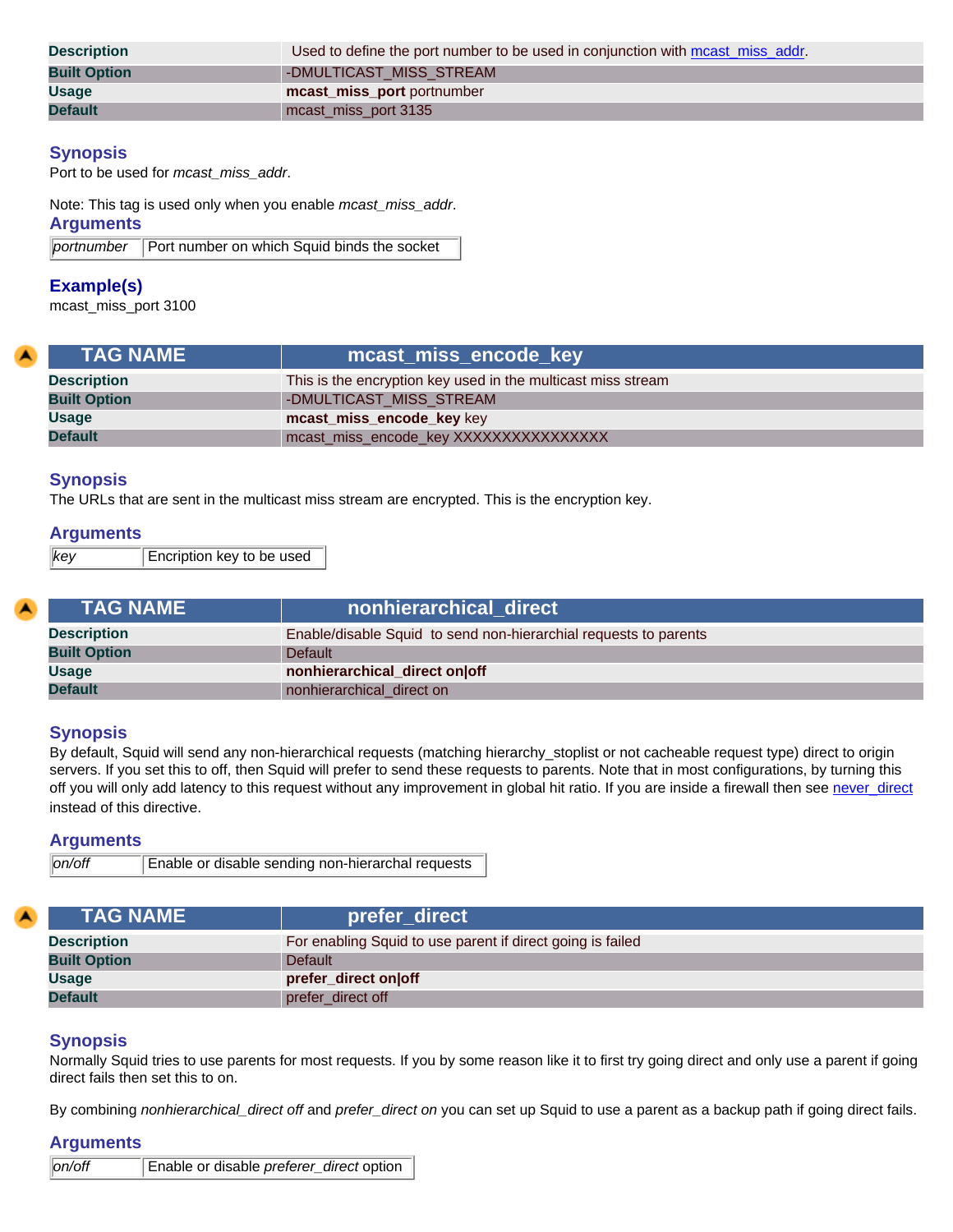| <b>LTAG NAME \</b>  | strip_query_terms                       |
|---------------------|-----------------------------------------|
| <b>Description</b>  | For tripping query items before logging |
| <b>Built Option</b> | <b>Default</b>                          |
| <b>Usage</b>        | strip_query_terms on off                |
| <b>Default</b>      | strip_query_terms on                    |

Squid by default does not log query parameters. These parameters are however forwarded to the server verbatim. If we want to enable logging of query parameters, the *strip\_query\_terms* directive can be used.

By default, Squid strips query terms from requested URLs before logging. This protects your user's privacy

#### **Arguments**

| on/off | Enable or disable query parameters from logging |
|--------|-------------------------------------------------|
|        |                                                 |

| <b>TAG NAME</b>     | coredump_dir                                       |
|---------------------|----------------------------------------------------|
| <b>Description</b>  | Squid leaves core files in the directory specified |
| <b>Built Option</b> | <b>Default</b>                                     |
| <b>Usage</b>        | <b>coredump_dir</b> directory                      |
| <b>Default</b>      | coredump_dir none                                  |

#### **Synopsis**

By default Squid leaves core files in the directory from where it was started. If you set *coredump\_dir* to a directory that exists, Squid will chdir() to that directory at startup and coredump files will be left there.

#### **Arguments**

| directory | Directory for used for core dump |
|-----------|----------------------------------|
|-----------|----------------------------------|

### **Example(s)**

coredump\_dir /usr/local

| <b>TAG NAME</b>     | redirector_bypass              |
|---------------------|--------------------------------|
| <b>Description</b>  | Used for bypassing the request |
| <b>Built Option</b> | <b>Default</b>                 |
| <b>Usage</b>        | redirector_bypass on off       |
| <b>Default</b>      | redirector_bypass off          |

#### **Synopsis**

When this is 'on', a request will not go through the redirector if all redirectors are busy. If this is 'off' and the redirector queue grows too large, Squid will exit with a FATAL error and ask you to increase the number of redirectors. You should only enable this if the redirectors are not critical to your caching system. If you use redirectors for access control, and you enable this option, then users may have access to pages that they should not be allowed to request.

#### **Arguments**

*on/off* Enable or disable *redirector\_bypass*

**TAG NAME ignore unknown nameservers**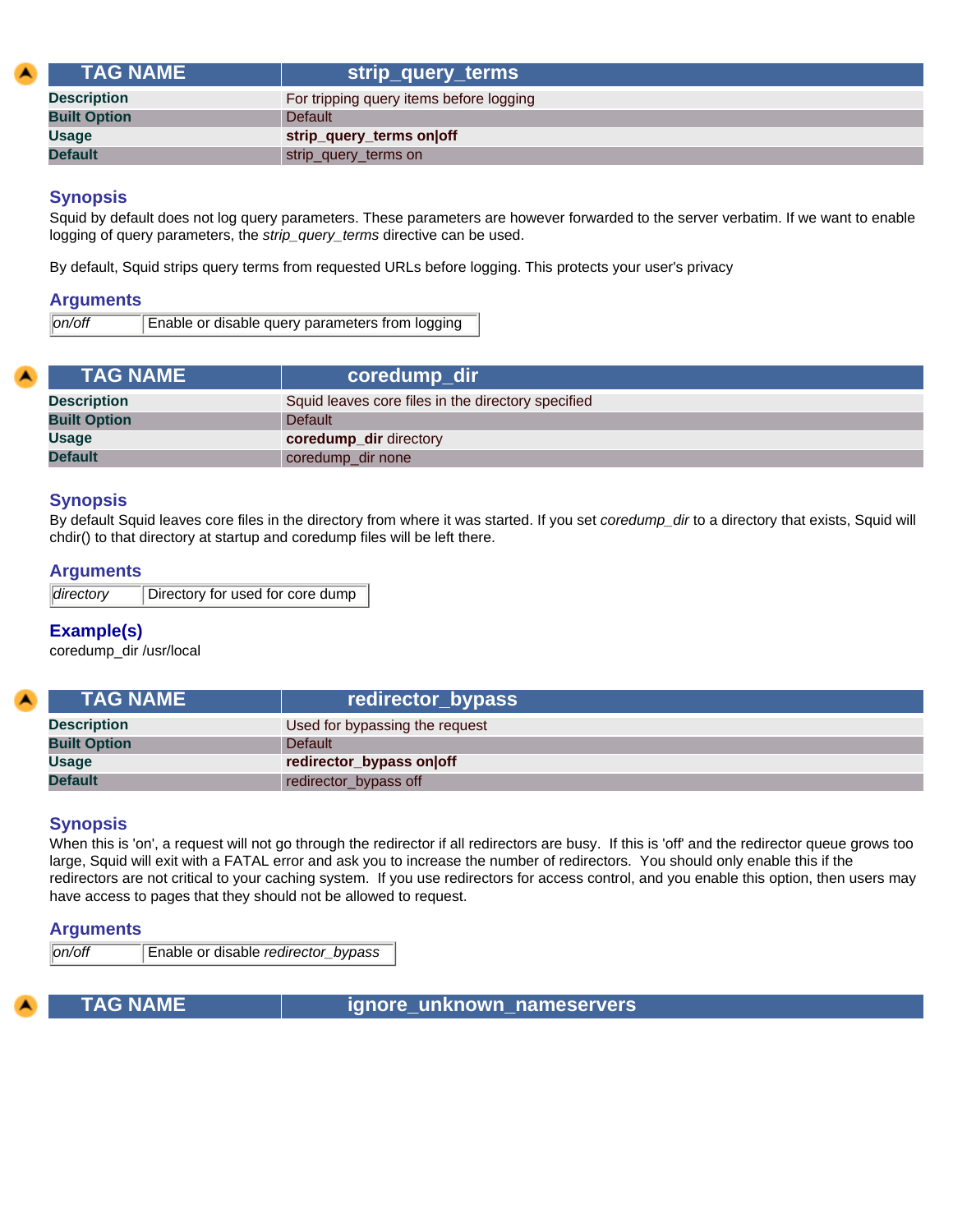| <b>Description</b>  | Enable or disable responses from unknown nameservers |  |
|---------------------|------------------------------------------------------|--|
| <b>Built Option</b> | <b>Default</b>                                       |  |
| <b>Usage</b>        | ignore unknown nameservers on off                    |  |
| <b>Default</b>      | ignore unknown nameservers on                        |  |

By default Squid checks that DNS responses are received from the same IP addresses that they are sent to. If they don't match, Squid ignores the response and writes a warning message to cache.log. You can allow responses from unknown nameservers by setting this option to 'off'.

#### **Arguments**

*on/off* Enable or disable

| <b>TAG NAME</b>     | digest_generation                                                             |
|---------------------|-------------------------------------------------------------------------------|
| <b>Description</b>  | This controls whether the server will generate a Cache Digest of its contents |
| <b>Built Option</b> | --enable-cache-digests                                                        |
| <b>Usage</b>        | digest_generation on off                                                      |
| <b>Default</b>      | digest_generation on                                                          |

#### **Synopsis**

This tag enables or disable the server generating a cache digest of its contents. By default, Cache Digest generation is enabled if Squid is compiled with USE\_CACHE\_DIGESTS defined.

#### **Arguments**

| on/off | Enable or disable the server generating a cache digest of its contents |
|--------|------------------------------------------------------------------------|
|        |                                                                        |

| <b>TAG NAME</b>     | digest_bits_per_entry                                                                  |
|---------------------|----------------------------------------------------------------------------------------|
| <b>Description</b>  | Defines number of bits of server's cache digest to be associated with the digest entry |
| <b>Built Option</b> | --enable-cache-digests                                                                 |
| <b>Usage</b>        | digest_bits_per_entry number                                                           |
| <b>Default</b>      | digest_bits_per_entry 5                                                                |

### **Synopsis**

This is the number of bits of the server's Cache Digest which will be associated with the Digest entry for a given HTTP Method and URL (public key) combination.

#### **Arguments**

| $\parallel$ number | Number of bits per entry |
|--------------------|--------------------------|
|                    |                          |

#### **Example(s)**

digest\_bits\_per\_entry 5

| <b>TAG NAME</b>     | digest_rebuild_period                                       |
|---------------------|-------------------------------------------------------------|
| <b>Description</b>  | This is the number of seconds between Cache Digest rebuilds |
| <b>Built Option</b> | --enable-cache-digests                                      |
| <b>Usage</b>        | digest_rebuild_period time(seconds)                         |
| <b>Default</b>      | digest_rebuild_period 1 hour                                |

### **Synopsis**

This tag defines the time period between successive cache digest rebuilds.

### **Arguments**

*time* Time period between rebuilds

**Example(s)** digest\_rebuild\_period 2 hour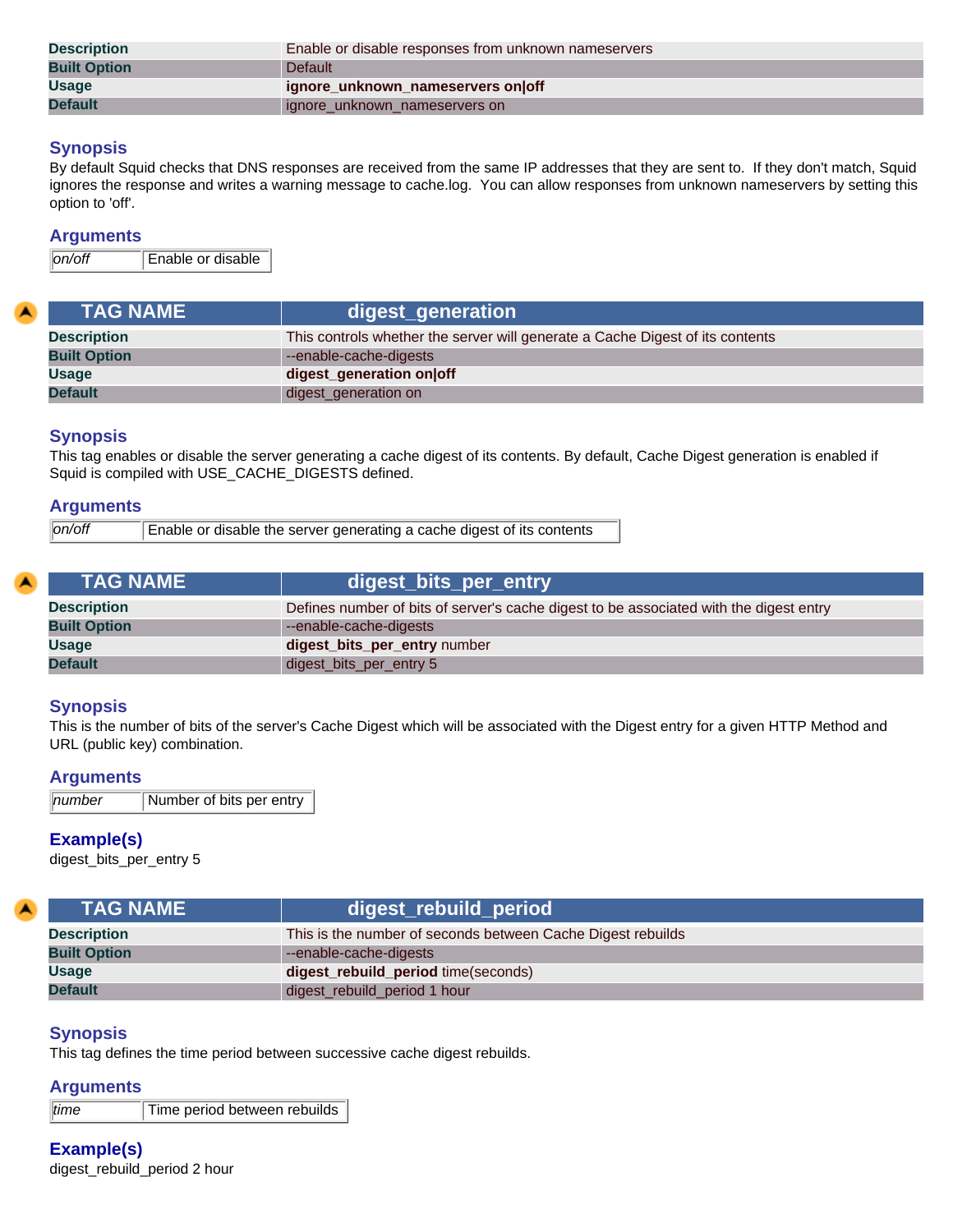| <b>TAG NAME</b>     | digest_rewrite_period                                              |
|---------------------|--------------------------------------------------------------------|
| <b>Description</b>  | This is the number of seconds between Cache Digest writes to disk. |
| <b>Built Option</b> | --enable-cache-digests                                             |
| <b>Usage</b>        | digest_rewrite_period time(seconds)                                |
| <b>Default</b>      | digest_rewrite_period 1 hour                                       |

This tag specifies the time period between successive writing to disk by cache digest .

#### **Arguments**

| time | Time period between successive writes |  |
|------|---------------------------------------|--|

### **Example(s)**

digest\_rewrite\_period 2 hour

| <b>TAG NAME</b>     | digest_swapout_chunk_size                                                  |
|---------------------|----------------------------------------------------------------------------|
| <b>Description</b>  | This is the number of bytes of the Cache Digest to write to disk at a time |
| <b>Built Option</b> | --enable-cache-digests                                                     |
| Usage               | digest_swapout_chunk_size bytes                                            |
| <b>Default</b>      | digest_swapout_chunk_size 4096 bytes                                       |

#### **Synopsis**

Using this tag, total number of bytes to be written to the disk at a time by the cache digest is specified.

### **Arguments**

| bytes | Total number of bytes to be written to the disk in single time |
|-------|----------------------------------------------------------------|
|       |                                                                |

#### **Example(s)**

digest\_swapout\_chunk\_size 2048 bytes

| <b>TAG NAME</b>     | digest_rebuild_chunk_percentage                                           |
|---------------------|---------------------------------------------------------------------------|
| <b>Description</b>  | This specifies the percentage of the Cache Digest to be scanned at a time |
| <b>Built Option</b> | --enable-cache-digests                                                    |
| <b>Usage</b>        | digest_rebuild_chunk_percentage percent(0-100)                            |
| <b>Default</b>      | digest_rebuild_chunk_percentage 10                                        |

### **Synopsis**

Using this tag, we can specify the percentage of the cache disgest to be scanned at a time.

## **Arguments**

*percent* Percentage of cache digest to be scanned at a time

# **Example(s)**

digest\_rebuild\_chunk\_percentage 20

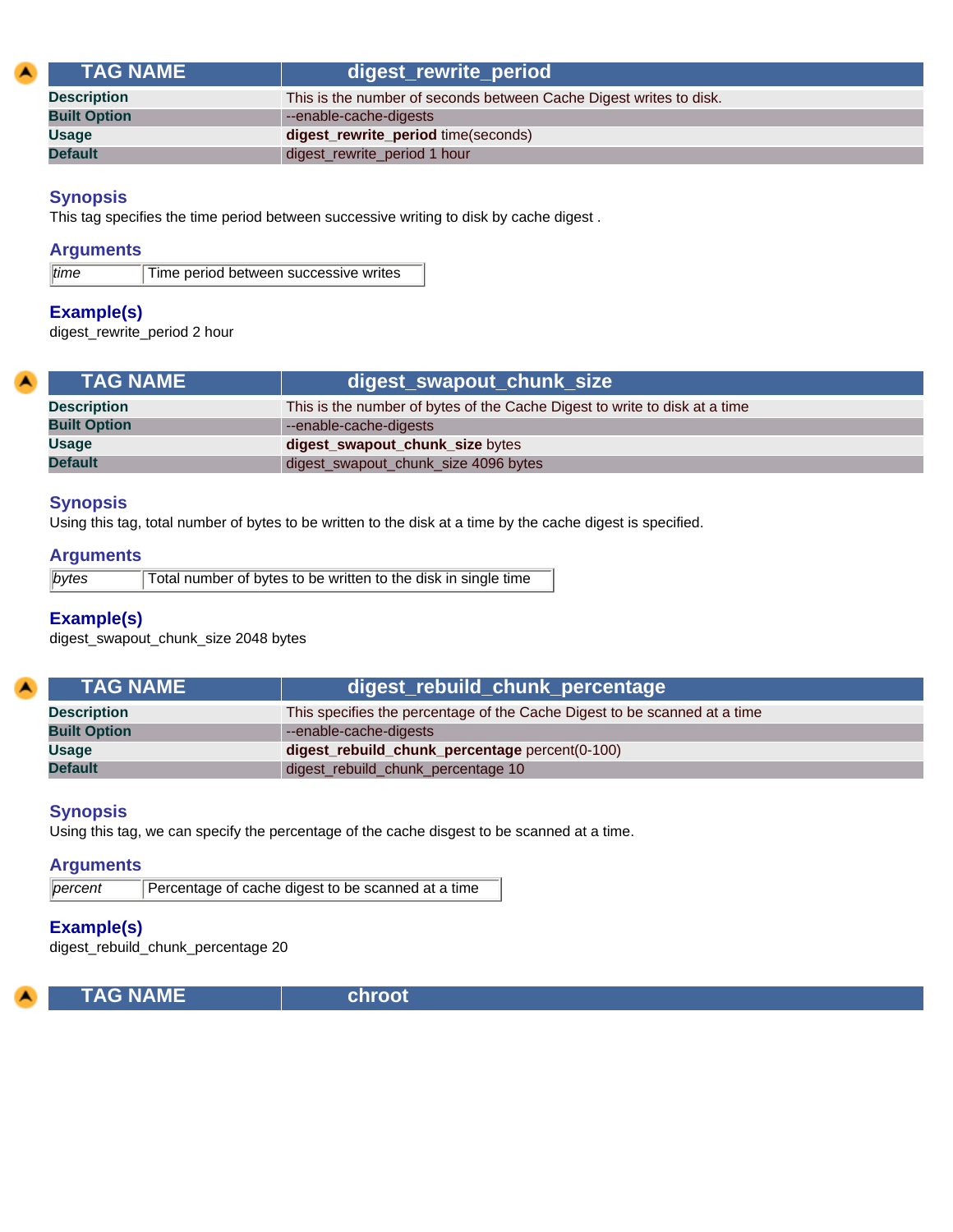| <b>Description</b>  | Use this to have Squid do a chroot() while initializing |  |
|---------------------|---------------------------------------------------------|--|
| <b>Built Option</b> | <b>Default</b>                                          |  |
| <b>Usage</b>        | chroot                                                  |  |
| <b>Default</b>      | none                                                    |  |

Squid by default does not fully drop root privileges because it may be required during reconfigure.So use this directive to have Squid do a chroot() while initializing. This also causes Squid to fully drop root privileges after initializing . Squid only drops all root privilegies when chroot\_dir is used. Without chroot\_dir it runs as root with effective user nobody. This means, for example, that if you use a HTTP port less than 1024 and try to reconfigure, you will get an error.

### **Example(s)**

chroot

| <b>TAG NAME</b>     | client_persistent_connections,<br>server_persistent_connections      |  |
|---------------------|----------------------------------------------------------------------|--|
| <b>Description</b>  | Enable/disable persistent connection support for clients and servers |  |
| <b>Built Option</b> | <b>Default</b>                                                       |  |
| <b>Usage</b>        | client_persistent_connections on off                                 |  |
|                     | server_persistent_connections on off                                 |  |
| <b>Default</b>      | client_persistent_connections on                                     |  |
|                     | server_persistent_connections on                                     |  |

### **Synopsis**

By default, Squid uses persistent connections (when allowed) with its clients and servers. You can use these options to disable persistent connections with clients and/or servers.

#### **Arguments**

| on/off | Enable or disable persistent connections |
|--------|------------------------------------------|
|        |                                          |

| <b>TAG NAME</b>     | pipeline_prefetch                                                                                        |  |
|---------------------|----------------------------------------------------------------------------------------------------------|--|
| <b>Description</b>  | Used to boost the performance of pipelined requests to closer match that of a non-proxied<br>environment |  |
| <b>Built Option</b> | Default                                                                                                  |  |
| <b>Usage</b>        | pipeline_prefetch on off                                                                                 |  |
| <b>Default</b>      | pipeline_prefetch off                                                                                    |  |

#### **Synopsis**

Squid can try to fetch up to two requests in parallell from a pipeline. Defaults to off for bandwidth management and access logging reasons.

#### **Arguments**

*on/off* Enable or disable pipeline prefetch

 **TAG NAME extension\_methods**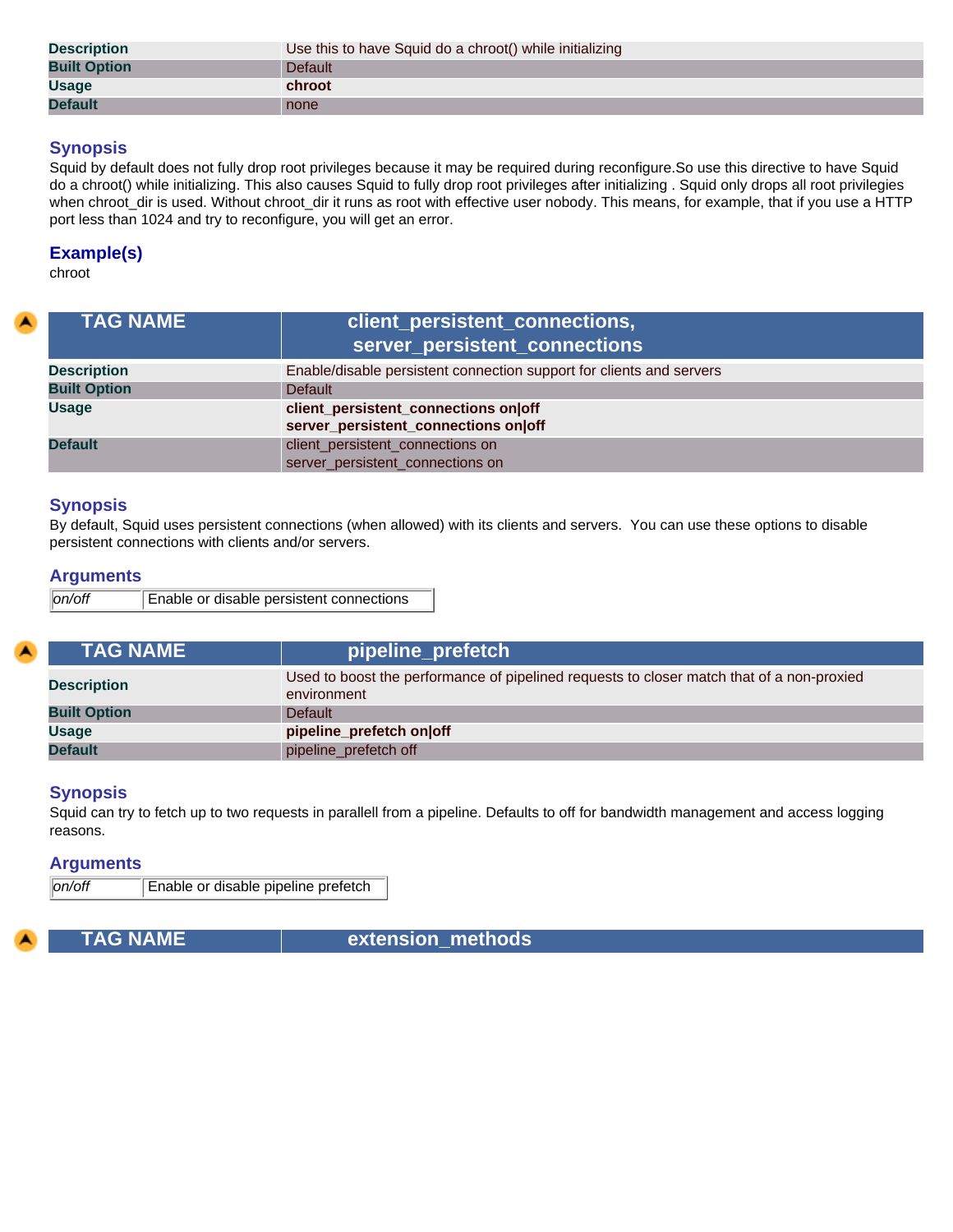| <b>Description</b>  | You can add up to 20 additional request "extension" methods here for enabling Squid to allow<br>access unknown methods |  |
|---------------------|------------------------------------------------------------------------------------------------------------------------|--|
| <b>Built Option</b> | Default                                                                                                                |  |
| <b>Usage</b>        | extension_methods methods                                                                                              |  |
| <b>Default</b>      | none                                                                                                                   |  |

Squid only knows about standardized HTTP request methods. Unknown methods are denied, unless you add them to this tag.

#### **Arguments**

| methods | New methods |
|---------|-------------|
|---------|-------------|

#### **Example(s)**

extension\_methods SEARCH

| <b>TAG NAME</b> \   | request entities                                                                                                         |
|---------------------|--------------------------------------------------------------------------------------------------------------------------|
| <b>Description</b>  | Set this directive to on if you have clients which insists on sending request entities in GET or<br><b>HEAD</b> requests |
| <b>Built Option</b> | Default                                                                                                                  |
| <b>Usage</b>        | request_entities on off                                                                                                  |
| <b>Default</b>      | request_entities off                                                                                                     |

#### **Synopsis**

Squid defaults to deny GET and HEAD requests with request entities, as the meaning of such requests are undefined in the HTTP standard even if not explicitly forbidden. Set this directive to on if you have clients which insists on sending request entities in GET or HEAD requests

#### **Arguments**

*on/off* Enable or disable

| <b>TAG NAME</b>     | high_response_time_warning                                           |
|---------------------|----------------------------------------------------------------------|
| <b>Description</b>  | Enables Squid to print a WARNING to get the administrators attention |
| <b>Built Option</b> | <b>Default</b>                                                       |
| <b>Usage</b>        | high_response_time_warning time(msec)                                |
| <b>Default</b>      | high_response_time_warning 0                                         |

### **Synopsis**

If the one-minute median response time exceeds this value, Squid prints a WARNING with debug level 0 to get the administrators attention. The value is in milliseconds.

#### **Arguments**

*time* Time after which warning is printed

### **Example(s)**

high\_response\_time\_warning 20



 **TAG NAME high\_page\_fault\_warning**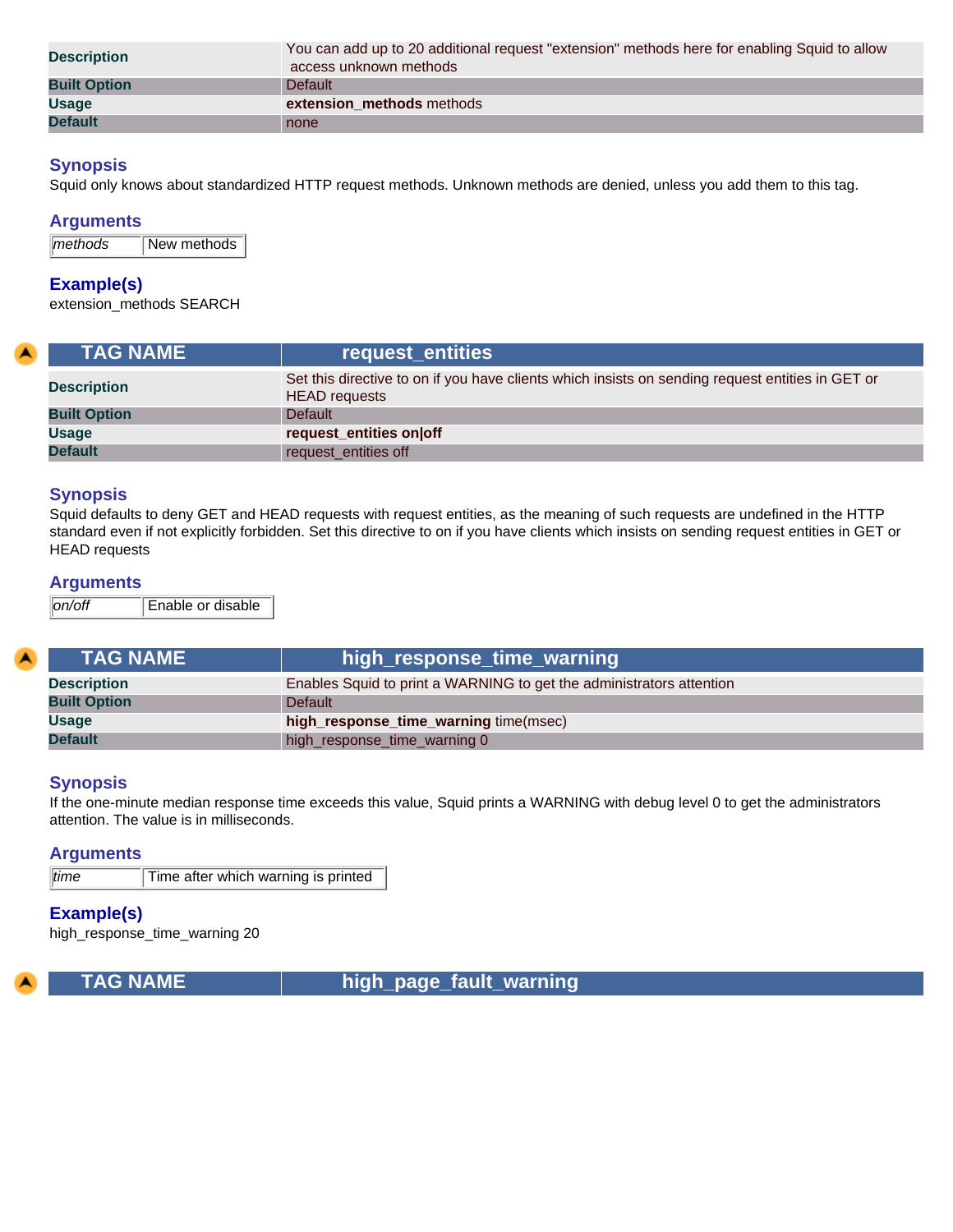| <b>Description</b>  | Enables Squid to print a WARNING to get the administrators attention |
|---------------------|----------------------------------------------------------------------|
| <b>Built Option</b> | <b>Default</b>                                                       |
| <b>Usage</b>        | high_page_fault_warning time                                         |
| <b>Default</b>      | high_page_fault_warning 0                                            |

If the one-minute average page fault rate exceeds this value, Squid prints a WARNING with debug level 0 to get the administrators attention. The value is in page faults per second.

#### **Arguments**

*time* Time after which warning is printed

### **Example(s)**

high\_page\_fault\_warning 10

| <b>TAG NAME</b>     | high_memory_warning \,                                               |
|---------------------|----------------------------------------------------------------------|
| <b>Description</b>  | Enables Squid to print a WARNING to get the administrators attention |
| <b>Built Option</b> | --enable-snmp                                                        |
| <b>Usage</b>        | high_memory_warning number                                           |
| <b>Default</b>      | high_memory_warning 0                                                |

### **Synopsis**

If the memory usage (as determined by mallinfo) exceeds value, Squid prints a WARNING with debug level 0 to get the administrators attention.

#### **Arguments**

*time* Time after which warning is printed

## **Example(s)**

high\_memory\_warning 20

| <b>TAG NAME</b>     | store_dir_select_algorithm                                  |
|---------------------|-------------------------------------------------------------|
| <b>Description</b>  | Used to specify the algorithm for store directory selection |
| <b>Built Option</b> | --enable-snmp                                               |
| <b>Usage</b>        | store_dir_select_algorithm algorithm-type                   |
| <b>Default</b>      | store_dir_select_algorithm least-load                       |

#### **Synopsis**

As there are more number of store directories, this tag allos you to specify the algorithm by which Squid will select the store directories.

### **Arguments**

*algorithm-type* Algorithm to be used

### **Example(s)**

store\_dir\_select\_algorithm round-robin



 **TAG NAME ie\_refresh**